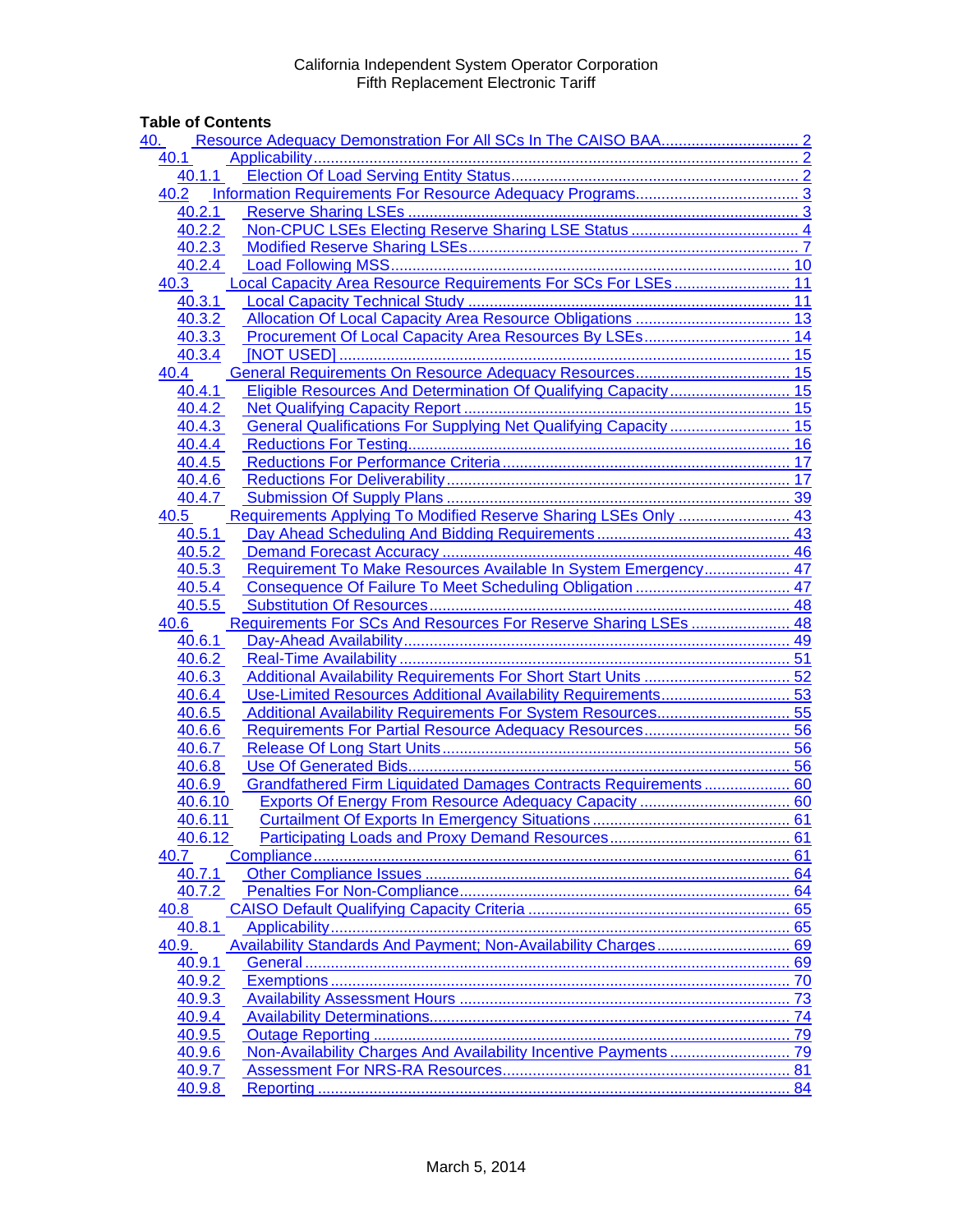## <span id="page-1-0"></span>**40. Resource Adequacy Demonstration For All SCs In The CAISO BAA**

#### <span id="page-1-1"></span>**40.1 Applicability**

A Load Serving Entity, and its Scheduling Coordinator, shall be exempt from this Section 40 during the next Resource Adequacy Compliance Year, if the metered peak Demand of the Load Serving Entity did not exceed one (1) MW during the twelve months preceding the last date on which the Load Serving Entity can make the election in Section 40.1.1 for the next Resource Adequacy Compliance Year. This Section 40 shall apply to all other Load Serving Entities and their respective Scheduling Coordinators. For purposes of Section 40, a Load Serving Entity shall not include any entity satisfying the terms of California Public Utilities Code Section 380(j)(3).

## <span id="page-1-2"></span>**40.1.1 Election Of Load Serving Entity Status**

On an annual basis, in the manner and schedule set forth in the Business Practice Manual, the Scheduling Coordinator for a Load Serving Entity, not exempt under Section 40.1, shall inform the CAISO whether each such LSE elects to be either: (i) a Reserve Sharing LSE or (ii) a Modified Reserve Sharing LSE. A Scheduling Coordinator for a Load following MSS is not required to make an election under this Section. Scheduling Coordinators for Load following MSSs are subject solely to Sections 40.2.4, 40.3, and with respect to their Local Capacity Area Resources identified in accordance with Section 40.2.4, Section 40.9.

The CAISO may confirm with the CPUC, Local Regulatory Authority, or federal agency, as applicable, the accuracy of the election by the Scheduling Coordinator for any LSE under its respective jurisdiction, or, in the absence of any election by the Scheduling Coordinator, the desired election for any LSE under its jurisdiction. The determination of the CPUC, Local Regulatory Authority, or federal agency will be deemed binding by the CAISO on the Scheduling Coordinator and the LSE. If the Scheduling Coordinator and CPUC, Local Regulatory Authority, or federal agency, as appropriate, fail to make the election on behalf of an LSE in accordance with the Business Practice Manual, the LSE shall be deemed a Reserve Sharing LSE.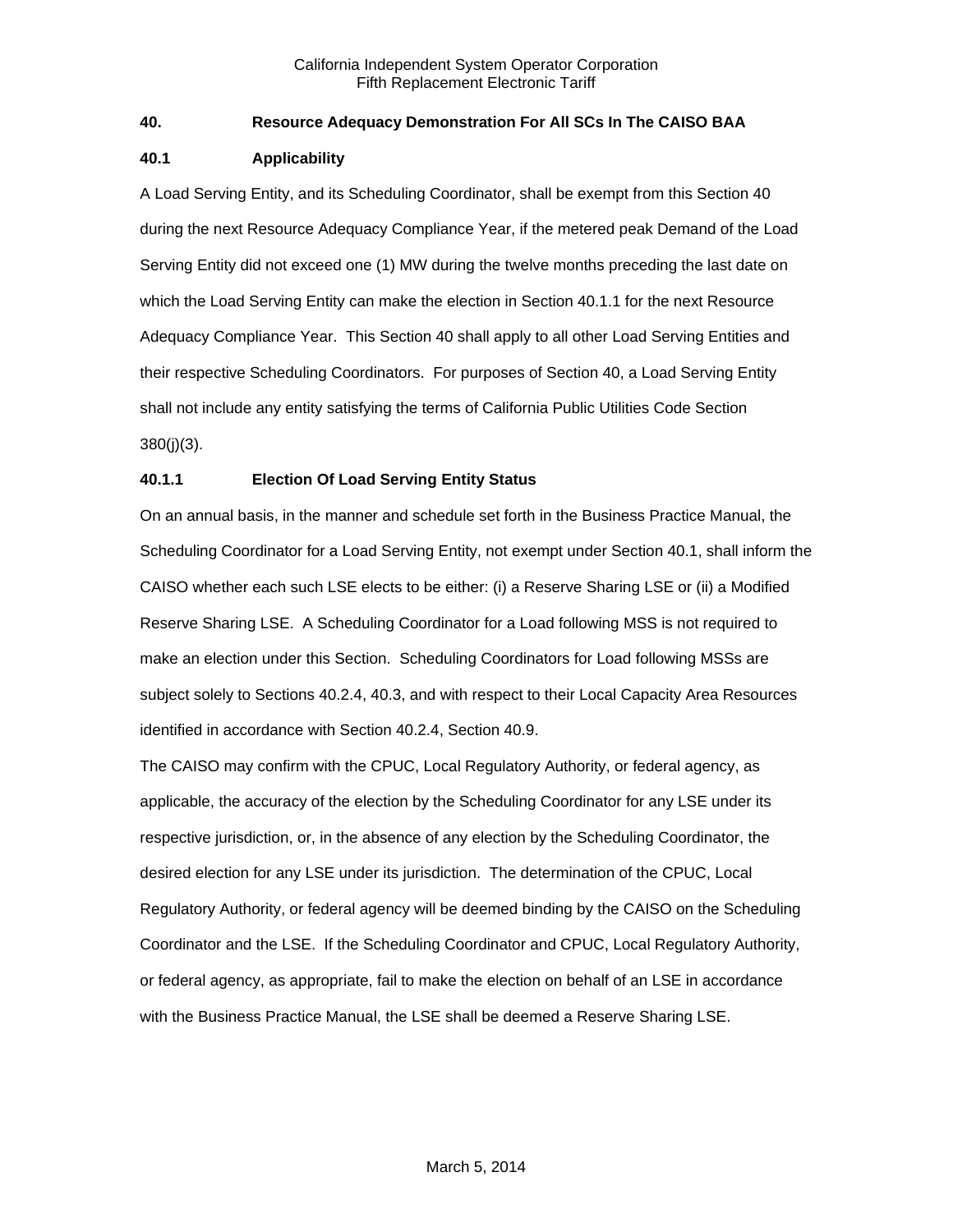- <span id="page-2-0"></span>**40.2 Information Requirements For Resource Adequacy Programs**
- <span id="page-2-1"></span>**40.2.1 Reserve Sharing LSEs**
- **40.2.1.1 Requirements for CPUC Load Serving Entities Electing Reserve Sharing LSE Status**
	- (a) The Scheduling Coordinator for a CPUC Load Serving Entity electing Reserve Sharing LSE status must provide the CAISO with all information or data to be provided to the CAISO as required by the CPUC and pursuant to the schedule adopted by the CPUC, except that the monthly Resource Adequacy Plans or the same information as required to be included in the monthly Resource Adequacy Plans, plus any other information the CAISO requires as identified in the Business Practice Manual, shall be submitted to the CAISO no less than 45 days in advance of the first day of the month covered by the plan, as provided in Section 40.2.1.1(e).
	- (b) Where the information or data provided to the CAISO under Section 40.2.1.1(a) does not include Reserve Margin(s), then the provisions of Section 40.2.2.1(b) shall apply.
	- (c) Where the information or data provided to the CAISO under Section 40.2.1.1(a) does not include criteria for determining qualifying resource types and their Qualifying Capacity, then the provisions of Section 40.8 shall apply.
	- (d) Where the information or data provided to the CAISO under Section 40.2.1.1(a) does not include annual and monthly Demand Forecast requirements, then the provisions of Section 40.2.2.3 shall apply.
	- (e) Where the information or data provided to the CAISO under Section 40.2.1.1(a) does not include annual and monthly Resource Adequacy Plan requirements, or where there is a requirement to submit monthly Resource Adequacy Plans but the submission date is less than 45 days in advance of the first day of the month covered by the plan, then Section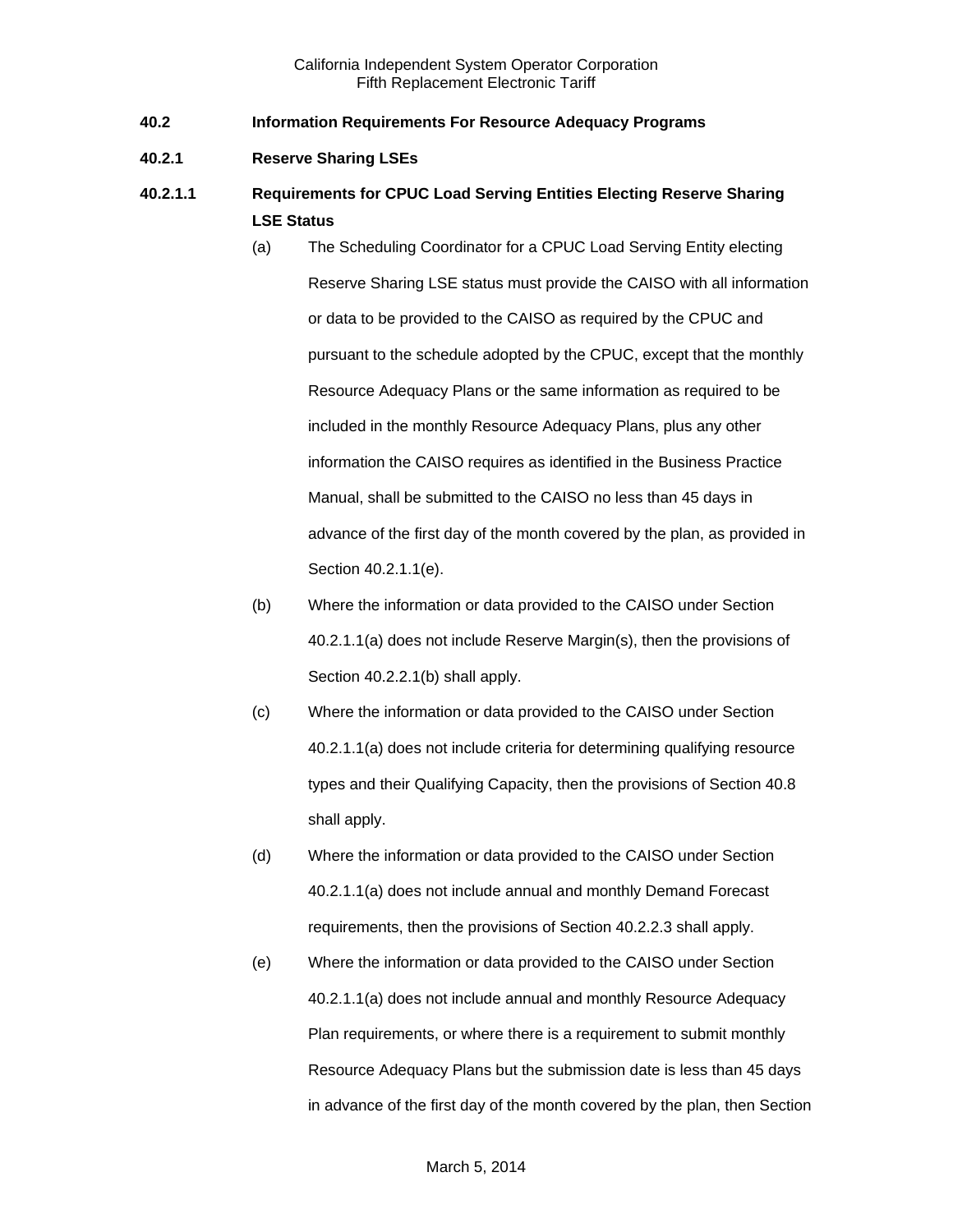40.2.2.4 shall apply.

(f) Notwithstanding Section 40.2.1.1(a) and (e), for the resource adequacy month of January 2013, the monthly Resource Adequacy Plans or the same information as required to be included in the monthly Resource Adequacy Plans, plus any other information the CAISO requires as identified in the Business Practice Manual, shall be submitted to the CAISO no later than November 20, 2012, which is 42 days in advance of the first day of the month.

## <span id="page-3-0"></span>**40.2.2 Non-CPUC LSEs Electing Reserve Sharing LSE Status**

## **40.2.2.1 Reserve Margin**

- (a) The Scheduling Coordinator for a Non-CPUC Load Serving Entity electing Reserve Sharing LSE status must provide the CAISO with the Reserve Margin(s) adopted by the appropriate Local Regulatory Authority or federal agency for use in the annual Resource Adequacy Plan and monthly Resource Adequacy Plans listed as a percentage of the Demand Forecasts developed in accordance with Section 40.2.2.3.
- (b) For the Scheduling Coordinator for a Non-CPUC Load Serving Entity for which the appropriate Local Regulatory Authority or federal agency has not established a Reserve Margin(s) or a CPUC Load Serving Entity subject to Section 40.2.1.1(b) that has elected Reserve Sharing LSE status, the Reserve Margin for each month shall be no less than fifteen percent (15%) of the LSE's peak hourly Demand for the applicable month, as determined by the Demand Forecasts developed in accordance with Section 40.2.2.3.

#### **40.2.2.2 Qualifying Capacity Criteria**

The Scheduling Coordinator for a Non-CPUC Load Serving Entity electing Reserve Sharing LSE status must provide the CAISO with a description of the criteria adopted by the Local Regulatory Authority or federal agency for determining qualifying resource types and the Qualifying Capacity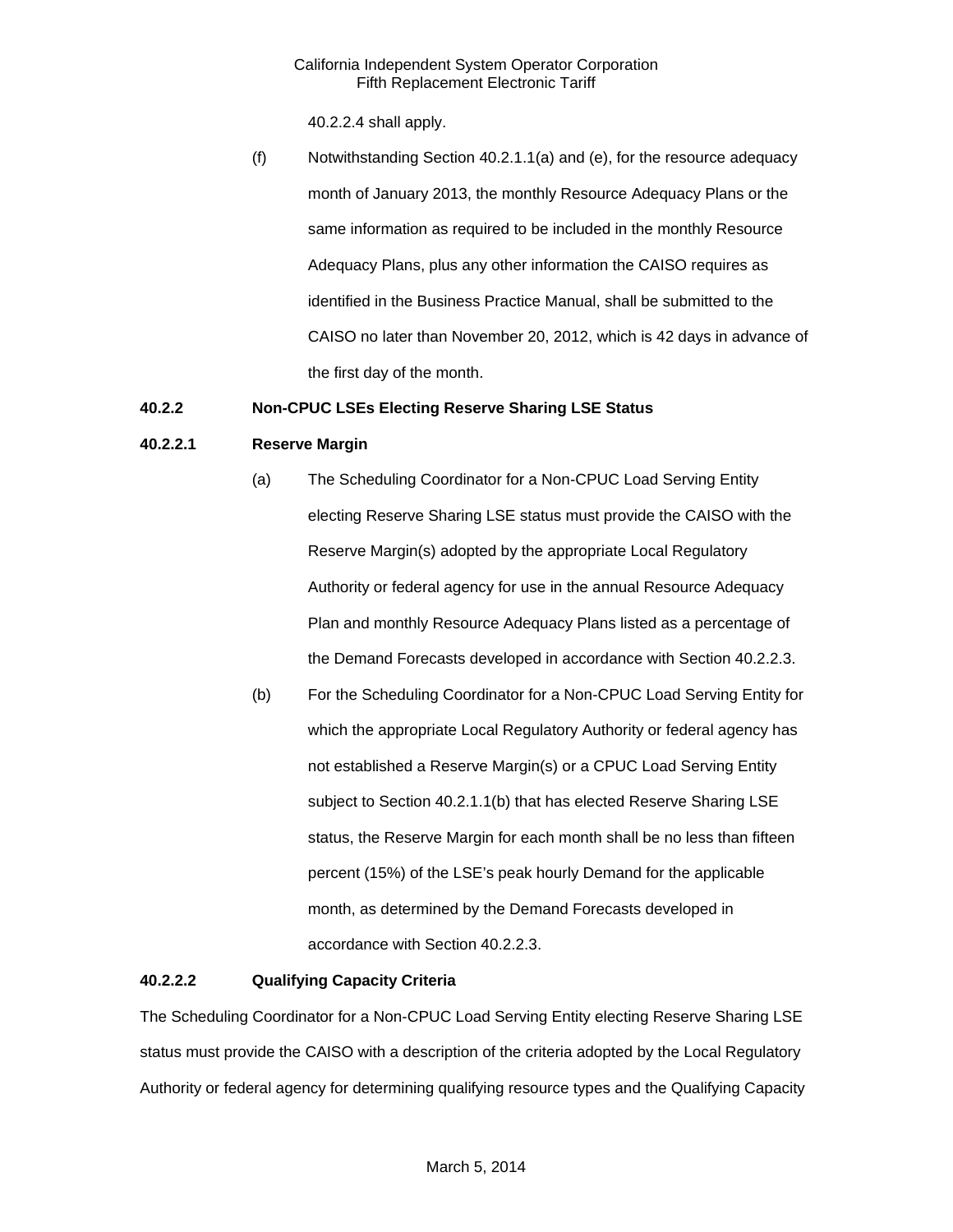from such resources and any modifications thereto as they are implemented from time to time. The Reserve Sharing LSE may elect to utilize the criteria set forth in Section 40.8.

#### **40.2.2.3 Demand Forecasts**

The Scheduling Coordinator for a Non-CPUC Load Serving Entity or CPUC Load Serving Entity subject to Section 40.2.1.1(b) electing Reserve Sharing LSE status must provide annual and monthly Demand Forecasts on the schedule and in the reporting format(s) set forth in the Business Practice Manual. The annual and monthly Demand Forecasts shall utilize the annual and monthly coincident peak Demand determinations provided by the California Energy Commission for such Load Serving Entity, which will be calculated from the Demand Forecast information submitted to the California Energy Commission by each Reserve Sharing LSE; or (ii) if the California Energy Commission does not produce coincident peak Demand Forecasts for the Load Serving Entity, the annual and monthly coincident peak Demand Forecasts produced by the CAISO for such Load Serving Entity in accordance with its Business Practice Manual. Scheduling Coordinators must provide data and information, as may be requested by the CAISO, necessary to develop or support the Demand Forecasts required by this Section.

#### **40.2.2.4 Annual and Monthly Resource Adequacy Plans**

The Scheduling Coordinator for a Non-CPUC Load Serving Entity or a CPUC Load Serving Entity subject to Section 40.2.1.1(b) electing Reserve Sharing LSE status must provide annual and monthly Resource Adequacy Plans for such Load Serving Entity, as follows:

- (a) Each annual Resource Adequacy Plan must be submitted to the CAISO on a schedule and in the reporting format(s) set forth in the Business Practice Manual. The annual Resource Adequacy Plan must, at a minimum, set forth the Local Capacity Area Resources, if any, procured by the Load Serving Entity as described in Section 40.3.
- (b) Each monthly Resource Adequacy Plan or the same information as required to be included in the monthly Resource Adequacy Plan, plus any other information the CAISO requires as identified in the Business Practice Manual, must be submitted to the CAISO at least 45 days in advance of the first day of the month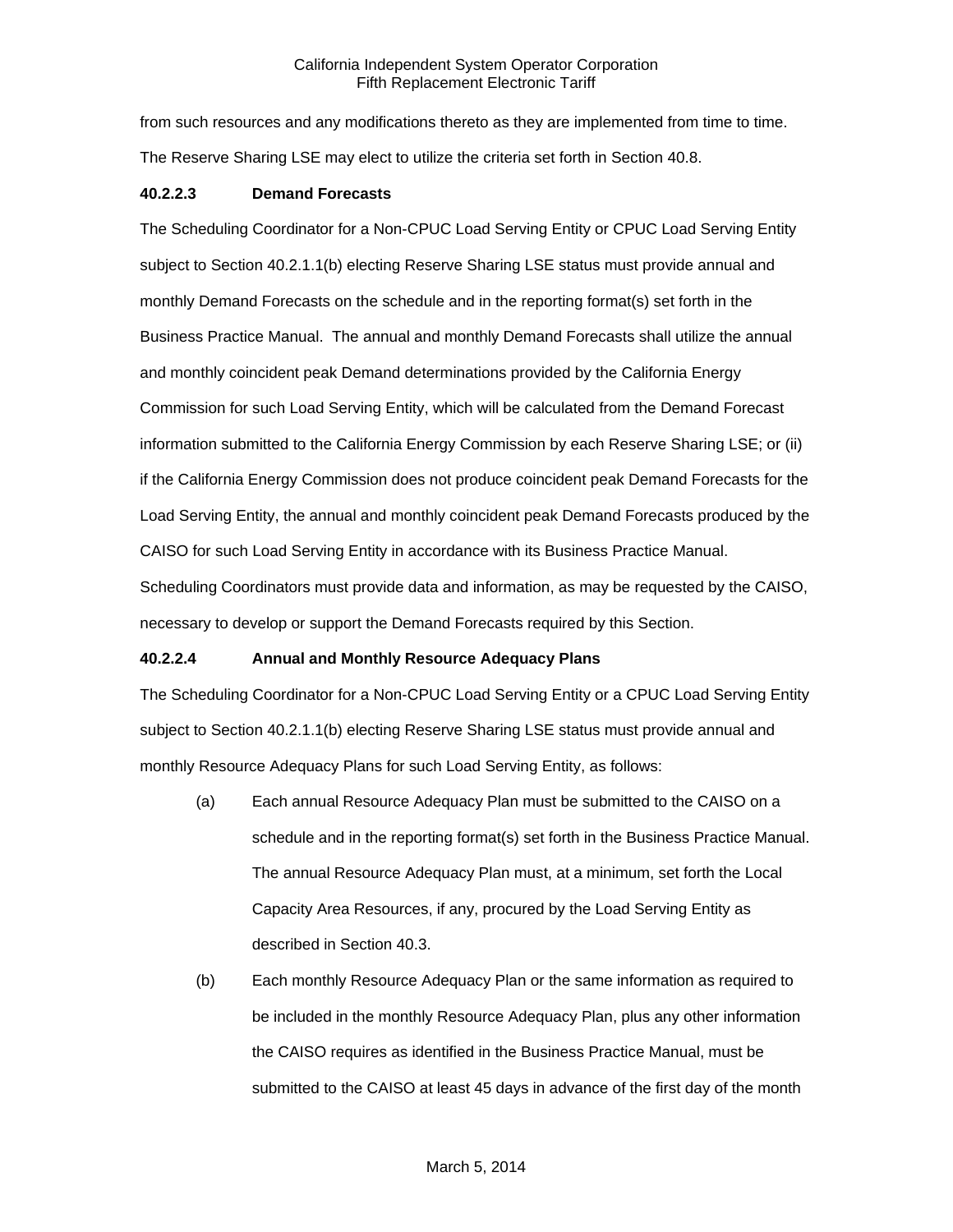covered by the plan, and in accordance with the schedule and in the reporting format(s) set forth in the Business Practice Manual. The monthly Resource Adequacy Plan must identify all resources, including Local Capacity Area Resources, the Load Serving Entity will rely upon to satisfy the applicable month's peak hour Demand of the Load Serving Entity as determined by the Demand Forecasts developed in accordance with Section 40.2.2.3 and applicable Reserve Margin. Resource Adequacy Plans must utilize the Net Qualifying Capacity requirements of Section 40.4.

- (c) The Scheduling Coordinator for the Load Serving Entity may submit at any time from 45 days through 11 days in advance of the relevant month, a revision to its monthly Resource Adequacy Plan to correct an error in the plan. The CAISO will not accept any revisions to a monthly Resource Adequacy Plan from 10 days in advance of the relevant month through the end of the month, unless the Scheduling Coordinator for the Load Serving Entity demonstrates good cause for the change and explains why it was not possible to submit the change earlier.
- (d) In order to ensure that the CAISO's outage replacement determination remains accurate, the Scheduling Coordinator for the Load Serving Entity that submits a revision to its monthly Resource Adequacy Plan to correct an error must include in the revision a MW amount of Resource Adequacy Capacity for each day of month that is no less than the MW amount of Resource Adequacy Capacity included in its original plan for each day of the month.
- (e) In order to ensure that the amount of Resource Adequacy Capacity required to be included in the Load Serving Entity's Resource Adequacy Plan is operationally available to the CAISO throughout the resource adequacy month, the Load Serving Entity that submits the monthly Resource Adequacy Plan is subject to the replacement requirement in Section 9.3.1.3.1.
- (f) Notwithstanding Section 40.2.2.4(b), for the resource adequacy month of January 2013, the monthly Resource Adequacy Plans or the same information as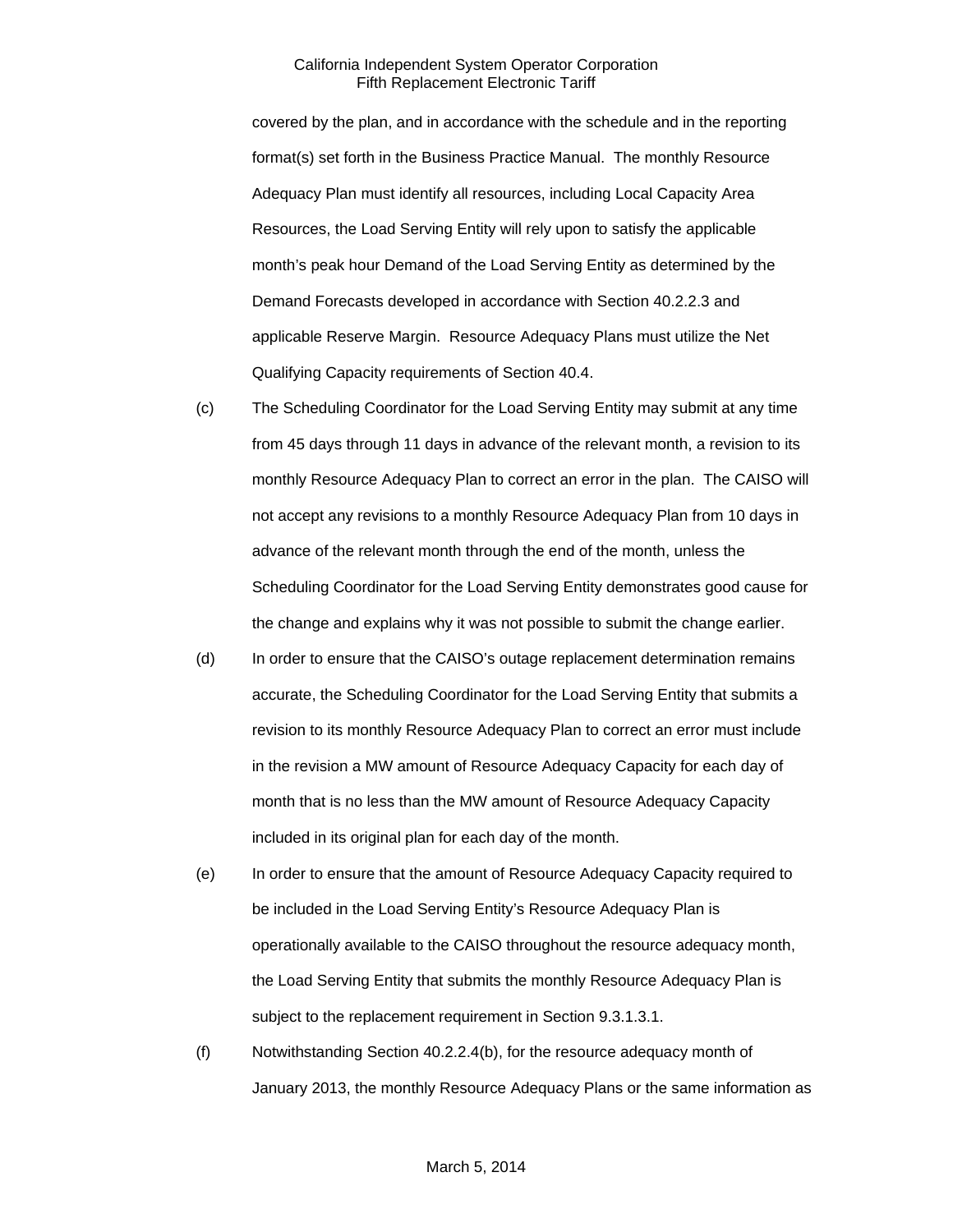required to be included in the monthly Resource Adequacy Plans, plus any other information the CAISO requires as identified in the Business Practice Manual, shall be submitted to the CAISO no later than November 20, 2012, which is 42 days in advance of the first day of the month. Notwithstanding Section 40.2.2.4(c), for the resource adequacy month of January 2013, the Scheduling Coordinator for the Load Serving Entity may submit at any time from 42 days through 11 days in advance of the relevant month, a revision to its monthly Resource Adequacy Plan to correct an error in the plan.

#### <span id="page-6-0"></span>**40.2.3 Modified Reserve Sharing LSEs**

#### **40.2.3.1 Reserve Margin**

- (a) The Scheduling Coordinator for a Load Serving Entity electing Modified Reserve Sharing LSE status must provide the CAISO with the Reserve Margin(s) adopted by the CPUC, Local Regulatory Authority, or federal agency, as appropriate, for use in the annual Resource Adequacy Plan and monthly Resource Adequacy Plans listed as a percentage of the Demand Forecasts developed in accordance with Section 40.2.3.3.
- (b) For the Scheduling Coordinator for a Load Serving Entity electing Modified Reserve Sharing LSE status for which the CPUC, Local Regulatory Authority, or federal agency, as appropriate, has not established a Reserve Margin, the Reserve Margin shall be no less than fifteen percent (15%) of the applicable month's peak hour Demand of the Load Serving Entity, as determined by the Demand Forecasts developed in accordance with Section 40.2.3.3.

#### **40.2.3.2 Qualifying Capacity**

The Scheduling Coordinator for a Load Serving Entity electing Modified Reserve Sharing LSE status must provide the CAISO with a description of the criteria for determining qualifying resource types and the Qualifying Capacity from such resources and any modifications thereto as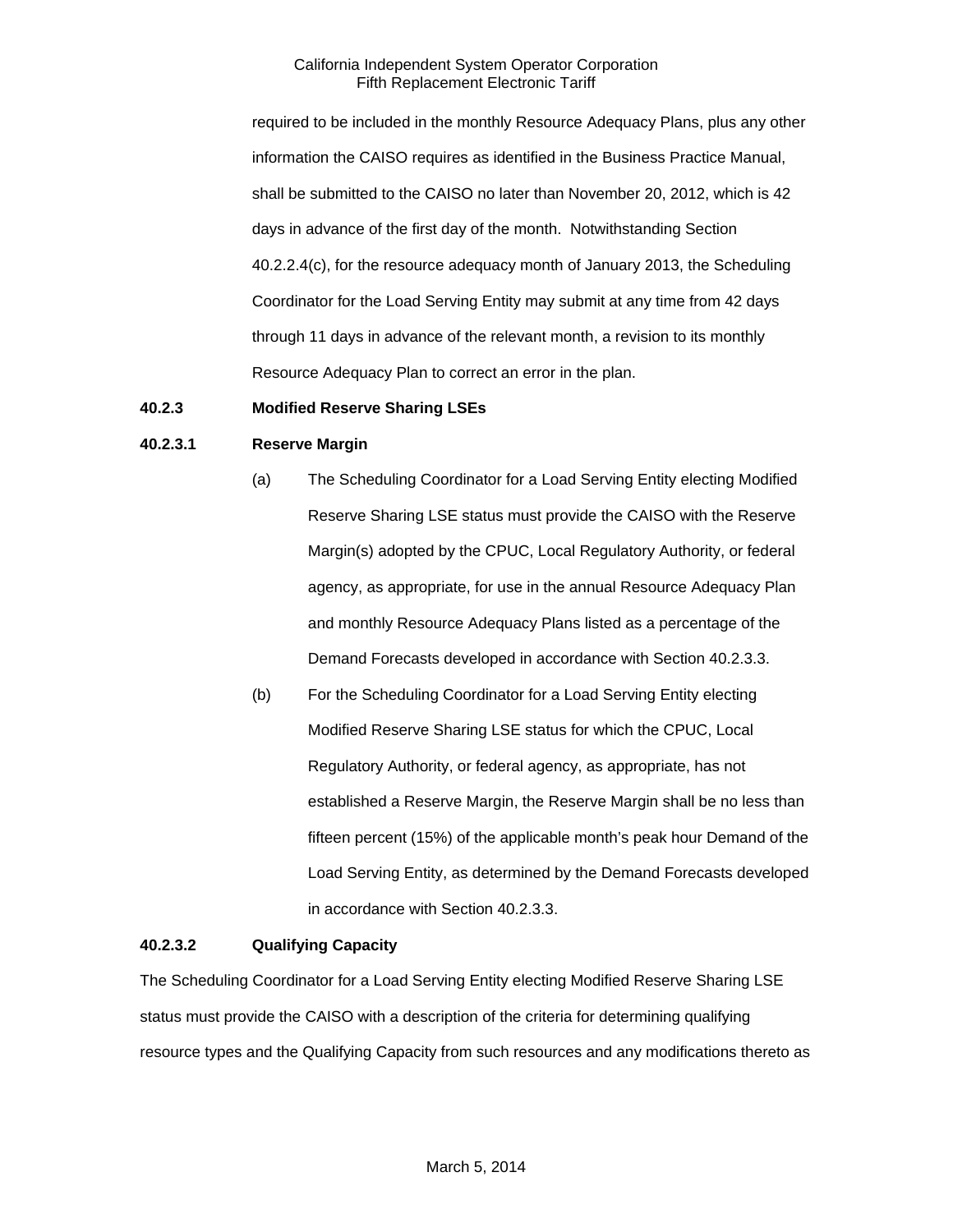they are implemented from time to time. The Modified Reserve Sharing LSE may elect to utilize the criteria set forth in Section 40.8.

#### **40.2.3.3 Demand Forecasts**

- (a) The Scheduling Coordinator for a Load Serving Entity electing Modified Reserve Sharing LSE status must provide annual and monthly Demand Forecasts on the schedule and in the reporting format(s) set forth in the Business Practice Manual. The annual and monthly Demand Forecasts shall utilize the annual and monthly coincident peak Demand determinations provided by the California Energy Commission for such Load Serving Entity, which will be calculated from Demand Forecast data submitted to the California Energy Commission by each Modified Reserve Sharing LSE; or (ii) if the California Energy Commission does not produce coincident peak Demand Forecasts for the Load Serving Entity, the annual and monthly coincident peak Demand Forecasts produced by the CAISO for such Load Serving Entity in accordance with its Business Practice Manual. Scheduling Coordinators must provide data and information, as may be requested by the CAISO, to develop or support the Demand Forecast required by this Section 40.2.3.3(b).
- (b) The Scheduling Coordinator for a Load Serving Entity electing Modified Reserve Sharing LSE status must submit, on the schedule and in the reporting format set forth in the Business Practice Manual, hourly Demand Forecasts for each Trading Hour of the next Trading Day for each Modified Reserve Sharing LSE represented. The Scheduling Coordinator for a Load Serving Entity electing Modified Reserve Sharing LSE status must provide data or supporting information, as requested by the CAISO, for the Demand Forecasts required by this Section 40.2.3.3(b) for each Modified Reserve Sharing LSE served by the Scheduling Coordinator and a description of the criteria upon which the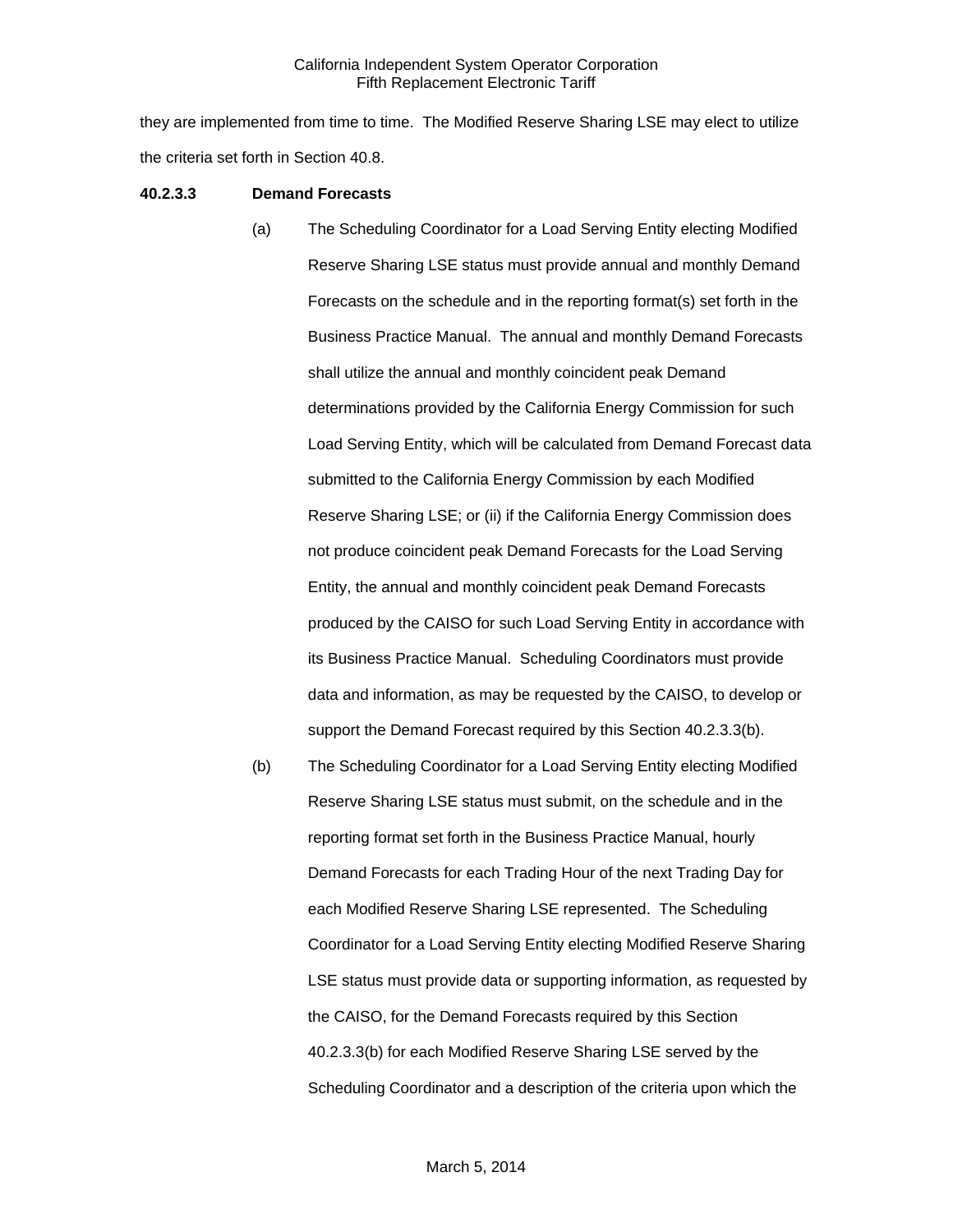Demand Forecast was developed, and any modifications thereto as they are implemented from time to time.

#### **40.2.3.4 Annual and Monthly Resource Adequacy Plans**

The Scheduling Coordinator for a Load Serving Entity electing Modified Reserve Sharing LSE status must provide annual and monthly Resource Adequacy Plans, for each Modified Reserve Sharing LSE served by the Scheduling Coordinator, as follows:

- (a) Each annual Resource Adequacy Plan must be submitted to the CAISO on a schedule and in the reporting format(s) set forth in the Business Practice Manual. The annual Resource Adequacy Plan must, at a minimum, set forth the Local Capacity Area Resources, if any, procured by the Modified Reserve Sharing LSE as described in Section 40.3.
- (b) Each monthly Resource Adequacy Plan or the same information as required to be included in the monthly Resource Adequacy Plan, plus any other information the CAISO requires as identified in the Business Practice Manual, must be submitted to the CAISO at least 45 days in advance of the first day of the month covered by the plan, and in accordance with the schedule and in the reporting format(s) set forth in the Business Practice Manual. The monthly Resource Adequacy Plan must identify the resources the Modified Reserve Sharing LSE will rely upon to satisfy its forecasted monthly Demand and Reserve Margin as set forth in Section 40.2.3.1, for the relevant reporting period and must utilize the Net Qualifying Capacity requirements of Section 40.4.
- (c) The Scheduling Coordinator for the Load Serving Entity may submit, at any time from 45 days through 11 days in advance of the relevant month, a revision to its monthly Resource Adequacy Plan to correct an error in the plan. The CAISO will not accept any revisions to a monthly Resource Adequacy Plan from 10 days in advance of the relevant month through the end of the month, unless the Scheduling Coordinator for the Load Serving Entity demonstrates good cause for the change and explains why it was not possible to submit the change earlier.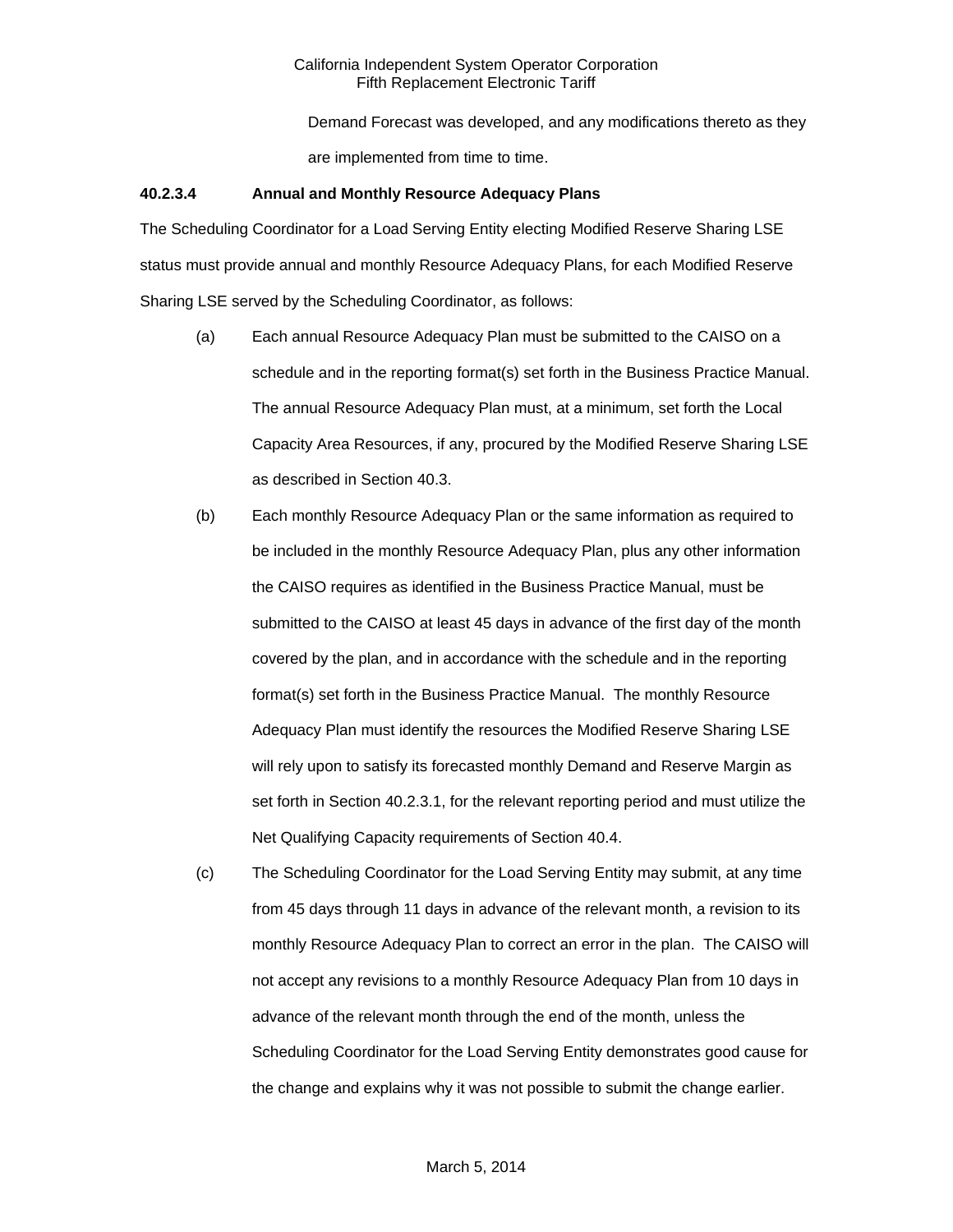- (d) In order to ensure that the CAISO's outage replacement determination remains accurate, the Scheduling Coordinator for the Load Serving Entity that submits a revision to its monthly Resource Adequacy Plan to correct an error must include in the revision a MW amount of Resource Adequacy Capacity for each day of month that is no less than the MW amount of Resource Adequacy Capacity included in its original plan for each day of the month.
- (e) In order to ensure that the Resource Adequacy Capacity required to be included in the Load Serving Entity's monthly Resource Adequacy Plan is operationally available to the CAISO throughout the resource adequacy month, the Load Serving Entity that submits the monthly Resource Adequacy Plan is subject to the replacement requirement in Section 9.3.1.3.1.
- (f) Notwithstanding Section 40.2.3.4(b), for the resource adequacy month of January 2013, the monthly Resource Adequacy Plans or the same information as required to be included in the monthly Resource Adequacy Plans, plus any other information the CAISO requires as identified in the Business Practice Manual, shall be submitted to the CAISO no later than November 20, 2012, which is 42 days in advance of the first day of the month. Notwithstanding Section 40.2.3.4(c), for the resource adequacy month of January 2013, the Scheduling Coordinator for the Load Serving Entity may submit at any time from 42 days through 11 days in advance of the relevant month, a revision to its monthly Resource Adequacy Plan to correct an error in the plan.

#### <span id="page-9-0"></span>**40.2.4 Load Following MSS**

A Scheduling Coordinator for a Load following MSS must provide an annual Resource Adequacy Plan that sets forth, at a minimum, the Local Capacity Area Resources, if any, procured by the Load following MSS as described in Section 40.3. The annual Resource Adequacy Plan shall utilize the annual coincident peak Demand determination provided by the California Energy Commission for such Load following MSS using Demand Forecast data submitted to the California Energy Commission by the Load following MSS, or, if the California Energy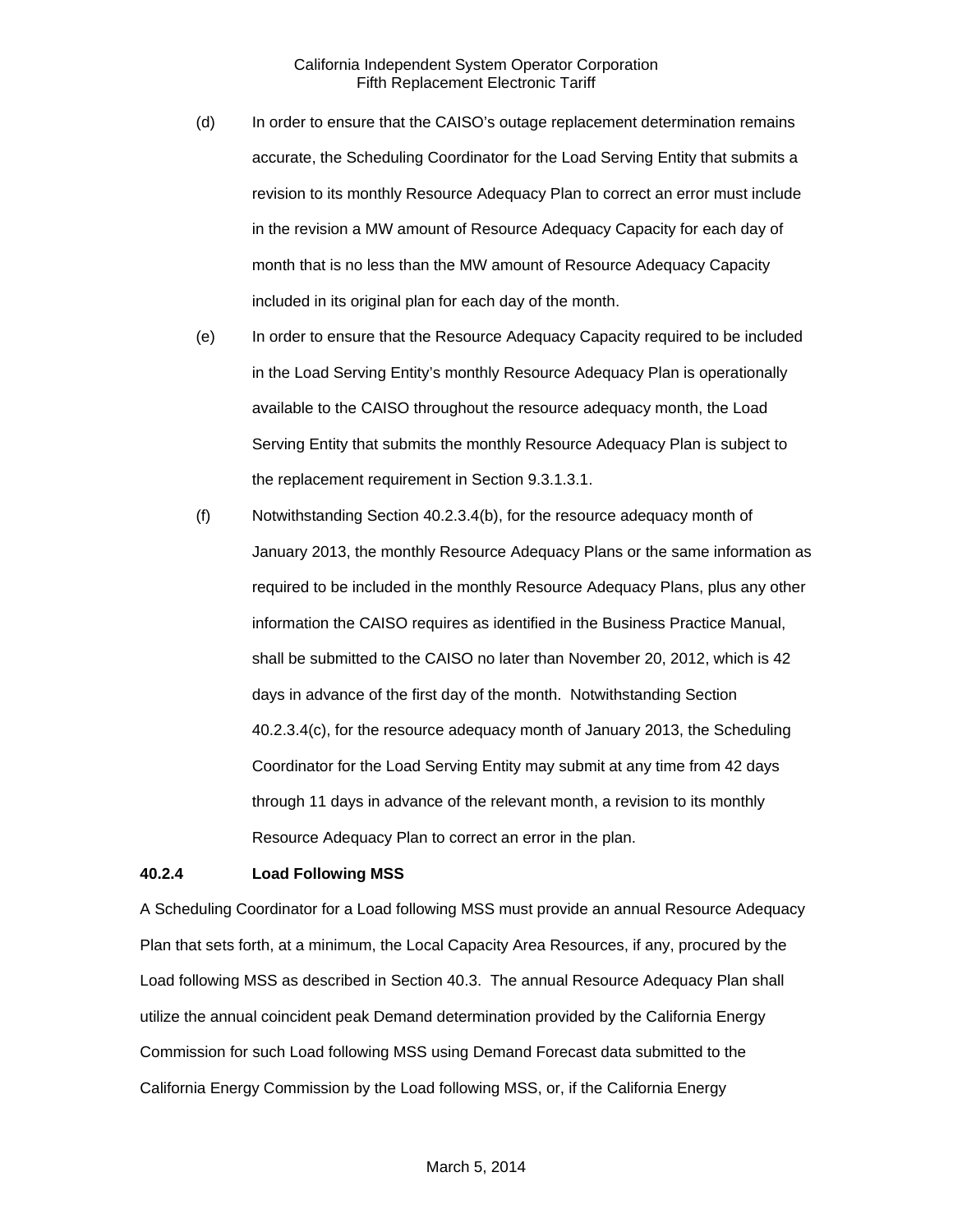Commission does not produce coincident peak Demand Forecasts for the Load following MSS, the annual coincident peak Demand Forecast produced by the CAISO for such Load following MSS in accordance with its Business Practice Manual using Demand Forecast data submitted to the CAISO by the Load following MSS. The Local Capacity Area Resources identified by the annual Resource Adequacy Plan submitted by the Load following MSS shall be subject to the Availability Standards, Non-Availability Charge, and Availability Incentive Payment specified in Section 40.9.

#### <span id="page-10-0"></span>**40.3 Local Capacity Area Resource Requirements For SCs For LSEs**

#### <span id="page-10-1"></span>**40.3.1 Local Capacity Technical Study**

On an annual basis, pursuant to the schedule set forth in the Business Practice Manual, the CAISO will, perform, and publish on the CAISO Website the Local Capacity Technical Study. The Local Capacity Technical Study shall identify Local Capacity Areas, determine the minimum amount of Local Capacity Area Resources in MW that must be available to the CAISO within each identified Local Capacity Area, and identify the Generating Units within each identified Local Capacity Area. The CAISO shall collaborate with the CPUC, Local Regulatory Authorities within the CAISO Balancing Authority Area, federal agencies, and Market Participants to ensure that the Local Capacity Technical Study is performed in accordance with this Section 40.3 and to establish for inclusion in the Business Practice Manual other parameters and assumptions applicable to the Local Capacity Technical Study and a schedule that provides for: (i) reasonable time for review of a draft Local Capacity Technical Study, (ii) reasonable time for Participating TOs to propose operating solutions, and (iii) release of the final Local Capacity Technical Study no later than 120 days prior to the date annual Resource Adequacy Plans must be submitted under this Section 40.

## **40.3.1.1 Local Capacity Technical Study Criteria**

The Local Capacity Technical Study will determine the minimum amount of Local Capacity Area Resources needed to address the Contingencies identified in Section 40.3.1.2. In performing the Local Capacity Technical Study, the CAISO will apply those methods for resolving Contingencies considered appropriate for the performance level that corresponds to a particular studied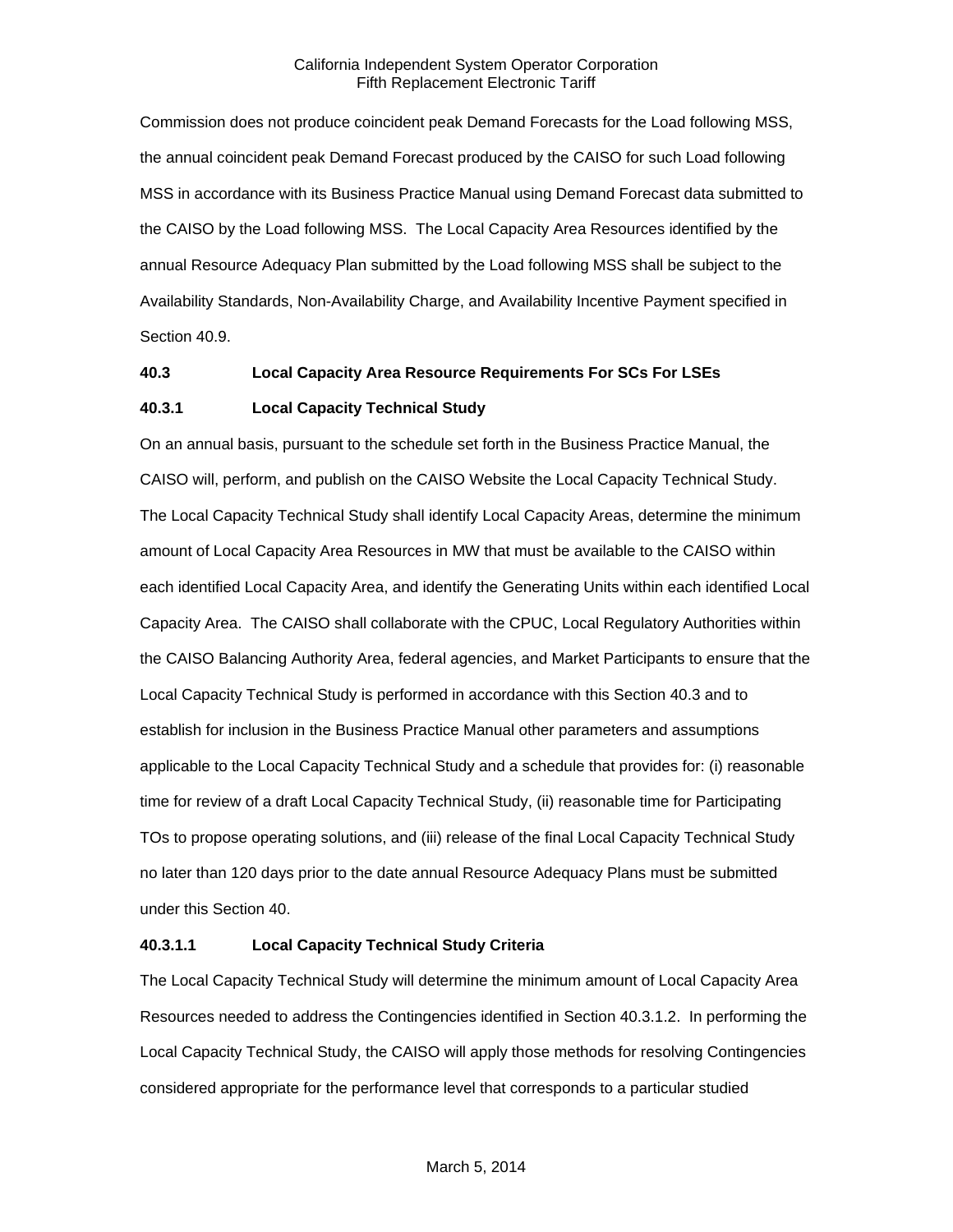Contingency, as provided in NERC Reliability Standards TPL-001-0, TPL-002-0, TPL-003-0, and TPL-004-0, as augmented by CAISO Reliability Criteria in accordance with the Transmission Control Agreement and Section 24.2.1. The CAISO Reliability Criteria shall include:

- (1) Time Allowed for Manual Readjustment: This is the amount of time required for the Operator to take all actions necessary to prepare the system for the next Contingency. This time should not be more than thirty (30) minutes.
- (2) No voltage collapse or dynamic instability shall be allowed for a Contingency in Category D – extreme event (any B1-4 system readjusted (Common Mode) L-2), as listed in Section 40.3.1.2.

## **40.3.1.2 Local Capacity Technical Study Contingencies.**

| The Local Capacity Technical Study shall assess the following |  |  |
|---------------------------------------------------------------|--|--|
| Contingencies:                                                |  |  |
| <b>Contingency Component(s)</b>                               |  |  |
| NERC/WECC Performance Level A - No Contingencies              |  |  |
| NERC/WECC Performance Level B - Loss of a single element      |  |  |
| 1. Generator (G-1)                                            |  |  |
| 2. Transmission Circuit (L-1)                                 |  |  |
| 3. Transformer (T-1)                                          |  |  |
| 4. Single Pole (dc) Line                                      |  |  |
| 5. G-1 system readjusted L-1                                  |  |  |
| NERC/WECC Performance Level C - Loss of two or more elements  |  |  |
| 3. L-1 system readjusted G-1                                  |  |  |
| 3. G-1 system readjusted T-1 or T-1 system readjusted G-1     |  |  |
| 3. L-1 system readjusted T-1 or T-1 system readjusted L-1     |  |  |
| 3. G-1 system readjusted G-1                                  |  |  |
| 3. L-1 system readjusted L-1                                  |  |  |
| 4. Bipolar (dc) Line                                          |  |  |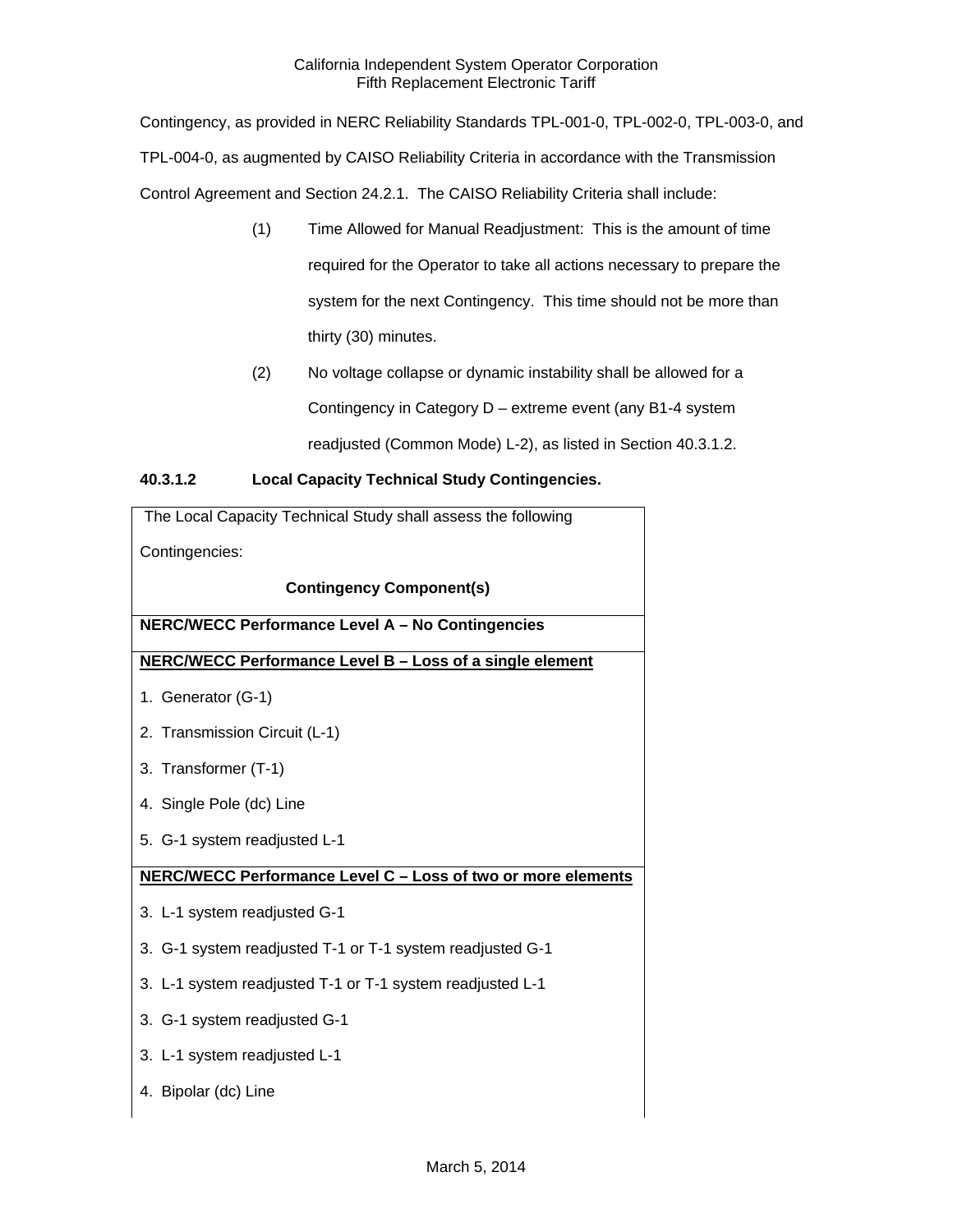5. Two circuits (Common Mode) L-2

WECC-S3. Two generators (Common Mode) G-2

## **D – Extreme event – loss of two or more elements**

Any B1-4 system readjusted (Common Mode) L-2

## <span id="page-12-0"></span>**40.3.2 Allocation Of Local Capacity Area Resource Obligations**

The CAISO will allocate responsibility for Local Capacity Area Resources to Scheduling Coordinators for Load Serving Entities in the following sequential manner:

> (a) The responsibility for the aggregate Local Capacity Area Resources required for all Local Capacity Areas within each TAC Area as determined by the Local Capacity Technical Study will be allocated to all Scheduling Coordinators for Load Serving Entities that serve Load in the TAC Area in accordance with the Load Serving Entity's proportionate share of the LSE's TAC Area Load at the time of the CAISO's annual coincident peak Demand set forth in the annual peak Demand Forecast for the next Resource Adequacy Compliance Year as determined by the California Energy Commission. Expressed as a formula, the allocation of Local Area Capacity Resource obligations will be as follows: (∑ Local Capacity Area MW in TAC Area from the Local Capacity Technical Study) \* (LSE Demand in TAC Area at CAISO annual coincident peak Demand)/(Total TAC Area Demand at the time of CAISO annual coincident peak Demand). This will result in a MW responsibility for each Load Serving Entity for each TAC Area in which the LSE serves Load. The LSE may meet its MW responsibility, as assigned under this Section, for each TAC Area in which the LSE serves Load by procurement of that MW quantity in any Local Capacity Area in the TAC Area.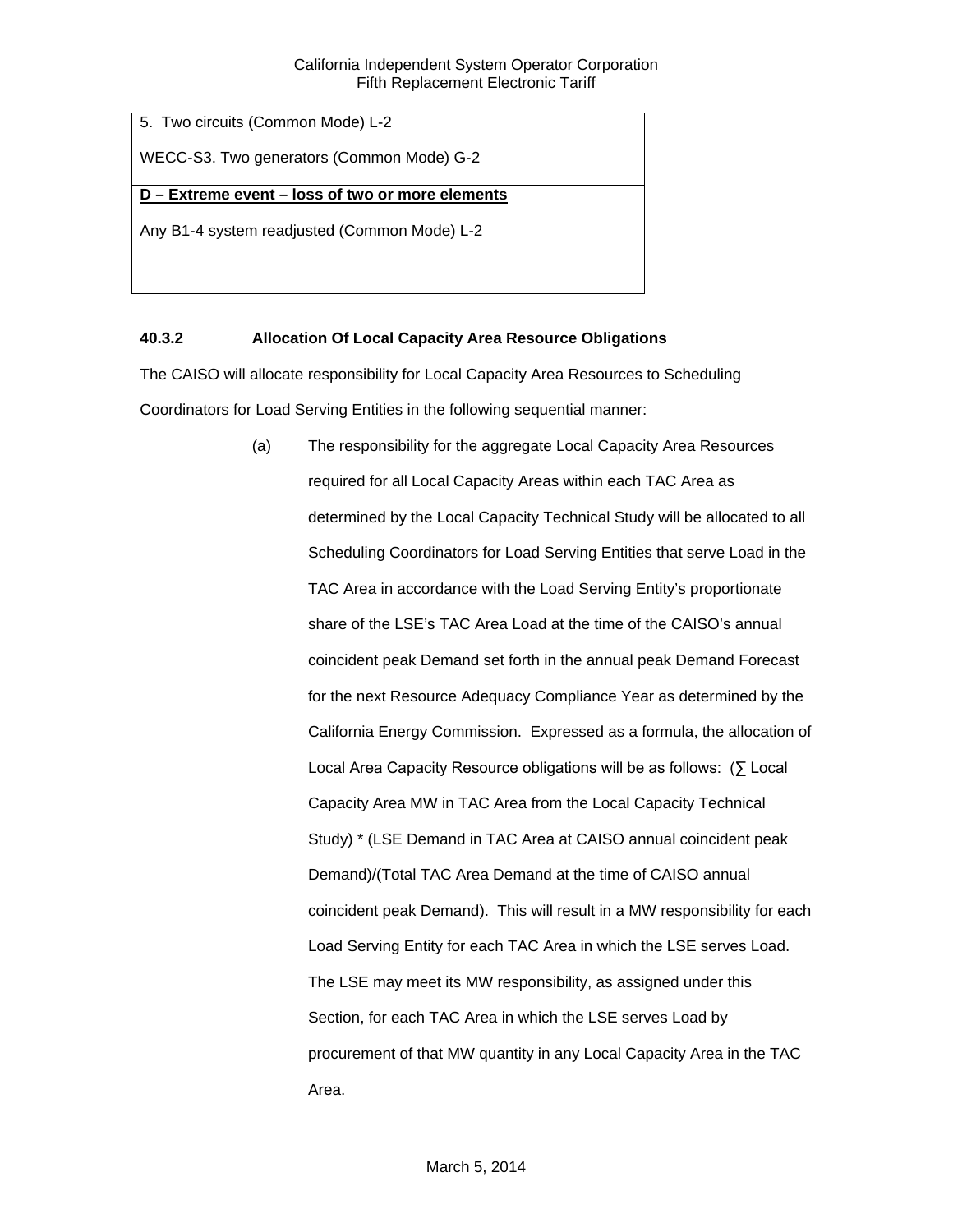- (b) For Scheduling Coordinators for Non-CPUC Load Serving Entities, the Local Capacity Area Resource obligation will be allocated based on Section 40.3.2(a) above.
- (c) For Scheduling Coordinators for CPUC Load Serving Entities, the CAISO will allocate the Local Capacity Area Resource obligation based on an allocation methodology, if any, adopted by the CPUC. However, if the allocation methodology adopted by the CPUC does not fully allocate the total sum of each CPUC Load Serving Entity's proportionate share calculated under Section 40.3.2(a), the CAISO will allocate the difference to all Scheduling Coordinators for CPUC Load Serving Entities in accordance with their proportionate share calculated under 40.3.2(a). If the CPUC does not adopt an allocation methodology, the CAISO will allocate Local Capacity Area Resources to Scheduling Coordinators for CPUC Load Serving Entities based on Section 40.3.2(a).

Once the CAISO has allocated the total responsibility for Local Capacity Area Resources, the CAISO will inform the Scheduling Coordinator for each LSE of the LSE's specific allocated responsibility for Local Capacity Area Resources in each TAC Area in which the LSE serves Load.

#### <span id="page-13-0"></span>**40.3.3 Procurement Of Local Capacity Area Resources By LSEs**

Nothing in this Section 40 obligates any Scheduling Coordinator to demonstrate on behalf of a Load Serving Entity that the Load Serving Entity has procured Local Capacity Area Resources to satisfy capacity requirements for each Local Capacity Area identified in the technical study. Scheduling Coordinators for Load Serving Entities may aggregate responsibilities for procurement of Local Capacity Area Resources. If a Load Serving Entity has procured Local Capacity Area Resources that satisfy generation capacity requirements for Local Capacity Areas, the Scheduling Coordinator for such Load Serving Entity shall include this information in its annual and monthly Resource Adequacy Plan(s).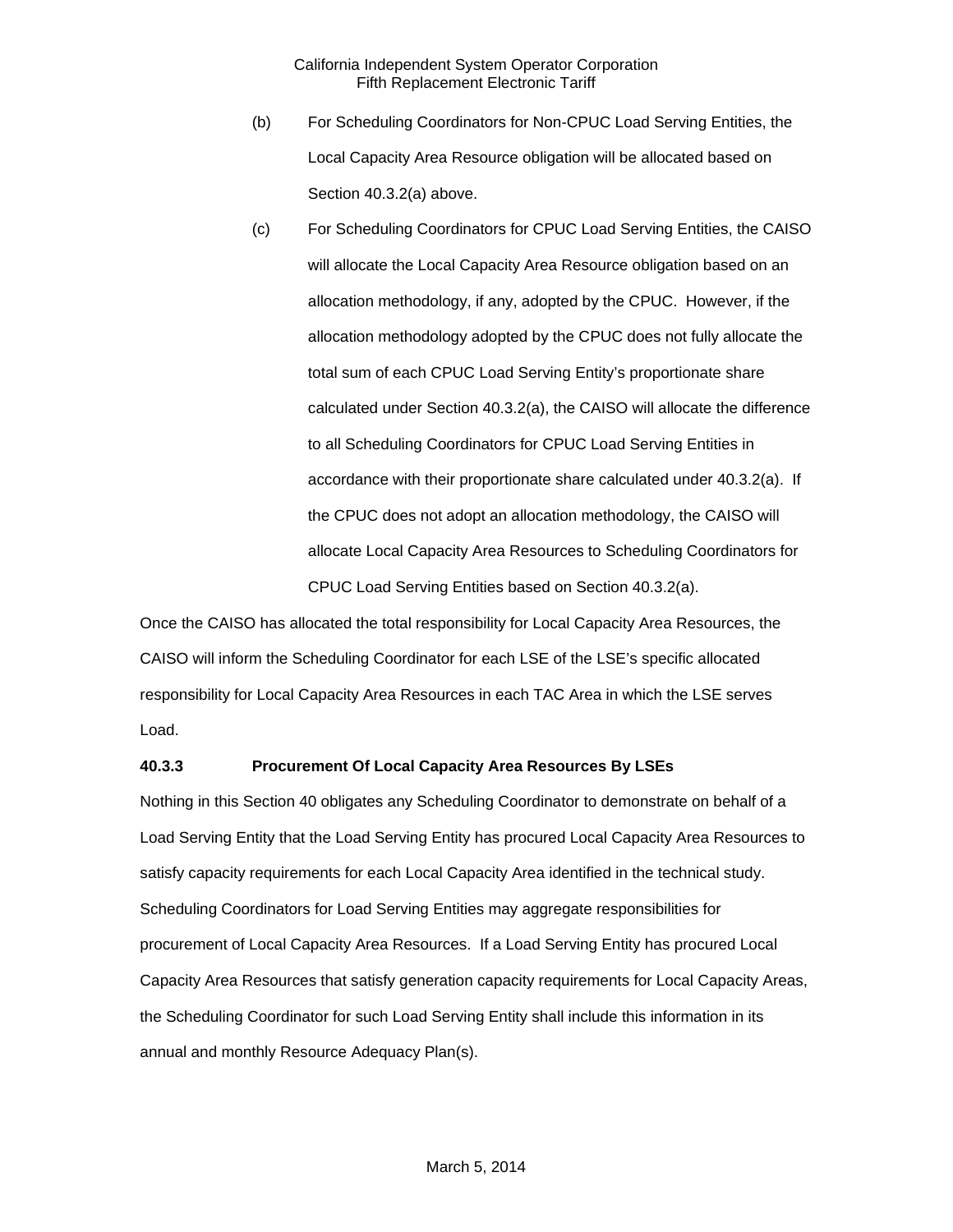## <span id="page-14-0"></span>**40.3.4 [NOT USED]**

#### <span id="page-14-1"></span>**40.4 General Requirements On Resource Adequacy Resources**

#### <span id="page-14-2"></span>**40.4.1 Eligible Resources And Determination Of Qualifying Capacity**

The CAISO shall use the criteria provided by the CPUC or Local Regulatory Authority to determine and verify, if necessary, the Qualifying Capacity of all Resource Adequacy Resources; however, to the extent a resource is listed by one or more Scheduling Coordinators in their Resource Adequacy Plans, which apply the criteria of more than one Local Regulatory Authority that leads to conflicting Qualifying Capacity values for that resource, the CAISO will accept the methodology that results in the highest Qualifying Capacity value. Only if the CPUC, Local Regulatory Authority, or federal agency has not established any Qualifying Capacity criteria, or chooses to rely on the criteria in this CAISO Tariff, will the provisions of Section 40.8 apply.

#### <span id="page-14-3"></span>**40.4.2 Net Qualifying Capacity Report**

The CAISO shall produce an annual report posted to the CAISO Website on the schedule set forth in the Business Practice Manual that sets forth the Net Qualifying Capacity of all Participating Generators. All other Resource Adequacy Resources may be included in the annual report under Section 40.4.2 upon their request. The Net Qualifying Capacity of any resource included in the annual report, once posted to the CAISO Website, shall not be reduced by the CAISO for the next Resource Adequacy Compliance Year. Any change proposed to be made to a Net Qualifying Capacity value for a resource included in a prior annual report shall be explained, and any test results or analyses underlying the change provided, to the Scheduling Coordinator within ten (10) days of the CAISO's determination that a change to the resource's Net Qualifying Capacity is appropriate, which also must be at least fifteen (15) days prior to the posting on the CAISO Website of the annual report. Any disputes as to the CAISO's determination regarding Net Qualifying Capacity shall be subject to the CAISO ADR Procedures.

#### <span id="page-14-4"></span>**40.4.3 General Qualifications For Supplying Net Qualifying Capacity**

Resource Adequacy Resources included in a Resource Adequacy Plan submitted by a Scheduling Coordinator on behalf of a Load Serving Entity serving Load in the CAISO Balancing Authority Area must: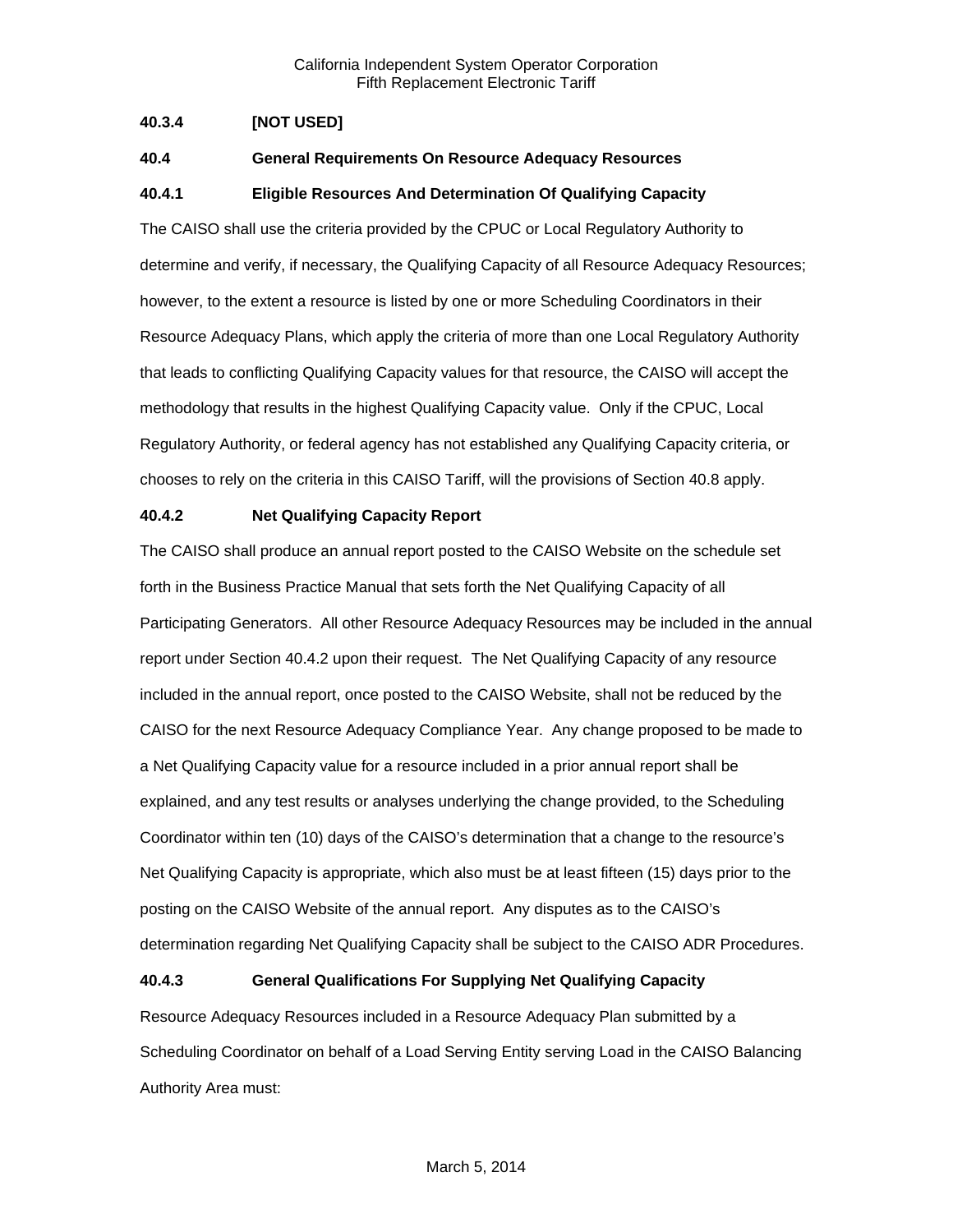- (1) Be available for testing by the CAISO to validate Qualifying Capacity, which can be no less than a resource's PMin even if the resource's contractual Resource Adequacy Capacity is less than its PMin, and determine Net Qualifying Capacity for the next Resource Adequacy Compliance Year;
- (2) Provide any information requested by the CAISO to apply the performance criteria to be adopted by the CAISO pursuant to Section 40.4.5;
- (3) Submit Bids into the CAISO Markets as required by this CAISO Tariff;
- (4) Be in compliance, as of the date that the CAISO performs any testing or otherwise determines Net Qualifying Capacity for the next Resource Adequacy Compliance Year, with the criteria for Qualifying Capacity established by the CPUC, relevant Local Regulatory Authority, or federal agency and provided to the CAISO; and
- (5) Be subject to Sanctions for non-performance as specified in the CAISO Tariff; and
- (6) For a resource with contractual Resource Adequacy Capacity less than PMin, make the PMin available to the CAISO for commitment or dispatch at PMin, subject to Section 11.8 provisions for Bid Cost Recovery, so that the resource's Resource Adequacy Capacity can be utilized as required by this CAISO Tariff.

## <span id="page-15-0"></span>**40.4.4 Reductions For Testing**

In accordance with the procedures specified in the Business Practice Manual, the Generating Unit of a Participating Generator or other Generating Units, System Units or Loads of Participating Loads or Proxy Demand Resources included in a Resource Adequacy Plan submitted by a Scheduling Coordinator on behalf of a Load Serving Entity can have its Qualifying Capacity reduced, for purposes of the Net Qualifying Capacity annual report under Section 40.4.2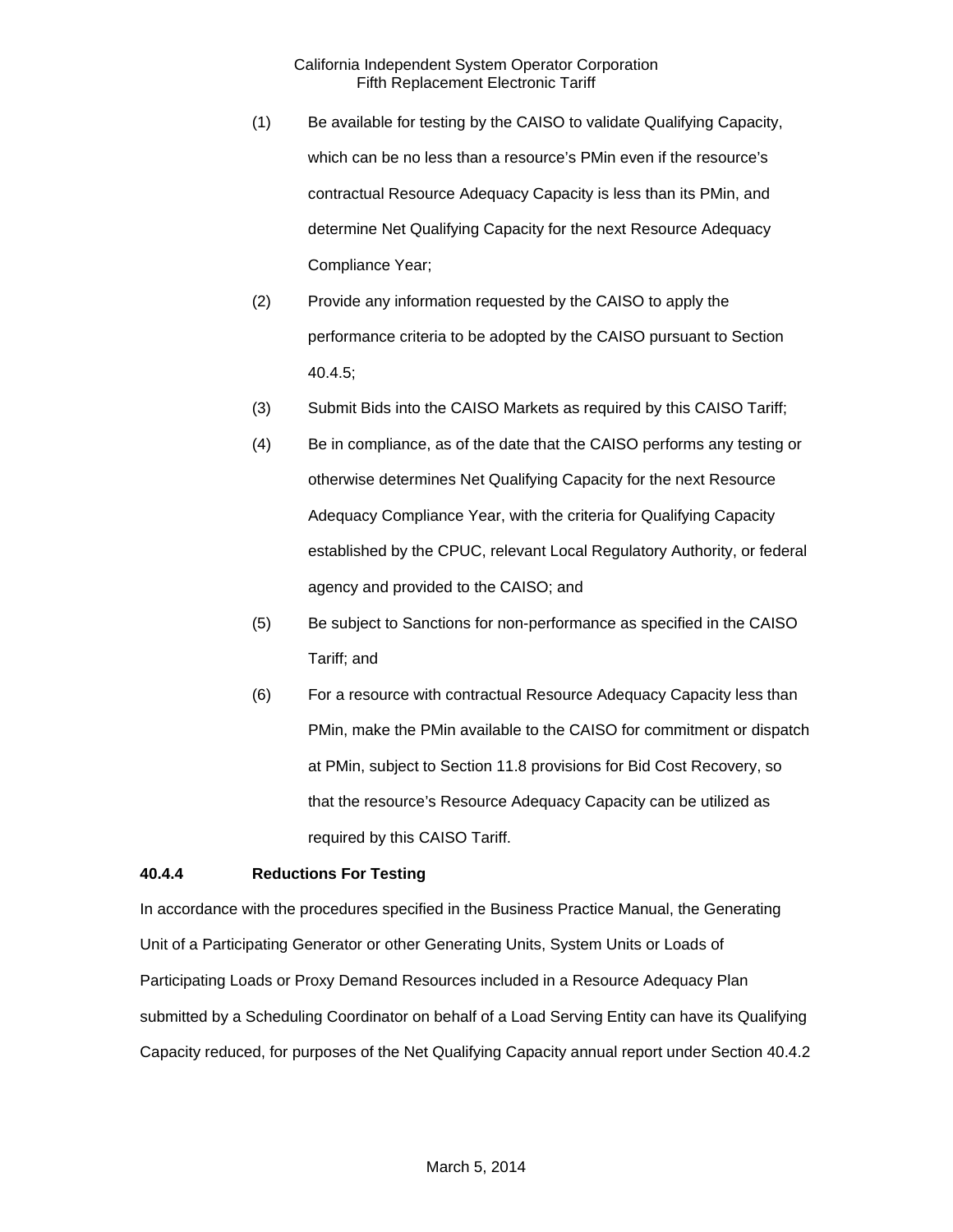for the next Resource Adequacy Compliance Year, if a CAISO testing program determines that it is not capable of supplying the full Qualifying Capacity amount.

#### <span id="page-16-0"></span>**40.4.5 Reductions For Performance Criteria**

No later than 12 months after the effective date of this Section 40, the CAISO will issue a report outlining a proposal with respect to performance criteria for Resource Adequacy Resources. The CAISO will collaborate with the CPUC and other Local Regulatory Authorities to develop the performance criteria to be submitted to FERC. The Scheduling Coordinator for a Resource Adequacy Resource shall provide or make available to the CAISO, subject to the confidentiality provisions of this CAISO Tariff, all documentation requested by the CAISO to determine, develop or implement the performance criteria, including, but not limited to, NERC Generating Availability Data System data.

#### <span id="page-16-1"></span>**40.4.6 Reductions For Deliverability**

#### **40.4.6.1 Deliverability Within the CAISO Balancing Authority Area**

In order to determine Net Qualifying Capacity from Resource Adequacy Resources subject to this Section 40.4, the CAISO will determine that a Resource Adequacy Resource is available to serve the aggregate of Load by means of a deliverability study. Documentation explaining the CAISO's deliverability analysis will be posted on the CAISO Website. The deliverability study will be performed annually and shall focus on peak Demand conditions. The results of the deliverability study shall be incorporated into the Net Qualifying Capacity annual report under Section 40.4.2 and will be effective for the next Resource Adequacy Compliance Year. To the extent the deliverability study shows that the Qualifying Capacity is not deliverable to the aggregate of Demand under the conditions studied, the Qualifying Capacity of the Resource Adequacy Resource will be reduced on a MW basis for the capacity that is undeliverable. Resources will be electrically grouped in a manner consistent with the CAISO Deliverability Assessment methodology posted on the CAISO Website. For Resource Adequacy Resources in the same electrical group which have identified deliverability constraints, the Qualifying Capacity of the Resource Adequacy Resources that obtained Full Capacity Deliverability Status or partial deliverability through Section 8.2 of Appendix Y to this CAISO Tariff will be reduced prior to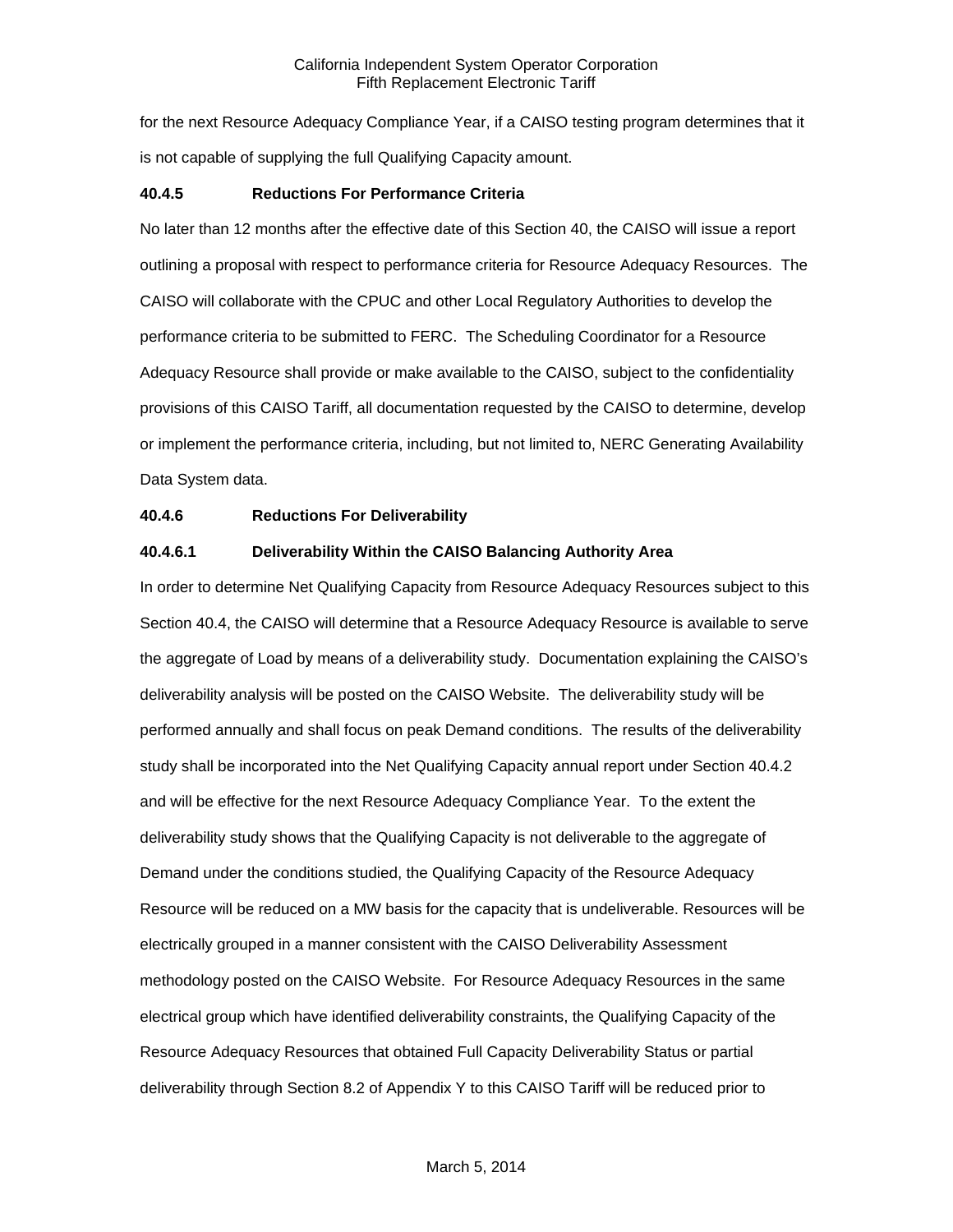reducing the Qualifying Capacity of those resources which were originally provided Full Capacity Deliverability Status pursuant to inclusion in an Interconnection Study Cycle under Appendix Y to this CAISO Tariff.

#### **40.4.6.2 Deliverability of Imports**

#### **40.4.6.2.1 Available Import Capability Assignment Process**

For Resource Adequacy Plans covering any period after December 31, 2007, total Available Import Capability will be assigned on an annual basis for a one-year term to Load Serving Entities serving Load in the CAISO Balancing Authority Area and other Market Participants through their respective Scheduling Coordinators, as described by the following sequence of steps. However, should the CPUC modify by decision its compliance period from January to December of the calendar year to May through April of the calendar year, the CAISO shall extend the effectiveness of the assignment for Resource Adequacy Compliance Year 2008 through April 2009.

Step 1: Determination of Maximum Import Capability on Interties into the CAISO Balancing Authority Area: The CAISO shall establish the Maximum Import Capability for each Intertie into the CAISO Balancing Authority Area, and will post those values on the CAISO Website in accordance with the schedule and process set forth in the Business Practice Manual. Step 2: Determination of Available Import Capability by Accounting for Existing Contracts and Transmission Ownership Rights Held by Out-of- Balancing Authority Area LSEs: For each Intertie, the Available Import Capability will be determined by subtracting from the Maximum Import Capability established in Step 1 for each Intertie the import capability on each Intertie associated with (i) Existing Contracts and (ii) Transmission Ownership Rights held by load serving entities that do not serve Load within the CAISO Balancing Authority Area. The remaining sum of all Intertie Available Import Capability is the Total Import Capability. Total Import Capability shall be used to determine the Load Share Quantity for each Load Serving Entity that serves Load within the CAISO Balancing Authority Area. Step 3: Determination of Existing Contract Import Capability by Accounting for Existing Contracts and Transmission Ownership Rights Held by CAISO Balancing Authority Area LSEs: From the Available Import Capability remaining on each Intertie after Step 2 above,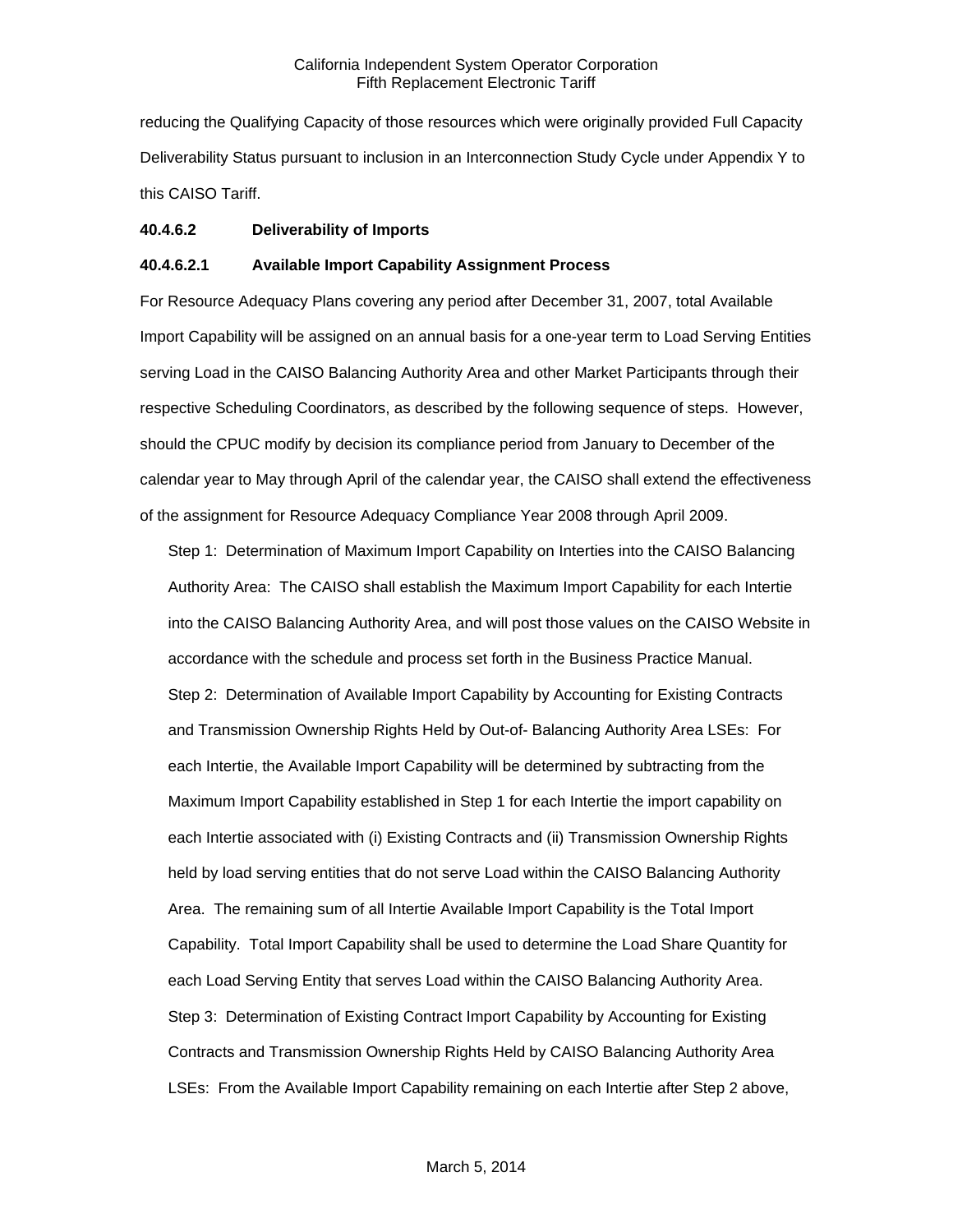Existing Contracts and Transmission Ownership Rights held by Load Serving Entities that serve Load within the CAISO Balancing Authority Area shall be reserved for the holders of such commitments and will not be subject to reduction under any subsequent steps in this Section. The import capability reserved pursuant to this Step 3 is the Existing Contract Import Capability.

Step 4: Assignment of Pre-RA Import Commitments: From the Available Import Capability remaining on each Intertie after reserving Existing Contract Import Capability under Step 3 above, the CAISO will assign to Load Serving Entities serving Load within the CAISO Balancing Authority Area Pre-RA Import Commitment Capability on a particular Intertie based on Pre-RA Import Commitments in effect (where a supplier has an obligation to deliver the Energy or make the capacity available) at any time during the Resource Adequacy Compliance Year for which the Available Import Capability assignment is being performed. The Pre-RA Import Commitment will be assigned to the Intertie selected by the Load Serving Entity during the Resource Adequacy Compliance Year 2007 import capability assignment process, which was required to be based on the Intertie upon which the Energy or capacity from the Pre-RA Import Commitment had been primarily scheduled or, for a Pre-RA Import Commitment without a scheduling history at the time of the Resource Adequacy Compliance Year 2007 import capability assignment process, the primary Intertie upon which the Energy or capacity was anticipated to be scheduled. To the extent a Pre-RA Import Commitment was not presented during the Resource Adequacy Compliance Year 2007 import capability assignment process, the Load Serving Entity shall select the Intertie upon which the Pre-RA Import Commitment is primarily anticipated to be scheduled during the term of the Pre-RA Import Commitment and that selection shall be utilized in future annual Available Import Capability assignment processes. If a Pre-RA Import Commitment submitted on behalf of a LSE with Existing Contract Import Capability is assigned under this Section to the same Intertie on which the LSE holds Existing Contract Import Capability, the Pre-RA Import Commitment will be assumed to deliver over the Existing Contract Import Capability until exhausted, unless the LSE can demonstrate otherwise.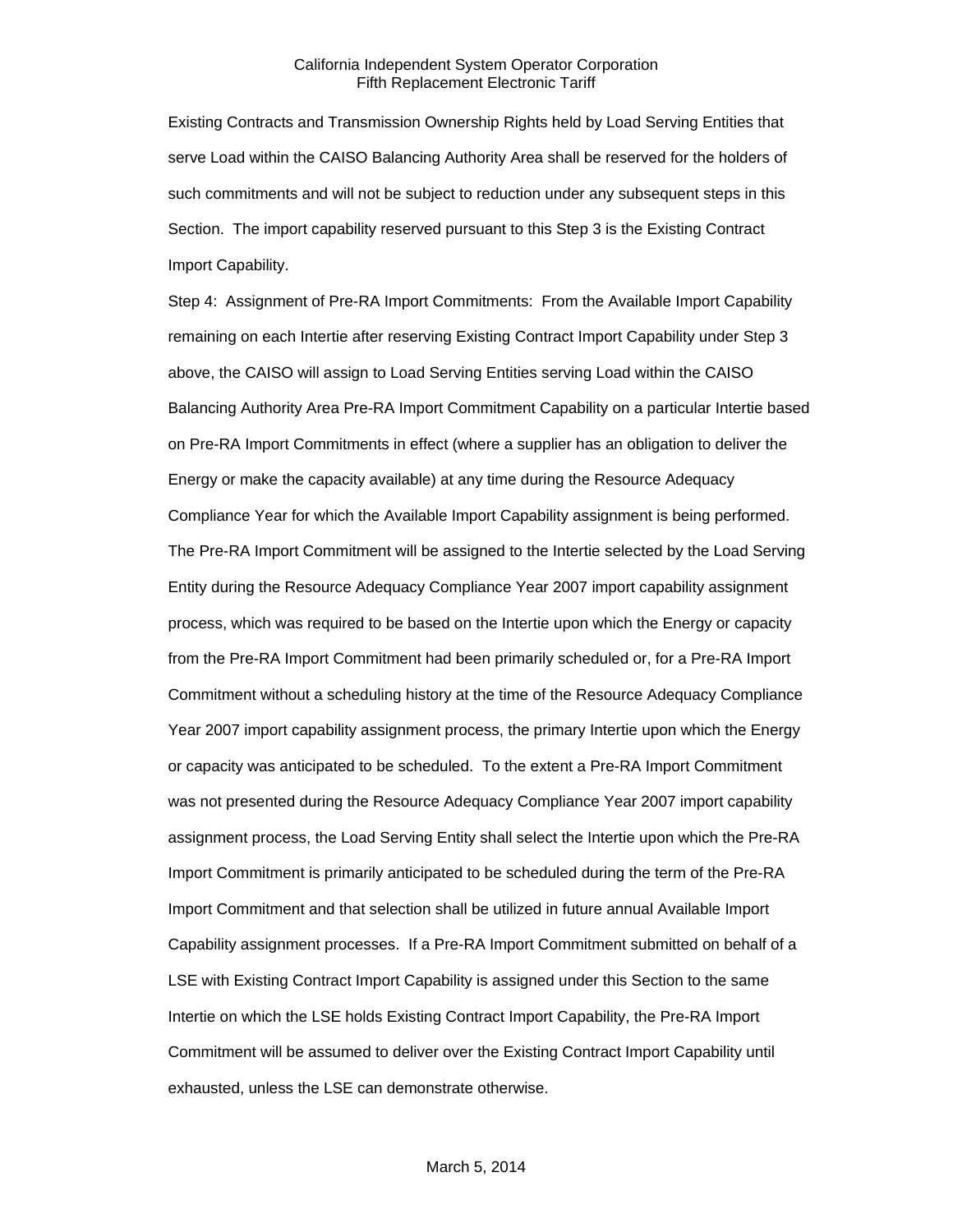To the extent a particular Intertie becomes over requested with Pre-RA Import Commitments due to either Pre-RA Import Commitments not included in the Resource Adequacy Compliance Year 2007 import capability assignment process or changes in system conditions that decrease the Maximum Import Capability of the Intertie, such that the MW represented in all Pre-RA Import Commitments utilizing the Intertie exceed the Intertie's Available Import Capability in excess of that reserved for Existing Contracts and Transmission Ownership Rights under Steps 2 and 3, the Pre-RA Import Commitments will be assigned Pre-RA Import Commitment Capability, based on the Import Capability Load Share Ratio of each Load Serving Entity submitting Pre-RA Import Commitments on the particular Intertie. To the extent this initial assignment of Pre-RA Import Commitment Capability has not fully assigned the Available Import Capability of the particular over requested Intertie, the remaining Available Import Capability on the over requested Intertie will be assigned until fully exhausted based on the Import Capability Load Share Ratio of each Load Serving Entity whose submitted Pre-RA Import Commitment has not been fully satisfied by the previous Import Capability Load Share Ratio assignment iteration. The Available Import Capability assigned pursuant to this Step 4 is the Pre-RA Import Commitment Capability. Step 5: Assignment of Remaining Import Capability Limited by Load Share Quantity: The Total Import Capability remaining after Step 4 will be assigned only to Load Serving Entities serving Load within the CAISO Balancing Authority Area that have not received Existing Contract Import Capability and Pre-RA Import Commitment Capability under Steps 3 and 4, that exceed the Load Serving Entity's Load Share Quantity. Only the MW quantity of any Pre-RA Import Commitment Capability assigned to Existing Contract Import Capability under Step 4 that exceeds the Existing Contract Import Capability on the particular Intertie will be counted for purposes of this Step 5. This Total Import Capability will be assigned until fully exhausted to those Load Serving Entities eligible to receive an assignment under this Step based on each Load Serving Entity's Import Capability Load Share Ratio up to, but not in excess of, its Load Share Quantity. The quantity of Total Import Capability assigned to the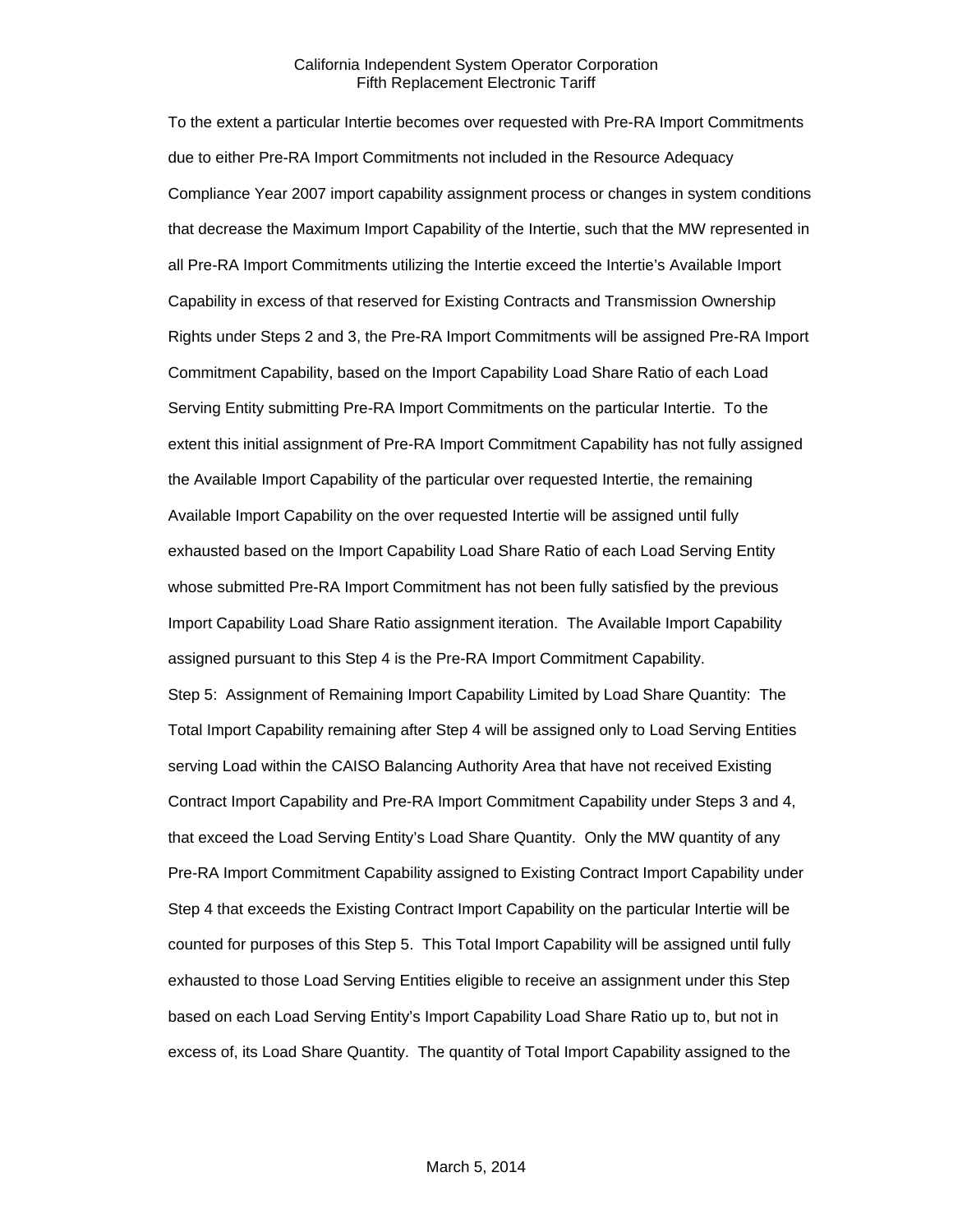Load Serving Entity under this Step is the Load Serving Entity's Remaining Import Capability. This Step 5 does not assign Remaining Import Capability on a specific Intertie. Step 6: CAISO Posting of Assigned and Unassigned Capability: Following the completion of Step 5, the CAISO will post to the CAISO Website, in accordance with the schedule set forth in the Business Practice Manual the following information:

- (a) The Total Import Capability;
- (b) The quantity in MW of Existing Contracts and Transmission Ownership Rights assigned to each Intertie, distinguishing between Existing Contracts and Transmission Ownership Rights held by Load Serving Entities within the CAISO Balancing Authority Area and those held by load serving entities outside the CAISO Balancing Authority Area;
- (c) The aggregate quantity in MW, and identity of the holders, of Pre-RA Import Commitments assigned to each Intertie; and
- (d) The aggregate quantity in MW of Available Import Capability after Step 4, the identity of the Interties with Available Import Capability, and the MW quantity of Available Import Capability on each such Intertie.

Step 7: CAISO Notification of LSE Assignment Information: Following the completion of Step 5, in accordance with the schedule set forth in the Business Practice Manual, the CAISO will notify the Scheduling Coordinator for each Load Serving Entity of:

- (a) The Load Serving Entity's Import Capability Load Share;
- (b) The Load Serving Entity's Load Share Quantity; and
- (c) The amount of, and Intertie on which, the Load Serving Entity's Existing Contract Import Capability and Pre-RA Import Commitment Capability, as applicable, has been assigned; and
- (d) The Load Serving Entity's Remaining Import Capability.

Step 8: Transfer of Import Capability: In accordance with the schedule set forth in the Business Practice Manual, a Load Serving Entity shall be allowed to transfer some or all of its Remaining Import Capability to any other Load Serving Entity or Market Participant. The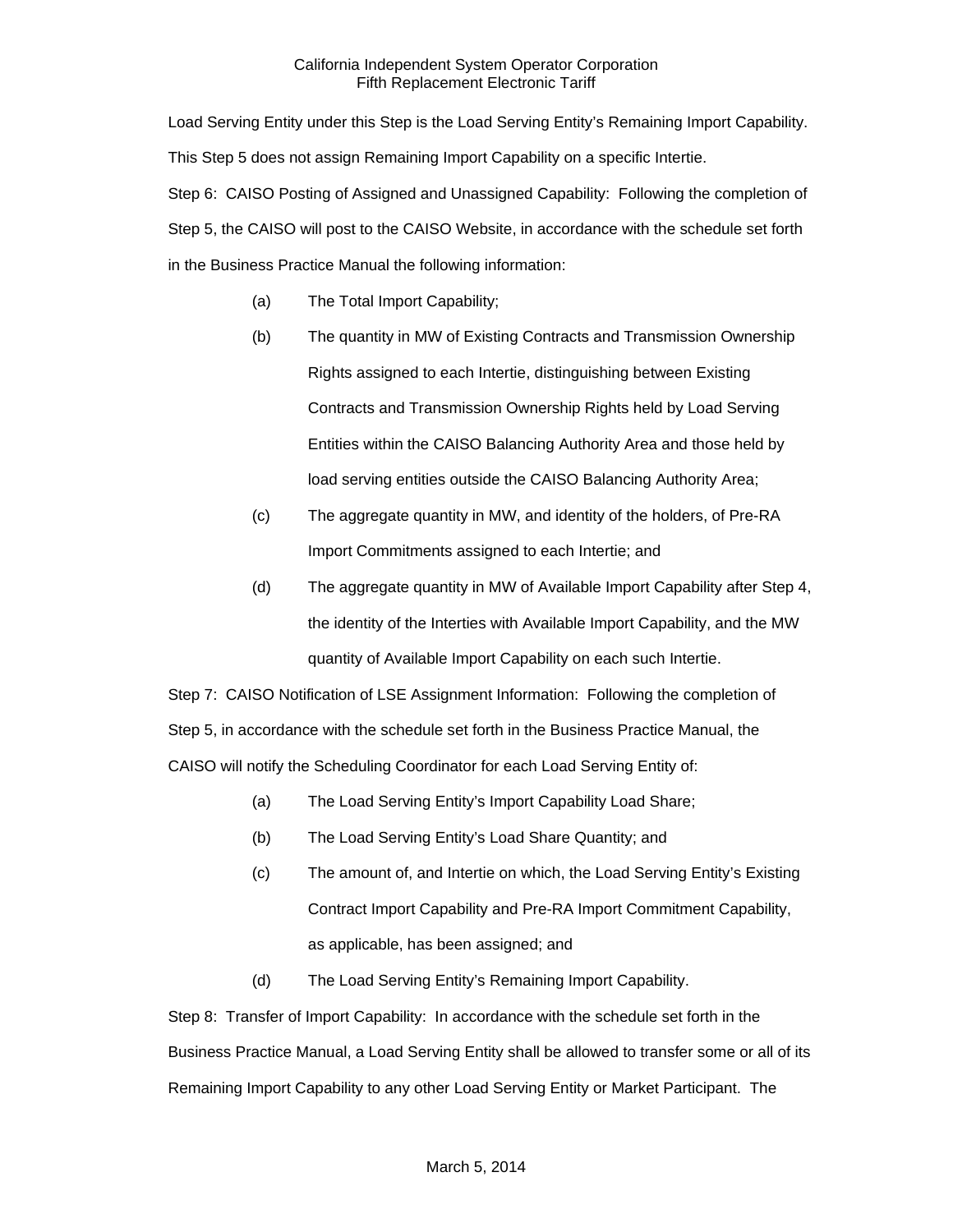CAISO will accept transfers among LSEs and Market Participants only to the extent such transfers are reported to the CAISO, in accordance with the schedule set forth in the Business Practice Manual and through the CAISO's Import Capability Transfer Registration Process, by the entity receiving the Remaining Import Capability who must set forth (1) the name of the counter-parties, (2) the MW quantity, (3) term of transfer, and (4) price on a per MW basis. The CAISO will post to the CAISO Website by August 8, 2007 for Resource Adequacy Compliance Year 2008 and for subsequent Resource Adequacy Compliance Years in accordance with the schedule set forth in the Business Practice Manual the information on transfers of Remaining Import Capability received under this Step 8. Step 9: Initial Scheduling Coordinator Request to Assign Remaining Import Capability by Intertie: In accordance with the schedule set forth in the Business Practice Manual, the Scheduling Coordinator for each Load Serving Entity or Market Participant shall notify the CAISO of its request to assign its post-trading Remaining Import Capability on a MW basis per available Intertie. Total requests for assignment of Remaining Import Capability by a Scheduling Coordinator cannot exceed the sum of the post-traded Remaining Import Capability of its Load Serving Entities. The CAISO will honor the requests to the extent an Intertie has not been over requested. If an Intertie is over requested, the requests for Remaining Import Capability on that Intertie will be assigned based on each Load Serving Entity's Import Capability Load Share Ratio in the same manner as set forth in Step 4. A Market Participant without an Import Capability Load Share will be assigned the Import Capability Load Share equal to the average Import Capability Load Share of those Load Serving Entities from which it received transfers of Remaining Import Capability. Step 10: CAISO Notification of Initial Remaining Import Capability Assignments and Unassigned Capability: In accordance with the schedule set forth in the Business Practice Manual, the CAISO will:

> (a) Notify the Scheduling Coordinator for each Load Serving Entity or Market Participant of the Load Serving Entity or Market Participant's accepted request(s) for assigning Remaining Import Capability under Step 9;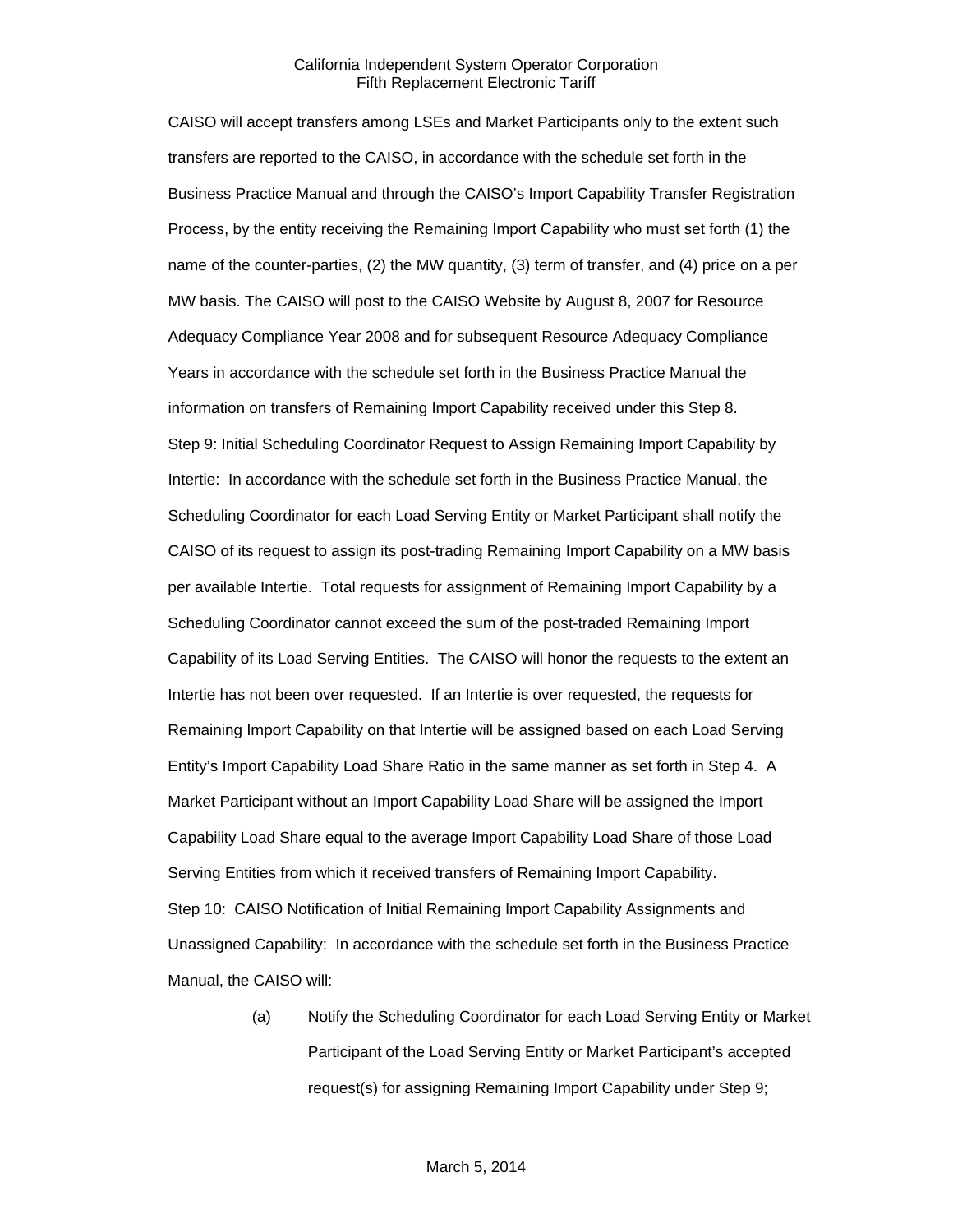- (b) Publish on the CAISO Website aggregate unassigned Available Import Capability, if any, the identity of the Interties with unassigned Available Import Capability, and the MW quantity of Available Import Capability, on each such Intertie; and
- (c) Issue a Market Notice to advise the Scheduling Coordinator for each Load Serving Entity or Market Participant that Step 10 is complete and to specify the time at which the ISO will begin accepting requests for the Remaining Import Capability for Step 11.

Step 11: Secondary Scheduling Coordinator Request to Assign Remaining Import Capability by Intertie: To the extent Remaining Import Capability remains unassigned as disclosed by Step 10, in accordance with the schedule set forth in the Business Practice Manual, Scheduling Coordinators for Load Serving Entities or Market Participants shall notify the CAISO of their requests to assign any Remaining Import Capability on a MW per available Intertie basis. Step 10 must be completed before a Scheduling Coordinator may submit a request under this step for any Remaining Import Capability. Any requests received prior to the time stated in the Market Notice issued at the completion of Step 10 will not be honored by the ISO. The CAISO will honor the timely requests received to the extent an Intertie has not been over requested. If an Intertie is over requested, the requests on that Intertie will be assigned based on each Load Serving Entity or Market Participant's Import Capability Load Share Ratio, as used in Steps 4 and 9.

Step 12: Notification of Secondary Remaining Import Capability Assignments and Unassigned Capability: In accordance with the schedule set forth in the Business Practice Manual, the CAISO will:

- (a) Notify the Scheduling Coordinator for each Load Serving Entity or Market Participant of the Load Serving Entity or Market Participant's accepted request(s) for assigning Remaining Import Capability under Step 11;
- (b) Publish on the CAISO Website unassigned aggregate Available Import Capability, if any, the identity of the Interties with Available Remaining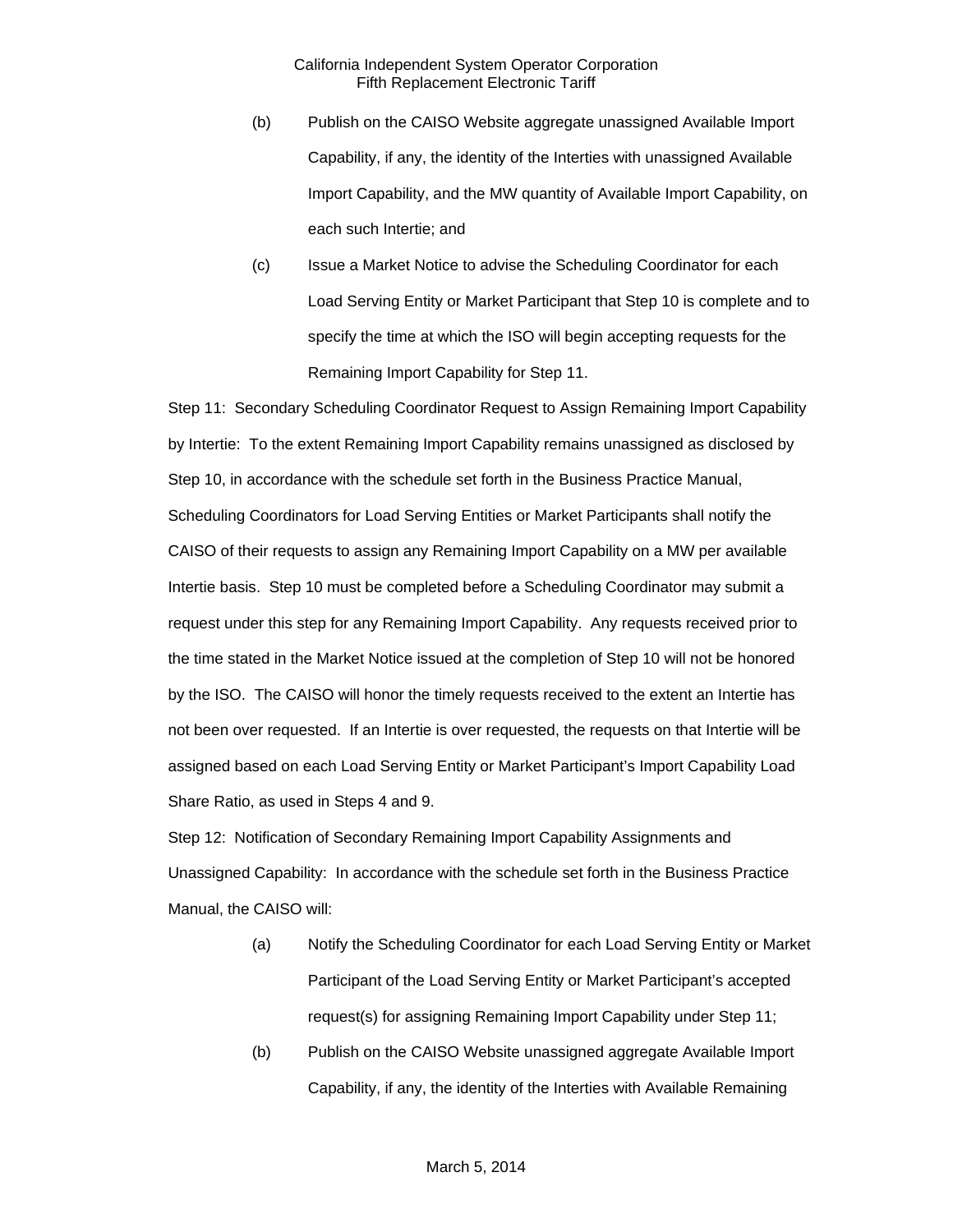Import Capability, and the MW quantity of Availability Import Capability on each such Intertie; and

(c) Issue a Market Notice to advise the Scheduling Coordinator for each Load Serving Entity or Market Participant that Step 12 is complete and to specify the time at which the ISO will begin accepting requests for the Balance of Year Unassigned Available Import Capability for Step 13.

Step 13: Requests for Balance of Year Unassigned Available Import Capability: To the extent total Available Import Capability remains unassigned as disclosed by Step 12, Scheduling Coordinators for Load Serving Entities or Market Participants may notify the CAISO of a request for unassigned Available Import Capability on a specific Intertie on a per MW basis. Step 12 must be completed before a Scheduling Coordinator may submit a request under this step for any remaining unassigned Import Capability. Any requests received prior to the time stated in the Market Notice issued at the completion of Step 12 will not be honored by the ISO. Each request must include the identity of Load Serving Entity or Market Participant on whose behalf the request is made. The CAISO will accept only two (2) requests per calendar week from any Scheduling Coordinator on behalf of a single Load Serving Entity or other Market Participant. The CAISO will honor timely requests in priority of the time requests from Scheduling Coordinators were received until the Intertie is fully assigned and without regard to any Load Serving Entity's Load Share Quantity. Any honored request shall be for the remainder of the Resource Adequacy Compliance Year; however, any notification by the CAISO of acceptance of the request in accordance with this Section after the 20th calendar day of any month shall not be permitted to be included in the Load Serving Entity's Resource Adequacy Plan submitted in the same month as the acceptance. The CAISO shall provide an electronic means, either through the Import Capability Transfer Registration Process or otherwise, of notifying the Scheduling Coordinator of the time the request was deemed received by the CAISO and, within seven (7) days of receipt of the request, whether the request was honored. If honored, it shall be the responsibility of the Scheduling Coordinator and its Load Serving Entity to notify the CPUC or applicable Local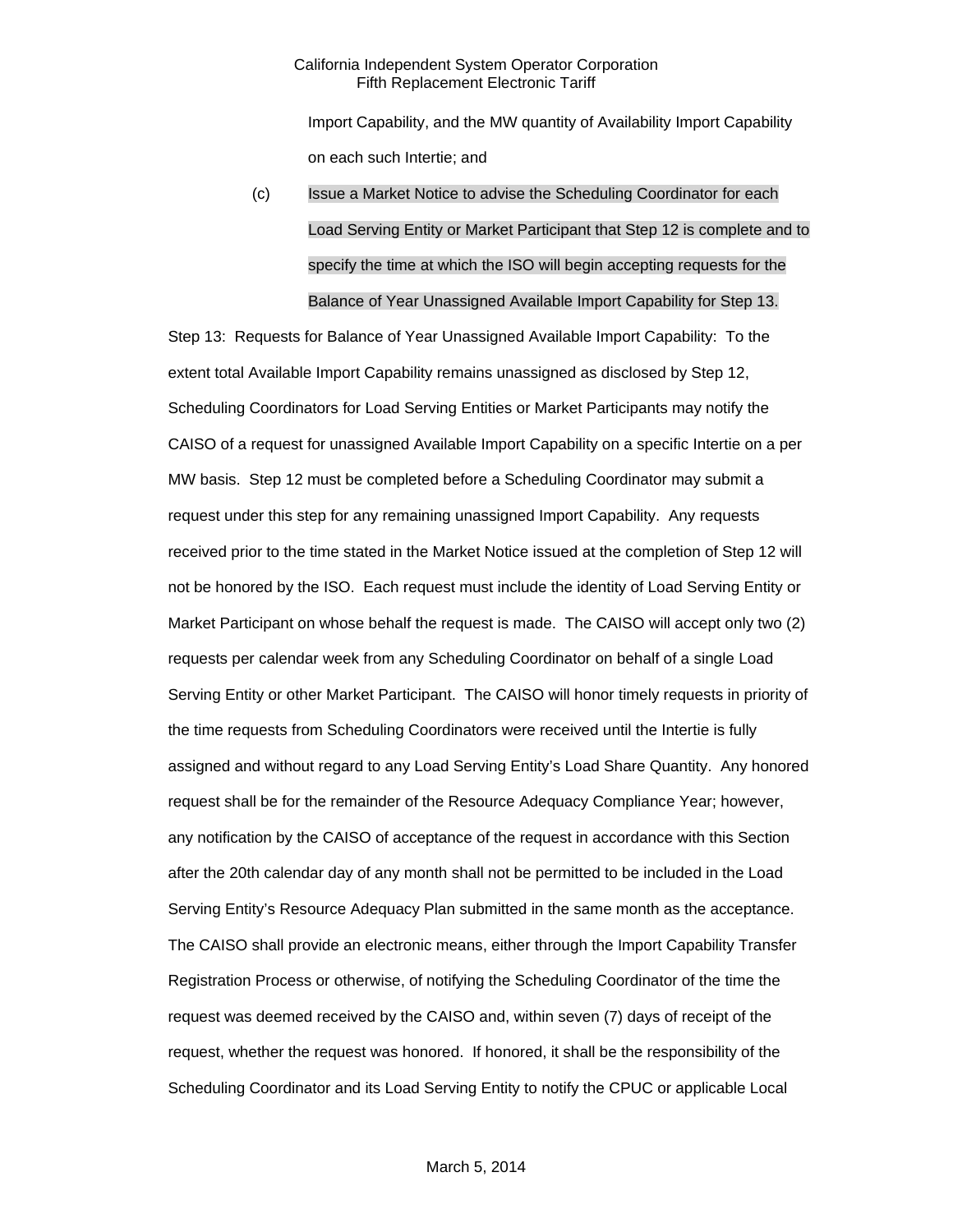Regulatory Authority of the acceptance of the request for unassigned Available Import Capability. If the request is not honored because the Intertie requested was fully assigned, the request will be deemed rejected and the Scheduling Coordinator, if it still seeks to obtain unassigned Available Import Capability, will be required to submit a new request for unassigned Available Import Capability on a different Intertie. The CAISO will update on its website the list of unassigned Available Import Capability by Intertie in accordance with the schedule set forth in the Business Practice Manual.

This multi-step process for assignment of Total Import Capability does not guarantee or result in any actual transmission service being assigned and is only used for determining the import capability that can be credited towards satisfying the Reserve Margin of a Load Serving Entity under this Section 40. Upon the request of the CAISO, Scheduling Coordinators must provide the CAISO with information on Pre-RA Import Commitments and any transfers or sales of assigned Total Import Capability.

### **40.4.6.2.2 Bilateral Import Capability Transfers and Registration Process**

#### **40.4.6.2.2.1 Eligibility Registration for Bilaterial Import Capability Transfers**

To be eligible to engage in any bilateral assignment, sale, or other transfer of Remaining Import Capability under Step 8 of Section 40.4.6.2.1 or Section 40.4.6.2.2.2 or Existing Contract Import Capability, and Pre-RA Import Commitment Capability under Section 40.6.2.2.2, a Load Serving Entity or other Market Participant must provide the CAISO through the Import Capability Transfer Registration Process the following information:

- (a) Name of the Load Serving Entity or Market Participant
- (b) E-mail contact information

The CAISO will post to the CAISO Website the information received under this Section on a monthly basis in accordance with the schedule set forth in the Business Practice Manual. Any assignment, sale, or other transfer of Existing Contract Import Capability, Pre-RA Import Commitment Capability, or Remaining Import Capability may only be made by or to a Load Serving Entity or Market Participant whose information received under this Section has been posted to the CAISO Website prior to the date of the assignment, sale, or other transfer of the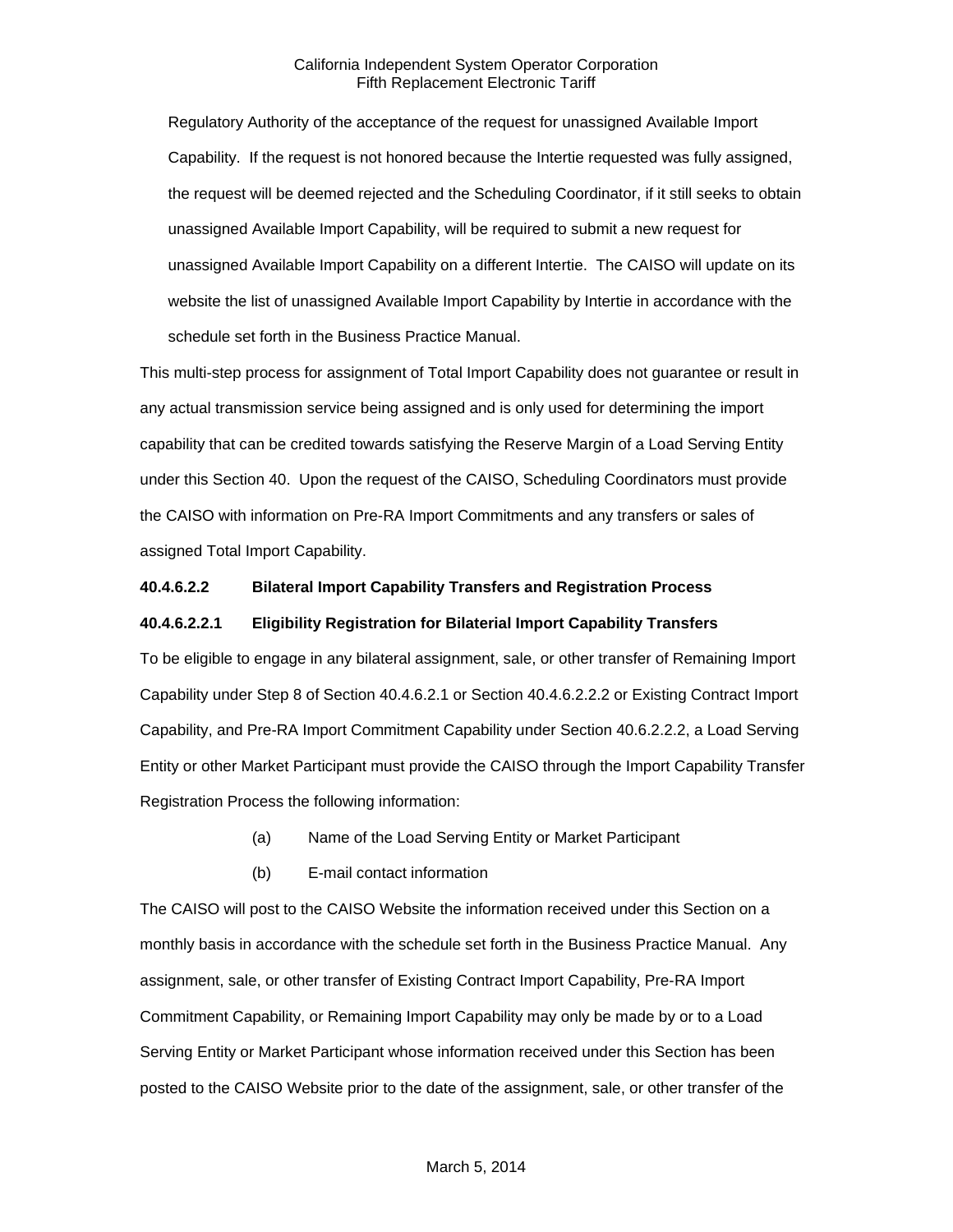Existing Contract Import Capability, Pre-RA Import Commitment Capability, or Remaining Import Capability. It shall be the exclusive responsibility of the Scheduling Coordinator for the Load Serving Entity or Market Participant to ensure that the information posted to the CAISO Website under this Section is accurate and up to date.

## **40.4.6.2.2.2 Reporting Process for Bilateral Import Capability Transfers**

This Section shall apply to all transfers of Existing Contract Import Capability, Pre-RA Import Commitment Capability, or Remaining Import Capability other than that provided for in Step 8 of Section 40.4.6.2.1. Any Load Serving Entity or other Market Participant that has obtained Existing Contract Import Capability, Pre-RA Import Commitment Capability, or Remaining Import Capability may assign, sell, or otherwise transfer such Existing Contract Import Capability, Pre-RA Import Commitment Capability, or Remaining Import Capability in MW increments. The import capability subject to each transfer shall remain on the Intertie assigned pursuant to Section 40.4.6.2.1.

The Scheduling Coordinator for the Load Serving Entity or Market Participant receiving the transferred Existing Contract Import Capability, Pre-RA Import Commitment Capability, or Remaining Import Capability must report the transfer to the CAISO through the CAISO's Import Capability Transfer Registration Process by providing the following information:

- (a) Identity of the counter-party(ies);
- (b) The MW quantity;
- (c) The Intertie on which the Existing Contract Import Capability, Pre-RA Import Commitment Capability, or Remaining Import Capability was assigned;
- (d) Term of the transfer;
- (e) Price on a per MW basis; and
- (f) Whether the import capability assignment being transferred is Existing Contract Import Capability, Pre-RA Import Commitment Capability, or Remaining Import Capability.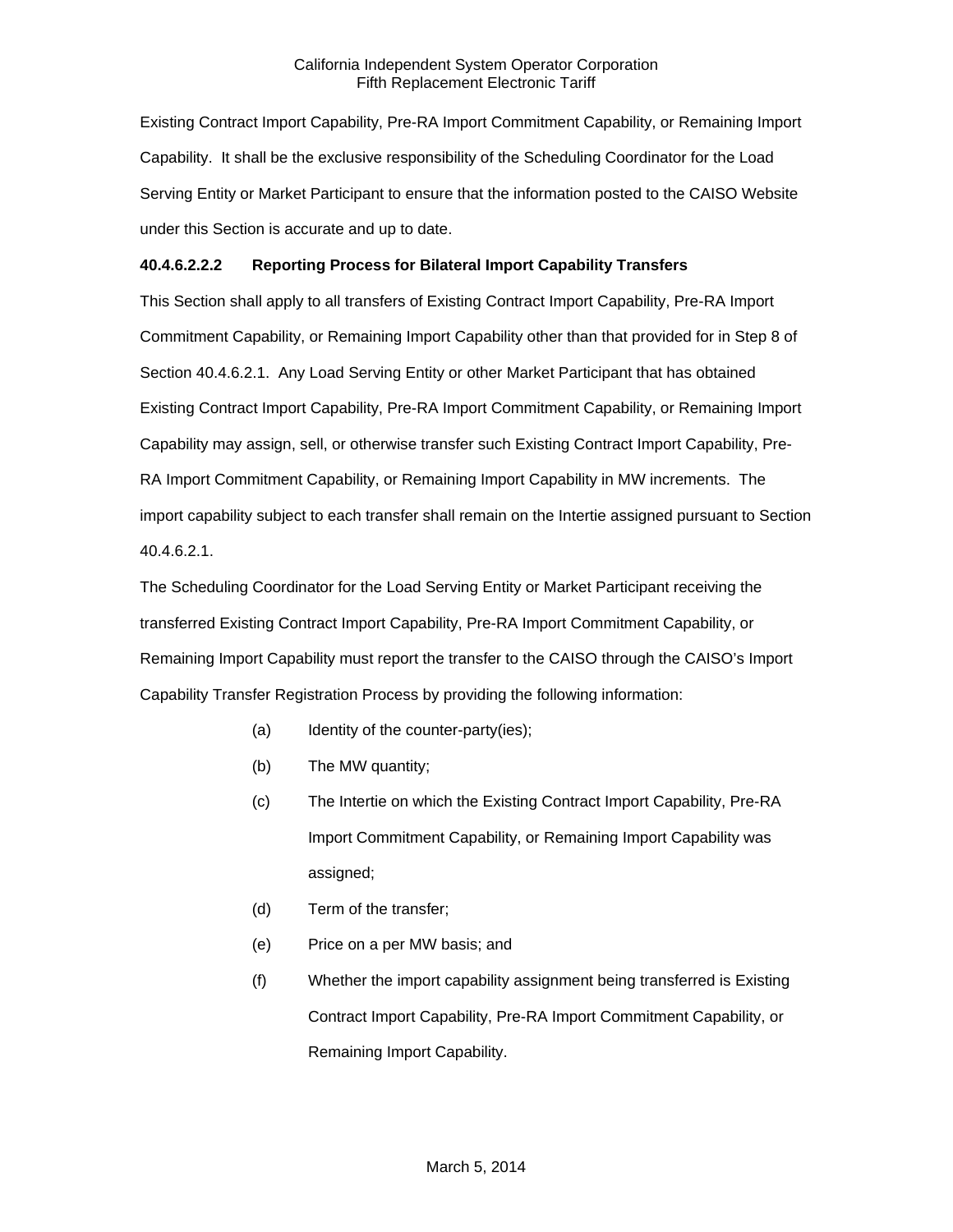The CAISO will promptly post to the CAISO Website the information on transfers received under this Section except for the information received pursuant to subpart (f) of this Section. On a quarterly basis, the CAISO shall also report to FERC the transfer information received under this Section and Step 8 of Section 40.4.6.2.1. Transfer information received in accordance with this Section after the 20th calendar day of any month shall not be permitted to be included in the Load Serving Entity's Resource Adequacy Plan submitted in the same month as the transfer submission.

## **40.4.6.2.2.3 Other Import Capability Information Postings**

The CAISO will post to the CAISO Website on a monthly basis in accordance with the schedule set forth in the Business Practice Manual, for each Intertie, the holder and that holder's quantity in MW of import capability assigned on the particular Intertie as of the reporting date.

The CAISO will also post to the CAISO Website following submission of the annual Resource Adequacy Plans under Sections 40.2.1.1, 40.2.2.4, 40.2.3.4, and 40.2.4, for each Intertie, by a "yes" or "no" designation, whether each holder of import capability assigned on the particular Intertie has fully included the assigned import capability in the holder's annual Resource Adequacy Plans.

## **40.4.6.3 Deliverability of Distributed Generation**

The CAISO will perform an annual Deliverability Assessment, as described in Section 40.4.6.3.1, to determine MW quantities of Potential DGD at specific Nodes of the CAISO Controlled Grid for assigning Deliverability Status to Distributed Generation Facilities interconnected or seeking interconnection to the Distribution System of a Utility Distribution Company or a Metered Subsystem pursuant to the interconnection procedures of the Utility Distribution Company or Metered Subsystem, where such interconnection and Potential Deliverability Status can be provided:

- (i) without any additional Delivery Network Upgrades (although Reliability Network Upgrades, Distribution Upgrades or other mitigation may be needed);
- (ii) without the need for the CAISO to conduct any further Deliverability Assessment; and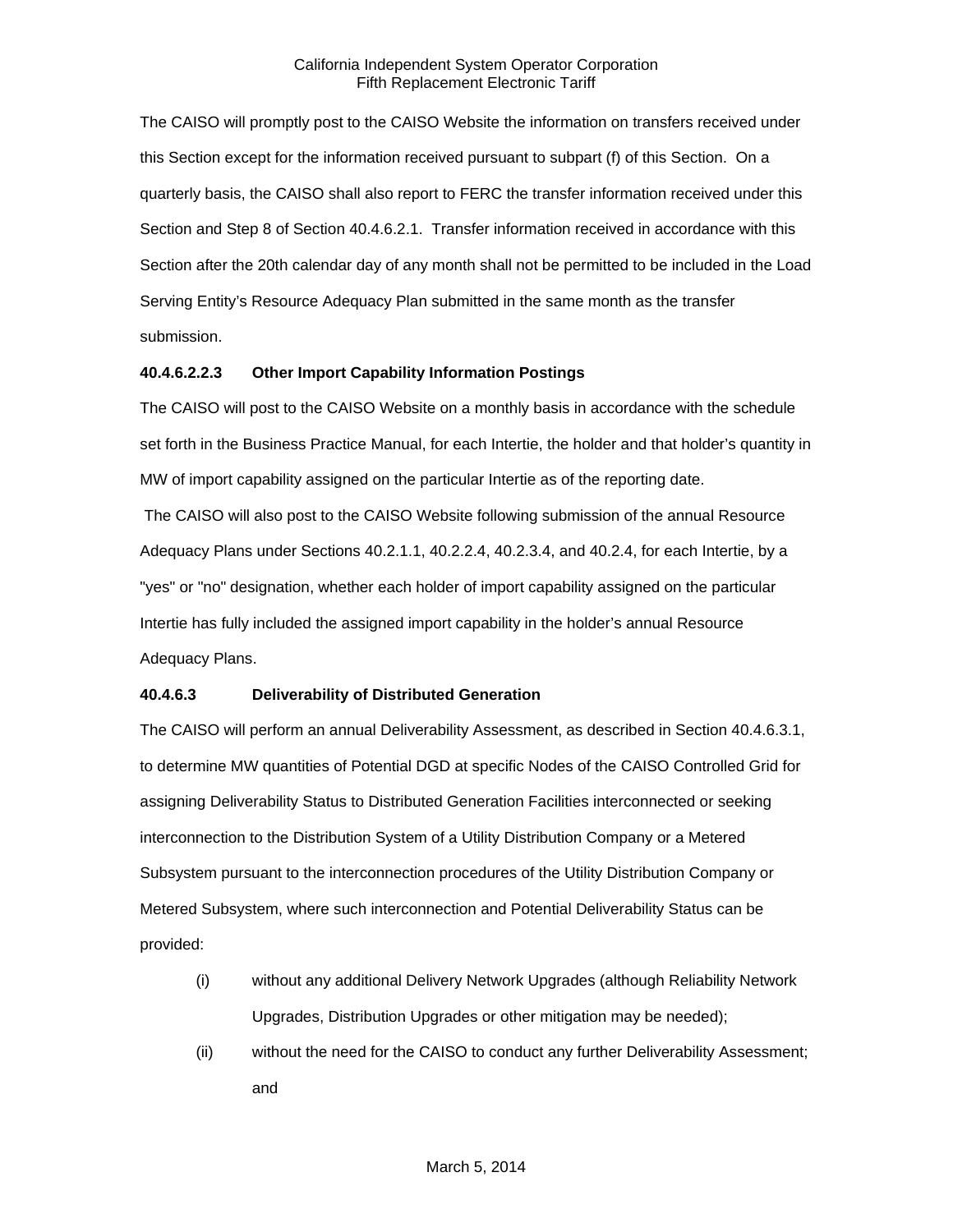(iii) without degrading the Deliverability Status of Generation in Commercial Operation, proposed Generating Facilities in the CAISO Interconnection queue, or the Distributed Generation Facilities of interconnection customers who have previously requested Full Capacity or Partial Capacity Deliverability Status.

Following the CAISO's publication of the nodal Potential DGD quantities resulting from the Deliverability Assessment, applicable Utility Distribution Companies and Metered Subsystems will assign Full Capacity Deliverability Status or Partial Capacity Deliverability Status to specific Distributed Generation Facilities pursuant to the rules set forth in Section 40.4.6.3.2.

This Section 40.4.6.3 is intended to supplement, and not to preclude or limit, the ability of an interconnection customer for a Distributed Generation Facility to seek and receive Full Capacity Deliverability Status or Partial Capacity Deliverability Status through applicable interconnection procedures. Nothing in this Section 40.4.6.3 is intended to relieve the interconnection customer for a Distributed Generation Facility from the requirements to request and achieve interconnection to the Distribution System through the applicable interconnection procedures. In addition, the amount of Resource Adequacy Capacity a Distributed Generation Facility may provide in any given Resource Adequacy Compliance Year is subject to the CAISO's annual Net Qualifying Capacity determination, as specified in Section 40.4.6.1.

#### **40.4.6.3.1 Deliverability Assessment to Determine Potential DGD**

This Section describes the annual DG Deliverability Assessment the CAISO will perform to determine nodal MW amounts of Potential DGD available to Utility Distribution Companies and Metered Subsystems for assigning Deliverability Status to Distributed Generation Facilities in accordance with Section 40.4.6.3.2. The DG Deliverability Assessment and its results will be based on the assumption that the Distributed Generation Facilities that are eventually assigned Deliverability Status under Section 40.4.6.3 complete all requirements for interconnection to the Distribution System under the applicable interconnection process and that these Distributed Generation Facilities will be supported by needed Reliability Network Upgrades, Distribution Upgrades or other mitigation that would be needed to safely and reliably interconnect to the Distribution System and deliver Energy from the Distribution System to the appropriate CAISO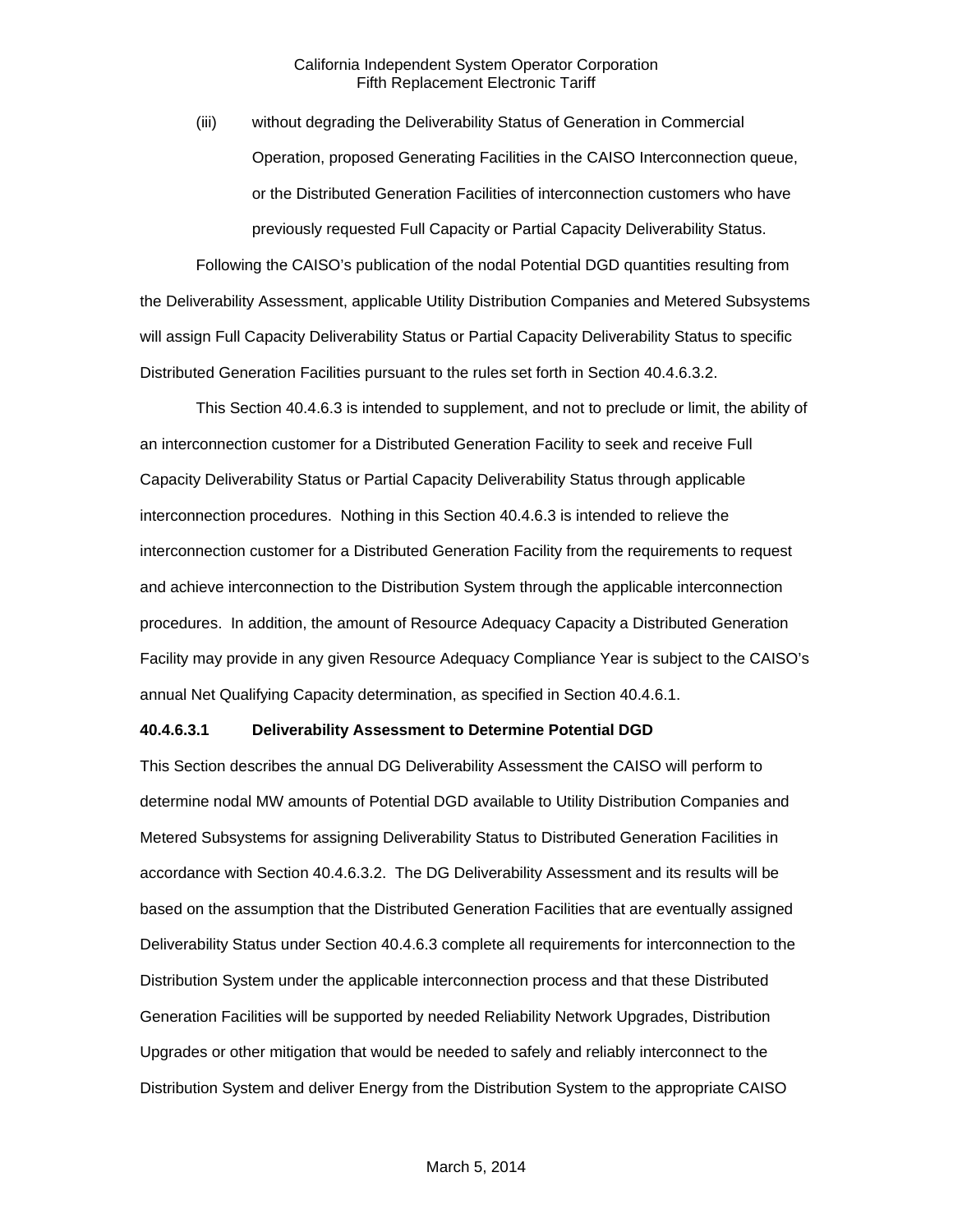Controlled Grid Node.

## **40.4.6.3.1.1 Developing the Assessment Model**

To develop the base case model for the DG Deliverability Assessment, the CAISO will include:

- (i) The most recent GIP or GIDAP Queue Cluster Phase II Interconnection Study deliverability power flow base case, which includes Distributed Generation Facilities of interconnection customers with active interconnection requests who have requested Full Capacity or Partial Capacity Deliverability Status;
- (ii) Those Generating Facilities that have obtained Deliverability using the annual full capacity deliverability option under either Section 8.2 of the GIP, Section 9.2 of the GIDAP, or equivalent process(es) under the applicable Utility Distribution Company tariffs;
- (iii) Transmission additions and upgrades approved in the final comprehensive Transmission Plan for the most recent Transmission Planning Process cycle;
- (iv) Any Generating Facilities in the most recent GIDAP Phase I Interconnection Study that have been determined to be deliverable in accordance with their requested Deliverability Status (including Distributed Generation Facilities of interconnection customers with active interconnection requests who have requested Full Capacity or Partial Capacity Deliverability Status) and were not assigned any Delivery Network Upgrade costs in the Phase I Interconnection Study;
- (v) Delivery Network Upgrades that have received governmental approvals or for which Construction Activities have commenced;
- (vi) The MW amounts of resources interconnected to the Distribution System below specific Nodes of the CAISO Controlled Grid contained in the most recent Transmission Planning Process base portfolio, except that the CAISO will remove each Node (by using a zero MW value) located within electrical areas for which the most recently completed GIP or GIDAP Phase I or Phase II Interconnection Study has identified a need for a Delivery Network Upgrade or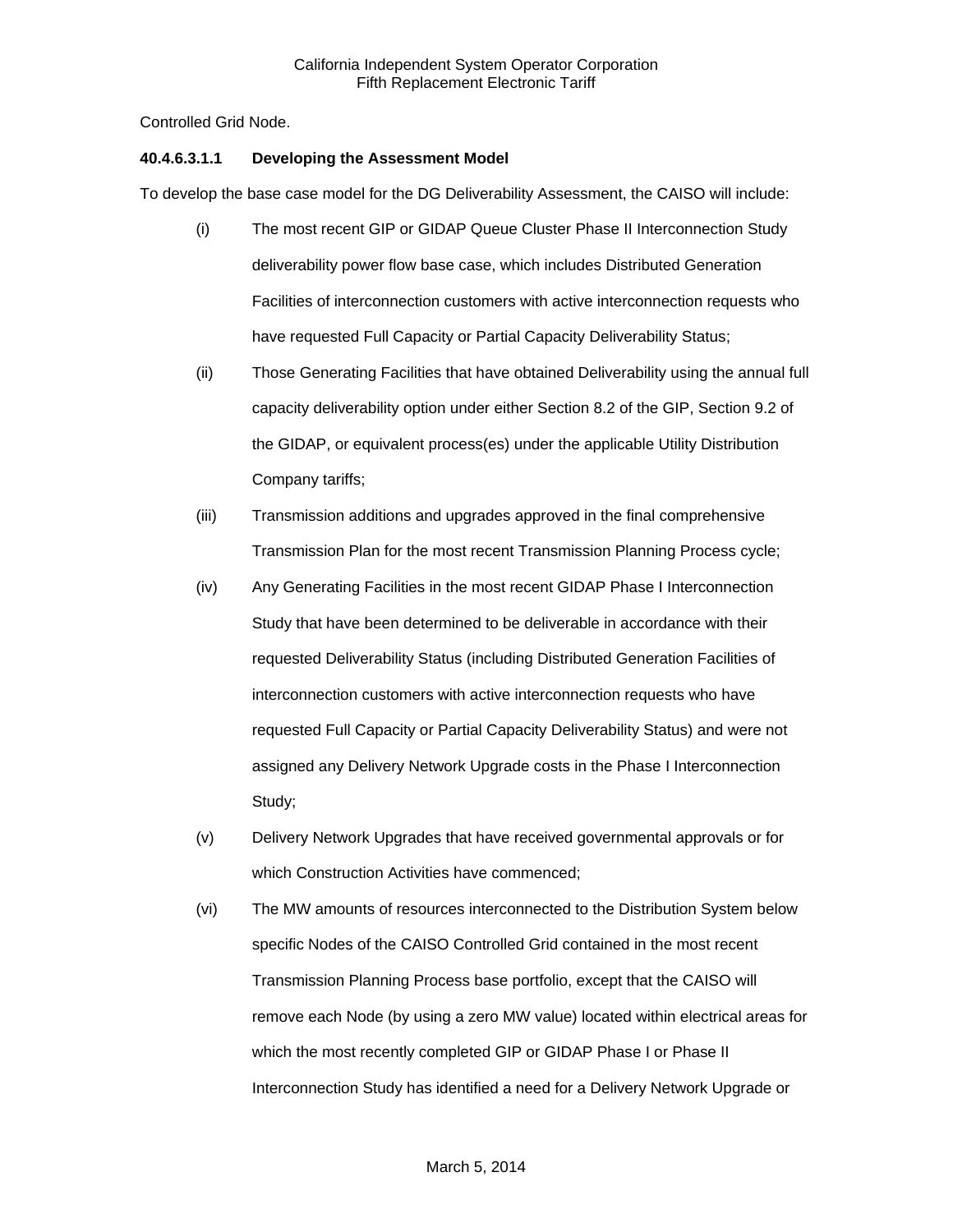for which the most recent Phase II Interconnection Study identified and then removed a Delivery Network Upgrade to support Deliverability for MW amounts in the Interconnection queue;

- (vii) Actual distributed generation development based on the MW amount of distributed generation in applicable Utility Distribution Company and Metered Subsystem interconnection queues including non-net-energy-metering resources requesting interconnection through state-jurisdictional interconnection processes;
- (viii) Any additional information provided by each Utility Distribution Company and Metered Subsystem regarding anticipated distributed generation development on its Distribution System; and
- (ix) Other information that the CAISO, in its reasonable discretion, determines is necessary.

#### **40.4.6.3.1.2 Performing the DG Deliverability Assessment**

The CAISO will perform the DG Deliverability Assessment using the Deliverability Assessment procedures described in GIDAP Section 6.3.2 to determine the availability of transmission system capability, as reflected in the study model described above, to provide Deliverability Status for targeted amounts of additional distributed generation at given Nodes of the CAISO Controlled Grid. Except for Nodes that the CAISO removes by assigning a zero MW value pursuant to Section 40.4.6.3.1.1(vi), the targeted amounts of additional distributed generation at each Node shall be at least as large as the maximum of the corresponding nodal MW amounts determined in accordance with Sections 40.4.6.3.1.1(vi), 40.4.6.3.1.1(vii) or 40.4.6.3.1.1(viii). The CAISO may use larger targeted amounts as it deems appropriate to enhance the information provided by the DG Deliverability Assessment. The DG Deliverability Assessment will preserve modeled transmission system capability to provide requested levels of deliverability for the Generating Facilities of Interconnection Customers or the Distributed Generation Facilities of interconnection customers under a wholesale distribution access tariff who have previously requested Full Capacity or Partial Capacity Deliverability Status. Therefore, at each Node where all modeled Generating Facilities, including the distributed generation target amounts, cannot be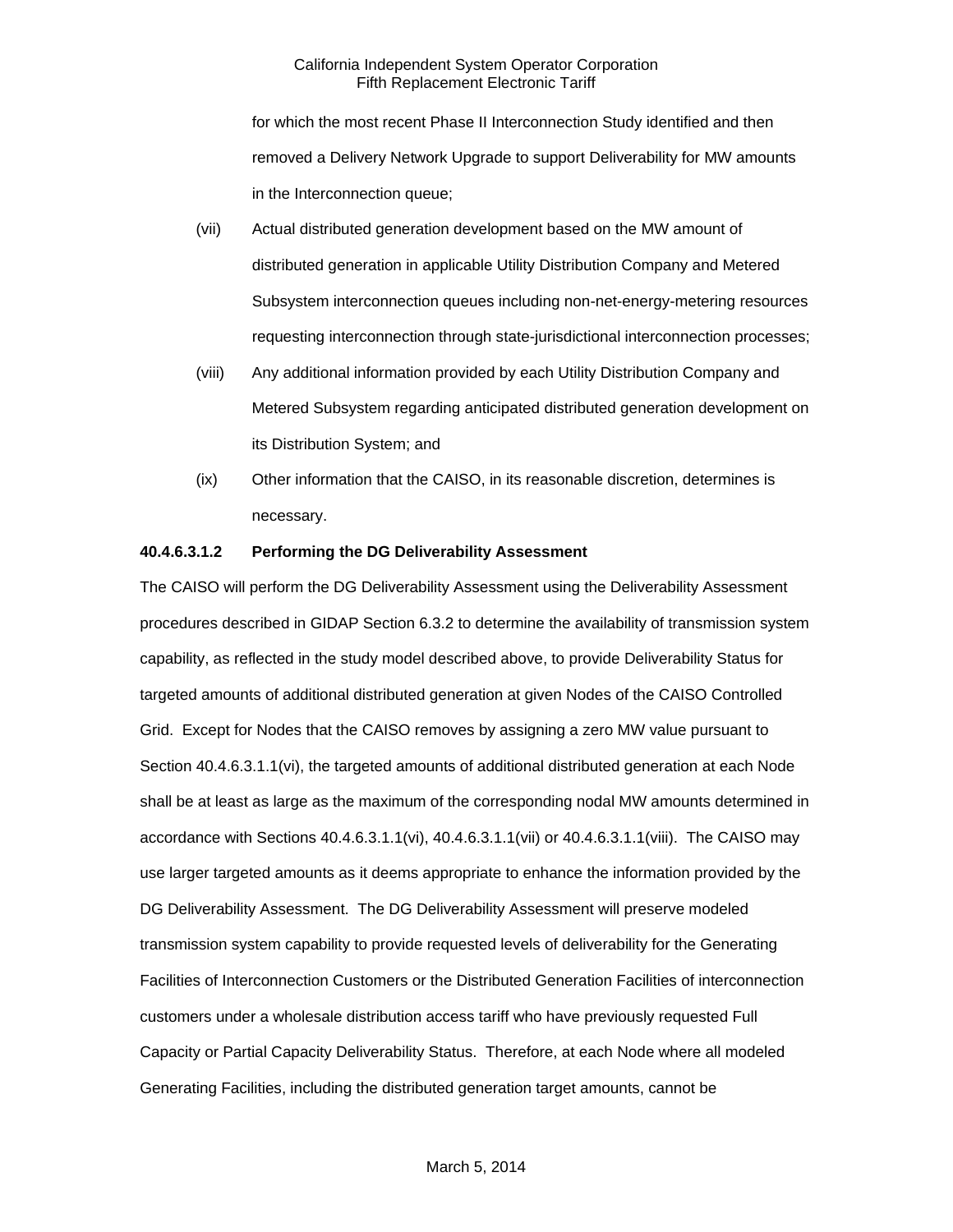simultaneously dispatched to the modeled output levels corresponding to their Full Capacity or Partial Capacity Deliverability Status without violating operating limits of the CAISO Controlled Grid, the CAISO will reduce the modeled distributed generation target amounts as needed to achieve a feasible Dispatch.

#### **40.4.6.3.1.3 Publishing Results of the DG Deliverability Assessment**

The CAISO will publish the results of the DG Deliverability Assessment by posting on the CAISO Website. The results will identify all Nodes modeled in the assessment with the corresponding nodal MW amounts of Potential DGD that (a) were studied as targeted amounts in the DG Deliverability Assessment; (b) were found to be deliverable in the DG Deliverability Assessment; and (c) are available for use by Utility Distribution Companies and Metered Subsystems to assign Deliverability Status to Distributed Generation Facilities in accordance with Section 40.4.6.3.2. The nodal MW amounts of Potential DGD available for assignment of Deliverability Status by Utility Distribution Companies and Metered Subsystems to individual Distributed Generation Facilities will be denominated in 0.01 MW increments and will not exceed the maximum of the corresponding nodal MW amounts determined in accordance with Sections 40.4.6.3.1.1(vi), 40.4.6.3.1.1(vii) or 40.4.6.3.1.1(viii), even though the amounts that were studied and found to be deliverable may be larger.

With respect to those Nodes at which more than one Utility Distribution Company's or Metered Subsystem's Distribution System is connected, the CAISO will publish, at the same time it publishes the results of the DG Deliverability Assessment, each Utility Distribution Company's or Metered Subsystem's respective share of the Potential DGD available to provide Deliverability Status to Distributed Generation Facilities at these Nodes based on the ratio of Load served via the facilities of each affected Utility Distribution Company and Metered Subsystem at such Nodes.

#### **40.4.6.3.1.4 Bilateral Transfers of Potential DGD at Shared Nodes**

A Utility Distribution Company or Metered Subsystem shall be entitled to transfer all or a portion of its MW share of Potential DGD at a Node that is shared with the Distribution System of another Utility Distribution Company or Metered Subsystem, in quantities no smaller than 0.01 MW. A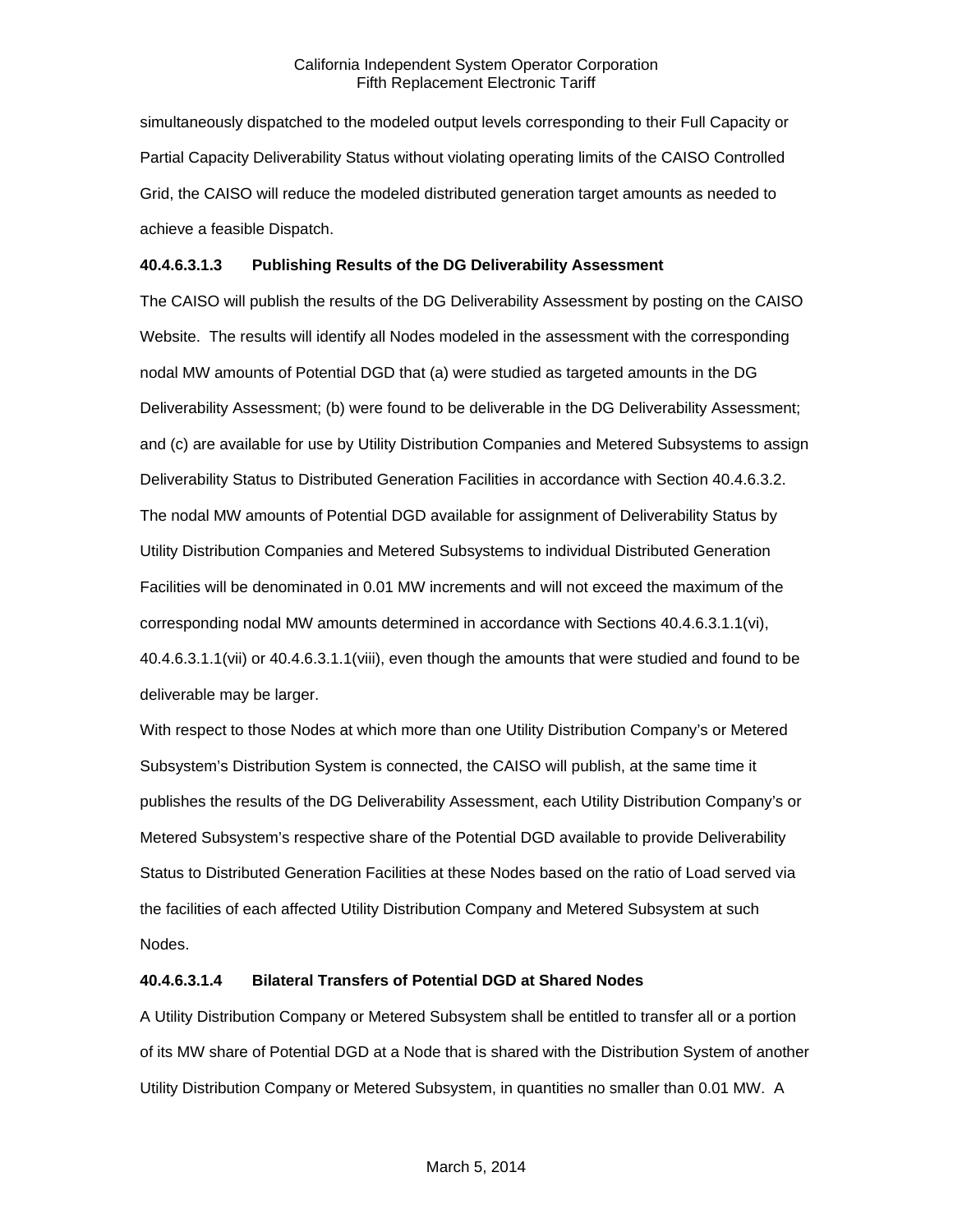Utility Distribution Company that is also an IOU Participating Transmission Owner shall be entitled to transfer a MW share of Potential DGD to another Utility Distribution Company or Metered Subsystem only to the extent that the total MW quantity associated with Distributed Generation Facilities connected or seeking interconnection to the IOU Participating Transmission Owner's Distribution System at the Node that are eligible to receive Deliverability Assignments pursuant to Section 40.4.6.3.2.2.1 is less than the available Potential DGD for that Node as indicated in the DG Deliverability Assessment for the current cycle. Both Utility Distribution Companies or Metered Subsystems participating in a transfer pursuant to this Section 40.4.6.3.1.4 shall notify the CAISO of the transfer. Utility Distribution Companies and Metered Subsystems may engage in such transfers during the period from the date they received notification of their shares of Potential DGD at shared Nodes under Section 40.4.6.3.1.3 through the date on which Deliverability Status assignments must be provided to the CAISO, pursuant to Section 40.4.6.3.2.

#### **40.4.6.3.2 Assignment of Deliverability Status to Distributed Generation Facilities**

After completion of the DG Deliverability Assessment associated with the current cycle of the process described in Section 40.4.6.3, and in accordance with a Market Notice setting out the schedule for the cycle, each Utility Distribution Company and Metered Subsystem will assign Deliverability Status to individual Distributed Generation Facilities interconnected, or seeking interconnection, to the Distribution System of the Utility Distribution Company or Metered Subsystem below each Node where the CAISO's DG Deliverability Assessment for the current cycle has indicated the availability of Potential DGD, consistent with the rules set forth in this Section 40.4.6.3.2, and will report all such assignments to the CAISO in accordance with the schedule for the cycle.

Upon receipt of this information the CAISO will validate that the Utility Distribution Company's or Metered Subsystem's assignments of Deliverability Status to specific Distributed Generation Facilities is consistent with (i) the MW quantities of Potential DGD available to that Utility Distribution Company or Metered Subsystem at specific Nodes; the CAISO's methodology for associating the Deliverability Status of a specific generating resource type with a MW quantity of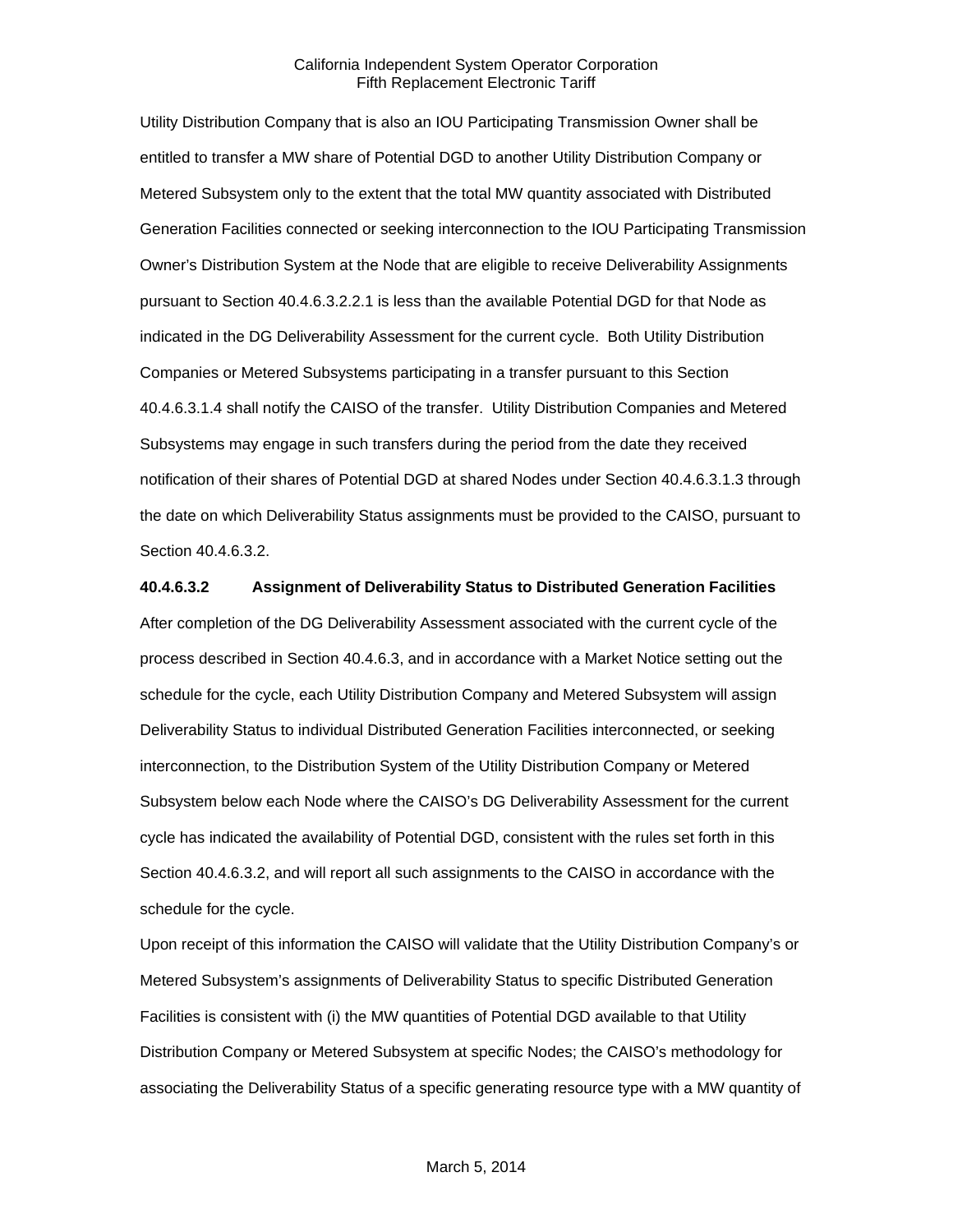Potential DGD, as set forth in Section 40.4.6.3.2.1; and (iii) the time limit on a Distributed Generation Facility's expected future Commercial Operation date, as set forth in Section 40.4.6.3.2.2. If the CAISO identifies an inconsistency between a Utility Distribution Company's or Metered Subsystem's assignment of Deliverability Status to a Distributed Generation Facility and any of these requirements, the CAISO will notify the Utility Distribution Company or Metered Subsystem, and the Utility Distribution Company or Metered Subsystem in consultation with the CAISO will adjust its assignments of Deliverability Status as needed. The CAISO will then inform the Utility Distribution Company or Metered Subsystem that the validation process has been completed, and the Utility Distribution Company or Metered Subsystem will notify the Distributed Generation Facilities of their Deliverability Status assignments.

## **40.4.6.3.2.1 Associating MW of Potential DGD with Deliverability Status of a Distributed Generation Facility**

As described further in a Business Practice Manual, Utility Distribution Company's or Metered Subsystem's association of a MW quantity of Potential DGD at a specific Node with the Deliverability Status of a specific Distributed Generation Facility shall be commensurate with the MW Energy production level appropriate to the type of generating resource comprising the facility modeled in the Deliverability Assessment, the qualifying capacity determination method for that resource type, the installed capacity of the facility, and the Deliverability Status (Full Capacity or Partial Capacity) to be assigned to the facility, and shall be consistent with the CAISO's methodology for modeling resources in its deliverability studies.

## **40.4.6.3.2.2 Eligibility of Distributed Generation Facilities to Obtain Deliverability Status Assignment**

To be eligible to receive a Deliverability Status assignment, a Distributed Generation Facility must satisfy the requirements of the applicable application process pursuant to this Section 40.4.6.3.2.2 and, if the Distributed Generation Facility is not in Commercial Operation, it must have an expected Commercial Operation date set forth in its current interconnection request or interconnection agreement that is no later than three (3) years from the last date on which applications may be submitted for the current DG Deliverability Assessment cycle.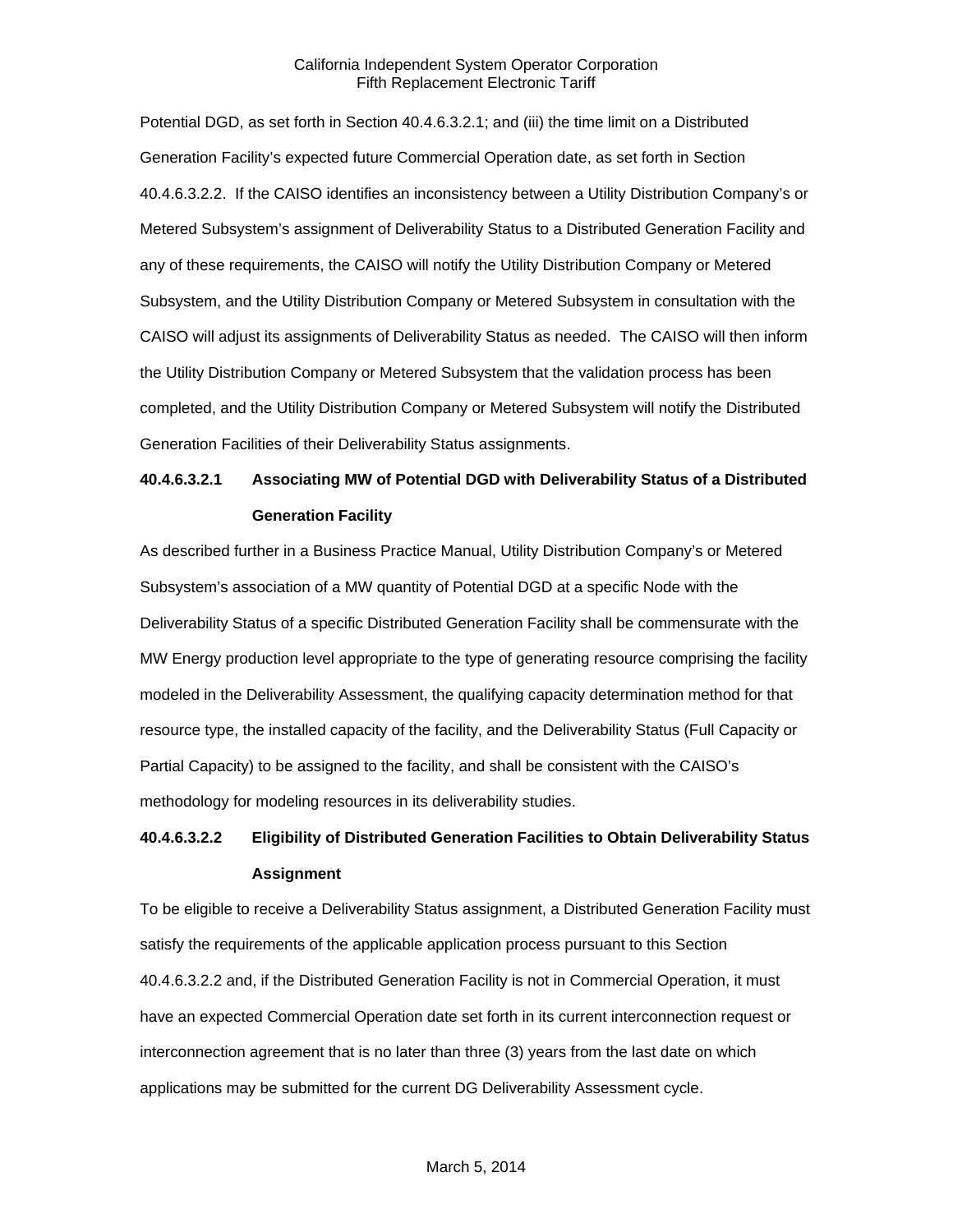# **40.4.6.3.2.2.1 Eligibility to Obtain Deliverability Status Assignment from IOU Participating Transmission Owners**

Distributed Generation Facilities interconnected, or seeking interconnection, to the Distribution System of an IOU Participating Transmission Owner may apply to the applicable IOU Participating Transmission Owner to be eligible to receive a Deliverability Status assignment in the current DG Deliverability Assessment cycle as follows:

- (i) Distributed Generation Facilities that are already in Commercial Operation and interconnected to the Distribution System of an IOU Participating Transmission Owner that do not have Deliverability Status may submit an application to be eligible for Full or Partial Capacity Deliverability Status, and those that have Partial Capacity Deliverability Status may apply to be eligible for a higher level of Partial Capacity Deliverability Status or Full Capacity Deliverability Status.
- (ii) Distributed Generation Facilities with an active interconnection request in the interconnection queue of an IOU Participating Transmission Owner that have not requested Deliverability Status in the underlying interconnection process but have received their Phase I interconnection study results or the equivalent thereof may submit an application to be eligible to receive Partial Capacity Deliverability Status or Full Capacity Deliverability Status.
- (iii) Distributed Generation Facilities with an active interconnection request in the interconnection queue of an IOU Participating Transmission Owner that have not received their Phase I interconnection study results or the equivalent thereof, irrespective of whether they requested Deliverability Status in their interconnection request, may submit an application to be eligible to receive Partial Capacity Deliverability Status or Full Capacity Deliverability Status.

Distributed Generation Facilities with an active interconnection request in the interconnection queue of an IOU Participating Transmission Owner that have requested Deliverability Status in the underlying interconnection process and have already received Phase I interconnection study results or the equivalent thereof are not eligible to be assigned Deliverability Status pursuant to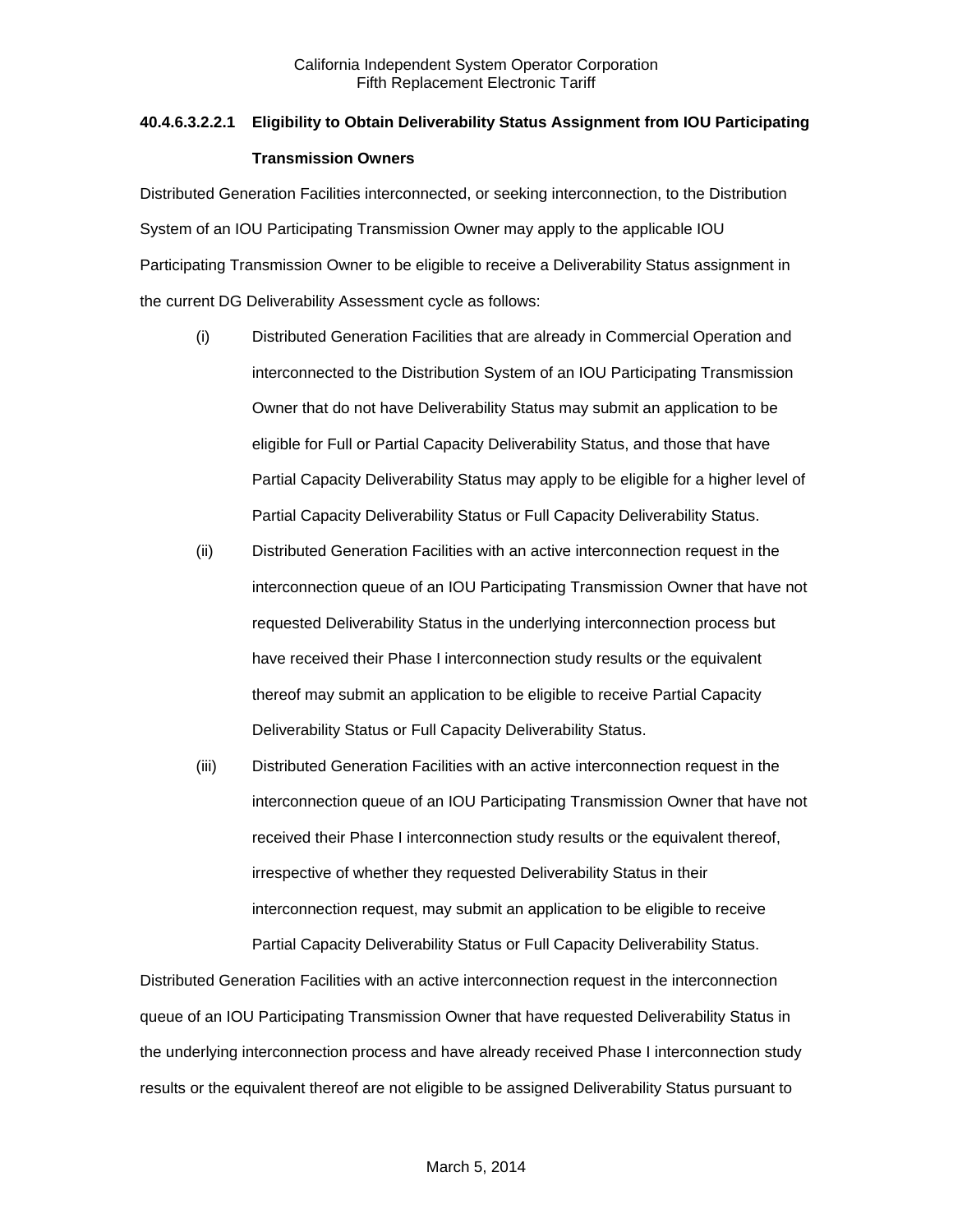Section 40.4.6.3 because their Deliverability Status is protected in accordance with the provisions of Section 40.4.6.3.1 and will be assigned through the applicable IOU Participating Transmission Owner's interconnection process.

Applications from Distributed Generation Facilities in the eligible categories specified above must be submitted by the deadline specified in the schedule for the current DG Deliverability Assessment cycle in order for the Distributed Generation Facility to be treated as eligible to receive a Deliverability Status assignment in the current cycle. Distributed Generation Facilities that fail to apply in a timely manner will be assumed not to be seeking Deliverability Status in the current cycle. The CAISO will issue a Market Notice announcing the deadline for submitting applications. The deadline will be no earlier than thirty (30) days after the CAISO publishes the results of the DG Deliverability Assessment. The form of the application shall be specified in a Business Practice Manual. The application shall be submitted to the applicable Participating Transmission Owner, which shall provide a copy of the application to the CAISO within five (5) Business Days after the application was submitted.

# **40.4.6.3.2.2.2 Eligibility to Obtain Deliverability Status Assignment from Utility Distribution Companies and Metered Subsystems that are Not IOU Participating Transmission Owners**

Distributed Generation Facilities interconnected, or seeking interconnection, to the Distribution System of a Utility Distribution Company or Metered Subsystem that is not an IOU Participating Transmission Owner may apply to the applicable Utility Distribution Company or Metered Subsystem to be eligible to receive a Deliverability Status assignment in the current DG Deliverability Assessment cycle pursuant to individual interconnection procedures of the Utility Distribution Company or Metered Subsystem.

## **40.4.6.3.2.3 Assignment of Deliverability Status to Distributed Generation Facilities by IOU Participating Transmission Owners**

Utility Distribution Companies that are also IOU Participating Transmission Owners will assign Deliverability Status on a first-come, first-served basis to those Distributed Generation Facilities either interconnected or seeking interconnection to their Distribution Systems at each applicable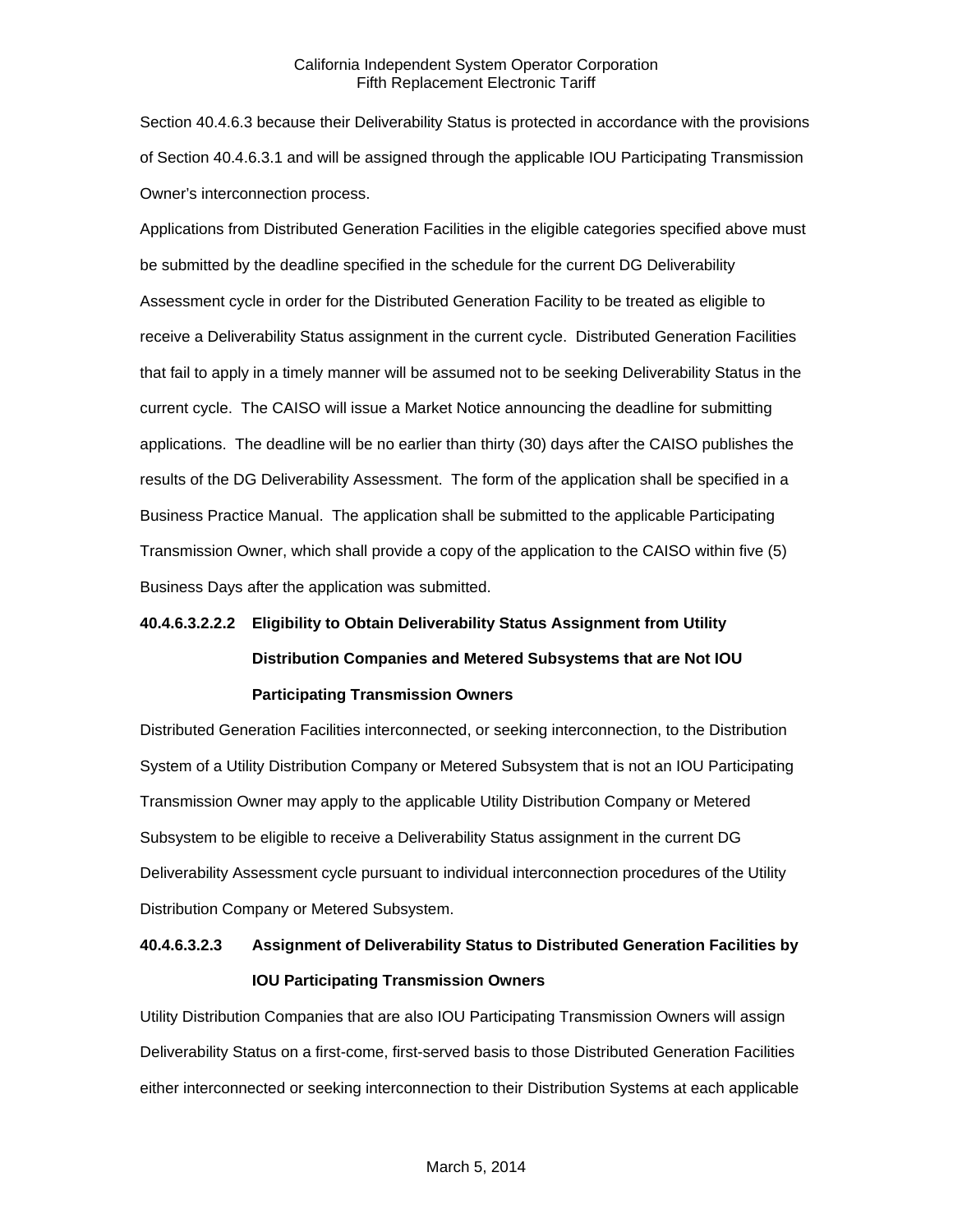Node, and that are eligible for assignment pursuant to Section 40.4.6.3.2.2.1, in the following priority order:

- (1) Distributed Generation Facilities already in Commercial Operation and interconnected to the Distribution System of the applicable IOU Participating Transmission Owner as of the deadline for submitting applications pursuant to Section 40.4.6.3.2.2.1, in order of the date they achieved Commercial Operation, from earliest to most recent. At Nodes where there is insufficient Potential DGD indicated in the DG Deliverability Assessment to fulfill all Deliverability Status applications received during the current cycle from Distributed Generation Facilities already in Commercial Operation, and two or more such Distributed Generation Facilities next in order to obtain the last remaining increment of Potential DGD at a Node have the same Commercial Operation date, each such resource shall receive a pro rata share of the remaining Potential DGD in proportion to its MW Energy production level as modeled by the CAISO for the purpose of the CAISO's Deliverability Assessment methodology, in accordance with the level of Deliverability Status applied for in the current cycle.
- (2) Distributed Generation Facilities with an active interconnection request in the interconnection queue of the applicable IOU Participating Transmission Owner that have submitted an application pursuant to Section 40.4.6.3.2.2.1 to obtain Deliverability Status through the process set forth in Section 40.4.6.3, in order of their queue position in the applicable interconnection process. At Nodes where there is insufficient Potential DGD indicated in the DG Deliverability Assessment to provide Deliverability Status to eligible Distributed Generation Facilities with active interconnection requests, and two or more such Distributed Generation Facilities next in order to obtain the last remaining increment of Potential DGD have the same interconnection queue position, the remaining amount of Potential DGD will be allocated in order of expected Commercial Operation date, from earliest to furthest in the future. For purposes of this determination, the expected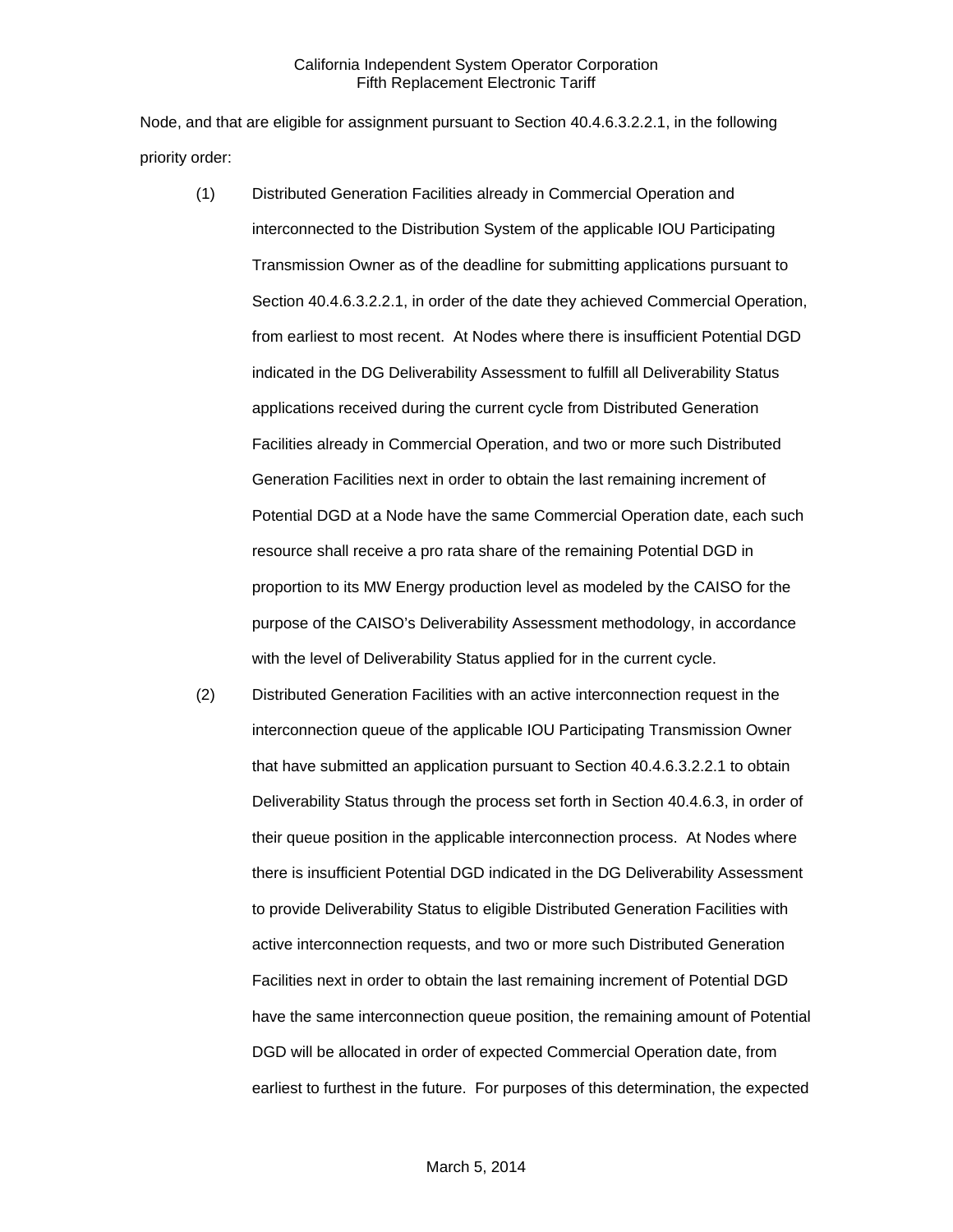Commercial Operation date shall be the Commercial Operation date specified in the Distributed Generation Facility's interconnection agreement, or if no interconnection agreement has yet been executed, the Distributed Generation Facility's application submitted pursuant to Section 40.4.6.3.2.2.1. If two or more such Distributed Generation Facilities have the same expected Commercial Operation date, each such resource shall receive a pro rata share of the remaining Potential DGD in proportion to its expected MW Energy production level as modeled by the CAISO for the purpose of the CAISO's Deliverability Assessment methodology, in accordance with the level of Deliverability Status requested in the current cycle.

Pursuant to this process, an IOU Participating Transmission Owner shall, during each cycle, fully utilize the maximum amount of Potential DGD available at each Node to provide Deliverability Status to eligible Distributed Generation Resources. If, however, the total MW quantity associated with eligible Distributed Generation Resources at a particular Node is less than the available Potential DGD for that Node as indicated in the DG Deliverability Assessment for the current cycle, then the excess quantity of Potential DGD shall be treated as unassigned Potential DGD in accordance with Section 40.4.6.3.3.

# **40.4.6.3.2.4 Assignment of Deliverability Status to Distributed Generation Facilities by Utility Distribution Companies and Metered Subsystems that are not IOU Participating Transmission Owners**

Utility Distribution Companies and Metered Subsystems that are not IOU Participating Transmission Owners will assign Deliverability Status to individual Distributed Generating Facilities interconnected, or seeking interconnection, to the Distribution System of such Utility Distribution Company or Metered Subsystem based on the Potential DGD available at applicable Nodes pursuant to their individual interconnection procedures. Such Utility Distribution Companies and Metered Subsystems may report assignments of Deliverability Status to the CAISO at any time. However, only those assignments of Deliverability Status that are reported to the CAISO in accordance with the assignment schedule established by the CAISO for the current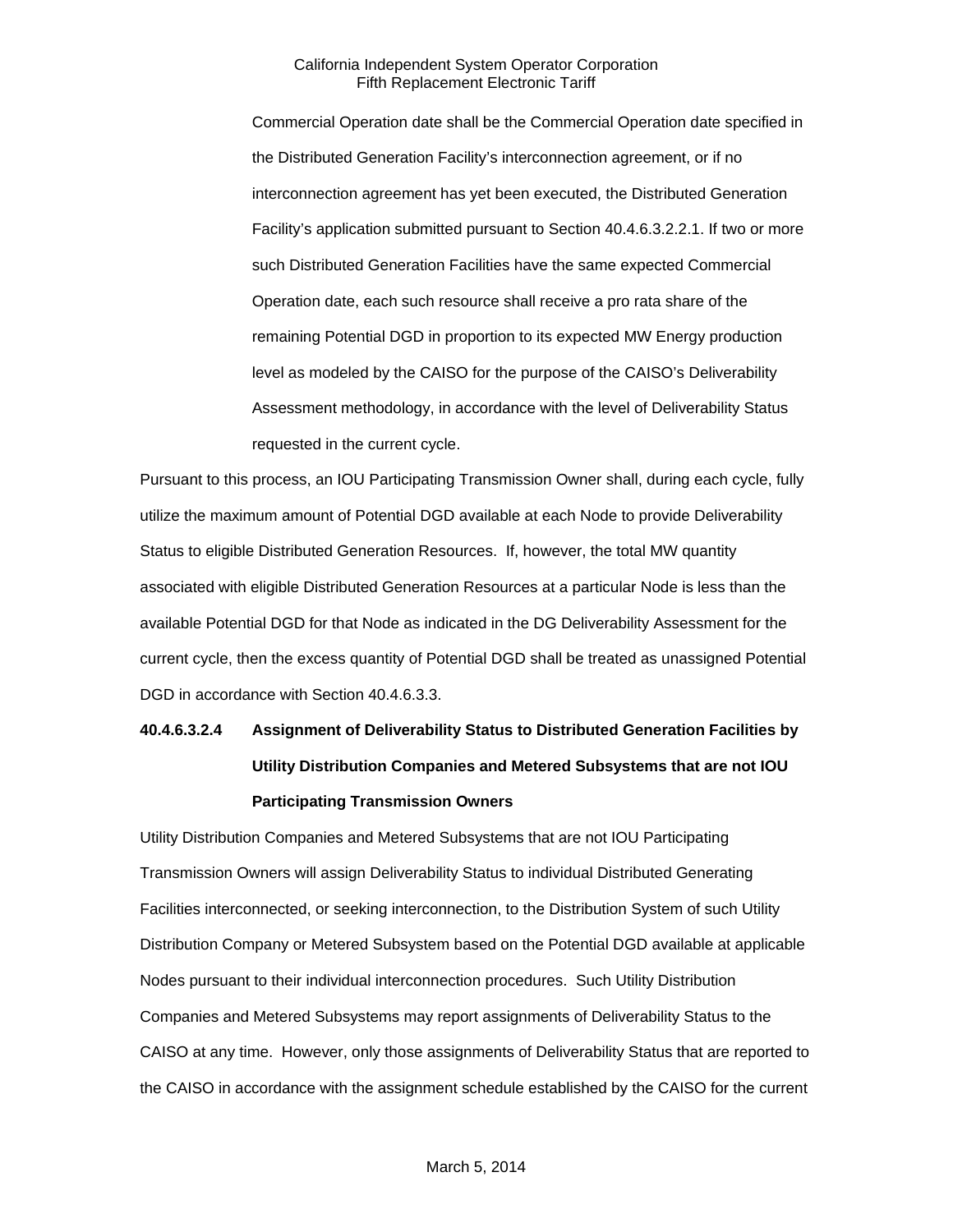DG Deliverability Assessment cycle will be eligible for inclusion in the CAISO's annual Net Qualifying Capacity determination as specified in Section 40.4.6.1 and thereby eligible to be designated as Resource Adequacy Resources for the next Resource Adequacy Compliance Year.

## **40.4.6.3.3 Unassigned Potential DGD**

If a Utility Distribution Company or Metered Subsystem does not fully utilize the MW quantity of Potential DGD available to assign Deliverability Status to specific Distributed Generation Facilities during an annual DG Deliverability Assessment cycle, the CAISO will preserve the unassigned Potential DGD for that Utility Distribution Company or Metered Subsystem through the next cycle.

#### **40.4.6.3.4 Deliverability Status of Distributed Generation Facilities**

Once a Utility Distribution Company or Metered Subsystem has assigned Deliverability Status to a specific Distributed Generation Facility and reported such assignment to the CAISO, and the CAISO has validated and accepted the reported information as specified under Section 40.4.6.3.2, the Deliverability Status becomes an attribute of the Distributed Generation Facility to which it was assigned. A Distributed Generation Facility assigned Deliverability Status pursuant to an application submitted under Section 40.4.6.3.2.2.1(iii) will be subject to the provisions of Section 40.4.6.3 with regard to its assigned Deliverability Status and will continue through the interconnection process for all other purposes as a request for Energy-Only Deliverability Status. Distributed Generation Facilities that are assigned Deliverability Status pursuant to Section 40.4.6.3 prior to achieving Commercial Operation must, in order to retain such assignment, achieve Commercial Operation no later than six months after the Commercial Operation date specified in the Distributed Generation Facility's interconnection agreement, or if no interconnection agreement had been executed at the time the assignment was made, the Distributed Generation Facility's application submitted pursuant to Section 40.4.6.3.2.2. However, if the Distributed Generation Facility submitted its application pursuant to Section 40.4.6.3.2.2.1(ii), such assignment shall not be revoked if the Distributed Generation Facility's failure to achieve Commercial Operation within six months of its indicated Commercial Operation date is due to a delay in the Utility Distribution Company's or Metered Subsystem's completion of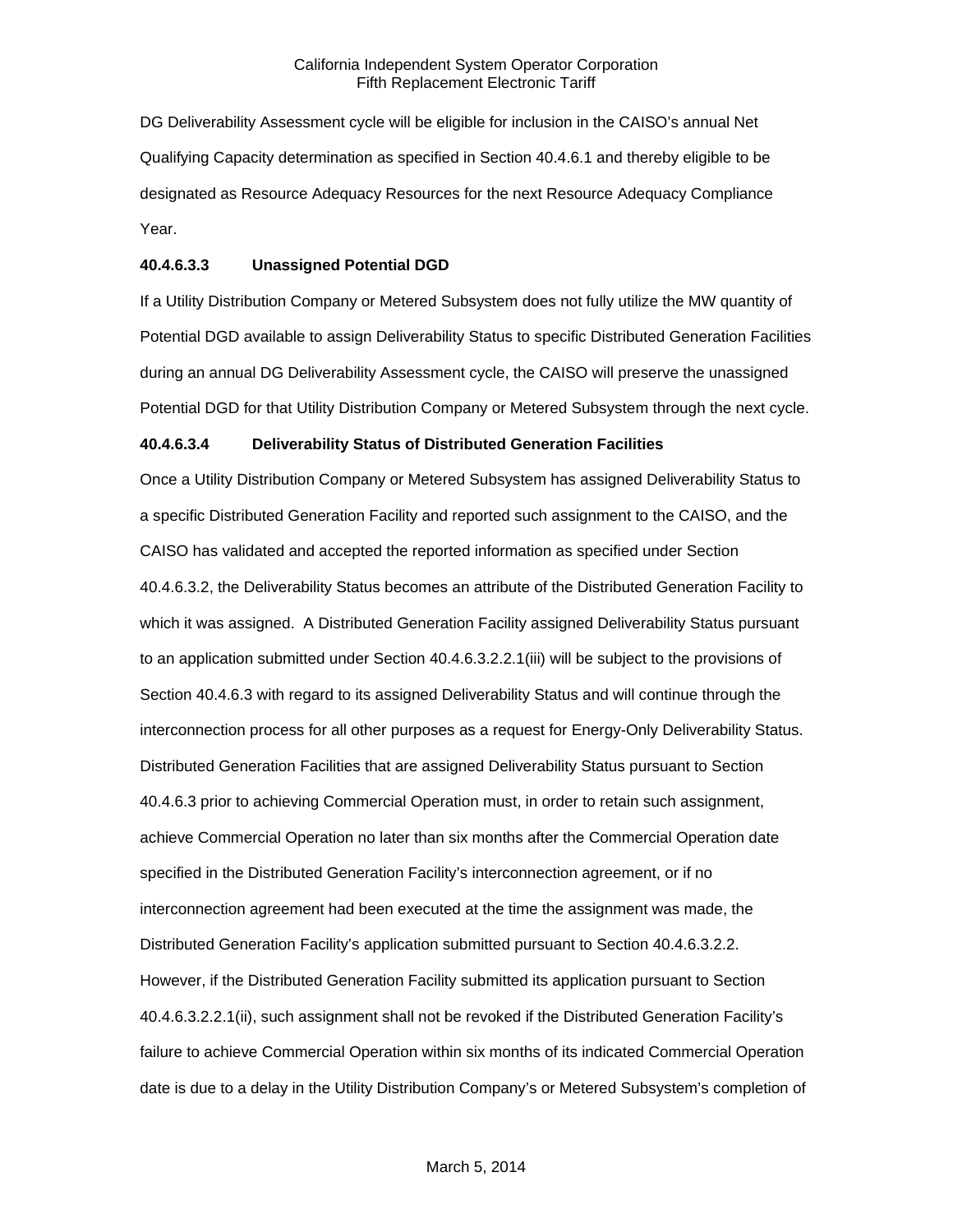the upgrades necessary for the Distributed Generation Facility's interconnection. The applicable Utility Distribution Company or Metered Subsystem must report any such revocations and delays to the CAISO in accordance with the date set forth in a Business Practice Manual or in a Market Notice establishing the schedule for the annual DG Deliverability Assessment cycle. With respect to a Distributed Generation Facility that meets this retention requirement, once that Distributed Generation Facility has achieved Commercial Operation, it will retain its assigned Deliverability Status for as long it remains in Commercial Operation. This also applies to Distributed Generation Facilities that were already in Commercial Operation at the time the assignment was made.

Any loss of Deliverability Status granted pursuant to Section 40.4.6.3, due to either permanent cessation of commercial operation of a Distributed Generation Facility or revocation due to failure to meet the Commercial Operation date requirement set forth above, will be appropriately modeled by the CAISO in the next DG Deliverability Assessment cycle. Depending on other changes that may have occurred on the CAISO Controlled Grid and connected Distribution Systems, or in associated interconnection queues, additional Potential DGD may be available in the next cycle for assignment of Deliverability Status in accordance with the process set forth in Section 40.4.6.3.

#### **40.4.7 Submission Of Supply Plans**

## **40.4.7.1 Schedule for Submission of Supply Plans**

Scheduling Coordinators representing Resource Adequacy Resources supplying Resource Adequacy Capacity shall provide the CAISO with annual and monthly Supply Plans, as follows:

- (a) The annual Supply Plan shall be submitted to the CAISO on the schedule set forth in the Business Practice Manual and shall verify their agreement to provide Resource Adequacy Capacity during the next Resource Adequacy Compliance Year.
- (b) The monthly Supply Plans or the same information as required to be included in the monthly Supply Plan, plus any other information the CAISO requires as identified in the Business Practice Manual, shall be submitted to the CAISO at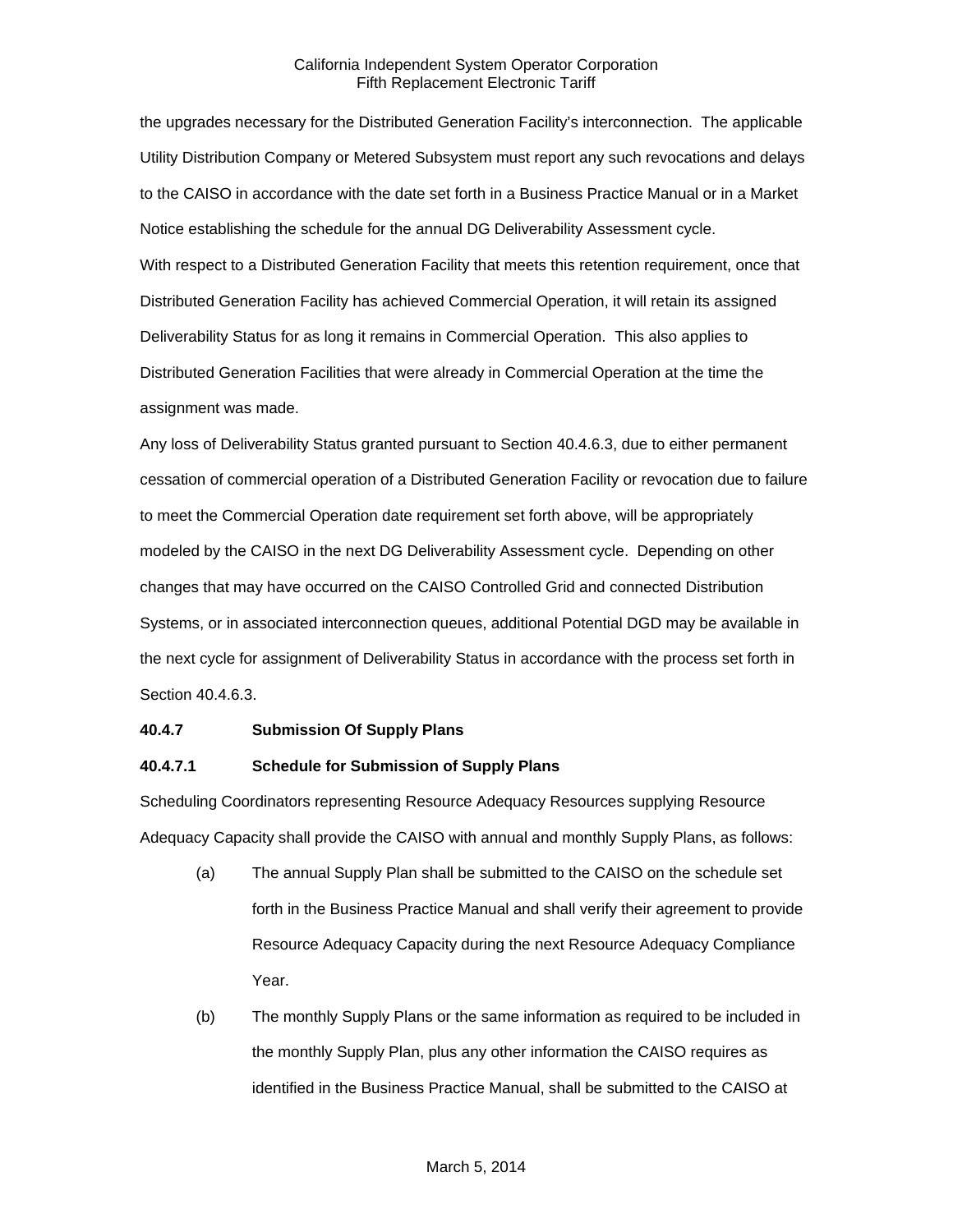least 45 days in advance of the first day of the month covered by the plan, and in accordance with the schedule and in the reporting format(s) set forth in the Business Practice Manual, and shall verify their agreement to provide Resource Adequacy Capacity during that resource adequacy month.

- (c) The Scheduling Coordinator for the Resource Adequacy Resource may submit, at any time from 45 days through 11 days in advance of the relevant month, a revision to its monthly Supply Plan to correct an error in the plan. The CAISO will not accept any revisions to a monthly Supply Plan from 10 days in advance of the relevant month through the end of the month, unless the Scheduling Coordinator for the Resource Adequacy Resource demonstrates good cause for the change and explains why it was not possible to submit the change earlier.
- (d) The monthly Supply Plan may indicate the willingness of the resource to offer capacity for procurement as backstop capacity under the Capacity Procurement Mechanism pursuant to Section 43, and provide the identity of the resource, the available capacity amount, the time periods when the capacity is available, and other information as may be specified in the Business Practice Manual.
- (e) Notwithstanding Section 40.4.7.1(b), for the resource adequacy month of January 2013, the monthly Supply Plans or the same information as required to be included in the monthly Supply Plans, plus any other information the CAISO requires as identified in the Business Practice Manual, shall be submitted to the CAISO no later than November 20, 2012, which is 42 days in advance of the first day of the month. Notwithstanding Section 40.2.2.4(c), for the resource adequacy month of January 2013, the Scheduling Coordinator for the resource adequacy resource may submit at any time from 42 days through 11 days in advance of the relevant month, a revision to its monthly Supply Plan to correct an error in the plan.

#### **40.4.7.2 Form of Supply Plans**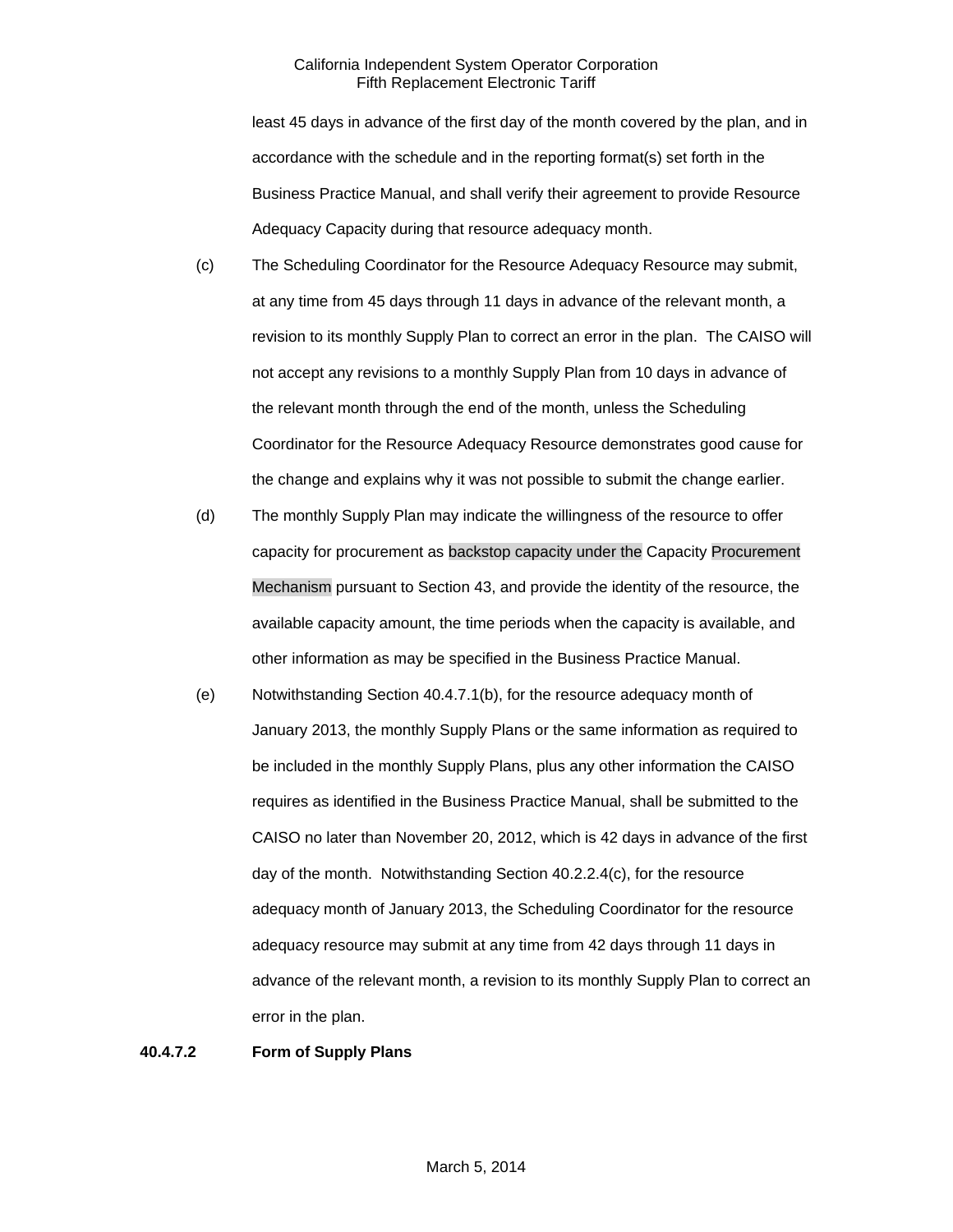The Supply Plan must be in the form of the template provided on the CAISO Website, which shall include an affirmative representation by the Scheduling Coordinator submitting the Supply Plan that the CAISO is entitled to rely on the accuracy of the information provided in the Supply Plan to perform those functions set forth in this Section 40.

#### **40.4.7.3 Validation of Supply Plans**

The CAISO shall be entitled to take reasonable measures to validate the accuracy of the information submitted in Supply Plans under this Section. Supply Plan validation measures may include the following:

- (a) The CAISO may compare a Resource Adequacy Resource's Resource Adequacy Capacity against the Resource Adequacy Resource's Net Qualifying Capacity, if applicable. To the extent the Resource Adequacy Capacity of a Resource Adequacy Resource included in a Supply Plan is greater than the Resource Adequacy Resource's Net Qualifying Capacity, the CAISO will notify the respective Scheduling Coordinators for the Resource Adequacy Resource and each Load Serving Entity that has included the Resource Adequacy Resource in its Resource Adequacy Plan that the Resource Adequacy Capacity from the Resource Adequacy Resource shall be reduced to the Resource Adequacy Resource's Net Qualifying Capacity and that it will be considered a mismatch under Section 40.7. If the CAISO is not advised as to how the reduction in Resource Adequacy Capacity to conform with the Resource Adequacy Resource's Net Qualifying Capacity shall be allocated among each Load Serving Entity that included the Resource Adequacy Resource on its Resource Adequacy Plan, the CAISO will apply a pro rata reduction based on the Supply Plan.
- (b) The CAISO may verify whether the Resource Adequacy Capacity listed in the monthly Supply Plan is scheduled to take an Approved Maintenance Outage during the month. To the extent the Resource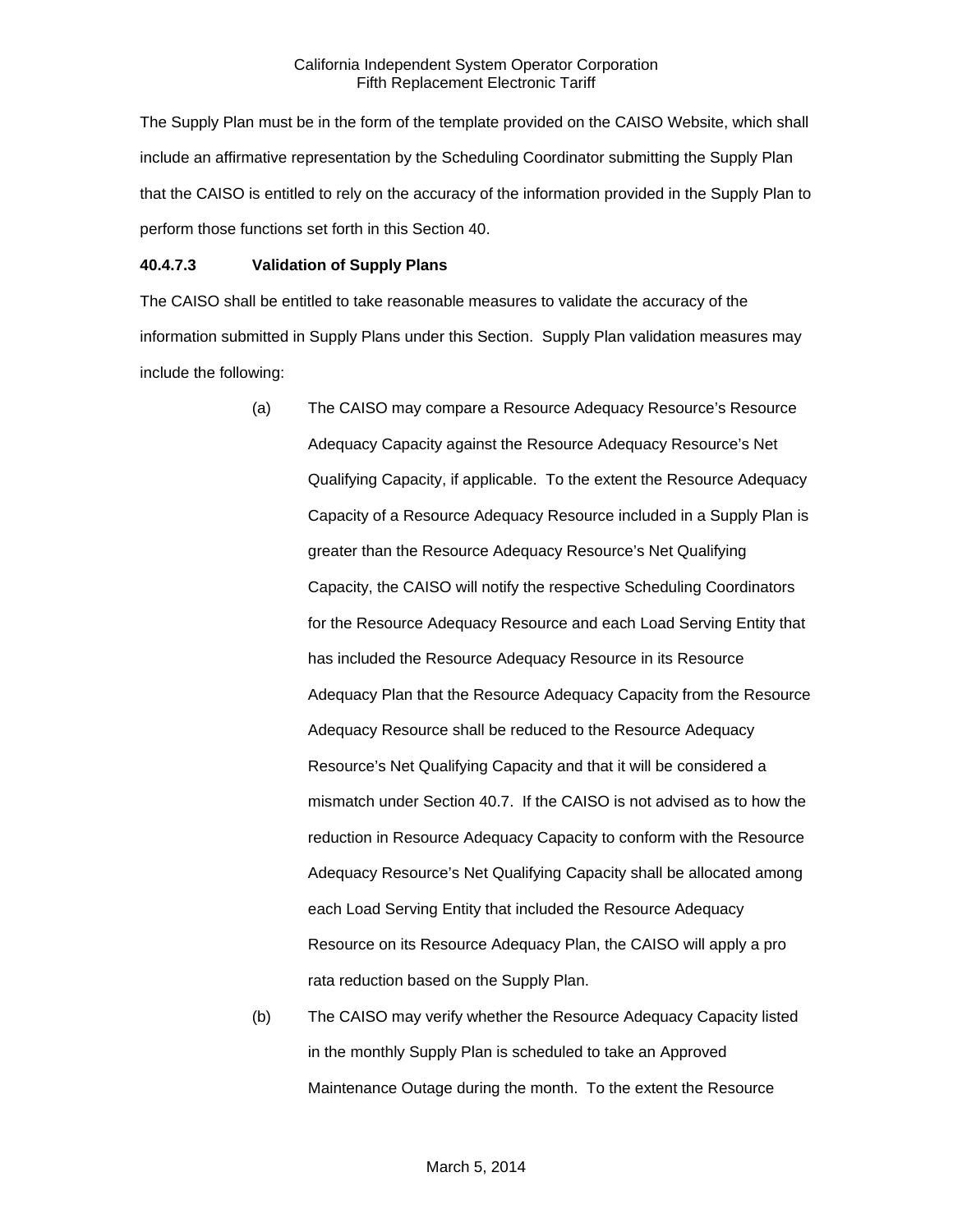Adequacy Capacity of a Resource Adequacy Resource included in a Supply Plan is greater than the Resource Adequacy Capacity designated for the resource in the Resource Adequacy Plan, or includes Resource Adequacy Capacity that is scheduled to take an Approved Maintenance Outage during the month, the CAISO will notify the Scheduling Coordinator for the Resource Adequacy Resource and the respective Scheduling Coordinators for each Load Serving Entity that has included the Resource Adequacy Resource in its Resource Adequacy Plan that there is a discrepancy, which will be treated as a mismatch under Section 40.7. To the extent the Resource Adequacy Capacity of a Resource Adequacy Resource included in a Supply Plan is less than the Resource Adequacy Capacity designated for the resource in the Resource Adequacy Plan, or includes Resource Adequacy Capacity that is scheduled for an Approved Maintenance Outage during the month, the CAISO will notify the Local Regulatory Authority, the Scheduling Coordinator for the Resource Adequacy Resource, and the respective Scheduling Coordinators for each Load Serving Entity that has included the Resource Adequacy Resource in its Resource Adequacy Plan that there is a discrepancy, which will be treated as a mismatch under Section 40.7.

(c) Other errors or inaccuracies identified by the CAISO in a Supply Plan shall be treated as a mismatch under Section 40.7.

Disputes regarding the CAISO's determination of Net Qualifying Capacity shall be subject to Section 40.5.2. The provisions of this Section shall not affect a Resource Adequacy Resource's Net Qualifying Capacity posted by the CAISO under Section 40.5.2.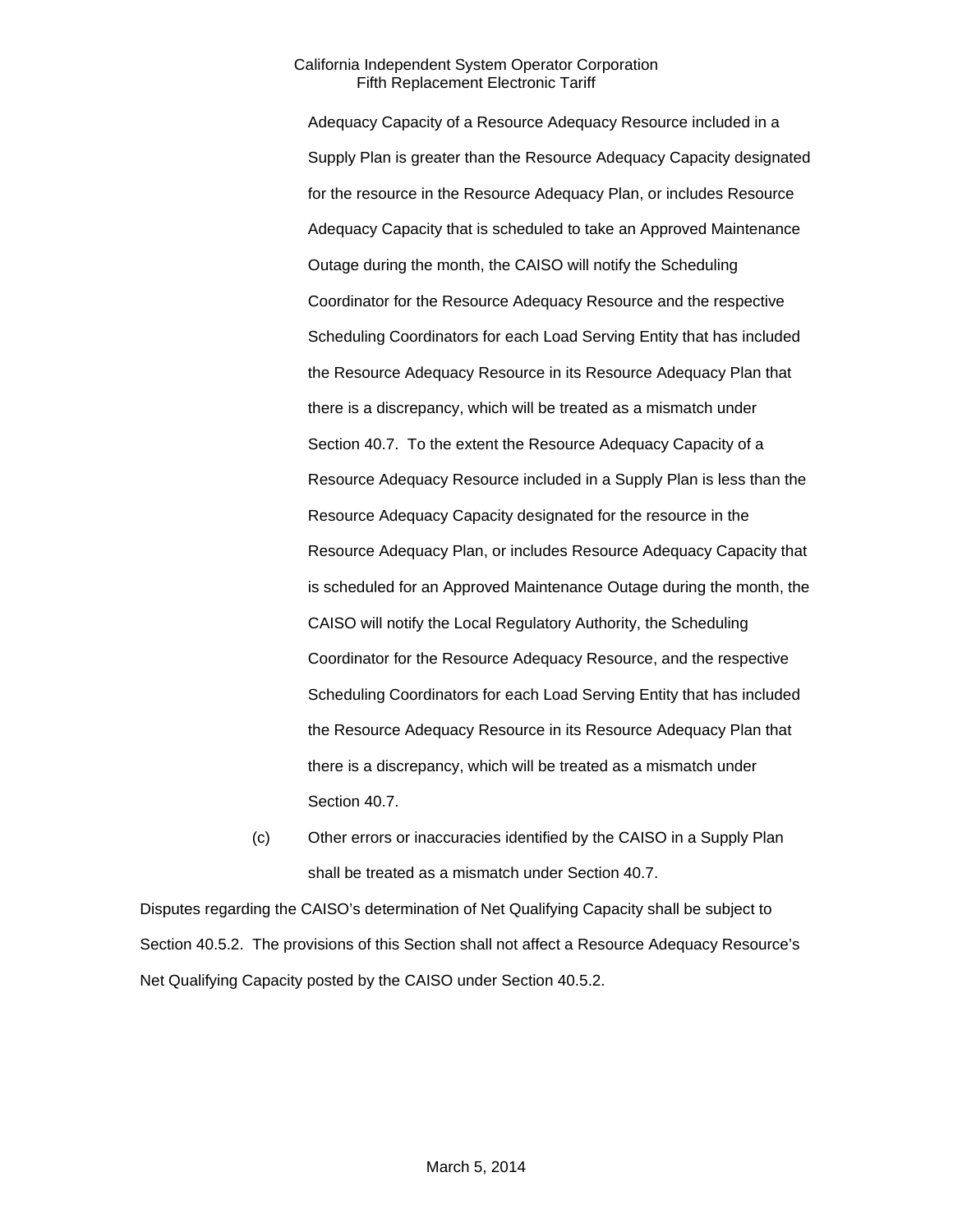## **40.5 Requirements Applying To Modified Reserve Sharing LSEs Only**

## **40.5.1 Day Ahead Scheduling And Bidding Requirements**

- (1) Scheduling Coordinators on behalf of Modified Reserve Sharing LSEs serving Load within the CAISO Balancing Authority Area for whom they submit Demand Bids shall submit into the IFM Bids or Self-Schedules for Demand equal to one hundred (100) percent and for Supply equal to one hundred and fifteen (115) percent of the hourly Demand Forecasts for each Modified Reserve Sharing LSE it represents for each Trading Hour for the next Trading Day. Subject to Section 40.5.5, the resources included in a Self-Schedule or a Bid in each Trading Hour to satisfy one hundred and fifteen (115) percent of the Modified Reserve Sharing LSE's hourly Demand Forecasts will be deemed Resource Adequacy Resources and (a) shall be comprised of those resources listed in the Modified Reserve Sharing LSE's monthly Resource Adequacy Plan and (b) shall include all Local Capacity Area Resources listed in the Modified Reserve Sharing LSE's annual Resource Adequacy Plan, if any, except to the extent the Local Capacity Area Resources, if any, are unavailable due to any Outages or reductions in capacity reported to the CAISO in accordance with this CAISO Tariff.
	- (i) Local Capacity Area Resources physically capable of operating must submit: (a) Economic Bids for Energy and/or Self-Schedules for all their Resource Adequacy Capacity and (b) Economic Bids for Ancillary Services and/or a Submission to Self-Provide Ancillary Services for all of their Resource Adequacy Capacity that is certified to provide Ancillary Services. For Local Resource Adequacy Capacity that is certified to provide Ancillary Services and is not covered by a Submission to Self-Provide Ancillary Services, the resource must submit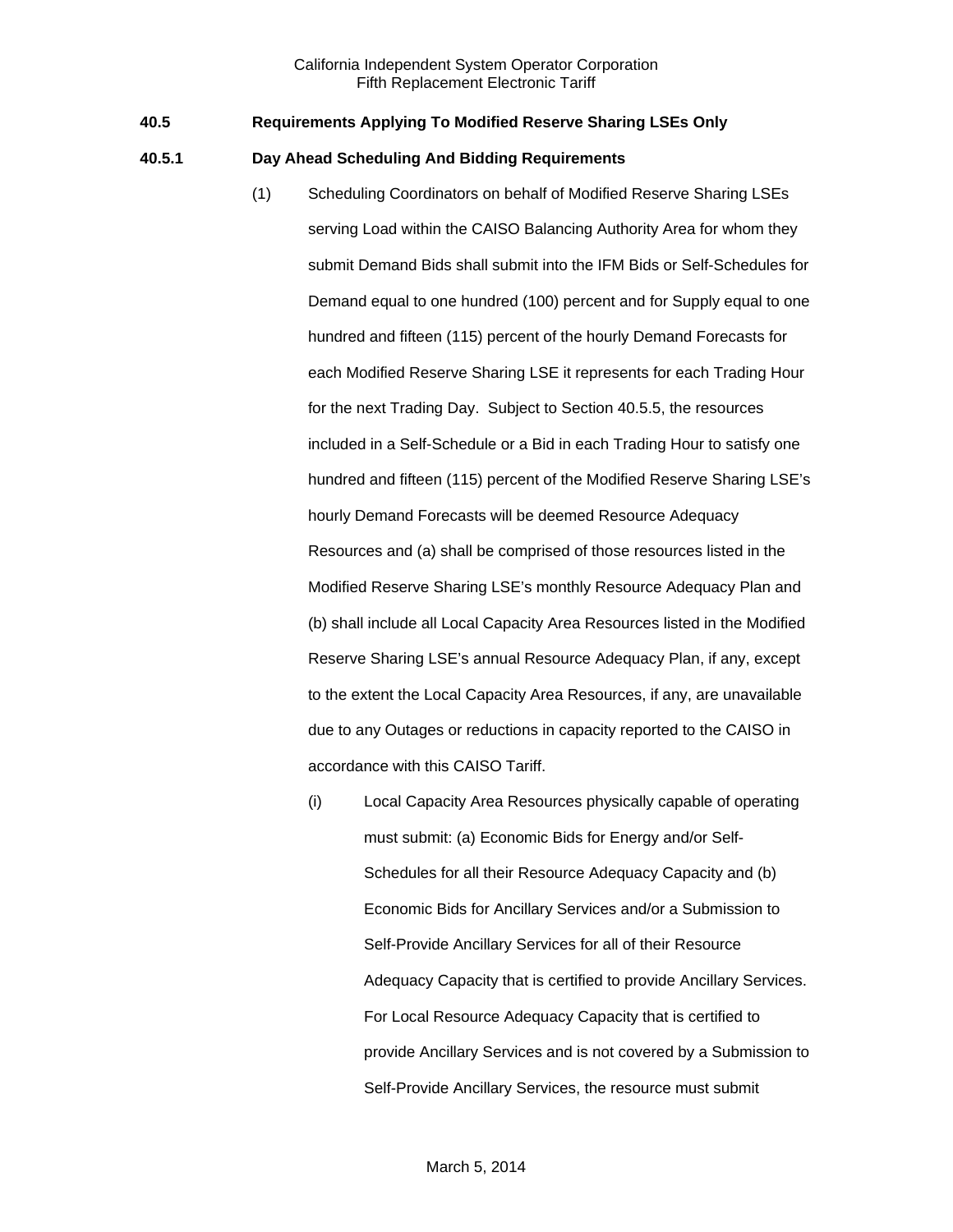Economic Bids for each Ancillary Service for which the resource is certified. For Resource Adequacy Capacity subject to this requirement for which no Economic Energy Bid or Self-Schedule has been submitted, the CAISO shall insert a Generated Bid in accordance with Section 40.6.8. For Resource Adequacy Capacity subject to this requirement for which no Economic Bids for Ancillary Services or Submissions to Self-Provide Ancillary Services have been submitted, the CAISO shall insert a Generated Bid in accordance with Section 40.6.8 for each Ancillary Service the resource is certified to provide. However, to the extent the Generating Unit providing Local Capacity Area Resource capacity constitutes a Use-Limited Resource under Section 40.6.4, the provisions of Section 40.6.4 will apply.

- (ii) Resource Adequacy Resource must participate in the RUC to the extent that the resource has available Resource Adequacy Capacity that was offered into the IFM and is not reflected in an IFM Schedule. Resource Adequacy Capacity participating in RUC will be optimized using zero dollar (\$0/MW-hour) RUC Availability Bid.
- (iii) Capacity from Resource Adequacy Resources selected in RUC will not be eligible to receive a RUC Availability Payment.
- (iv) Through the IFM co-optimization process, the CAISO will utilize available Local Capacity Area Resource Adequacy Capacity to provide Energy or Ancillary Services in the most efficient manner to clear the Energy market, manage congestion and procure required Ancillary Services. In so doing the IFM will honor submitted Energy Self-Schedules of the Local Capacity Area Resource Adequacy Capacity of the Modified Reserve Sharing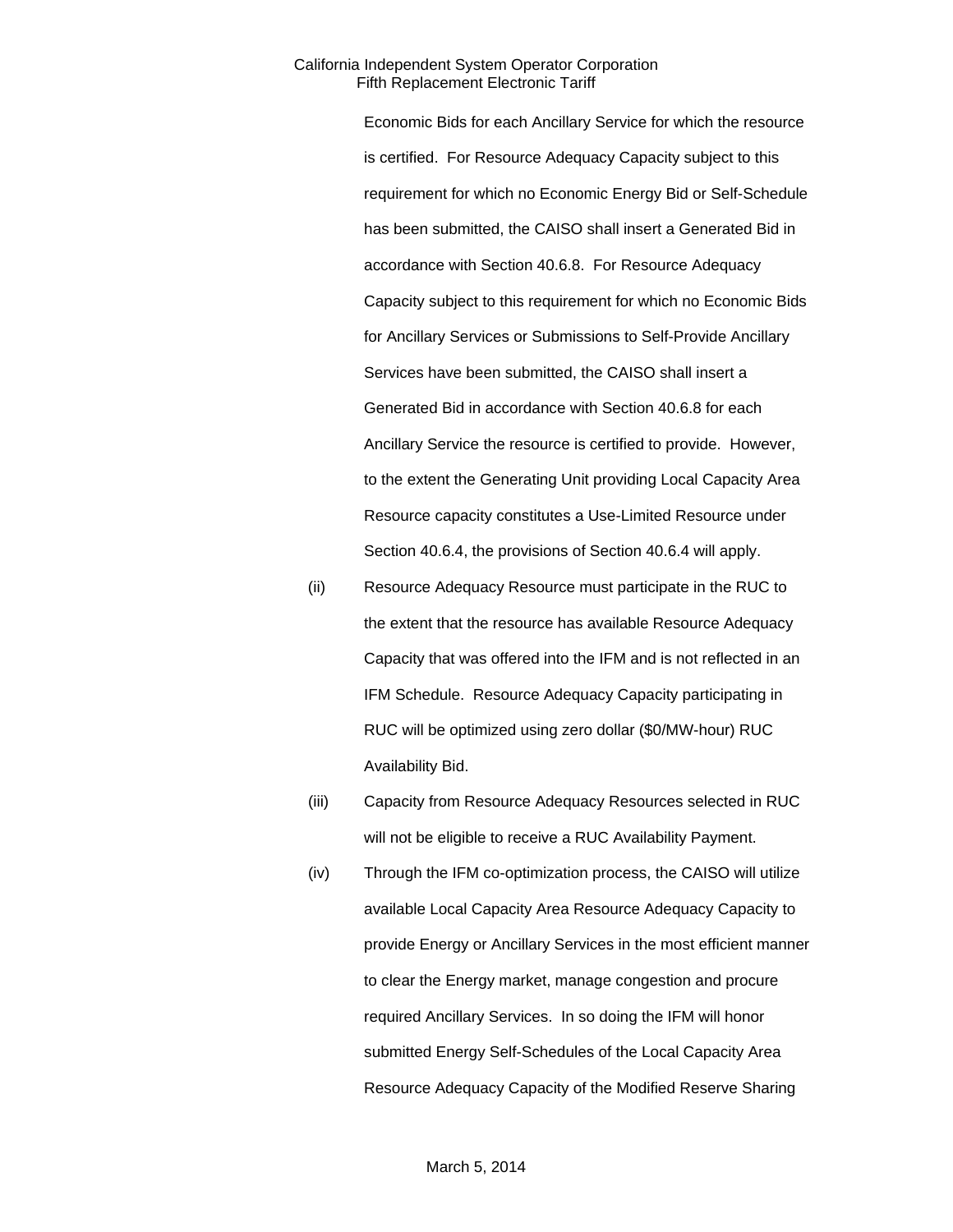LSE unless the CAISO is unable to satisfy one hundred (100) percent of the Ancillary Services requirements. In such cases the CAISO may curtail all or a portion of a submitted Energy Self-Schedule to allow Ancillary Service-certified Local Capacity Area Resource Adequacy Capacity to be used to meet the Ancillary Service requirements. The CAISO will not curtail for the purpose of meeting Ancillary Service requirements a Self-Schedule of a resource internal to a Metered Subsystem that was submitted by the Scheduling Coordinator for that Metered Subsystem. If the IFM reduces the Energy Self-Schedule of Resource Adequacy Capacity to provide an Ancillary Service, the Ancillary Service Marginal Price for that Ancillary Service will be calculated in accordance with Section 27.1.2 using the Ancillary Service Bids submitted by the Scheduling Coordinator for the Resource Adequacy Resource or inserted by the CAISO pursuant to this Section 40.5.1, and using the resource's Generated Energy Bid to determine the Resource Adequacy Resource's opportunity cost of Energy. If the Scheduling Coordinator for the Modified Reserve Sharing LSE's Resource Adequacy Resource believes that the opportunity cost of Energy based on the Resource Adequacy Resource's Generated Energy Bid is insufficient to compensate for the resource's actual opportunity cost, the Scheduling Coordinator may submit evidence justifying the increased amount to the CAISO and to the FERC no later than seven (7) days after the end of the month in which the submitted Energy Self-Schedule was reduced by the CAISO to provide an Ancillary Service. The CAISO will treat such information as confidential and will apply the procedures in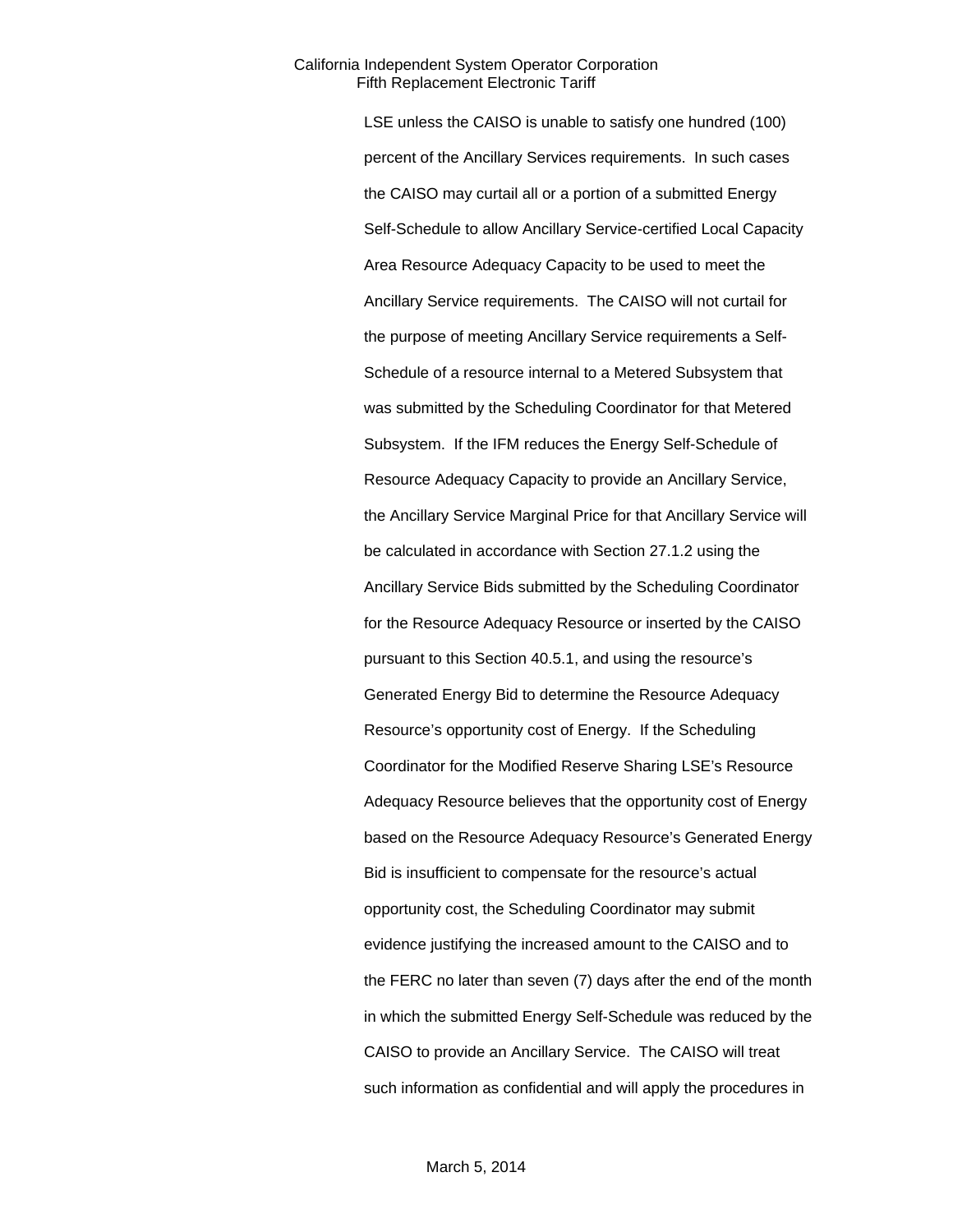Section 20.4 of this CAISO Tariff with regard to requests for disclosure of such information. The CAISO shall pay the higher opportunity costs after those amounts have been approved by FERC.

- (2) Resource Adequacy Resources of Modified Reserve Sharing LSEs that do not clear in the IFM or are not committed in RUC shall have no further offer requirements in HASP or Real-Time, except under System Emergencies as provided in this CAISO Tariff.
- (3) Resource Adequacy Resources committed by the CAISO must maintain that commitment through Real-Time. In the event of a Forced Outage on a Resource Adequacy Resource committed in the Day-Ahead Market to provide Energy, the Scheduling Coordinator for the Modified Reserve Sharing LSE will have up to the next HASP bidding opportunity, plus one hour, to replace the lesser of: (i) the committed resource suffering the Forced Outage, (ii) the quantity of Energy committed in the Day-Ahead Market, or (iii) one hundred and seven (107) percent of the hourly forecast Demand.

## **40.5.2 Demand Forecast Accuracy**

On a monthly basis, the CAISO will review Meter Data to evaluate the accuracy or quality of the hourly Day-Ahead Demand Forecasts submitted by the Scheduling Coordinator on behalf of Modified Reserve Sharing LSEs. If the CAISO determines, based on its review, that one or more Demand Forecasts materially under-forecasts the Demand of the Modified Reserve Sharing LSEs for whom the Scheduling Coordinator schedules, after accounting for weather adjustments, the CAISO will notify the Scheduling Coordinator of the deficiency and will cooperate with the Scheduling Coordinator and Modified Reserve Sharing LSE(s) to revise its Demand Forecast protocols or criteria. If the material deficiency affects ten (10) hourly Demand Forecasts over a minimum of two (2) non-consecutive Business Days within a month, the CAISO may: (i) inform State of California authorities including, but not necessarily limited to, the California Legislature,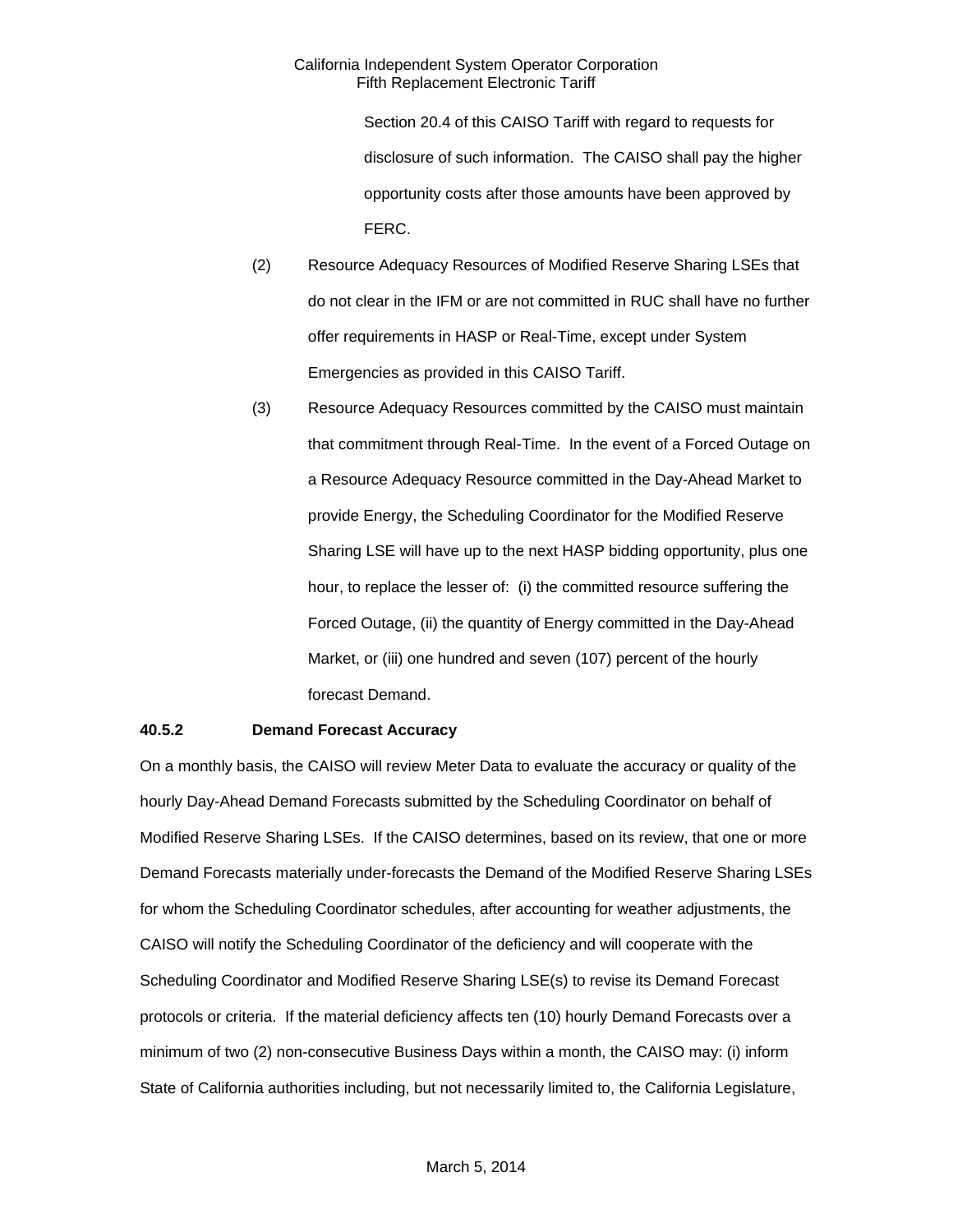and identify the Modified Reserve Sharing LSE(s) represented by the Scheduling Coordinator and (ii) assign to the Scheduling Coordinator responsibility for all tier 1 RUC charges as specified in Section 11.8.6.5 to address the uncertainty caused by the Scheduling Coordinator's deficient hourly Demand Forecasts until the deficiency is addressed.

## **40.5.3 Requirement To Make Resources Available In System Emergency**

Scheduling Coordinators for Modified Reserve Sharing LSEs that are MSS Operators shall make resources available to the CAISO during a System Emergency in accordance with the provisions of their Metered Subsystem Agreement. Scheduling Coordinators for all other Modified Reserve Sharing LSEs shall make available to the CAISO upon a warning or emergency notice of an actual or imminent System Emergency all resources that have not submitted a Self-Schedule or Economic Bid in the IFM that were listed in the Modified Reserve Sharing LSE's monthly Resource Adequacy Plan that are physically capable of operating without violation of any applicable law.

## **40.5.4 Consequence Of Failure To Meet Scheduling Obligation**

- (1) If the Scheduling Coordinator for the Modified Reserve Sharing LSE fails to submit a Self-Schedule or submit Bids equal to 115% of its hourly Demand Forecasts for each Trading Hour for the next Trading Day in the IFM and RUC, the Scheduling Coordinator will be charged a capacity surcharge of three times the price of the relevant Day-Ahead Hourly LAP LMP in the amount of the shortfall. To the extent the Scheduling Coordinator for the Modified Reserve Sharing LSE schedules imports on one or more Scheduling Points in an aggregate megawatt amount greater than its aggregate import deliverability allocation under Section 40.4.6.2, the quantity of megawatts in excess of its import deliverability allocation will not count toward satisfying the Modified Reserve Sharing LSE's scheduling obligation, unless it clears the Day-Ahead Market.
- (2) If the Scheduling Coordinator for the Modified Reserve Sharing LSE cannot fulfill its obligations under Section 40.5.1(3), the Scheduling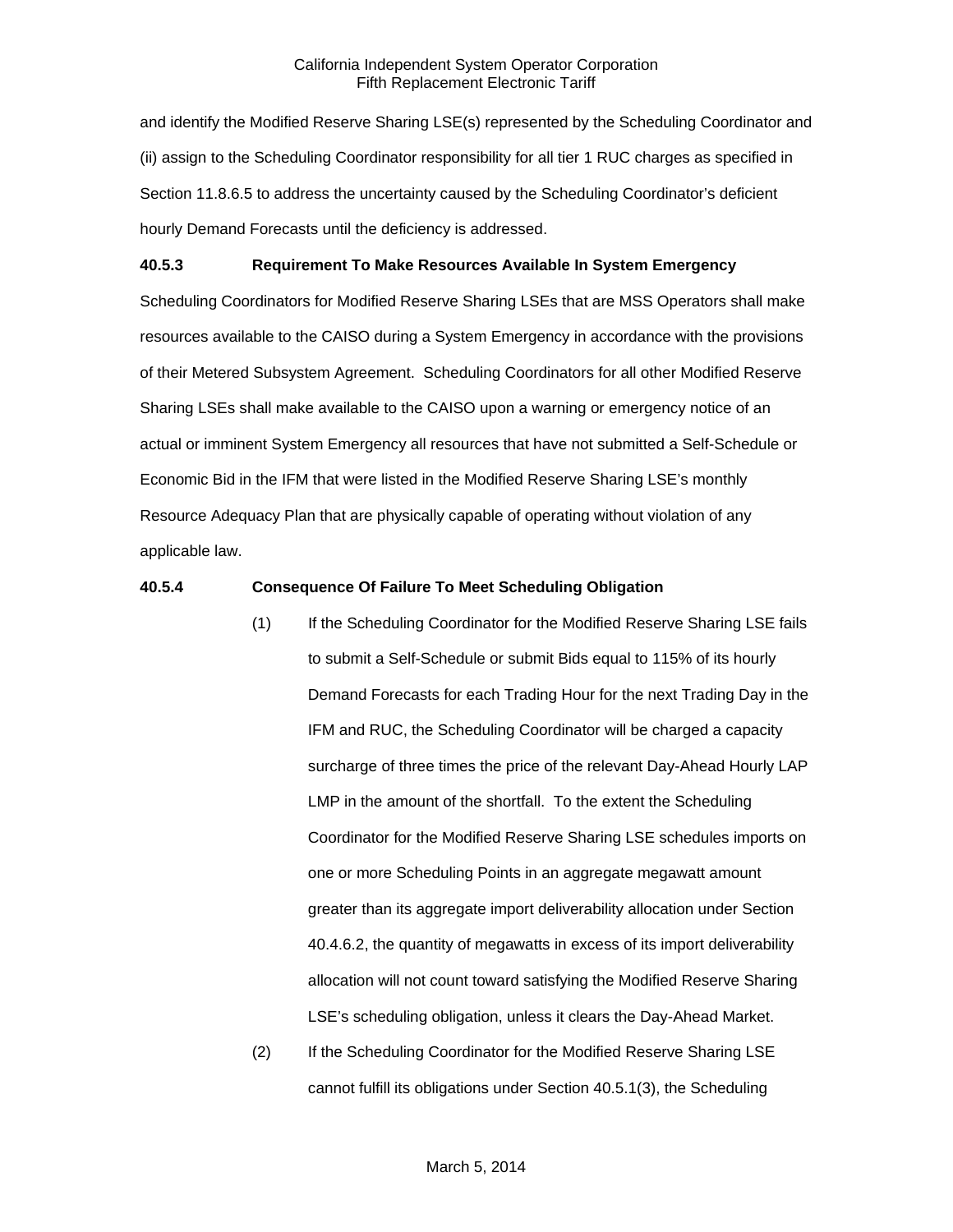Coordinator for the Modified Reserve Sharing LSE will be charged a capacity surcharge of two times the average of the six (6) Settlement Interval LAP prices for the hour in the amount of the shortfall. Energy scheduled in the HASP will not net against, or be used as a credit to correct, any failure to fulfill the Day-Ahead IFM hourly scheduling and RUC obligation in Section 40.5.1(1).

(3) Any Energy surcharge received by the CAISO pursuant to this Section 40.5.4 shall be allocated to Scheduling Coordinators representing other Load Serving Entities in proportion to each such Scheduling Coordinator's Measured Demand during the relevant Trading Hour(s) to the aggregate CAISO Measured Demand during the relevant Trading Hour(s).

## **40.5.5 Substitution Of Resources**

Subject to the provisions of this Section 40.5, the Scheduling Coordinator for a Modified Reserve Sharing LSE may substitute for its Resource Adequacy Resources listed in its monthly Resource Adequacy Plan provided:

- (1) Substitutions must occur no later than the close of the IFM; and
- (2) Resources eligible for substitution are either imports or capacity from non-Resource Adequacy Resources or Resource Adequacy Resources with additional available capacity defined as Net Qualifying Capacity in excess of previously sold Resource Adequacy Capacity; however a Local Capacity Area Resource may be substituted only with capacity from non-Resource Adequacy Resources located in the same Local Capacity Area.

## **40.6 Requirements For SCs And Resources For Reserve Sharing LSEs**

This Section 40.6 does not apply to Resource Adequacy Resources of Load following MSSs and those entities that participate in the Modified Reserve Sharing LSE program under Section 40.5. Scheduling Coordinators supplying Resource Adequacy Capacity shall make the Resource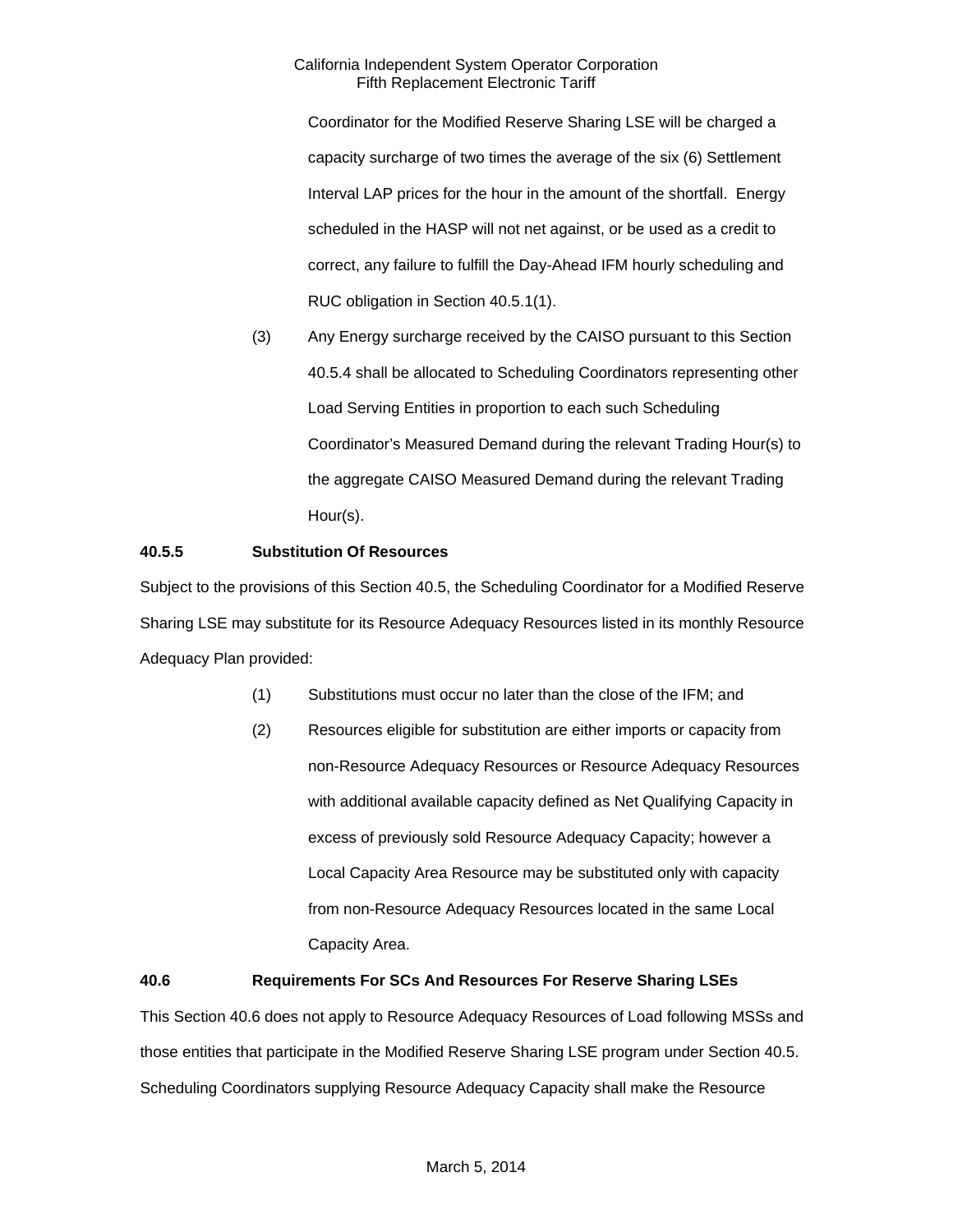Adequacy Capacity listed in the Scheduling Coordinator's monthly Supply Plans under Section 40.4.7 available to the CAISO each hour of each day of the reporting month in accordance with this Section 40.6 and Section 9.3.1.3.

## **40.6.1 Day-Ahead Availability**

Scheduling Coordinators supplying Resource Adequacy Capacity shall make the Resource Adequacy Capacity, except for that subject to Section 40.6.4, available Day-Ahead to the CAISO as follows:

- (1) Resource Adequacy Resources physically capable of operating must submit: (a) Economic Bids for Energy and/or Self-Schedules for all their Resource Adequacy Capacity and (b) Economic Bids for Ancillary Services and/or a Submission to Self-Provide Ancillary Services in the IFM for all of their Resource Adequacy Capacity that is certified to provide Ancillary Services. For Resource Adequacy Capacity that is certified to provide Ancillary Services and is not covered by a Submission to Self-Provide Ancillary Services, the resource must submit Economic Bids for each Ancillary Service for which the resource is certified. For Resource Adequacy Capacity subject to this requirement for which no Economic Energy Bid or Self-Schedule has been submitted, the CAISO shall insert a Generated Bid in accordance with Section 40.6.8. For Resource Adequacy Capacity subject to this requirement for which no Economic Bids for Ancillary Services or Submissions to Self-Provide Ancillary Services have been submitted, the CAISO shall insert a Generated Bid in accordance with Section 40.6.8 for each Ancillary Service the resource is certified to provide.
- (2) Resource Adequacy Resources that are Extremely Long-Start Resources must make themselves available to the CAISO by complying with the Extremely Long-Start Commitment Process under Section 31.7 or otherwise committing the ELS Resource upon instruction from the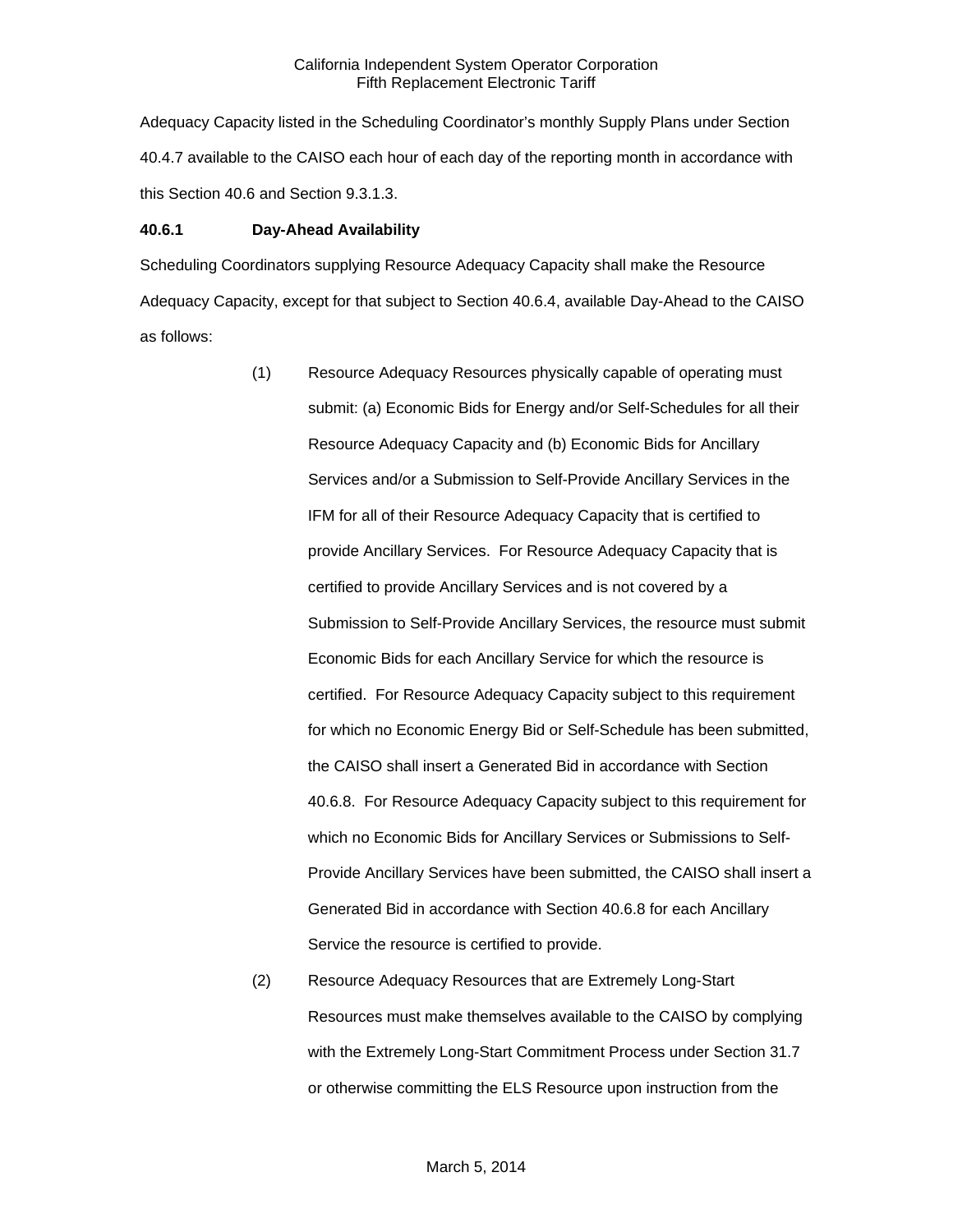CAISO, if physically capable. Once the ELS Resource is committed by the CAISO, it is subject to the provisions of this Section 40.6.1 regarding Day-Ahead Availability and Section 40.6.2 regarding Real-Time Availability for the Trading Days for which it was committed.

- (3) Resource Adequacy Resources must be available except for limitations specified in the Master File, legal or regulatory prohibitions or as otherwise required by this CAISO Tariff or by Good Utility Practice.
- (4) Through the IFM co-optimization process, the CAISO will utilize available Resource Adequacy Capacity to provide Energy or Ancillary Services in the most efficient manner to clear the Energy market, manage congestion and procure required Ancillary Services. In so doing, the IFM will honor submitted Energy Self-Schedules of Resource Adequacy Capacity unless the CAISO is unable to satisfy one hundred percent (100%) of the Ancillary Services requirements. In such cases, the CAISO may curtail all or a portion of a submitted Energy Self-Schedule to allow Ancillary Service-certified Resource Adequacy Capacity to be used to meet the Ancillary Service requirements. The CAISO will not curtail for the purpose of meeting Ancillary Service requirements a Self-Schedule of a resource internal to a Metered Subsystem that was submitted by the Scheduling Coordinator for that Metered Subsystem. If the IFM reduces the Energy Self-Schedule of Resource Adequacy Capacity to provide an Ancillary Service, the Ancillary Service Marginal Price for that Ancillary Service will be calculated in accordance with Section 27.1.2 using the Ancillary Service Bids submitted by the Scheduling Coordinator for the Resource Adequacy Resource or inserted by the CAISO pursuant to this Section 40.6.1, and using the resource's Generated Energy Bid to determine the Resource Adequacy Resource's opportunity cost of Energy. If the Scheduling Coordinator for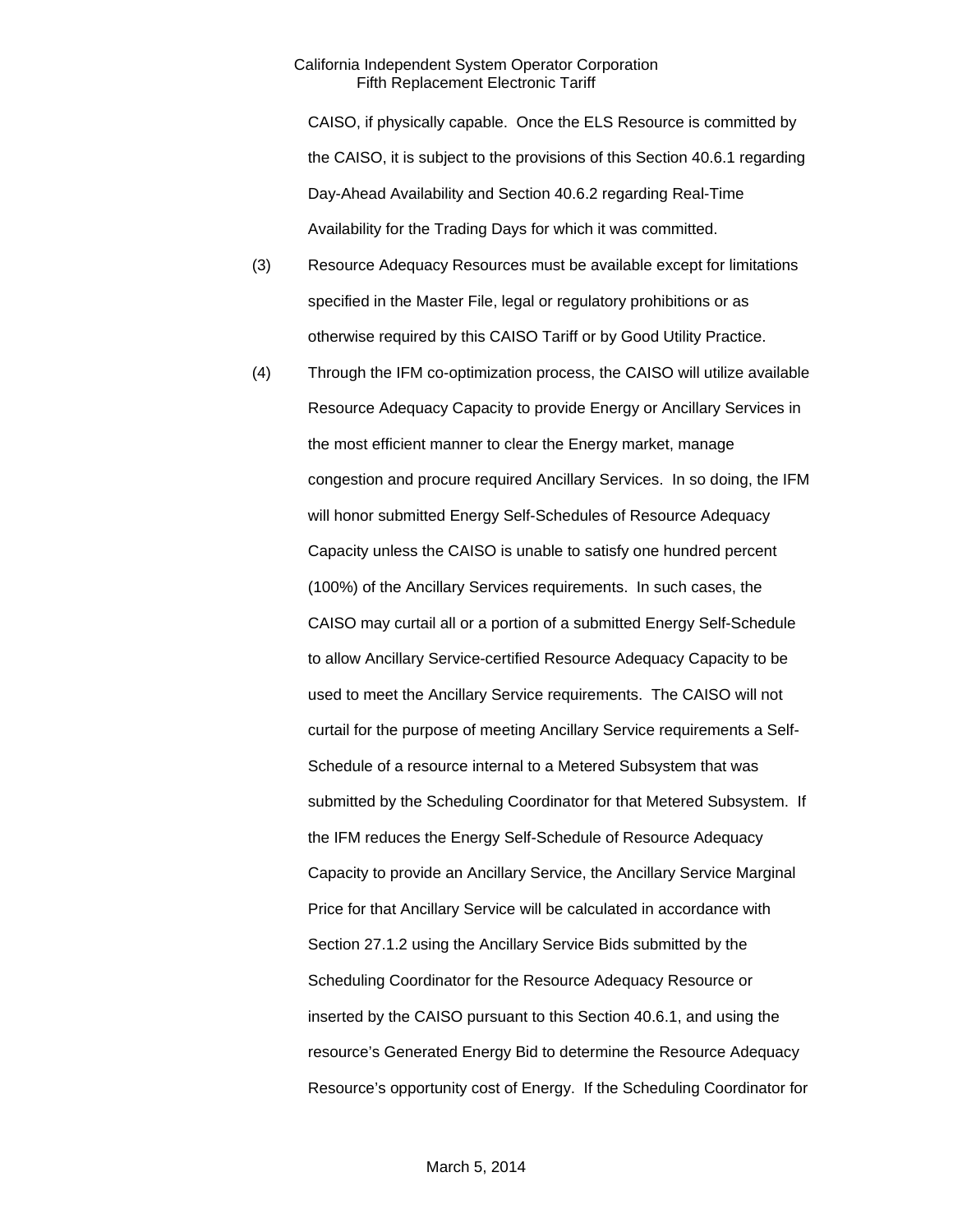the Resource Adequacy Resource believes that the opportunity cost of Energy based on the Resource Adequacy Resource's Generated Energy Bid is insufficient to compensate for the resource's actual opportunity cost, the Scheduling Coordinator may submit evidence justifying the increased amount to the CAISO and to the FERC no later than seven (7) days after the end of the month in which the submitted Energy Self-Schedule was reduced by the CAISO to provide an Ancillary Service. The CAISO will treat such information as confidential and will apply the procedures in Section 20.4 of this CAISO Tariff with regard to requests for disclosure of such information. The CAISO shall pay any higher opportunity costs approved by FERC.

- (5) A Resource Adequacy Resources must participate in the RUC to the extent that the resource has available Resource Adequacy Capacity that is not reflected in an IFM Schedule. Resource Adequacy Capacity participating in RUC will be optimized using a zero dollar (\$0/MW-hour) RUC Availability Bid.
- (6) Capacity from Resource Adequacy Resources selected in RUC will not be eligible to receive a RUC Availability Payment.

## **40.6.2 Real-Time Availability**

Resource Adequacy Resources that have received an IFM Schedule for Energy or Ancillary Services or a RUC Schedule for all or part of their Resource Adequacy Capacity must remain available to the CAISO through Real-Time for Trading Hours for which they receive an IFM or RUC Schedule, including any Resource Adequacy Capacity of such resources that is not included in an IFM Schedule or RUC Schedule, except for Resource Adequacy Capacity that is subject to Section 40.6.4.

Short Start Units or Long Start Units that are Resource Adequacy Resources that do not have an IFM Schedule or a RUC Schedule for any of their Resource Adequacy Capacity for a given Trading Hour may be required to be available to the CAISO through Real-Time as specified in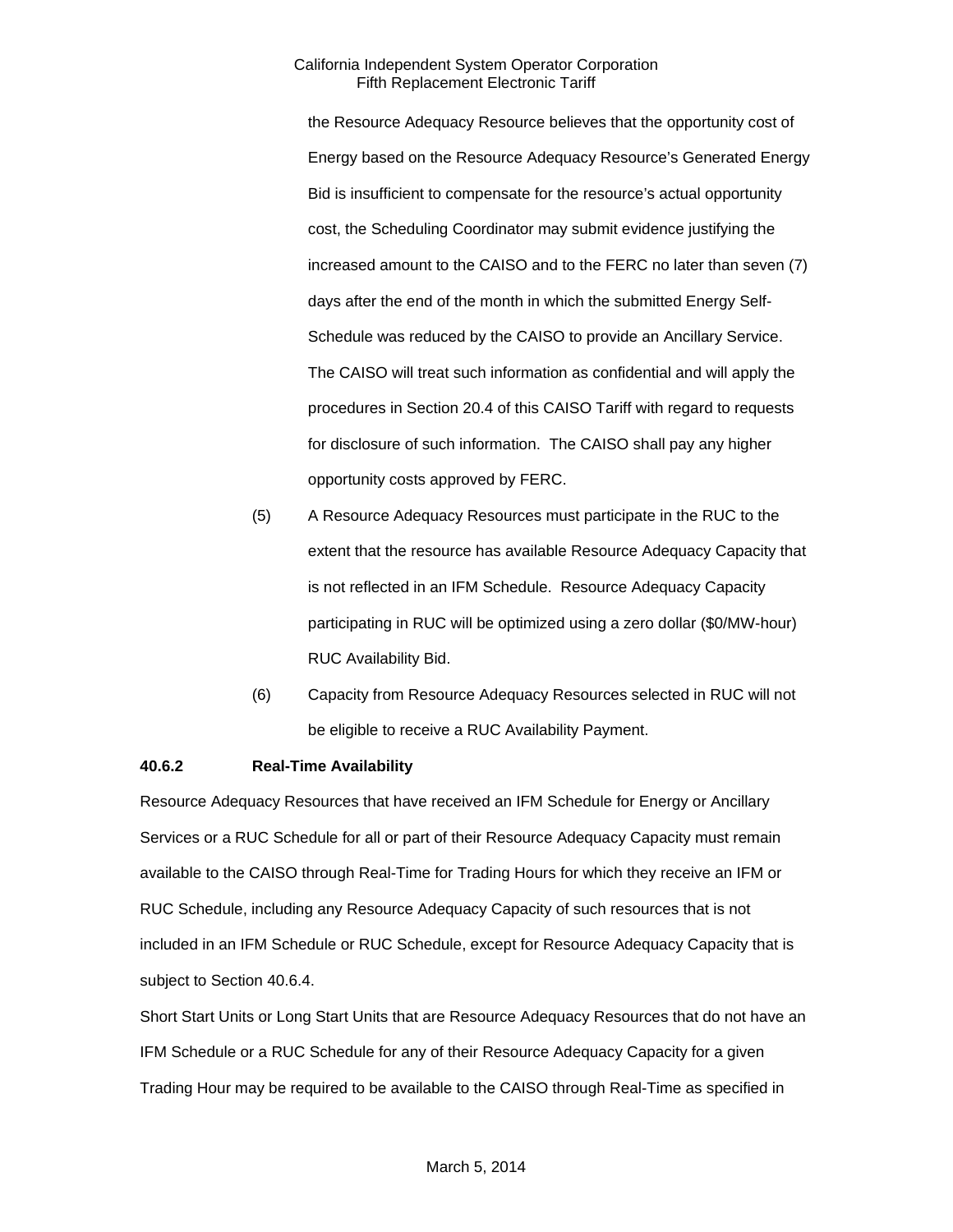Sections 40.6.3 and 40.6.7. Resource Adequacy Resources with Resource Adequacy Capacity that is required to be available to the CAISO through Real-Time and does not have an IFM Schedule or a RUC Schedule for a given Trading Hour must submit to the RTM for that Trading hour: (a) Energy Bids and Self-Schedules for the full amount of the available Resource Adequacy Capacity, including capacity for which it has submitted Ancillary Services Bids or Submissions to Self-Provide Ancillary Services; and (b) Ancillary Services Bids and Submissions to Self-Provide Ancillary Services for the full amount of the available Ancillary Service-certified Resource Adequacy Capacity and for each Ancillary Service for which the resource is certified, including capacity for which it has submitted Energy Bids and Self-Schedules. The CAISO will insert Generated Bids in accordance with Section 40.6.8 for any Resource Adequacy Capacity subject to the above requirements for which the resource has failed to submit the appropriate bids to the RTM.

The CAISO will honor submitted Energy Self-Schedules of Resource Adequacy Capacity unless the CAISO is unable to satisfy one hundred (100) percent of its Ancillary Services requirements. In such cases, the CAISO may curtail all or a portion of a submitted Energy Self-Schedule to allow Ancillary Service-certified Resource Adequacy Capacity to be used to meet the Ancillary Service requirements, as long as such curtailment does not lead to a real-time shortfall in energy supply. If the CAISO reduces a submitted Real-Time Energy Self-Schedule for Resource Adequacy Capacity when that capacity is needed to meet an Ancillary Services requirement, the Ancillary Service Marginal Price for that capacity will be calculated in accordance with Sections 27.1.2 and 40.6.1.

#### **40.6.3 Additional Availability Requirements For Short Start Units**

A Short Start Unit that is a Resource Adequacy Resource and that does not have an IFM Schedule or a RUC Schedule for any of its capacity for a given Trading Hour is required to participate in the Real Time Market in accordance with Section 40.6.2. Such a resource that is also a Use-Limited Resource subject to Section 40.6.4 is required, consistent with their applicable use plan, to submit Economic Bids or Self Schedules for Resource Adequacy Capacity into the Real Time Market.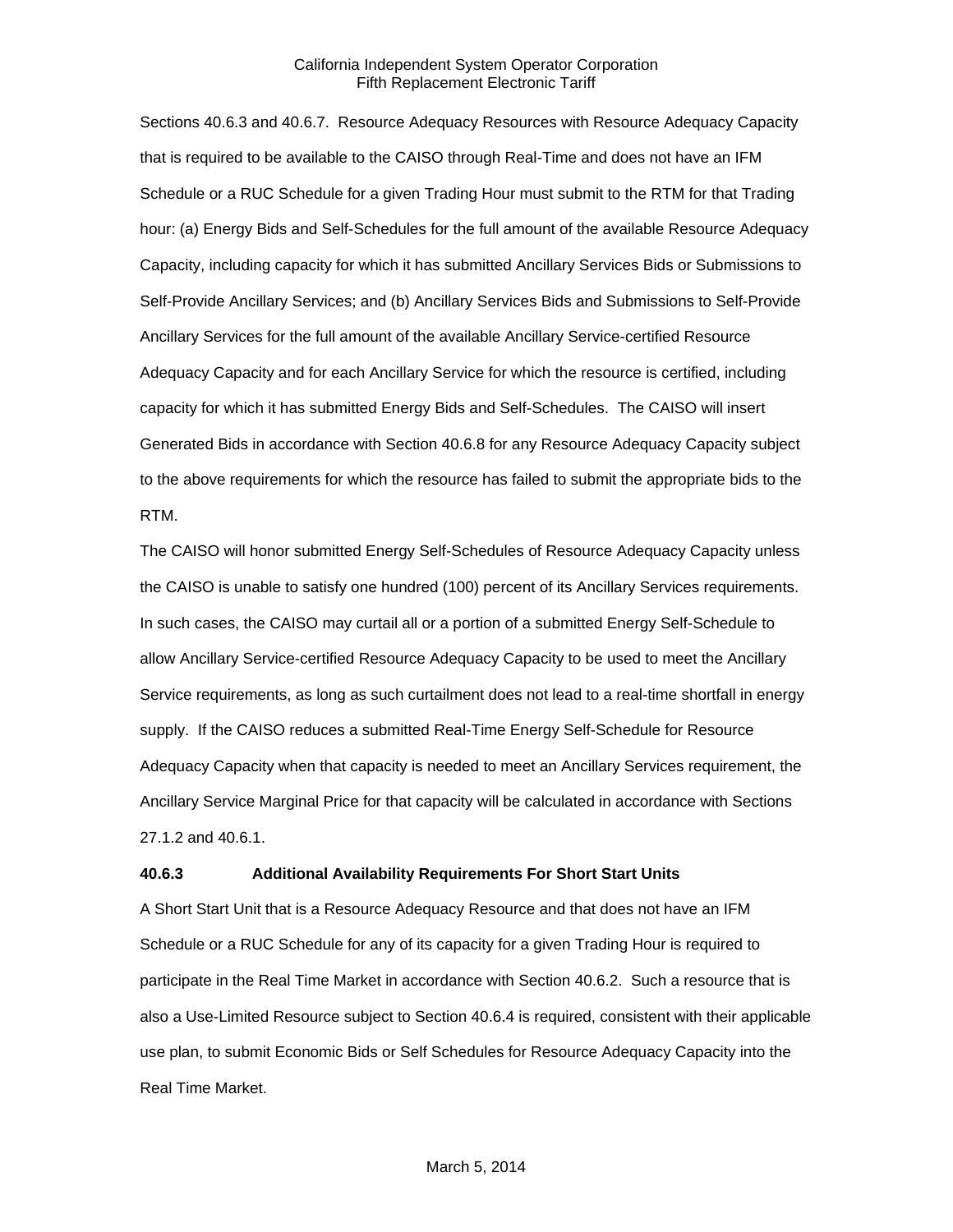The CAISO may waive these availability obligations for a Short Start Unit that does not have an IFM Schedule or a RUC Schedule based on the procedure to be published on the CAISO Website.

## **40.6.4 Use-Limited Resources Additional Availability Requirements**

## **40.6.4.1 Registration of Use-Limited Resources**

Hydroelectric Generating Units, Proxy Demand Resources, and Participating Load, including Pumping Load, are deemed to be Use-Limited Resources for purposes of this Section 40 and are not required to submit the application described in this Section 40.6.4.1. Scheduling Coordinators for other Use-Limited Resources, must provide the CAISO an application in the form specified on the CAISO Website requesting registration of a specifically identified resource as a Use-Limited Resource. This application shall include specific operating data and supporting documentation including, but not limited to:

- (1) a detailed explanation of why the resource is subject to operating limitations;
- (2) historical data to show attainable MWhs for each 24-hour period during the preceding year, including, as applicable, environmental restrictions for NOx, SOx, or other factors; and
- (3) further data or other information as may be requested by the CAISO to understand the operating characteristics of the unit.

Within five (5) Business Days after receipt of the application, the CAISO will respond to the Scheduling Coordinator as to whether or not the CAISO agrees that the facility is eligible to be a Use-Limited Resource. If the CAISO determines the facility is not a Use-Limited Resource, the Scheduling Coordinator may challenge that determination in accordance with the CAISO ADR Procedures.

## **40.6.4.2 Use Plan**

The Scheduling Coordinator shall provide for the following Resource Adequacy Compliance Year a proposed annual use plan for each Use-Limited Resource that is a Resource Adequacy Resource. The proposed annual use plan will delineate on a month-by-month basis the total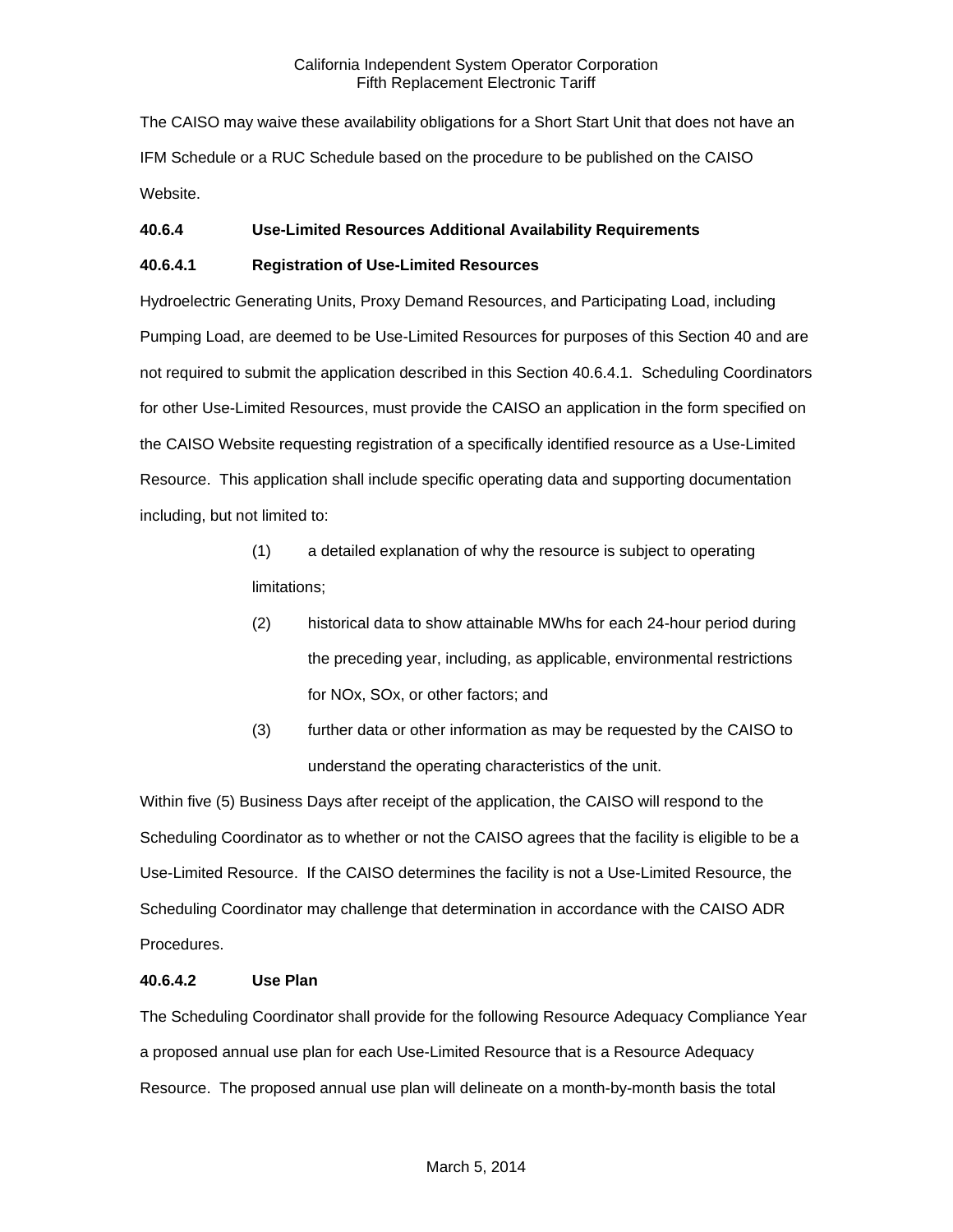MWhs of Generation, total run hours, expected daily supply capability (if greater than four hours) and the daily Energy limit, operating constraints, and the timeframe for each constraint. The CAISO will have an opportunity to discuss the proposed annual use plan with the Scheduling Coordinator and suggest potential revisions to meet reliability needs of the system. The Scheduling Coordinator shall then submit its final annual use plan. Scheduling Coordinators for Use-Limited Resources must submit the proposed and final annual use plans in accordance with the schedule set forth in the Business Practice Manual. The Scheduling Coordinator will be able to update the projections made in the annual use plan in the monthly Resource Adequacy Plans. Hydroelectric Generating Units and Pumping Load will be able to update use plans intra-monthly as necessary to reflect evolving hydrological and meteorological conditions. The annual use plan must reflect the potential operation of the Use-Limited Resource at a level no less than the minimum criteria set forth by the Local Regulatory Authority for qualification of the resource.

## **40.6.4.3 Bidding Requirements on Use-Limited Resources**

#### **40.6.4.3.1 Non-Hydro and Dispatchable Use-Limited Resources**

Use-Limited Resources, other than those subject to the provisions of 40.6.4.3.2, must submit a Supply Bid or Self-Schedule for their Resource Adequacy Capacity in the Day-Ahead Market whenever the Use-Limited Resources are physically capable of operating in accordance with their operating criteria, including environmental or other regulatory requirements. Use-Limited Resources will also provide a daily Energy limit as part of their Day-Ahead Market offer to enable the CAISO to schedule them for the period in which they are capable of providing the Energy. To the extent that the daily Energy limit has been reached through Self-Schedules, no further action will be taken by the CAISO, unless rescheduling of the Energy is necessary for System Reliability. Use-Limited Resources will attempt to reschedule the Energy in recognition of the System Reliability concern, to the extent that the change is possible without violating a Use-Limited Resource's operating criteria.

## **40.6.4.3.2 Hydro and Non-Dispatchable Use-Limited Resources**

Hydroelectric Generating Units, Pumping Load, and Non-Dispatchable Use-Limited Resources shall submit Self-Schedules or Bids in the Day-Ahead Market for their expected available Energy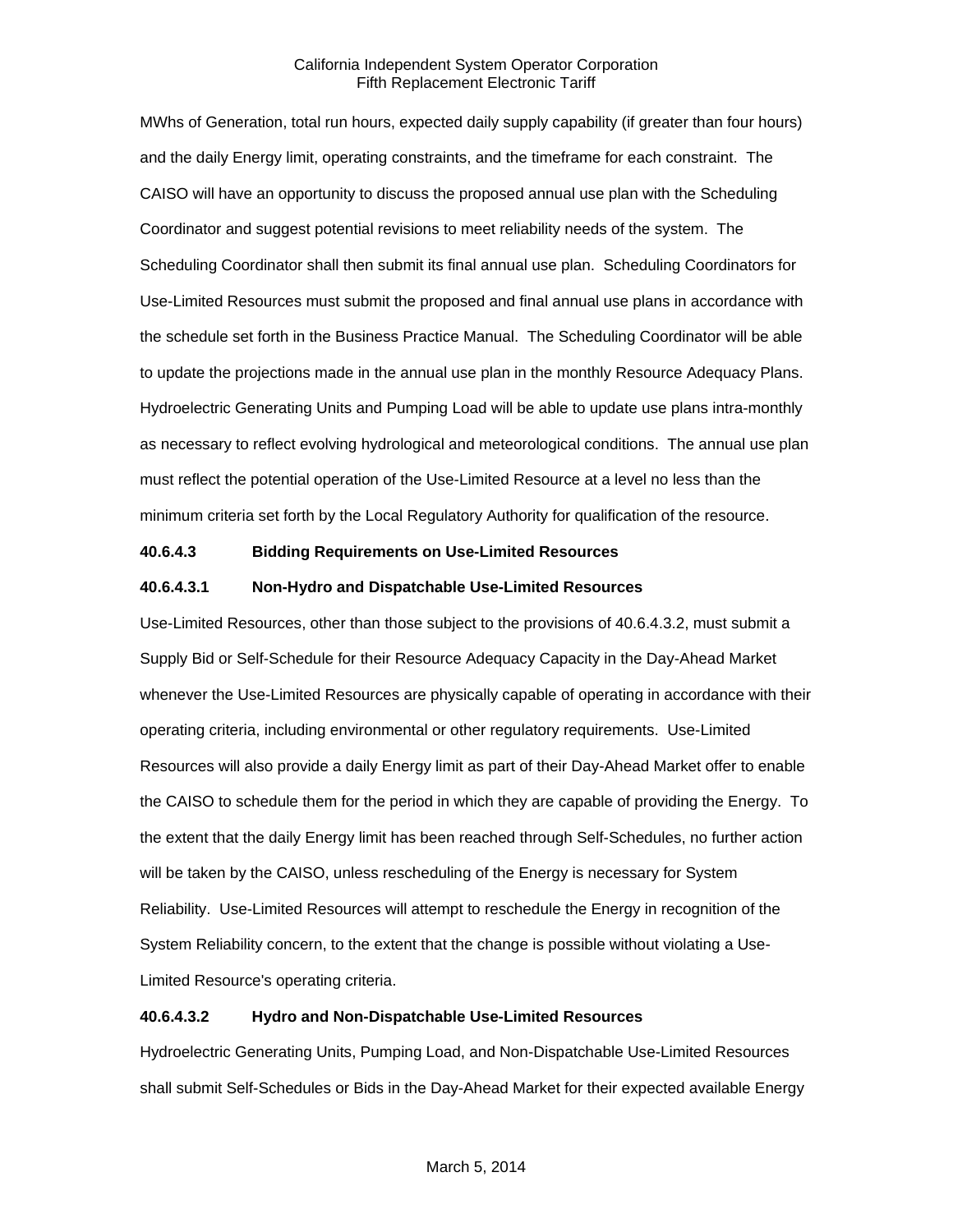or their expected as-available Energy, as applicable, in the Day-Ahead Market and HASP. Such resources shall also revise their Self-Schedules or submit additional Bids in HASP based on the most current information available regarding expected Energy deliveries. Hydroelectric Generating Units, Pumping Load, and Non-Dispatchable Use-Limited Resources will not be subject to commitment in the RUC process. The CAISO will retain discretion as to whether a particular resource should be considered a Non-Dispatchable Use-Limited Resource, and this decision will be made in accordance with the provisions of Section 40.6.4.1.

## **40.6.4.3.3 Availability of Use-Limited Resources During System Emergencies**

All Use-Limited Resources remain subject to Section 7.7.2.3 regarding System Emergencies to the extent the Use-Limited Resource is owned or controlled by a Participating Generator.

## **40.6.4.3.4 Availability of Intermittent Resources**

Any Eligible Intermittent Resource that provides Resource Adequacy Capacity may, but is not required to, submit Bids in the Day-Ahead Market.

## **40.6.5 Additional Availability Requirements For System Resources**

In the IFM, the multi-hour block constraints of a System Resource, other than a System Resource capable of submitting a Dynamic Schedule or a Resource-Specific System Resource, are honored in the optimization. Such a resource that is also a Resource Adequacy Resource must be capable of hourly scheduling by the CAISO in RUC if it is not fully scheduled in the IFM. If such a Resource Adequacy Resource is scheduled in the RUC, the CAISO will schedule the resource in the HASP for each hour of the resource's RUC schedule without regard to the multihour block constraint that was submitted to the IFM. For an existing System Resource that provides Resource Adequacy Capacity through a call-option that expires prior to the close of the IFM, such a System Resource listed on a Resource Adequacy Plan must be reported to the CAISO for consideration in the Extremely Long-Start Commitment Process.

## **40.6.5.1 Additional Availability Requirements for Dynamic and Non-Dynamic Resource-Specific System Resources**

A Dynamic or Non-Dynamic Resource-Specific System Resource that supplies Resource Adequacy Capacity, and is not otherwise a Use-Limited Resource under Section 40.6.4, will be subject to the requirements of Sections 40.6.1, 40.6.2 and either Section 40.6.3 as a Short Start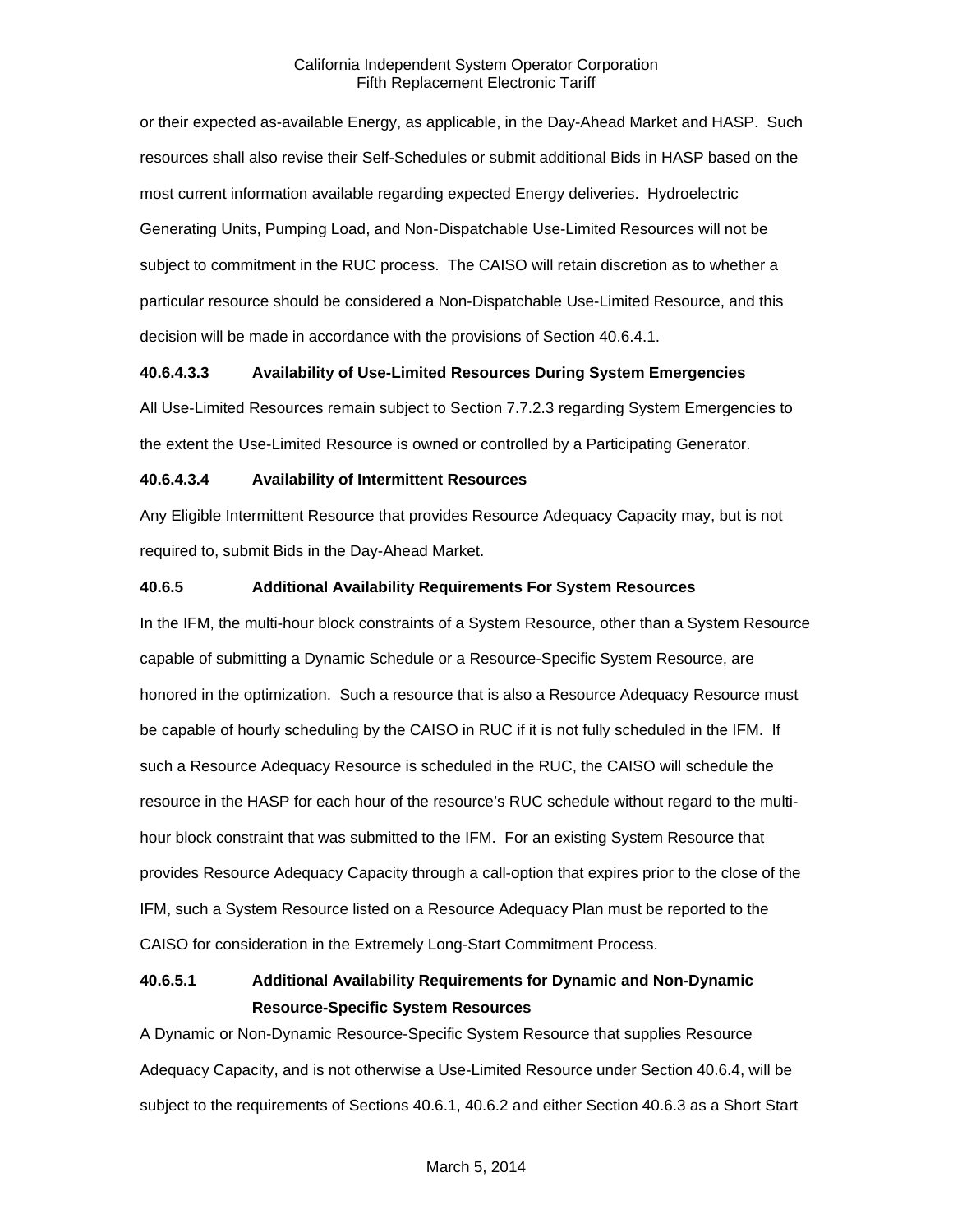Unit or Section 40.6.7 as a Long Start Unit based upon the Dynamic Resource-Specific System Resource's registered physical operating characteristics.

## **40.6.5.2 Dynamic Non-Resource-Specific System Resources**

A Dynamic non-Resource-Specific System Resource that provides Resource Adequacy Capacity will be subject to the provisions of 40.6.1 and 40.6.2.

## **40.6.6 Requirements For Partial Resource Adequacy Resources**

Only that output of a Partial Resource Adequacy Resource that is designated by a Scheduling Coordinator as Resource Adequacy Capacity in its monthly or annual Supply Plan shall have an availability obligation to the CAISO. Exports being supported by non-Resource Adequacy Capacity from a Partial Resource Adequacy Resource that becomes unavailable or unusable shall be considered as an export of non-Resource Adequacy Capacity based on the pro-rata allocation of derated capacity of the Partial Resource Adequacy Resource as follows:

- (a) Resource Adequacy Capacity [(Resource Adequacy Capacity/PMax Capacity of Resource Adequacy Resource) x MW Derate or Outage]; or
- (b) [1- (Resource Adequacy Capacity/PMax Capacity of Resource Adequacy Resource)] x De-rated PMax].

## **40.6.7 Release Of Long Start Units**

Long Start Units not committed in the Day-Ahead Market will be released from any further obligation to submit Self-Schedules or Bids for the relevant Operating Day. Scheduling Coordinators for Long Start Units are not precluded from self-committing the unit after the Day-Ahead Market and submitting a Self-Schedule for Wheeling-Out in the HASP, unless precluded by terms of their contracts.

## **40.6.8 Use Of Generated Bids**

Prior to completion of the Day-Ahead Market, the CAISO will determine if Resource Adequacy Capacity subject to the requirements of Sections 40.5.1 or 40.6.1 and for which the CAISO has not received notification of an Outage has not been reflected in a Bid and will insert a Generated Bid for such capacity into the CAISO Day-Ahead Market. Prior to running the Real-Time Market, the CAISO will determine if Resource Adequacy Capacity subject to the requirements of Section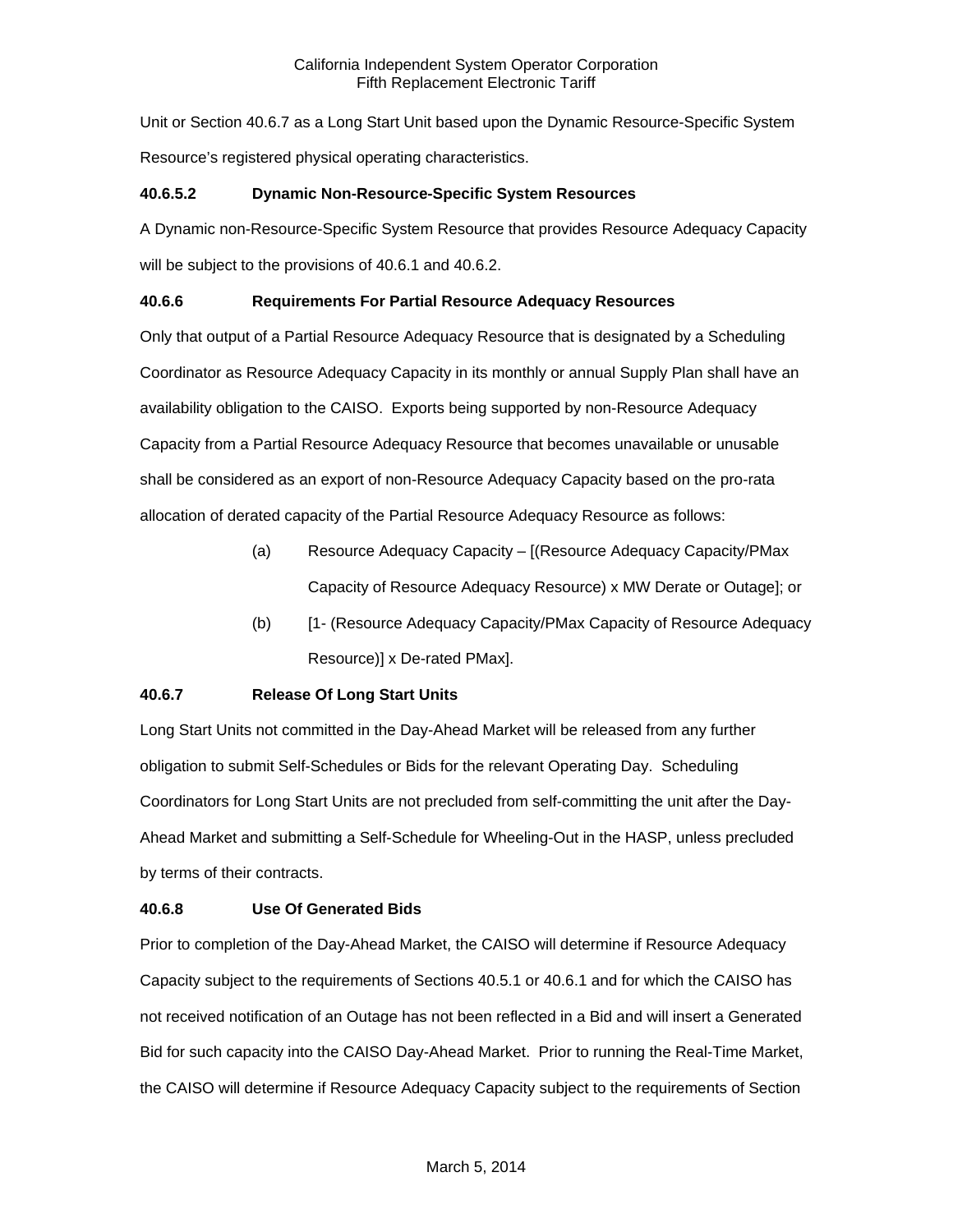40.6.2 and for which the CAISO has not received notification of an Outage has not been reflected in a Bid and will insert a Generated Bid for such capacity into the Real-Time Market. If a Scheduling Coordinator for an RA Resource submits a partial bid for the resource's RA Capacity, the CAISO will insert a Generated Bid only for the remaining RA Capacity. In addition, the CAISO will determine if all dispatchable Resource Adequacy Capacity from Short Start Units, not otherwise selected in the IFM or RUC, is reflected in a Bid into the Real-Time Market and will insert a Generated Bid for any remaining dispatchable Resource Adequacy Capacity for which the CAISO has not received notification of an Outage. As provided in the Business Practice Manuals, a Generated Bid for Energy will be calculated and will include: (i) a greenhouse gas cost adder for a resource registered with the California Air Resources Board as having a greenhouse gas compliance obligation; and (ii) a volumetric Grid Management Charge adder that consists of: (i) the Market Services Charge; (ii) the System Operations Charge; and (iii) the Bid Segment Fee divided by the MW in the Bid segment. A Generated Bid for Ancillary Services will equal zero dollars (\$0/MW-hour). Notwithstanding any of the provisions of Section 40.6.8 set forth above, the CAISO will not insert any Bid in the Real-Time Market required under this Section 40 for a Resource Adequacy Resource that is a Use-Limited Resource unless the resource submits an Energy Bid and fails to submit an Ancillary Service Bid.

#### **40.6.8.1 Generated Bids for NRS-RA Resources**

Generated Bids to be submitted by the CAISO pursuant to Section 40.6.8 for non-Resource-Specific System Resources that provide Resource Adequacy capacity shall be calculated in accordance with this Section.

#### **40.6.8.1.1 Calculation Options for Generated Bids**

The Scheduling Coordinator for each non-Resource Specific System Resource that provides Resource Adequacy Capacity shall select the price taker option, LMP-based option, or negotiated price option as the methodology for calculating the Generated Bids to be submitted by the CAISO under Section 40.6.8 for both the DAM and RTMs. If no selection is made, the CAISO will apply the price taker option to calculate the Generated Bids. For the first ninety (90) days after a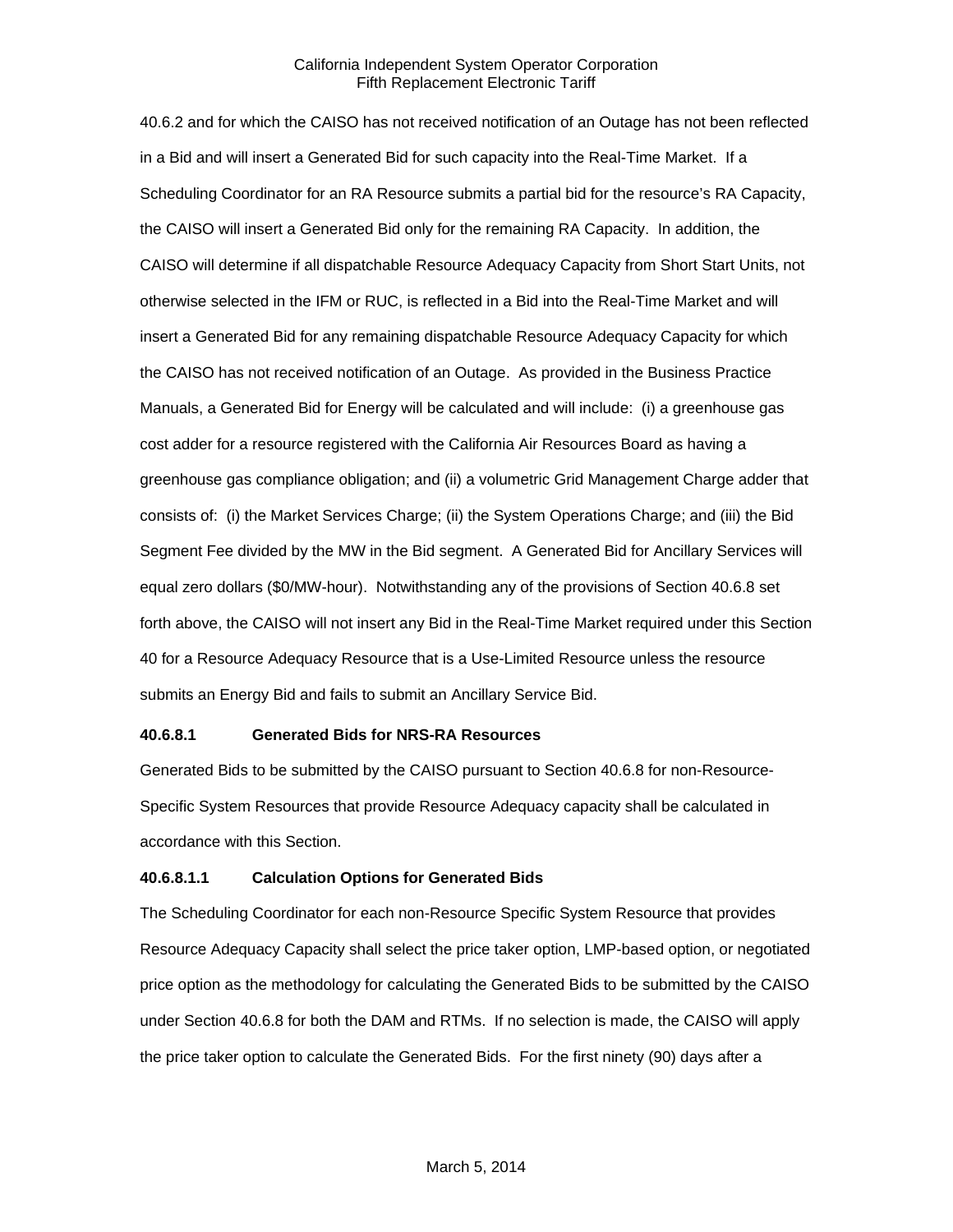resource becomes a non-Resource-Specific System Resource, the calculation of Generated Bids for Resource Adequacy capacity is limited to the price taker option or negotiated price option.

#### **40.6.8.1.2 Price Taker Option**

The price taker option is a Generated Bid of \$0/MWh plus the CAISO's estimate of the applicable grid management charge per MWh based on the gross amount of MWh scheduled in the DAM and HASP.

#### **40.6.8.1.3 LMP-Based Option**

The LMP-based option calculates the Generated Bid as the weighted average of the lowest quartile of LMPs, at the Intertie point designated for the non-Resource-Specific System Resource's Resource Adequacy Capacity in the Supply Plan, during periods in which the resource was dispatched in the preceding ninety (90) days for which LMPs that have passed the price validation and correction process set forth in Section 35 are available. The weighted average will be calculated based on the quantities Dispatched within each segment of the Generated Bid curve. Each Bid segment created under the LMP-based option for Generated Bids will be subject to a feasibility test, as set forth in a Business Practice Manual, to determine whether there are a sufficient number of data points to allow for the calculation of an LMP-based Generated Bid. The feasibility test is designed to avoid excessive volatility of the Generated Bid under the LMP-based option that could result when calculated based on a relatively small number of prices. If the Scheduling Coordinator for the non-Resource Specific System Resource elects the LMP-based method, it must additionally select either the price-taker method or the negotiated-rate method as the alternative calculation method for the Generated Bids in the event that the feasibility test fails for the LMP-based method.

## **40.6.8.1.4 Negotiated Price Option**

Under the negotiated price option, a Scheduling Coordinator shall submit a proposed Generated Bid along with supporting information and documentation as described in a Business Practice Manual. Within ten (10) Business Days of receipt, the CAISO or an Independent Entity selected by the CAISO will provide a written response. If the CAISO or Independent Entity accepts the proposed Generated Bid, it will become effective within three (3) Business Days from the date of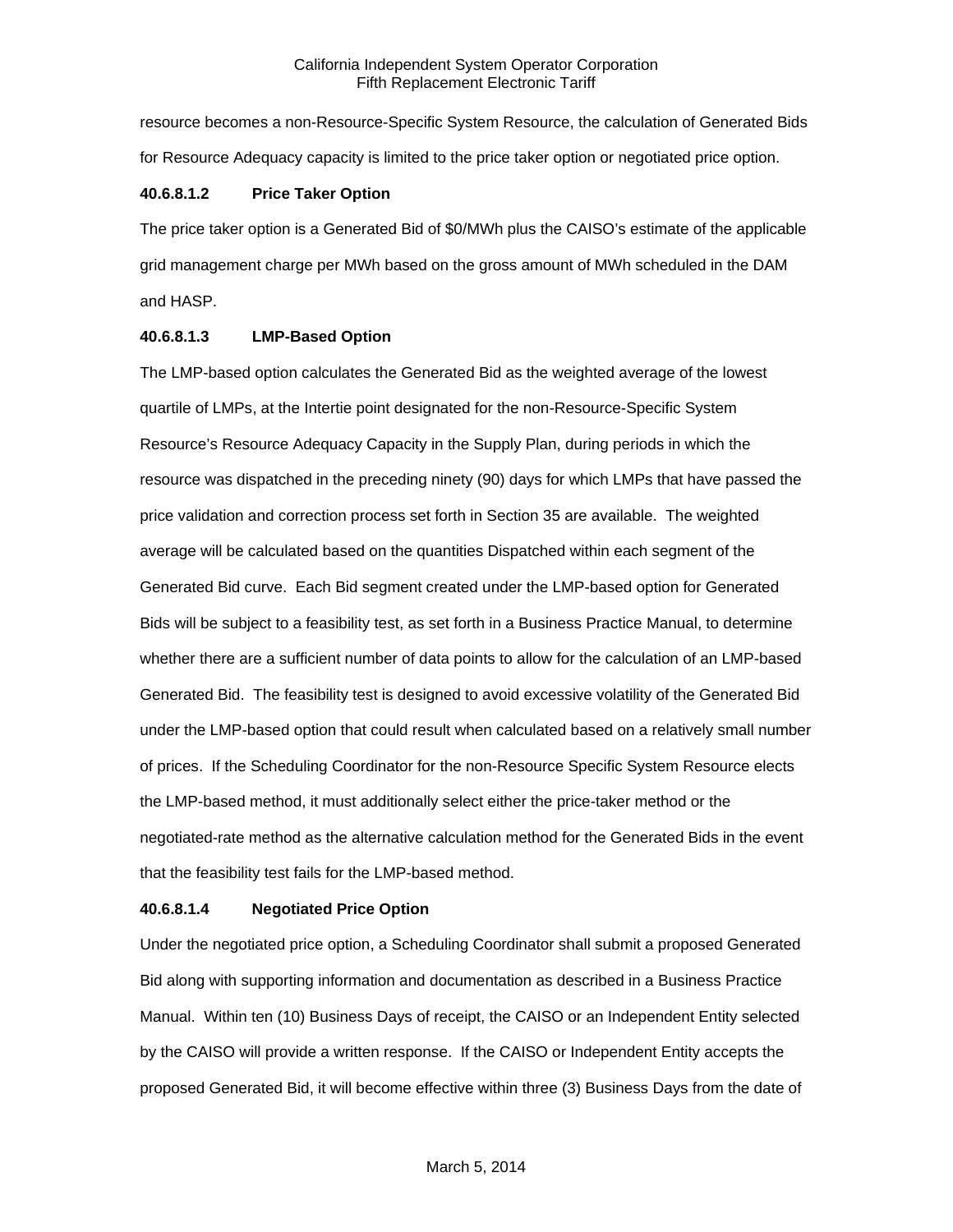acceptance by the CAISO and remain in effect until: (1) the Generated Bid is modified by FERC; (2) the Generated Bid is modified by mutual agreement of the CAISO and the Scheduling Coordinator; or (3) the Generated Bid expires, is terminated or is modified pursuant to any agreed upon term or condition or pertinent FERC order.

If the CAISO or Independent Entity selected by the CAISO does not accept the proposed Generated Bid, the CAISO or Independent Entity selected by the CAISO and the Scheduling Coordinator shall enter a period of good faith negotiations that terminates sixty (60) days following the date of submission of a proposed Generated Bid by a Scheduling Coordinator. If at any time during this period, the CAISO or Independent Entity selected by the CAISO and the Scheduling Coordinator agree upon the Generated Bid, it will be become effective within three (3) Business Days of the date of agreement and remain in effect until: (1) the Generated Bid is modified by FERC; (2) the Generated Bid is modified by mutual agreement of the CAISO and the Scheduling Coordinator; or (3) the Generated Bid expires, is terminated or is modified pursuant to any agreed upon term or condition or pertinent FERC order.

If by the end of the sixty (60) day period the CAISO or Independent Entity selected by the CAISO and the Scheduling Coordinator fail to agree on the Generated Bid to be used under the negotiated price option, the Scheduling Coordinator has the right to file a proposed Generated Bid with FERC pursuant to Section 205 of the Federal Power Act.

During the sixty (60) day period following the submission of a proposed negotiated Generated Bid by a Scheduling Coordinator, and pending FERC's acceptance in cases where the CAISO or Independent Entity selected by the CAISO fail to agree on the Generated Bid for use under the negotiated price option and the Scheduling Coordinator filed a proposed Generated Bid with FERC pursuant to Section 205 of the Federal Power Act, the Scheduling Coordinator has the option of electing to use any of the other options available pursuant to this Section.

The CAISO shall make an informational filing with FERC of any Generated Bids negotiated pursuant to this Section no later than seven (7) days after the end of the month in which the Generated Bids were established.

#### **40.6.8.1.5 Partial Bids**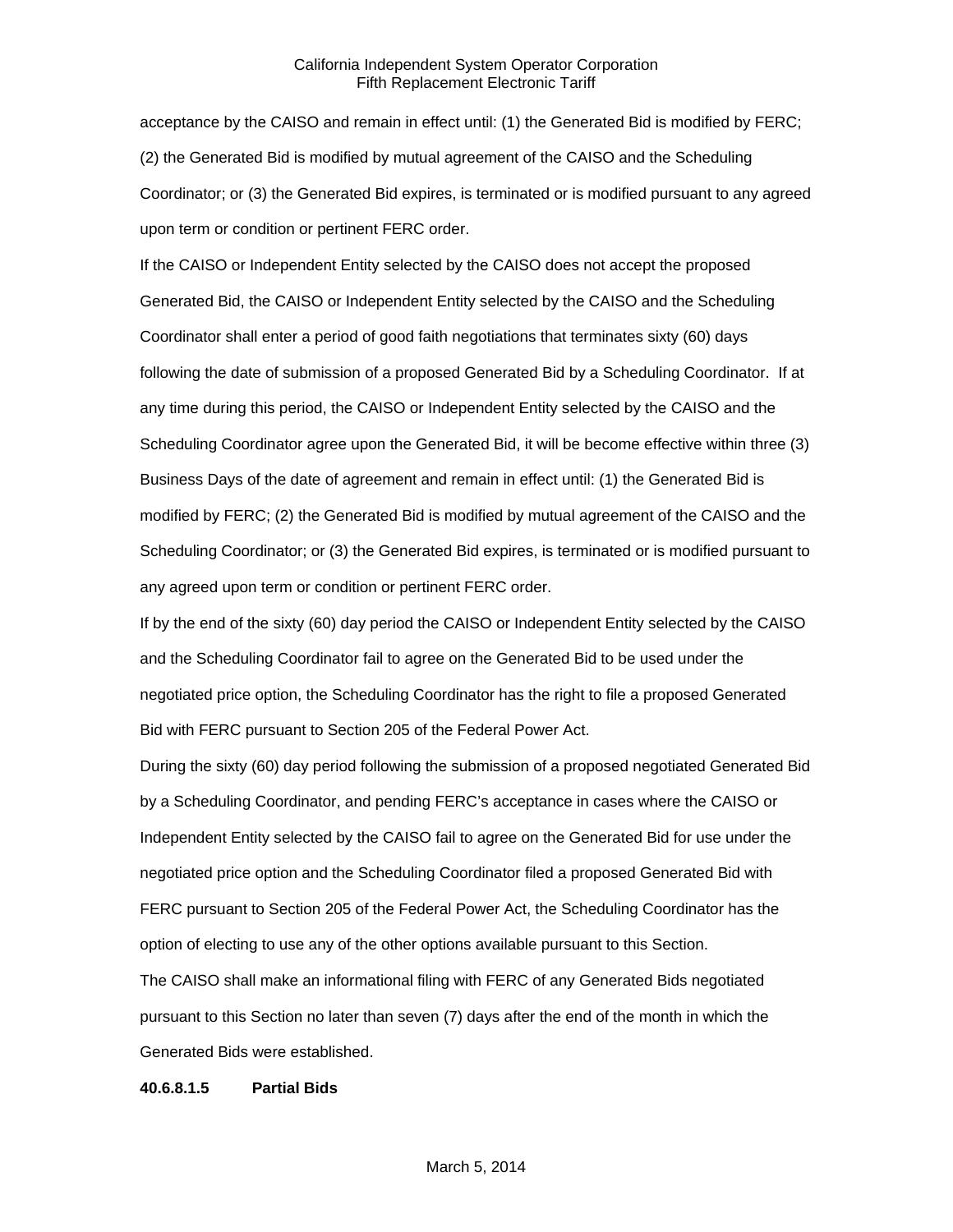If a Scheduling Coordinator for a non-Resource-Specific System Resource that provides Resource Adequacy Capacity submits a bid for a MW quantity less than the Resource Adequacy Capacity identified in the resource's Supply Plan, the CAISO will insert a Generated Bid only for the remaining Resource Adequacy Capacity by extending the last segment of the resource's bid curve to the full quantity (MWh) of the Resource Adequacy obligation.

## **40.6.8.1.6 Subset-of-Hours Contracts**

The CAISO will submit Generated Bids for non-Resource-Specific System Resources that provide Resource Adequacy Capacity subject to a Subset-of-Hours Contract during only those hours in which the resource is contractually obligated to make the Resource Adequacy Capacity available and the CAISO has not received either notification of an Outage or a Bid for such capacity. If the Scheduling Coordinator for the non-Resource Specific System Resource submits a Bid for part of the Resource Adequacy Capacity subject to a Subset-of-Hours Contract for any hour the resource is contractually obligated to provide the Resource Adequacy Capacity, the CAISO will insert a Generated Bid only for the remaining Resource Adequacy Capacity. Non-Resource-Specific System Resources that provide Resource Adequacy Capacity subject to a Subset-of-Hours Contract must meet the technical interface specifications and submit contractual information as required by a Business Practice Manual.

## **40.6.9 Grandfathered Firm Liquidated Damages Contracts Requirements**

Resource Adequacy Capacity represented by a Firm Liquidated Damages Contract and relied upon by a Scheduling Coordinator in a monthly or annual Resource Adequacy Plan shall be submitted as a Self-Schedule or Bid in the Day-Ahead IFM to the extent such scheduling right exists under the Firm Liquidated Damages Contract.

## **40.6.10 Exports Of Energy From Resource Adequacy Capacity**

Resource Adequacy Capacity may be utilized to serve an Export Bid. An Export Bid may be submitted into the CAISO Markets and be cleared by the Energy being provided by Resource Adequacy Capacity.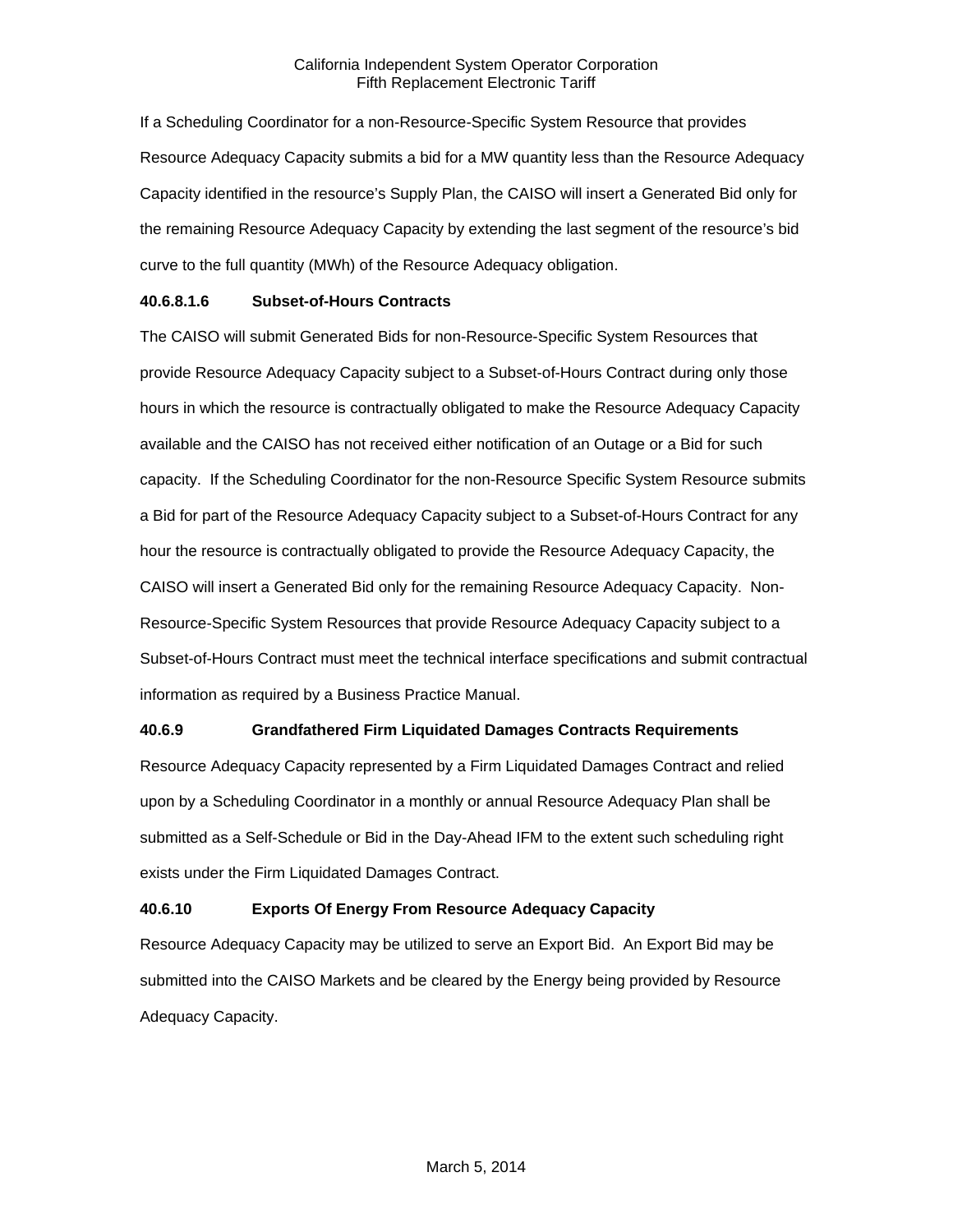## **40.6.11 Curtailment Of Exports In Emergency Situations**

At its sole discretion, the CAISO may curtail exports from Resource Adequacy Capacity to prevent or alleviate a System Emergency. An Export Bid or a Self-Schedule to provide exports included in a binding Schedule accepted in the IFM or HASP will not be distinguished from a Demand Bid or Self-Schedule to serve Load within the CAISO Balancing Authority Area included in a binding Schedule accepted in the IFM or HASP for purposes of curtailment under this Section, except as consistent with Good Utility Practice.

## **40.6.12 Participating Loads and Proxy Demand Resources**

Participating Loads or Proxy Demand Resources that are included in a Resource Adequacy Plan and Supply Plan, if the Scheduling Coordinator for the Participating Loads or Proxy Demand Resources is not the same as that for the Load Serving Entity, will be administered by the CAISO in accordance with the terms and conditions established by the CPUC or the Local Regulatory Authority.

## **40.7 Compliance**

The CAISO will evaluate Resource Adequacy Plans and Supply Plans as follows:

(a) The CAISO will evaluate whether each annual and monthly Resource Adequacy Plan submitted by a Scheduling Coordinator on behalf of a Load Serving Entity demonstrates Resource Adequacy Capacity sufficient to satisfy the Load Serving Entity's (i) allocated responsibility for Local Capacity Area Resources under Section 40.3.2 and (ii) applicable Demand and Reserve Margin requirements. If the CAISO determines that a Resource Adequacy Plan does not demonstrate Local Capacity Area Resources sufficient to meet its allocated responsibility under Section 40.3.2, compliance with applicable Demand and Reserve Margin requirements, or compliance with any other resource adequacy requirement in this Section 40 or adopted by the CPUC, Local Regulatory Authority, or federal agency, as applicable, the CAISO will notify the relevant Scheduling Coordinator, CPUC, Local Regulatory Authority, or federal agency with jurisdiction over the relevant Load Serving Entity, or in the case of a mismatch between Resource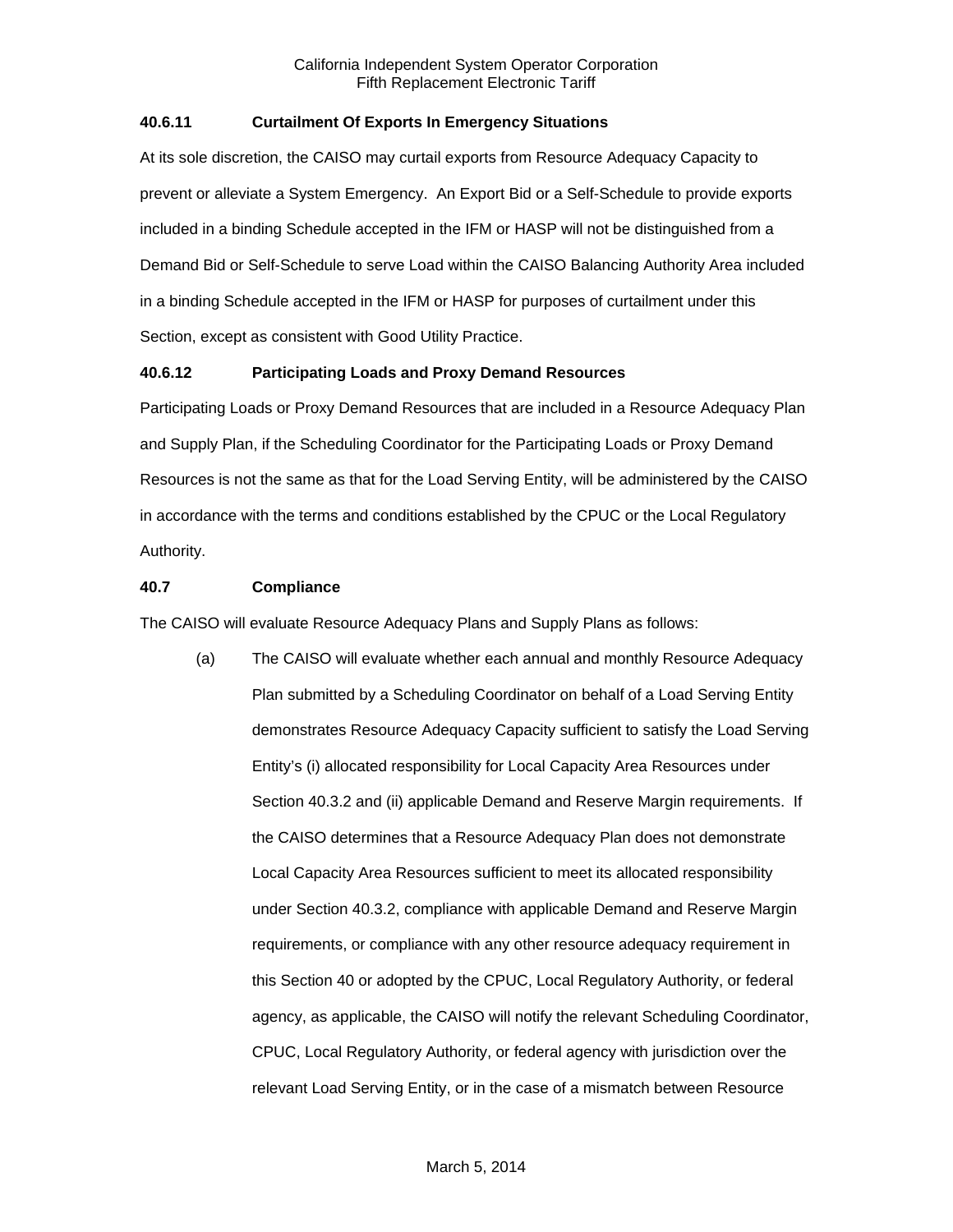Adequacy Plan(s) and Supply Plan(s), the relevant Scheduling Coordinators, in an attempt to resolve any deficiency in accordance with the procedures set forth in the Business Practice Manual. The notification will be made at least 25 days in advance of the first day of the month covered by the plan and will include the reasons the CAISO believes a deficiency exists. If the deficiency relates to the demonstration of Local Capacity Area Resources in a Load Serving Entity's annual Resource Adequacy Plan, and the CAISO does not provide a written notice of resolution of the deficiency as set forth in the Business Practice Manual, the Scheduling Coordinator for the Load Serving Entity may demonstrate that the identified deficiency is cured by submitting a revised annual Resource Adequacy Plan within thirty (30) days of the beginning of the Resource Adequacy Compliance Year. For all other identified deficiencies, at least ten (10) days prior the effective month of the relevant Resource Adequacy Plan, the Scheduling Coordinator for the Load Serving Entity shall (i) demonstrate that the identified deficiency is cured by submitting a revised Resource Adequacy Plan or (ii) advise the CAISO that the CPUC, Local Regulatory Authority, or federal agency, as appropriate, has determined that no deficiency exists.

(b) The CAISO will evaluate whether each monthly Resource Adequacy Plan submitted by a Scheduling Coordinator on behalf of a Load Serving Entity demonstrates operationally available Resource Adequacy Capacity, excluding capacity scheduled to take an Approved Maintenance Outage during the resource adequacy month, that is equal to or greater than the Load Serving Entity's applicable forecasted monthly Demand and Reserve Margin. For each day of the month where the CAISO determines that the criteria set forth in Section 9.3.1.3.2.3(b) is not met, if a monthly Resource Adequacy Plan (i) includes capacity scheduled to take an Approved Maintenance Outage on that day that has not been replaced pursuant to Sections 9.3.1.3.1, or 9.3.1.3.2, and (ii) does not demonstrate operationally available Resource Adequacy Capacity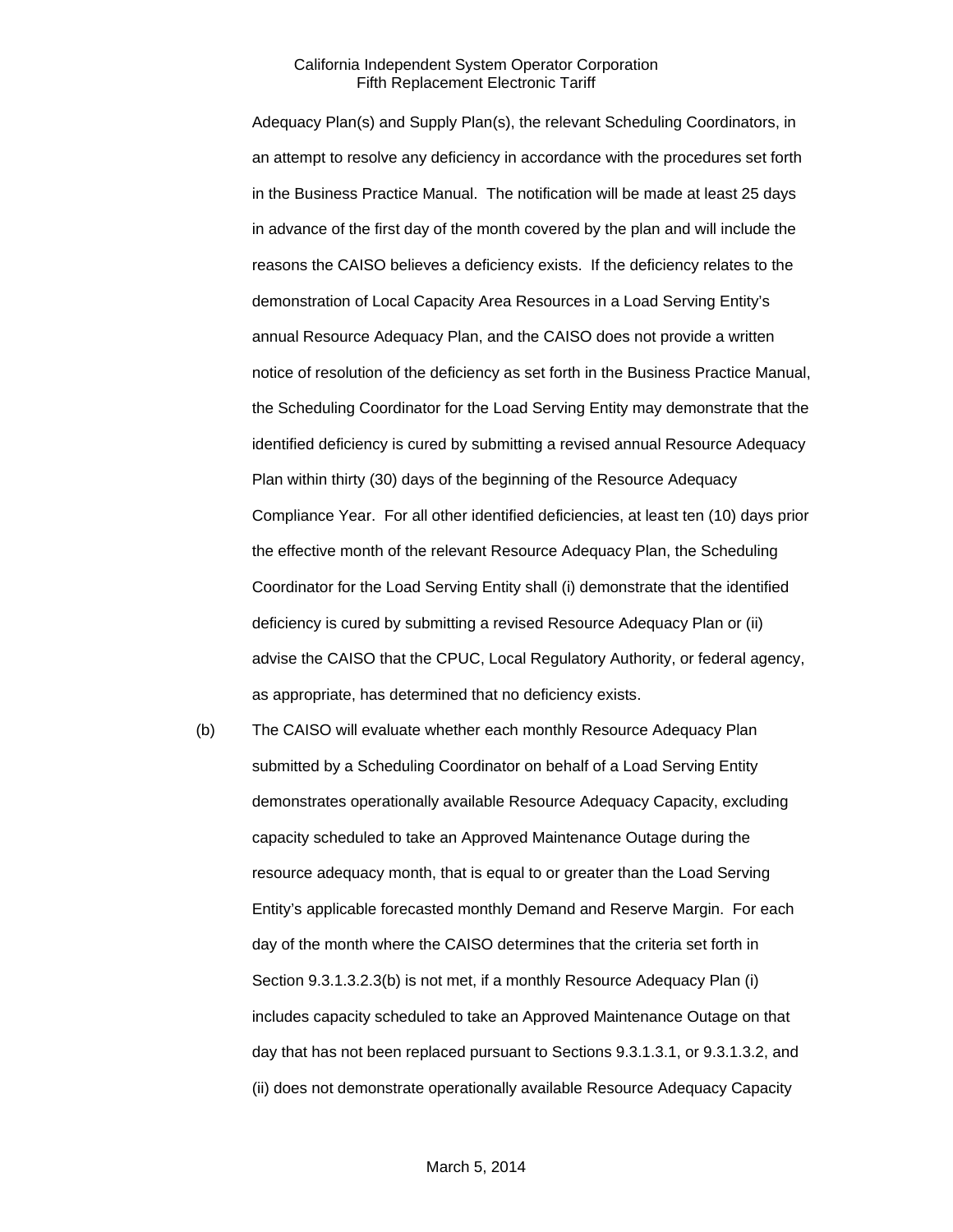equal to or greater than the Load Serving Entity's applicable forecasted monthly Demand and Reserve Margin, the CAISO will require outage replacement and will provide notice of the outage replacement requirement to the Local Regulatory Authority, the Scheduling Coordinator for the Load Serving Entity, and the Scheduling Coordinator for the Resource Adequacy Resource scheduled to take the Approved Maintenance Outage. The notification will be made at least 25 days in advance of the first day of the month covered by the plan and will include the reasons why the CAISO believes an outage replacement requirement exists. At least eleven (11) days prior to the resource adequacy month, the Scheduling Coordinator for either the Load Serving Entity or the Resource Adequacy Resource may demonstrate that the identified outage replacement requirement is cured by submitting to the CAISO a revision or update to the monthly Resource Adequacy Plan or Supply Plan, as applicable. If neither the Scheduling Coordinator for the Load Serving Entity nor the Scheduling Coordinator for the Resource Adequacy Resource timely advises the CAISO that the identified outage replacement requirement is cured, the CAISO may exercise its authority to procure backstop capacity under the Capacity Procurement Mechanism pursuant to Section 43.

(c) In the case of a mismatch between Resource Adequacy Plan(s) and Supply Plan(s), if resolved, the relevant Scheduling Coordinator(s) must provide the CAISO with revised Resource Adequacy Plan(s) or Supply Plans, as applicable, at least ten (10) days prior to the effective month. If the CAISO is not advised that the deficiency or mismatch is resolved at least ten (10) days prior to the effective month, the CAISO will use the information contained in the Supply Plan to set the obligations of Resource Adequacy Resources under this Section 40 and/or to assign any costs incurred under this Section 40 and Section 43.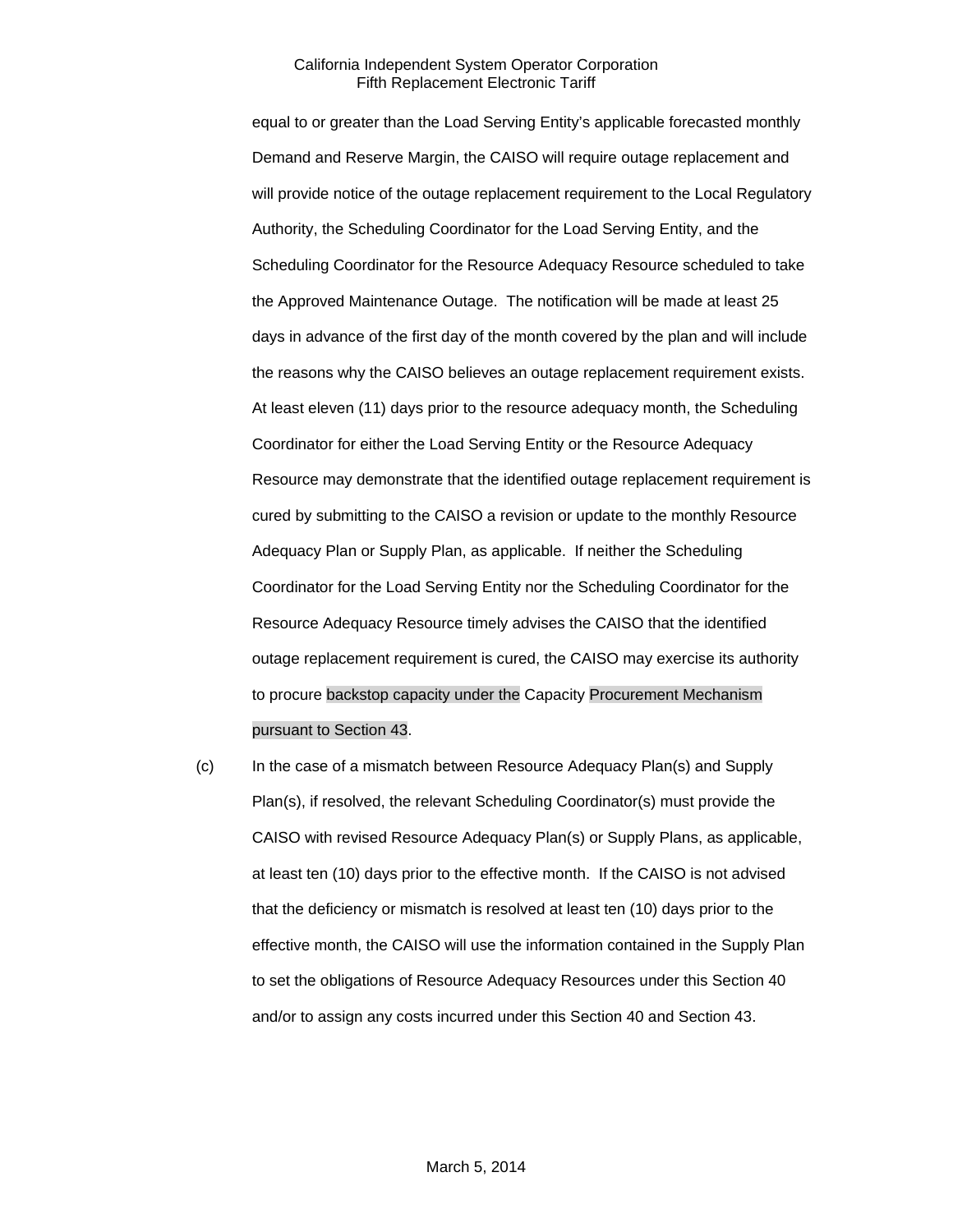## **40.7.1 Other Compliance Issues**

Scheduling Coordinators representing Generating Units, System Units or System Resources supplying Resource Adequacy Capacity that fail to provide the CAISO with an annual or monthly Supply Plan, as applicable, as set forth in Section 40.7, shall be subject to Section 37.6.1. Further, Scheduling Coordinators representing Generating Units, System Units or System Resources supplying Resource Adequacy Capacity that fail to provide the CAISO with information required for the CAISO to determine Net Qualifying Capacity shall not be eligible for inclusion in the Net Qualifying Capacity annual report under Section 40.4.2 for the next Resource Adequacy Compliance Year and shall be subject to any applicable Sanctions under Section 37.6.1.

## **40.7.2 Penalties For Non-Compliance**

The failure of a Resource Adequacy Resource or Resource Adequacy Capacity to be available to the CAISO in accordance with the requirements of this Section 40 or Section 9.3.1.3, and the failure to operate a Resource Adequacy Resource by placing it online or in a manner consistent with a submitted Bid or Generated Bid shall be subject to the applicable Sanctions set forth in Section 37.2.4. However, any failure of the Resource Adequacy Resource to satisfy any obligations prescribed under this Section 40 or Section 9.3.1.3 during a Resource Adequacy Compliance Year for which Resource Adequacy Capacity has been committed to a Load Serving Entity shall not limit in any way, except as otherwise established under Section 40.4.5 or requirements of the CPUC, Local Regulatory Authority, or federal agency, as applicable, the ability of the Load Serving Entity to whom the Resource Adequacy Capacity has been committed to use such Resource Adequacy Capacity for purposes of satisfying the resource adequacy requirements of the CPUC, Local Regulatory Authority, or federal agency, as applicable. In addition, a Reserve Sharing LSE shall not be subject to any sanctions, penalties, or other compensatory obligations under this Section 40 on account of a Resource Adequacy Resource's satisfaction or failure to satisfy its obligations under this Section 40 or Section 9.3.1.3.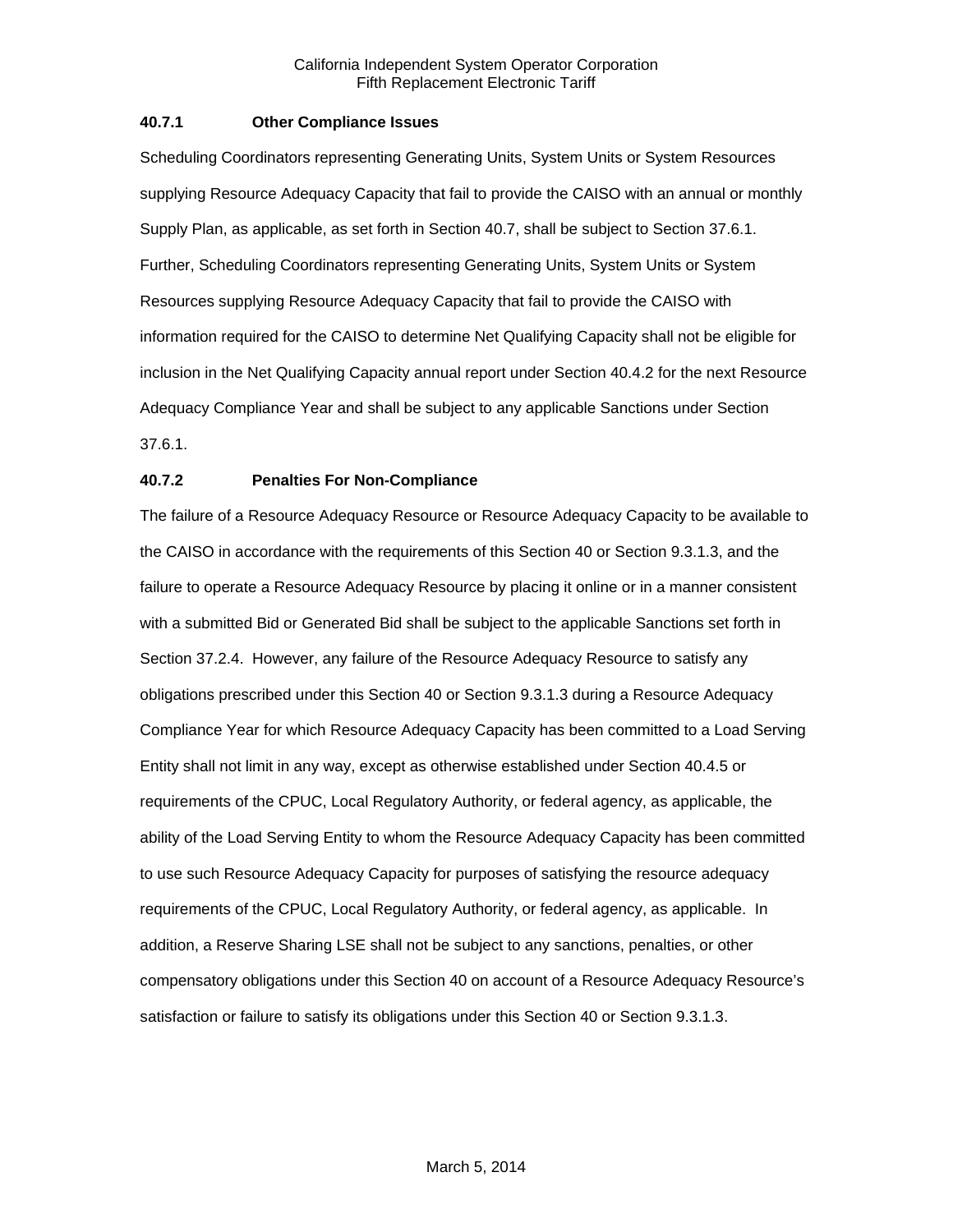## **40.8 CAISO Default Qualifying Capacity Criteria**

## **40.8.1 Applicability**

The criteria in this Section 40.8 shall apply only: (i) where the CPUC or Local Regulatory Authority has not established and provided to the CAISO criteria to determine the types of resources that may be eligible to provide Qualifying Capacity and for calculating Qualifying Capacity for such eligible resource types and (ii) until the CAISO has been notified in writing by the CPUC of its intent to overturn, reject or fundamentally modify the capacity-based framework in CPUC Decisions 04-01-050 (Jan. 10, 2004), 04-10-035 (Oct. 28, 2004), and 05-10-042 (Oct. 31, 2005). The types of resources specified in this Section 40.8.1 will be eligible to provide Qualifying Capacity to the extent they meet the criteria for each type of resource set forth in this Section 40.8.1.

## **40.8.1.2 Nuclear and Thermal**

Nuclear and thermal Generating Units, other than Qualifying Facilities with Existing QF Contracts addressed in Section 40.8.1.8 below, must be a Participating Generator or a System Unit. The Qualifying Capacity of nuclear and thermal units, other than Qualifying Facilities addressed in Section 40.8.1.8, will be based on net dependable capacity defined by NERC Generating Availability Data System information.

## **40.8.1.3 Hydro**

Hydroelectric Generating Units, other than Qualifying Facilities with Existing QF Contracts, must be either Participating Generators or System Units. The Qualifying Capacity of a pond or Pumped-Storage Hydro Unit, other than a QF, will be determined based on net dependable capacity defined by NERC GADS minus variable head derate based on an average dry year reservoir level. The Qualifying Capacity of a pond or Pumped-Storage Hydro Unit that is a QF will be determined based on historic performance during the hours of noon to 6:00 p.m., using a three-year rolling average.

The Qualifying Capacity of all run-of-river hydro units, including Qualifying Facilities, will be based on net dependable capacity defined by NERC GADS minus an average dry year conveyance flow, stream flow, or canal head derate. As used in this section, average dry year reflects a one-

## March 5, 2014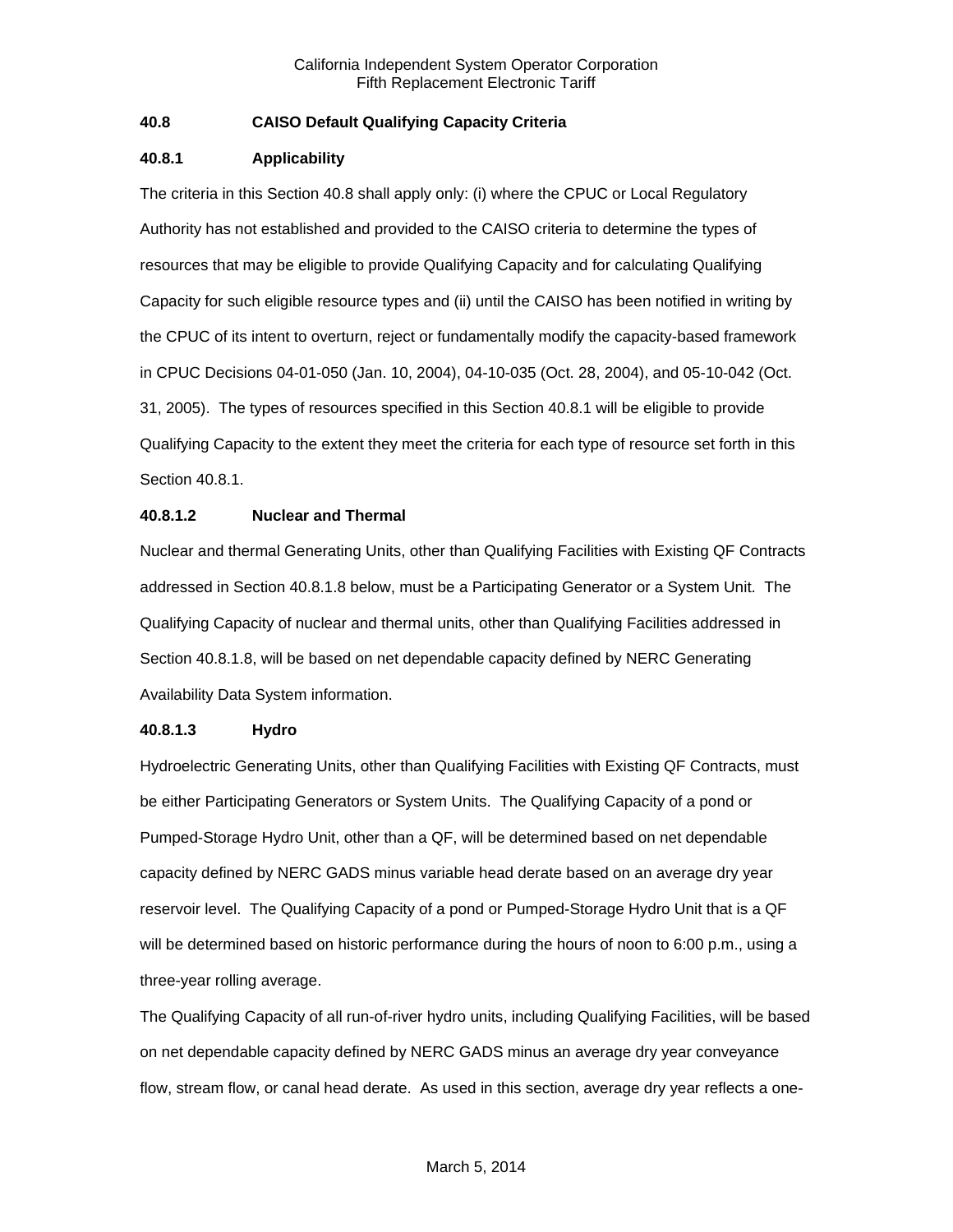in-five year dry hydro scenario (for example, using the 4th driest year from the last 20 years on record).

## **40.8.1.4 Unit-Specific Contracts**

Unit-specific contracts with Participating Generators or System Units will qualify as Resource Adequacy Capacity subject to the verification that the total MW quantity of all contracts from a specific unit do not exceed the total Net Qualifying Capacity (MW) consistent with the Net Qualifying Capacity determination for that unit.

## **40.8.1.5 Contracts with Liquidated Damage Provisions**

Firm Energy contracts with liquidated damages provisions, as generally reflected in Service Schedule C of the Western Systems Power Pool Agreement or the Firm LD product of the Edison Electric Institute pro forma agreement, or any other similar firm Energy contract that does not require the seller to source the Energy from a particular unit, and specifies a delivery point internal to the CAISO Balancing Authority Area entered into before October 27, 2005 shall be eligible to count as Qualifying Capacity until the end of 2008. A Scheduling Coordinator, however, cannot have more than twenty-five percent (25%) of its portfolio of Qualifying Capacity met by contracts with liquidated damage provisions for 2008.

## **40.8.1.6 Wind and Solar**

As used in this Section, wind units are those wind Generating Units without backup sources of Generation and solar units are those solar Generating Units without backup sources of Generation. Wind and solar units, other than Qualifying Facilities with Existing QF Contracts, must be Participating Intermittent Resources or subject to availability provisions of Section 40.6.4.3.4.

The Qualifying Capacity of all wind or solar units, including Qualifying Facilities, for each month will be based on their monthly historic performance during that same month during the hours of noon to 6:00 p.m., using a three-year rolling average. For wind or solar units with less than three years operating history, all months for which there is no historic performance data will utilize the monthly average production factor of all units (wind or solar, as applicable) within the TAC Area,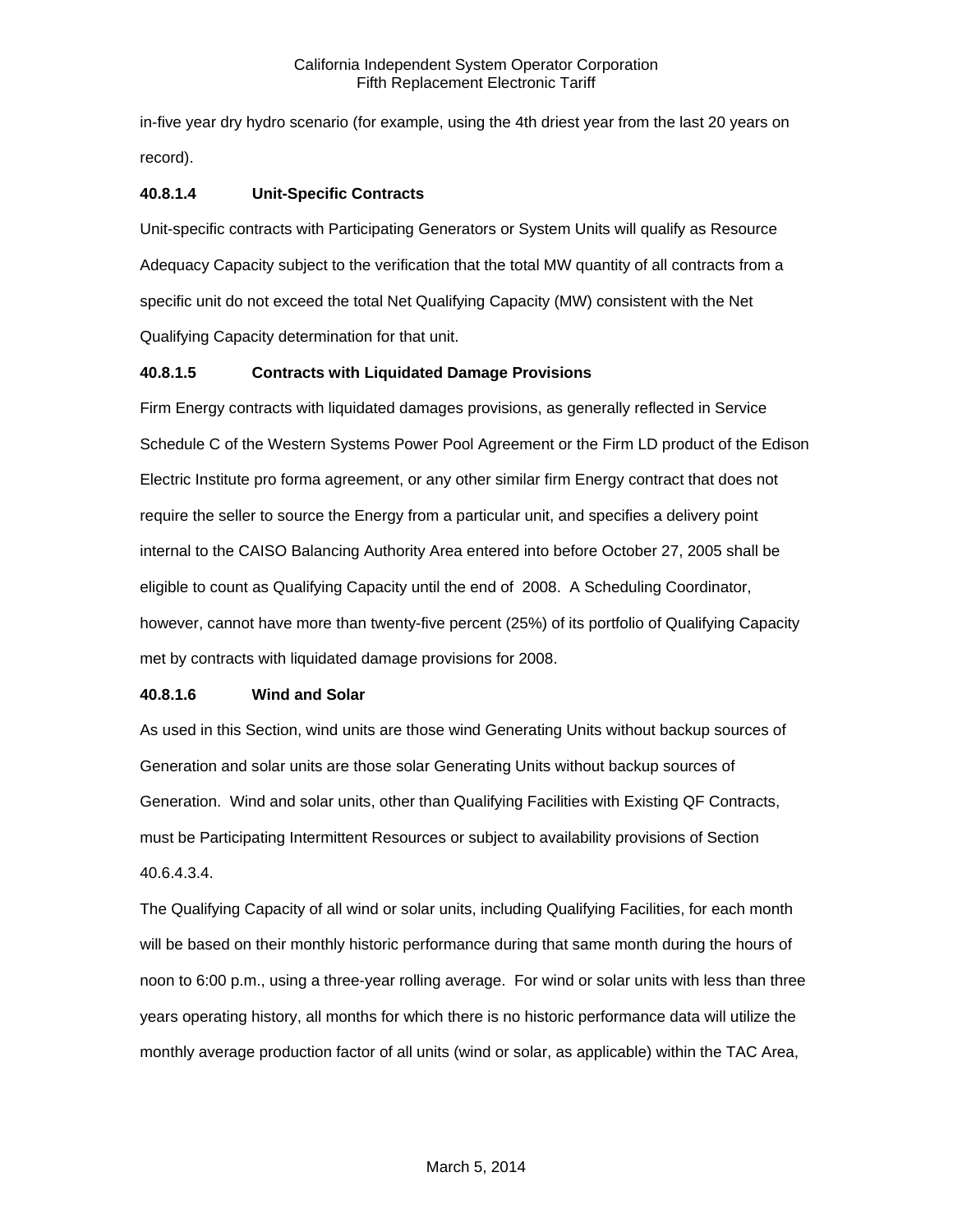or other production data from another area determined by the CAISO to be appropriate if the unit is not within a TAC Area, in which the Generating Unit is located.

## **40.8.1.7 Geothermal**

Geothermal Generating Units, other than Qualifying Facilities with Existing QF Contracts addressed in Section 40.8.1.8, must be Participating Generators or System Units. The Qualifying Capacity of geothermal units, other than Qualifying Facilities addressed in Section 40.8.1.8, will be based on NERC GADS net dependable capacity minus a derate for steam field degradation.

## **40.8.1.8 Treatment of Qualifying Capacity for Qualifying Facilities**

Qualifying Facilities must be subject to an effective Participating Generator Agreement or Net Scheduled Participating Generator Agreement or must be System Units, unless they have an Existing QF Contract. Except for hydro, wind, and solar Qualifying Facilities addressed pursuant to Sections 40.8.1.3 and 40.8.1.6, the Qualifying Capacity of Qualifying Facilities under Existing QF Contracts, will be based on historic monthly Generation output during the hours of noon to 6:00 p.m. (net of Self-provided Load) during a three-year rolling average.

## **40.8.1.9 Participating Loads**

The Qualifying Capacity of Participating Loads shall be the average reduction in Demand over a three-year period on a per Dispatch basis or, if the Load does not have three years of performance history, based on comparable evaluation data using similar programs. Loads of Participating Loads must be available at least 48 hours, and if the Loads can only be dispatched for a maximum of two hours per event, then only 0.89 percent of a Scheduling Coordinator's portfolio may be made up of such Loads.

## **40.8.1.10 Jointly-Owned Facilities**

A jointly-owned facility must be either a Participating Generator or a System Unit. The Qualifying Capacity for the entire facility will be determined based on the type of resource as described elsewhere in this Section 40.8.1. In addition, the Scheduling Coordinator must provide the CAISO with a demonstration of its entitlement to the output of the jointly-owned facility's Qualified Capacity and an explanation of how that entitlement may change if the facility's output is restricted.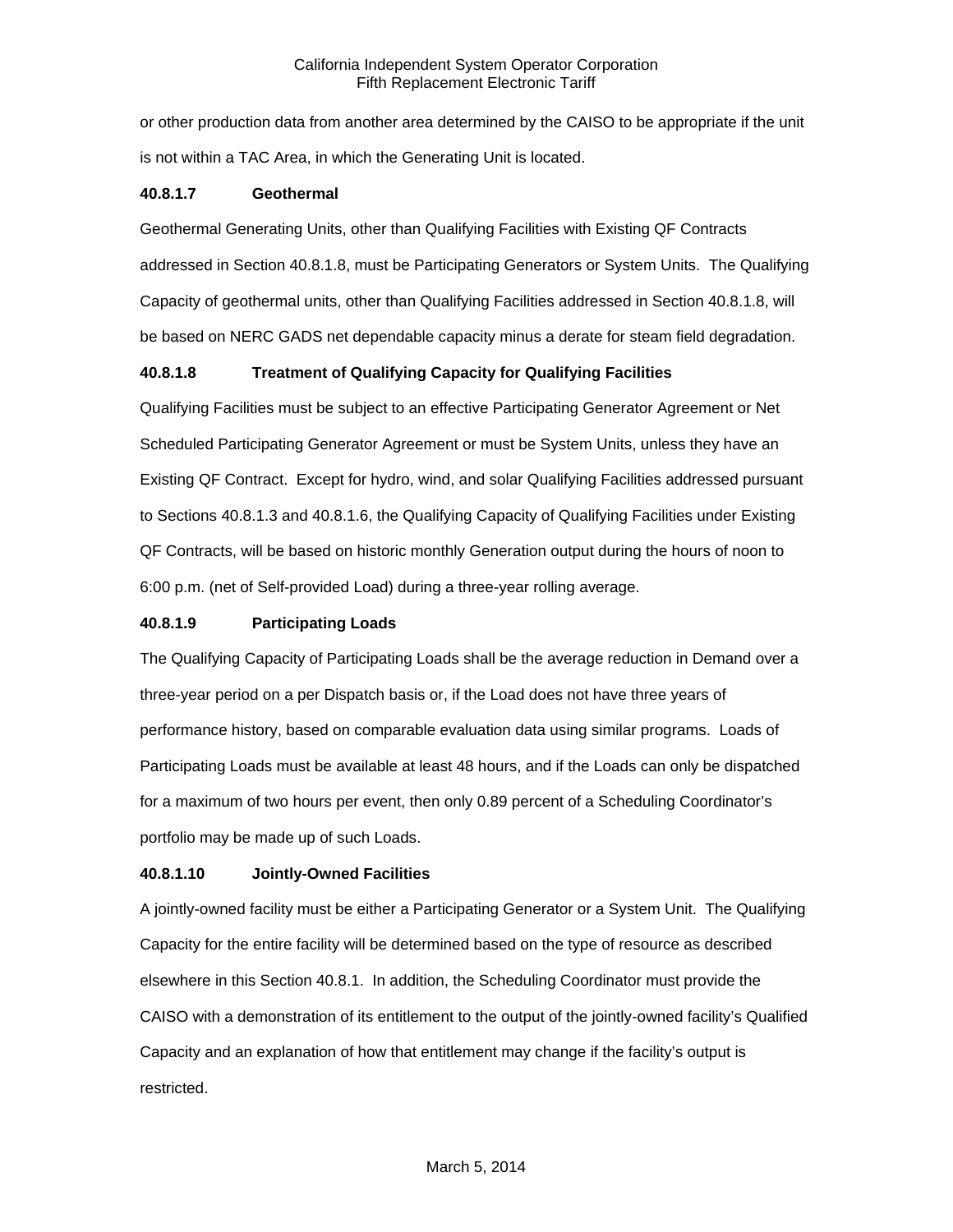## **40.8.1.11 Facilities under Construction**

The Qualifying Capacity for facilities under construction will be determined based on the type of resource as described elsewhere in this Section 40.8. In addition, the facility must have been in commercial operation for no less than one month to be eligible to be included as a Resource Adequacy Resource in a Scheduling Coordinator's monthly Resource Adequacy Plan.

#### **40.8.1.12 System Resources and Pseudo-Ties**

## **40.8.1.12.1 Dynamic System Resources and Pseudo-Ties**

Dynamic System Resources and Pseudo-Ties of Generating Units to the CAISO Balancing Authority Area shall be treated similar to resources within the CAISO Balancing Authority Area, except with respect to the deliverability screen under Section 40.4.6.1 and with respect to the limitation on the Qualifying Capacity of wind and solar resources set forth in Section 40.8.1.6. However, eligibility as a Resource Adequacy Resource is contingent upon a showing by the Scheduling Coordinator that the Dynamic System Resource or Pseudo-Tie of a Generating Unit to the CAISO Balancing Authority Area has secured transmission through any intervening Balancing Authority Areas for the Operating Hours that cannot be curtailed for economic reasons or bumped by higher priority transmission and that the Load Serving Entity for which the Scheduling Coordinator is submitting Demand Bids has an allocation of import capacity at the import Scheduling Point under Section 40.4.6.2 that is not less than the Resource Adequacy Capacity provided by the Dynamic System Resource or Pseudo-Tie of a Generating Unit to the CAISO Balancing Authority Area.

## **40.8.1.12.2 Non-Dynamic System Resources**

For Non-Dynamic System Resources, the Scheduling Coordinator must demonstrate that the Load Serving Entity for which the Scheduling Coordinator is scheduling Demand has an allocation of import capacity at the import Scheduling Point under Section 40.4.6.2 that is not less than the Resource Adequacy Capacity from the Non-Dynamic System Resource. The Scheduling Coordinator must also demonstrate that the Non-Dynamic System Resource is covered by Operating Reserves, unless unit contingent, in the sending Balancing Authority Area. Eligibility as Resource Adequacy Capacity is contingent upon a showing by the Scheduling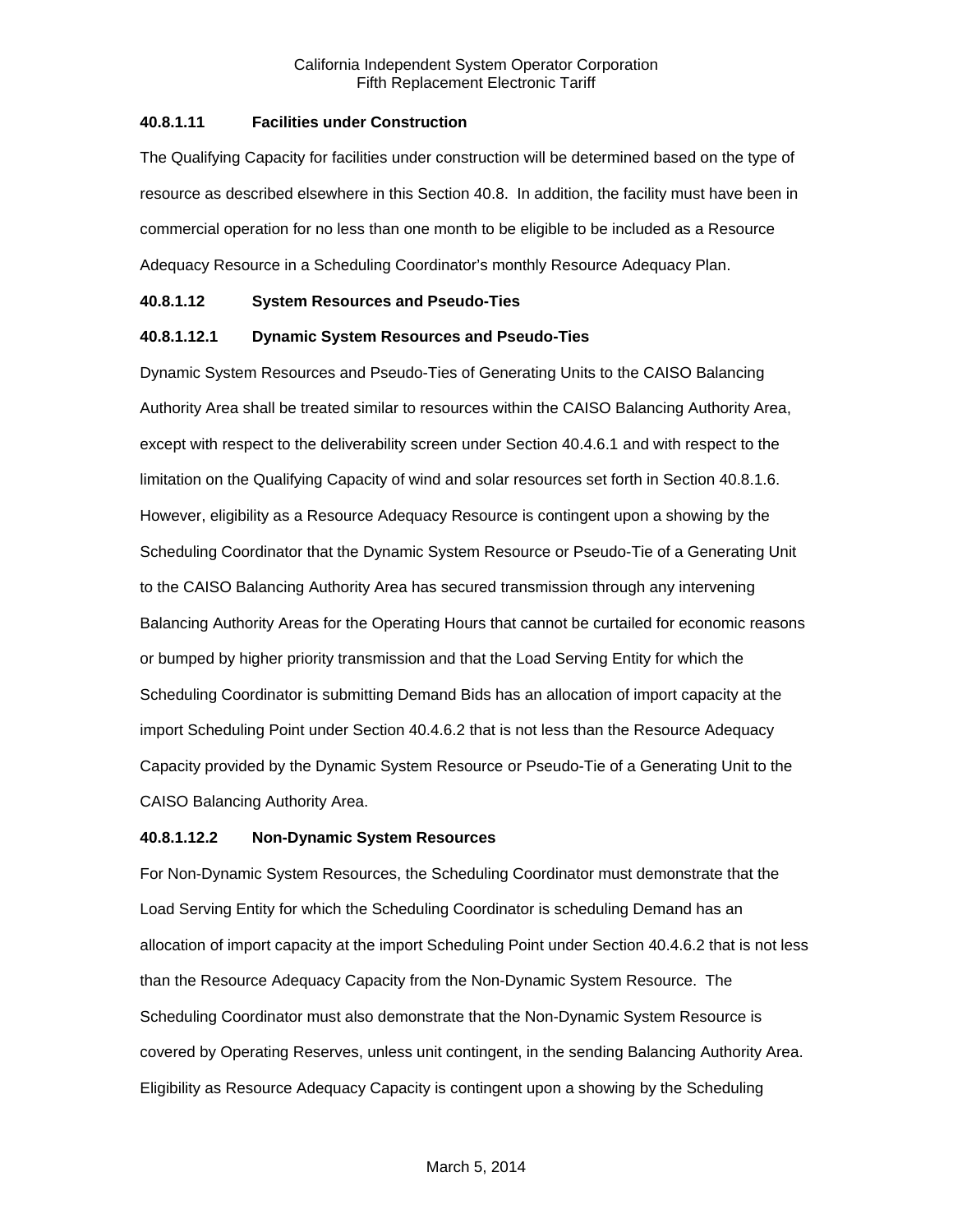Coordinator of the System Resource that it has secured transmission through any intervening Balancing Authority Areas for the Operating Hours that cannot be curtailed for economic reasons or bumped by higher priority transmission. With respect to Non-Dynamic System Resources, any inter-temporal constraints, such as multi-hour run blocks, must be explicitly identified in the monthly Resource Adequacy Plan, and no constraints may be imposed beyond those explicitly stated in the plan.

#### **40.8.1.13 Proxy Demand Resources**

The Qualifying Capacity of a Proxy Demand Resource, for each month, will be based on the resource's average monthly historic demand reduction performance during that same month during the Availability Assessment Hours, as described in Section 40.9.3, using a three-year rolling average. For a Proxy Demand Resource with fewer than three years of performance history, for all months for which there is no historic data, the CAISO will utilize a monthly megawatt value as certified and reported to the CAISO by the Demand Response Provider; otherwise, where available, the CAISO will use the average of historic demand reduction performance data available, by month, for a Proxy Demand Resource. Proxy Demand Resources must be available at least four (4) hours per month in which they are eligible to provide RA Capacity and must be dispatchable for a minimum of thirty (30) minutes per event within each of those months.

#### **40.9. Availability Standards And Payment; Non-Availability Charges**

#### **40.9.1 General**

Except for the exemptions specified in Section 40.9.2, the CAISO will track the availability of Resource Adequacy Capacity during the Availability Assessment Hours of each month, as specified in Section 40.9.3, in order to determine the amount of Resource Adequacy Capacity that was available to the CAISO. Each non-exempt Resource Adequacy Resource will be subject to the Availability Standards determined in accordance with either Section 40.9.4 or 40.9.7, whichever is applicable, for each month during each Resource Adequacy Compliance Year, starting with the 2010 Resource Adequacy Compliance Year. Scheduling Coordinators for Resource Adequacy Resources will be subject to Non-Availability Charges or Availability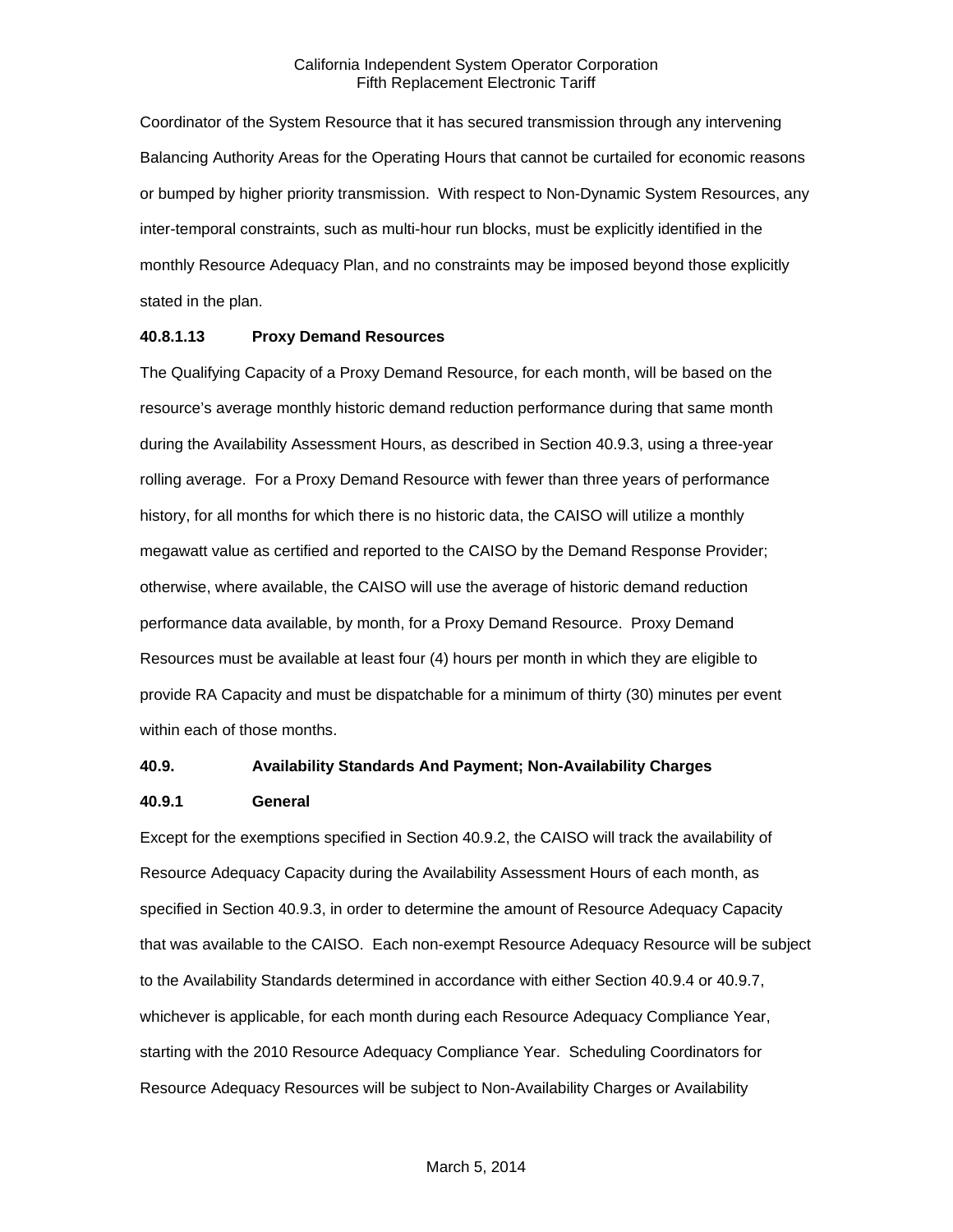Incentive Payments as specified in either Section 40.9.4 or Section 40.9.7, whichever is applicable. MW values or percentages used by the CAISO in this Section 40.9 will be calculated to no less than two decimal places.

#### **40.9.2 Exemptions**

The following exemptions apply to the CAISO's Availability Standards program of this Section 40.9:

- (1) Resources with a PMax less than one (1.0) MW will not be used to determine Availability Standards, will not be subject to Non-Availability Charges or Availability Incentive Payments, and will not be subject to the additional Outage reporting requirements of this Section 40.9.
- (2) Capacity under a resource specific power supply contract that existed prior to June 28, 2009 and Resource Adequacy Capacity that was procured under a contract that was either executed or submitted to the applicable Local Regulatory Authority for approval prior to June 28, 2009, and is associated with specific Generating Units or System Resources, will not be subject to Non-Availability Charges or Availability Incentive Payments. Such contracted Resource Adequacy Capacity, except for non Resource-Specific System Resources, will be included in the development of Availability Standards and will be subject to any Outage reporting requirements necessary for this purpose. The exemption will apply only for the initial term of the contract and to the MW capacity quantity and Resource Adequacy Resources specified in the contract prior to June 28, 2009. The exemption shall terminate upon the conclusion of the initial contract term. Exempt contracts may be re-assigned or undergo novation on or after June 28, 2009, but the exemption shall not apply for any extended contract term, increased capacity quantity or additional resource(s) beyond those specified in the contract prior to June 28, 2009, except as provided in Section 40.9.2(7) or 40.9.2(8). Scheduling Coordinators for Resource Adequacy Resources subject to these contracts will be required to certify the start date of the contract, the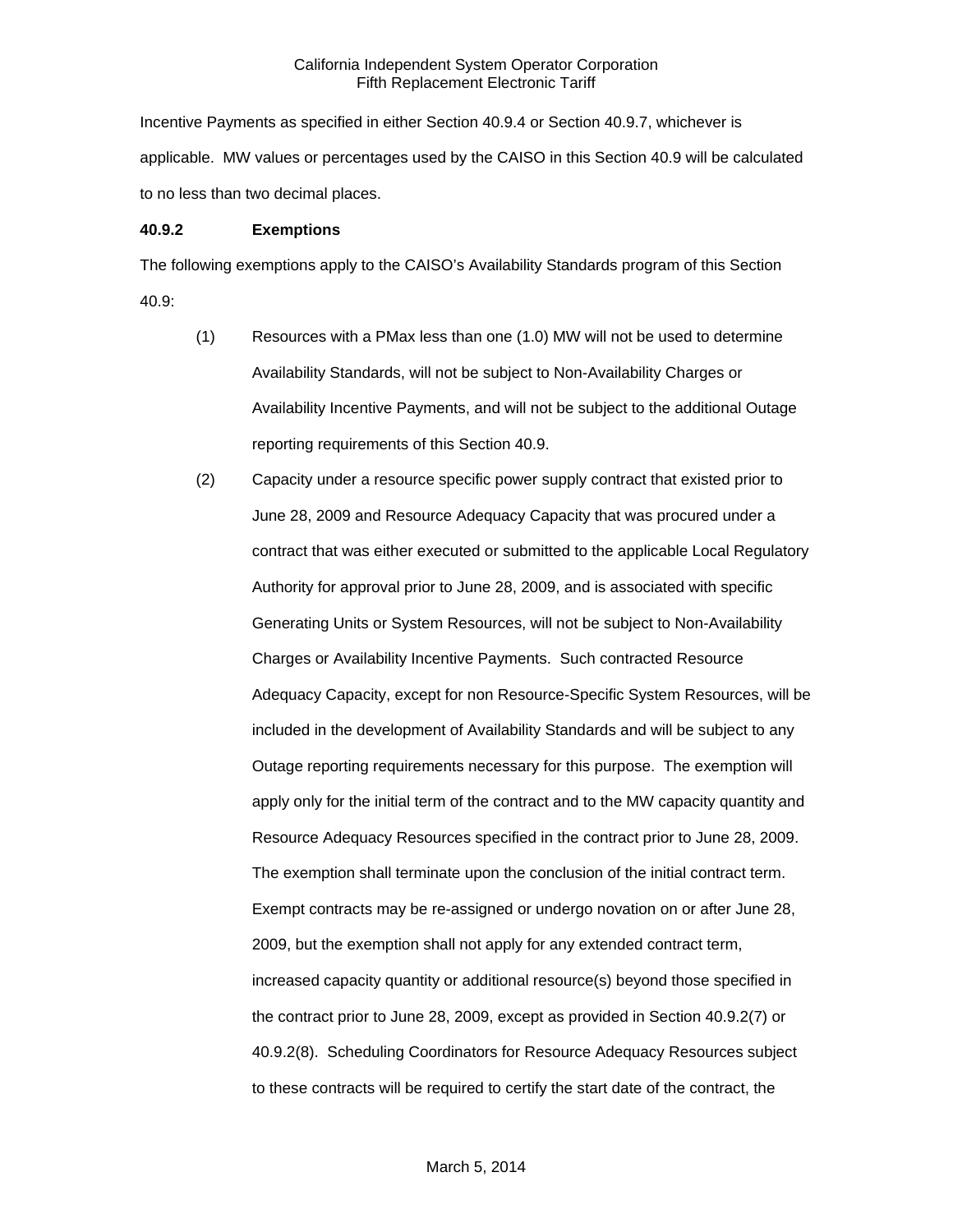expiration date, the Resource ID(s), and the amount of Resource Adequacy Capacity associated with each Resource ID included in the contract. For Resource Adequacy Resources whose Qualifying Capacity value is determined by historical output, the capacity under a resource specific power supply contract or Resource Adequacy Capacity that was procured under a contract that was either executed or submitted to the applicable Local Regulatory Authority for approval that meets the requirements in this subsection (2) will not be subject to Non-Availability Charges or Availability Incentive Payments, except that the deadline date for either type of contract shall be August 22, 2010 instead of June 28, 2009.

(3) For a contract entered into prior to June 28, 2009 that provides for the amount of Resource Adequacy Capacity to increase during the original term of the contract, based on a ratio of the Resource Adequacy Resource's output or due to an addition of capacity, the exemption provided in subsection (2) of this Section 40.9.2 will apply to the additional capacity allowed under the contract; provided that the capacity increase (i) is expressly contained in the provisions of the contract, (ii) occurs during the primary term of the contract; and (iii) does not result from contract extensions or other amendments to the original terms and conditions of the contract, except as provided in Section 40.9.2(7) or 40.9.2(8). Scheduling Coordinators for Resource Adequacy Resources subject to contracts that provide for such capacity increases or additions must include in their certification, in addition to the requirements of subsection (2) of this Section 40.9.2, (i) the citation to any contract provisions that might entitle them to increased exempt Resource Adequacy Capacity from the contracted resources during the primary term of the contract; (ii) the amount of additional capacity to which they might be entitled; and (iii) the actual effective date of the capacity increase. If the actual amount of capacity and/or the actual effective date of the capacity increase is not known at the time of the initial certification, the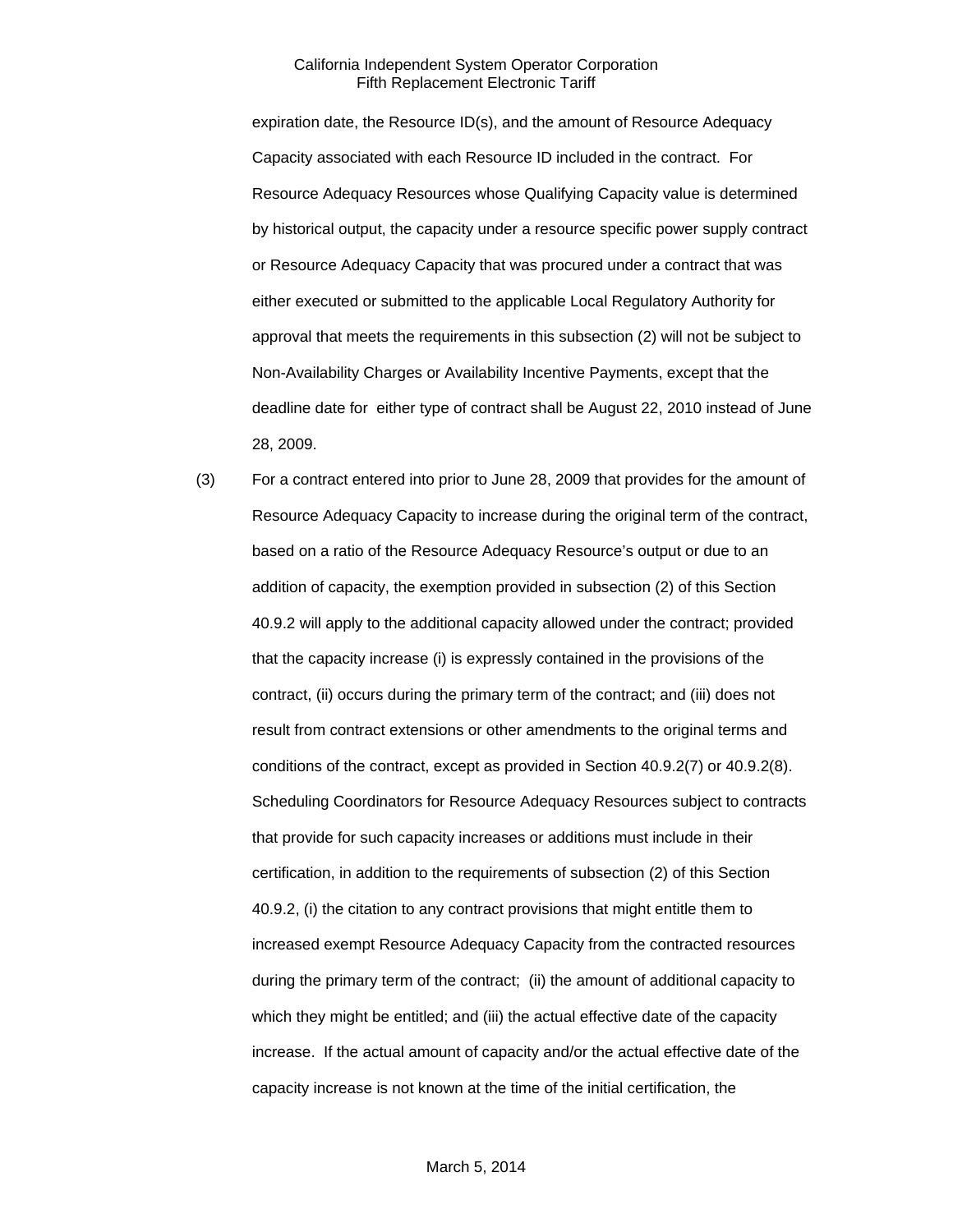Scheduling Coordinator shall provide a supplemental certification(s) when this information becomes known. For Resource Adequacy Resources whose Qualifying Capacity value is determined by historical output the exemption provided in subsection (2) of this Section 40.9.2 will apply to an increase in the capacity under a resource specific power supply contract or Resource Adequacy Capacity that was procured under a contract that was either executed or submitted to the applicable Local Regulatory Authority for approval that meets the requirements in this subsection (3), except that the deadline date for either type of contract to be exempt shall be August 22, 2010 instead of June 28, 2009.

- (4) Demand response resources will not be used to determine Availability Standards, will not be subject to Non-Availability Charges or Availability Incentive Payments, and will not be subject to the additional Outage reporting requirements of this Section 40.9.
- (5) Resource Adequacy Capacity provided through contracts for Energy from nonspecified resources delivered within the CAISO Balancing Authority Area will not be used to determine Availability Standards, will not be subject to Non-Availability Charges or Availability Incentive Payments, and will not be subject to the additional Outage reporting requirements of this Section 40.9.
- (6) Resource Adequacy Resources of a Modified Reserve Sharing LSE or a Load following MSS will be used to determine the Availability Standards and will be subject to any Outage reporting requirements necessary for this purpose. Non-Local Capacity Area Resource Adequacy Resources of a Modified Reserve Sharing LSE or a Load following MSS will not be subject to Non-Availability Charges or Availability Incentive Payments, but those entities shall remain responsible for any other applicable deficiency payments under this CAISO Tariff or the applicable MSS Agreement.
- (7) Scheduling Coordinators for resources with Existing QF Contracts or Amended QF Contracts that are Resource Adequacy Resources shall be exempt from the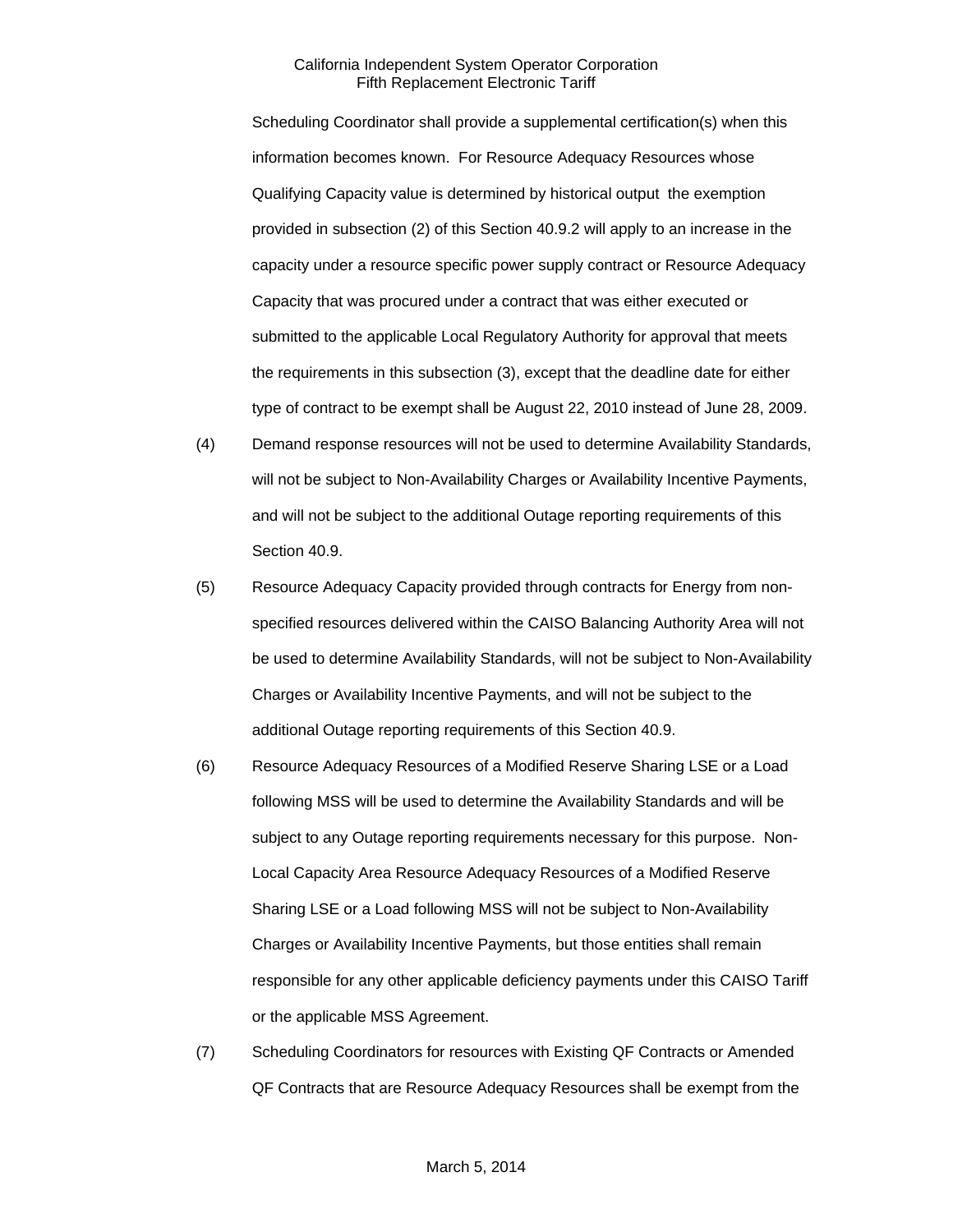Outage reporting requirements of Section 40.9 if the resource previously provided Resource Adequacy Capacity under an Existing QF Contract that was exempt from the application of Non-Availability Charges and Availability Incentive Payments pursuant to Section 40.9.2(2) or 40.9.2(3). This exemption from the Outage reporting requirements of Section 40.9 shall end for each resource when the Existing QF Contract or Amended QF Contract terminates or it is no longer eligible for exemption under Section 40.9.2(2) or 40.9.2(3), or if requested by the Scheduling Coordinator for the resource, whichever is earlier.

(8) Scheduling Coordinators for resources with Existing QF Contracts or Amended QF Contracts that are Resource Adequacy Resources shall be exempt from the Outage reporting requirements of Section 40.9, and will not be subject to Non-Availability Charges or Availability Incentive Payments, if the QF resource previously provided Resource Adequacy Capacity pursuant to an Existing QF Contract that was executed prior to the August 22, 2010 deadline for exemption under Section 40.9.2(2), and remained in effect pursuant to California Public Utilities Commission Decision 07-09-040 that extended the term of expiring contracts until such time as the new contracts resulting from that decision are available. This exemption from the Outage reporting requirements of Section 40.9, and the Availability Incentive Payments and Non-Availability Charges, shall end for each resource when its Existing QF Contract or Amended QF Contract terminates or if requested by the Scheduling Coordinator for the resource, whichever is earlier.

Exclusions from the Availability Standards and Outage reporting requirements established in this Section 40.9 are for this Section 40.9 alone and do not affect any other obligation arising under the CAISO Tariff.

# **40.9.3 Availability Assessment Hours**

The CAISO shall establish Availability Assessment Hours applicable for each month of each Resource Adequacy Compliance Year, which shall be applied starting with Resource Adequacy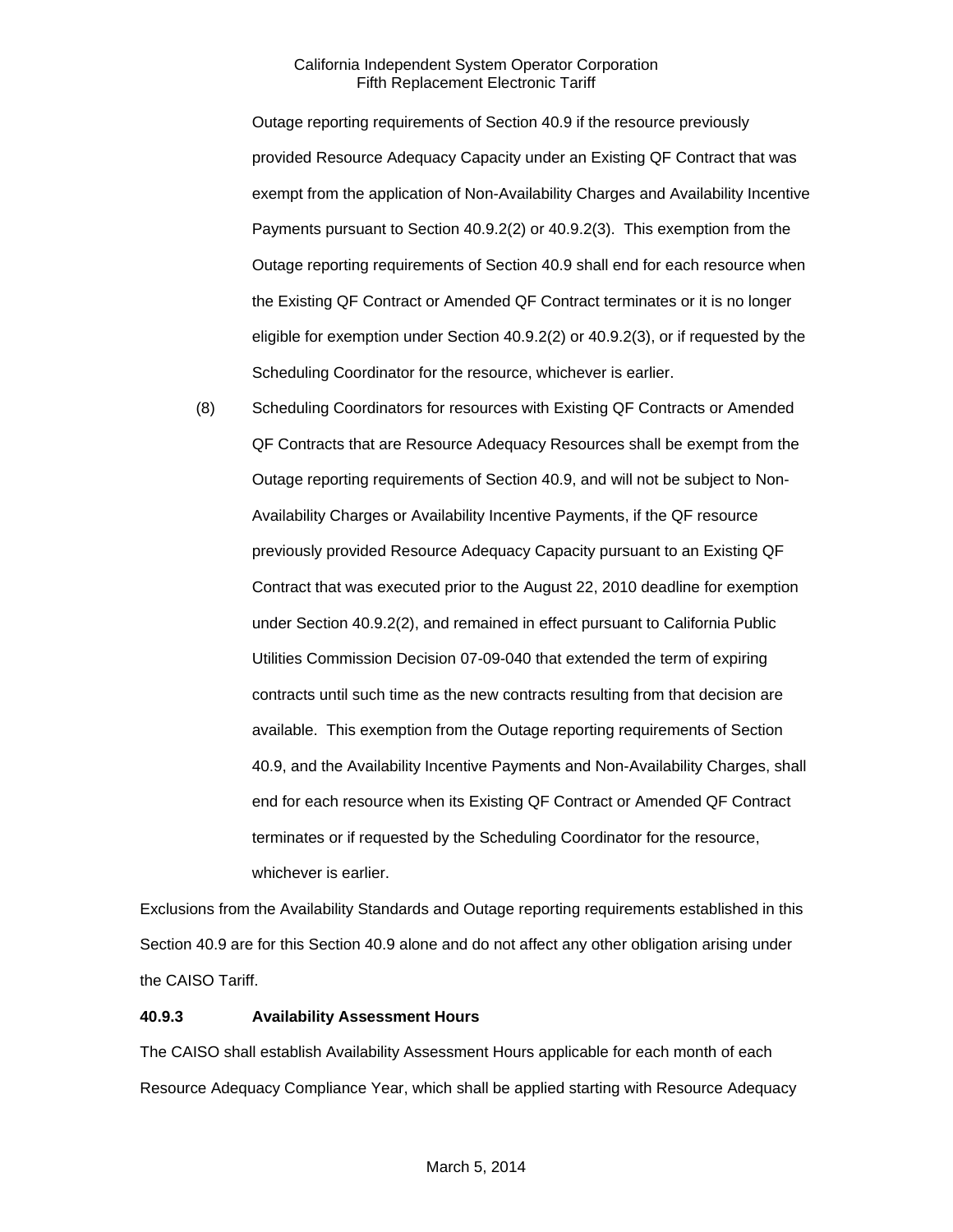Compliance Year 2010, in order to assess the extent to which each Resource Adequacy Resource has met the Availability Standards of this Section 40.9. The Availability Assessment Hours shall be a pre-defined set of hours in each month corresponding to the operating periods when high demand conditions typically occur and when the availability of Resource Adequacy Capacity is most critical to maintaining system reliability. The Availability Assessment Hours shall be comprised of five consecutive hours of each non-weekend, non-federal holiday day. The five hour period will vary by season as necessary such that, based on historical actual load data, the coincident peak load hour typically falls within the five-hour range each day during the month. The CAISO shall annually determine the five hour range for the Availability Assessment Hours for each month of the next Resource Adequacy Compliance year prior to the start of each Resource Adequacy Compliance Year and shall specify them in the Business Practice Manual.

### **40.9.4 Availability Determinations**

This Section 40.9.4 addresses availability assessment for all Resource Adequacy Capacity, including the Resource Adequacy Capacity of Resource-Specific System Resources, subject to the Section 40.9 Availability Standards program; however, this Section 40.9.4 does not apply to Resource Adequacy Capacity provided by non-Resource-Specific System Resources which are addressed in Section 40.9.7.

# **40.9.4.1 Availability Standard**

The CAISO shall calculate and publish the monthly Availability Standards for Resource Adequacy Compliance Year 2010 no later than forty five (45) days after a FERC order approving this section and by July 1 prior to each Resource Adequacy Compliance Year thereafter. For Resource Adequacy Compliance Year 2010, the monthly Availability Standards applicable to Resource Adequacy Resources subject to this Section 40.9.4 will be based on the historical availability of Resource Adequacy Resources during the Availability Assessment Hours of the corresponding months during the period from June 2006 through December 2008. For subsequent years, the monthly Availability Standards will be based on historical availability for the Availability Assessment Hours over the previous three years. Each monthly Availability Standard will be calculated as the sum of the available Resource Adequacy Capacity of the included Resource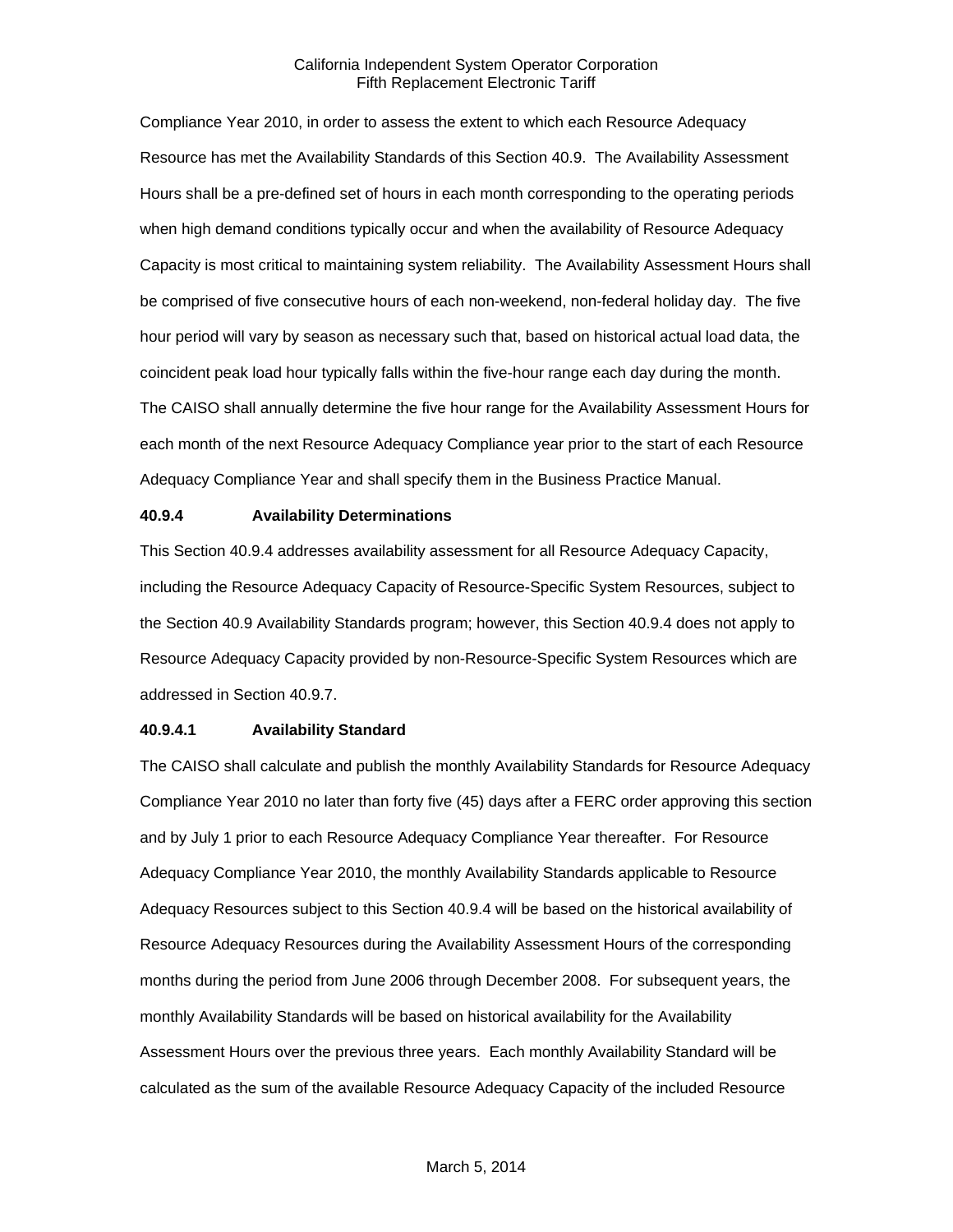Adequacy Resources across all the Availability Assessment Hours of the month, divided by the sum of the designated Resource Adequacy Capacity for the same set of hours and resources, and multiplied by 100 to obtain a number between zero (0) and one hundred percent (100%). For the purpose of determining the available Resource Adequacy Capacity in each month, the CAISO will use the Outage information reported in SLIC and, when available, the Outage reports submitted pursuant to Section 40.9.5. To ensure consistency between the calculation of the monthly Availability Standard and the calculation of each resource's monthly availability, the data utilized for both calculations will be in accordance with the provisions of Sections 40.9.4.2. All Resource Adequacy Resources except for the following will be included in the calculation of the Availability Standards:

- (1) Resource Adequacy Resources exempted in Section 40.9.2;
- (2) Non-Resource-Specific System Resources;
- (3) Resources between one (1) MW and ten (10) MW subject to the reporting requirements of Section 40.9.5, until such time that the CAISO has received the outage reports and can begin to utilize the data; and
- (4) Use-Limited Resources for Compliance Year 2010 and 2011.

# **40.9.4.2 Availability Calculation for a Resource Adequacy Resource**

The CAISO will calculate the monthly availability for each Resource Adequacy Resource subject to this Section 40.9.4 as follows:

The sum of the hourly available Resource Adequacy Capacity of the resource over all Availability Assessment Hours of the month, divided by the sum of the hourly Resource Adequacy Capacity of the resource as designated in the Supply Plan for the resource for those hours, and multiplied by 100 to obtain a number between zero percent (0%) and one hundred percent (100%).

(c) A Resource Adequacy Resource will be determined to be less than one hundred percent (100%) available in a given month if it has any Forced Outages or temperature-related ambient de-rates that impact the availability of its designated Resource Adequacy Capacity during the Availability Assessment Hours of that month.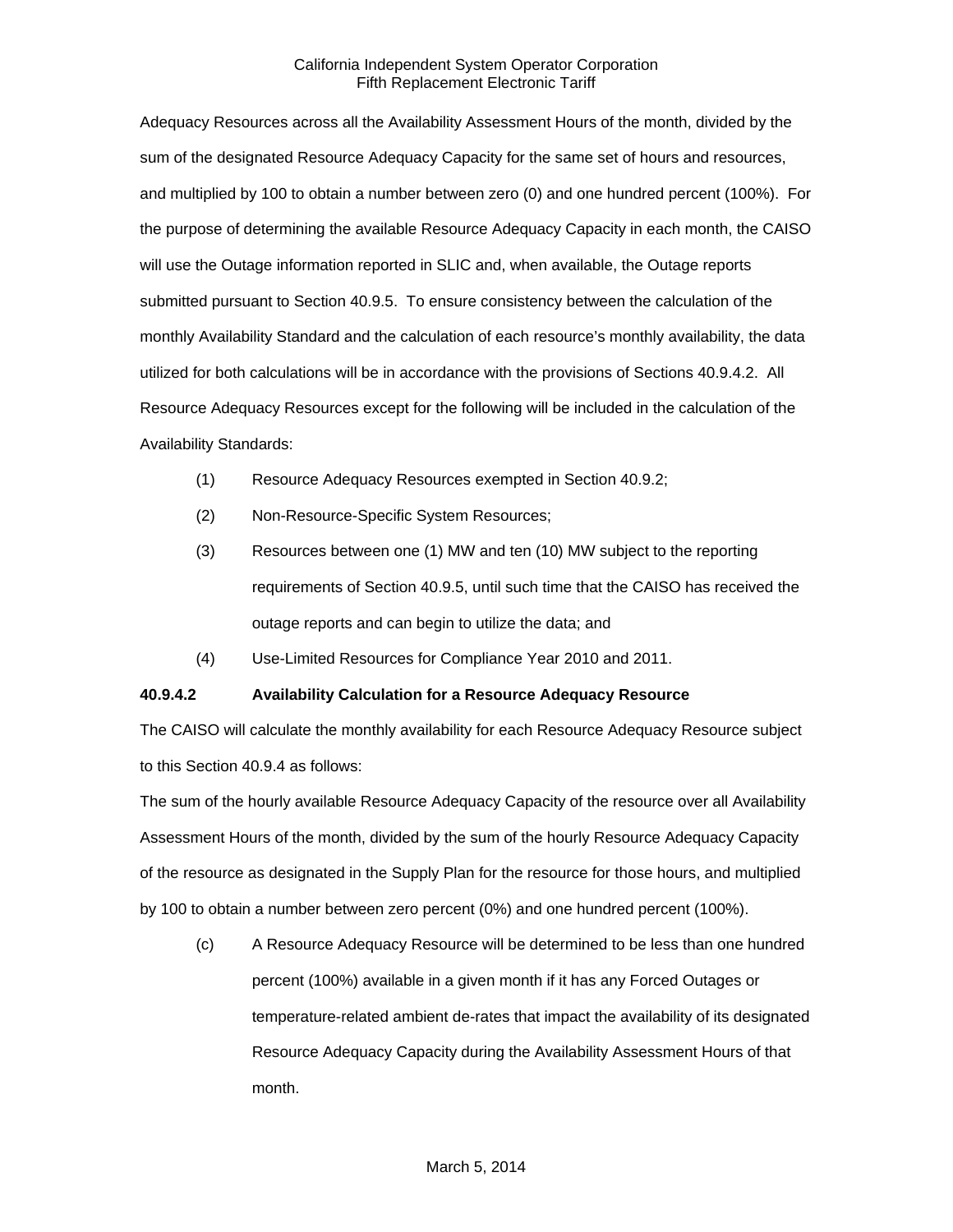(d) For Resource Adequacy Resources whose Qualifying Capacity value is determined by historical output, its hourly available Resource Adequacy Capacity for each Availability Assessment Hour will be determined from three components: the total actual amount of Energy the resource delivered during that hour; Resource Adequacy Capacity of the resource as designated in its Supply Plan; and the resource's Net Qualifying Capacity as reduced for that hour by the same percentage by which any Forced Outages or temperature-related ambient derates reduced the resource's capacity from its PMax capacity. If the total actual amount of Energy delivered by the resource in an Availability Assessment Hour is greater than or equal to the amount of Resource Adequacy Capacity designated in the Supply Plan, the hourly available Resource Adequacy Capacity for the hour will equal the resource's Resource Adequacy Capacity as designated in its Supply Plan. If the total actual amount of Energy delivered by the resource in an Availability Assessment Hour is less than the amount of Resource Adequacy Capacity designated in the Supply Plan, the available Resource Adequacy Capacity of the resource for that hour will be the higher of the total actual Energy the resource delivered in that hour or the resource's Net Qualifying Capacity as reduced for that hour by the same percentage by which any Forced Outages or temperature-related ambient de-rates reduced the resource's capacity from its PMax capacity. The Resource Adequacy Capacity for each resource will be determined in accordance with the following formula:

> Hourly Available Resource Adequacy Capacity = Min (RA Capacity, Max (Actual Energy, Proportional Derated Capacity))

Where:

RA Capacity = Resource Adequacy Capacity designated in the Supply Plan

Actual Energy = Total actual Energy delivered by the resource in the Availability Assessment Hour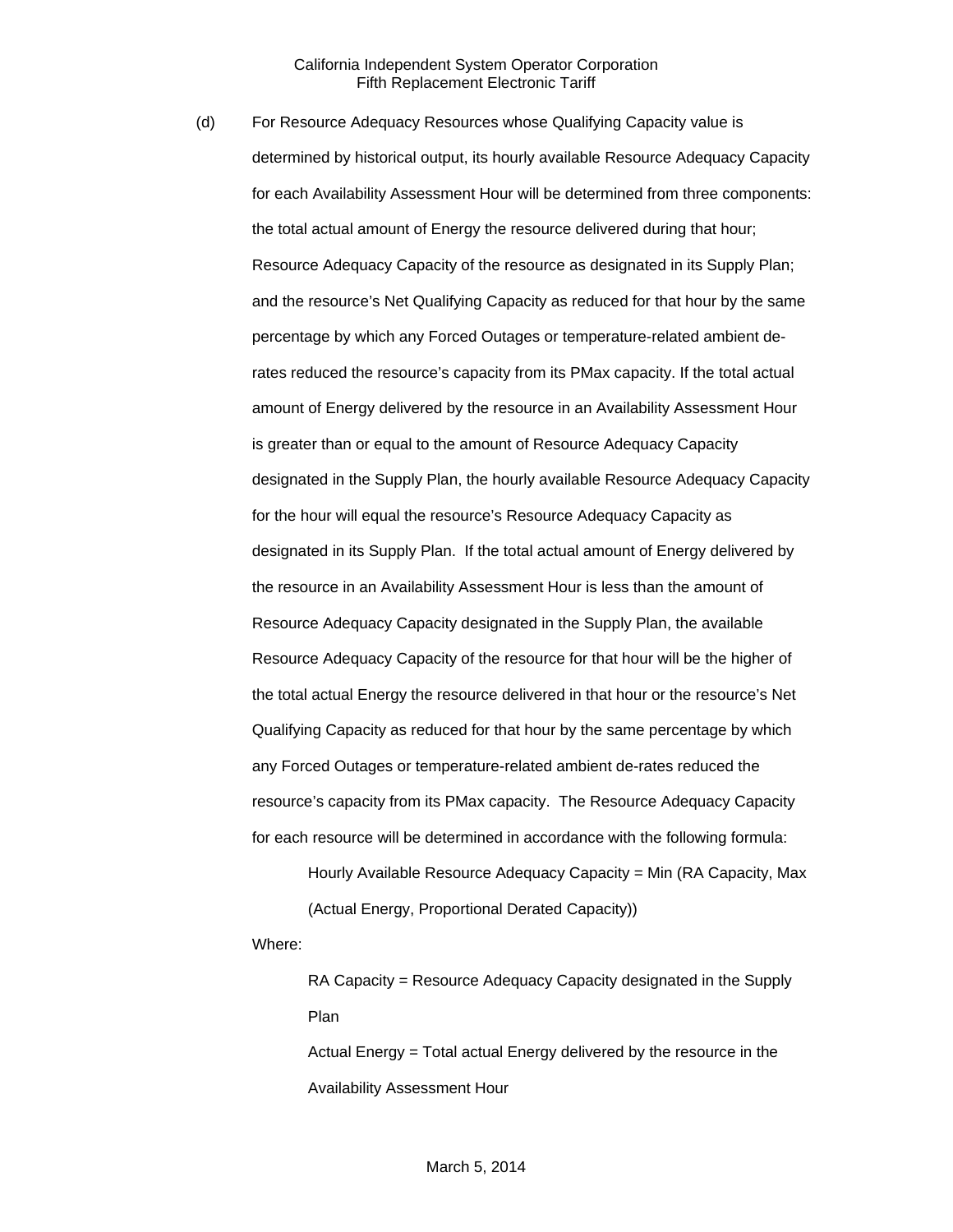Proportional Derated Capacity = Resource's Net Qualifying Capacity as reduced for that hour by the same percentage by which any Forced Outages or temperature-related ambient de-rates reduced the resource's capacity from its PMax capacity

If the SC for the Resource Adequacy Resource requests to convert from a Forced Outage to a Maintenance Outage in accordance with Section 9.3.3, the SC must terminate the existing Forced Outage and submit a new request for a Maintenance Outage. In the event the CAISO rejects the request to convert from a Forced Outage to a Maintenance Outage due to reliability criteria, the Outage will not be converted and the Forced Outage will continue. Outages properly submitted for temperature-related ambient derates for a Use Limited Resource will be counted against its availability only until such time as the Use Limited Resource reaches its energy limit constraint, at which time such Outages or derates will no longer count against the availability of the Use Limited Resource for the relevant month.

The start and end times used in calculating the availability of each resource each month will be the Outage time reported in the SLIC system or through the alternative reporting process of Section 40.9.5 for resources not included in the SLIC system.

# **40.9.4.2.1 Substitute Capacity**

A Scheduling Coordinator may substitute capacity that is not Resource Adequacy Capacity for its Resource Adequacy Capacity that is on a Forced Outage or de-rate in order to mitigate the impact of the Forced Outage or de-rate on its availability calculation. Such substitution will be accepted by the CAISO in accordance with the following procedures.

(1) For Local Capacity Area Resources. A Scheduling Coordinator providing Resource Adequacy Capacity to satisfy a Local Capacity Area requirement may prequalify alternate resources by providing a prequalification request in accordance with the form and schedule specified in the Business Practice Manual. If the alternate resource is located at the same bus as the Resource Adequacy Resource it would replace and has similar operational characteristics, the CAISO will approve the pre-qualification request as a substitute resource for use in the subsequent Resource Adequacy Compliance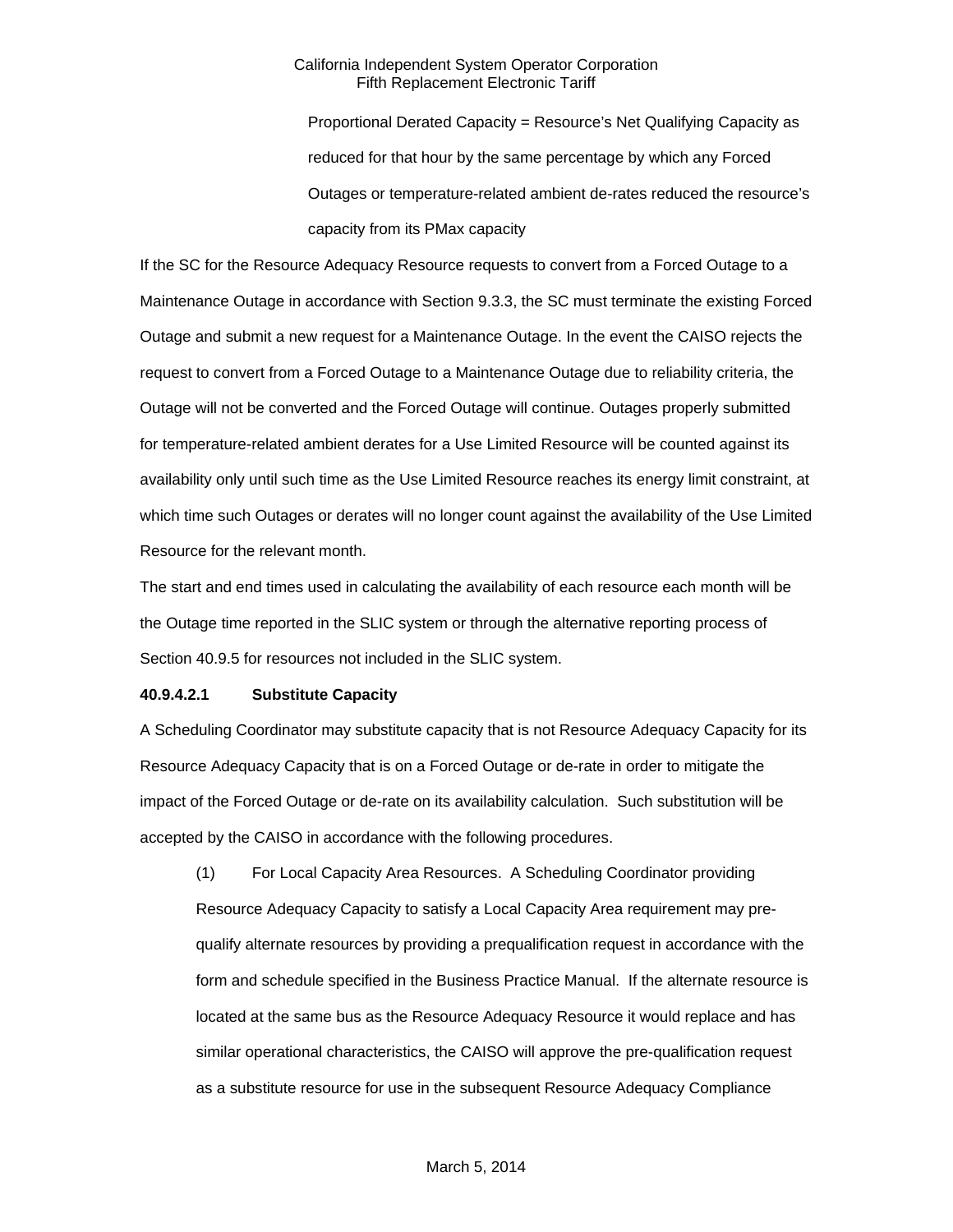Year. Additionally, when a Local Capacity Area Resource Adequacy Resource subsequently has a Forced Outage or de-rate, the Scheduling Coordinator may, prior to the close of IFM, request to substitute a non-pre-qualified resource. The CAISO will grant the request if the alternate resource is (i) located at the same bus and meets the CAISO's operational needs, or (ii) if not located at the same bus, is located in the same Local Capacity Area, and which meets the CAISO's effectiveness and operational needs, including size of resource, as determined by the CAISO in its reasonable discretion.

(2) Non-Local Capacity Area Resources (Resource Adequacy Resources designated to meet system requirements). If a Resource Adequacy Resource that is not also a Local Capacity Area Resource has an outage that would count against its availability, the Scheduling Coordinator for that resource may, prior to the close of the IFM, request to substitute a non-Resource Adequacy Resource to be used in the place of the original resource. A Scheduling Coordinator for a non-Resource Specific System Resource that has an outage that would count against its availability may, prior to the close of the IFM, request to substitute a non-Resource Adequacy Resource that is internal to the CAISO Balancing Area Authority (which does not include a Pseudo-Tie of a Generating Unit to the CAISO Balancing Authority Area) to be used in the place of the original resource. The CAISO shall approve the request if the substitute resource provides the same MW quantity of deliverable capacity as the original Resource Adequacy Resource.

# **40.9.4.2.2 Accounting for De-Rates**

In accounting for a de-rate of a unit that has not committed one hundred percent (100%) of its Net Qualified Capacity in its Monthly Supply Plan, the CAISO will follow the following principles:

- (1) Any de-rate will be applied first to any non Resource Adequacy Capacity of the resource; and
- (2) Any de-rate to Resource Adequacy Capacity will be applied pro-rata to any contract capacity exempt under Section 40.9.2(2) and any non-exempt Resource Adequacy Capacity commitment from that resource.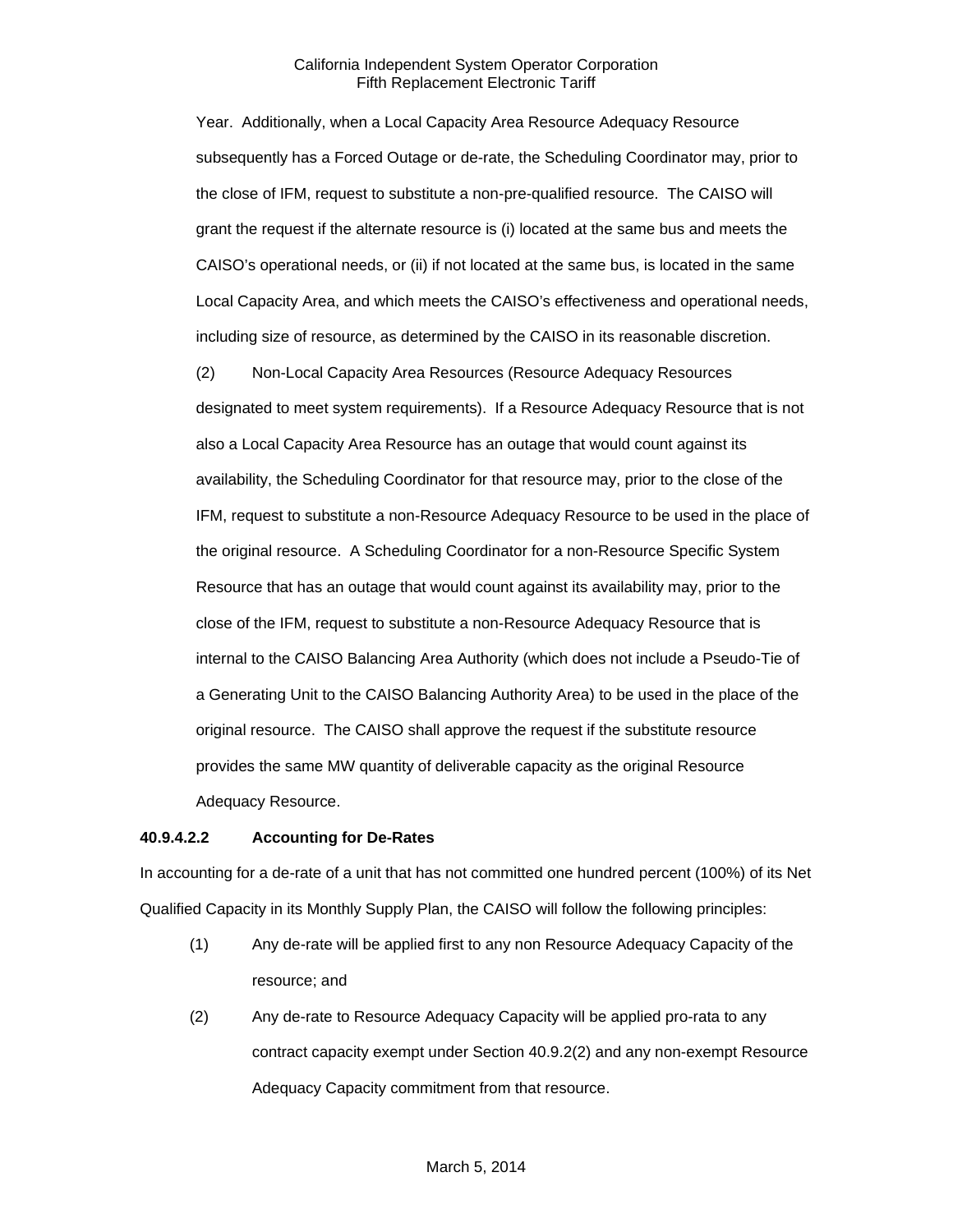# **40.9.5 Outage Reporting**

Scheduling Coordinators for Generating Units or Resource-Specific System Resources that are also Resource Adequacy Resources with a maximum output capability of one (1) MW or more, but which do not meet the requirement to provide information on Forced Outages in accordance with Section 9.3.10, shall provide equivalent availability-related information in the form and on the schedule specified in the Business Practice Manuals. This information shall identify all Forced Outages and temperature-related ambient de-rates that have occurred over the previous calendar month and shall contain all relevant details needed to enable the CAISO to perform the availability calculation for the resource in accordance with Section 40.9.4, including: the start and end times of any Outages or de-rates, the MW availability in all Availability Assessment Hours, and the causes of any Forced Outages or de-rates. Scheduling Coordinators for Resource Adequacy Resources whose maximum output capability is ten (10) MW or more shall report Outage-related information in accordance with the reporting obligations in Section 9.3.10.

# **40.9.6 Non-Availability Charges And Availability Incentive Payments**

A Resource Adequacy Resource that is subject to the availability assessment in accordance with Section 40.9.4 and whose monthly availability calculation under Section 40.9.4.2 is more than two and a half percent (2.5%) below the monthly Availability Standard will be subject to a Non-Availability Charge for the month. A Resource Adequacy Resource subject to Section 40.9.4 whose availability calculation under Section 40.9.4.2 is more than two and a half percent (2.5%) above the monthly Availability Standard will be eligible for an Availability Incentive Payment for the month. For Resources whose Qualifying Capacity is determined by their historical output, the CAISO will calculate but not apply through the settlements process the Non-Availability Charges or Availability Incentive Payments to Trading Days within the three months of January, February, and March 2011.

# **40.9.6.1 Determination of Resource Adequacy Capacity Subject to Non-Availability Charge**

The amount of Resource Adequacy Capacity of a Resource Adequacy Resource subject to the Non-Availability Charge will be determined as follows: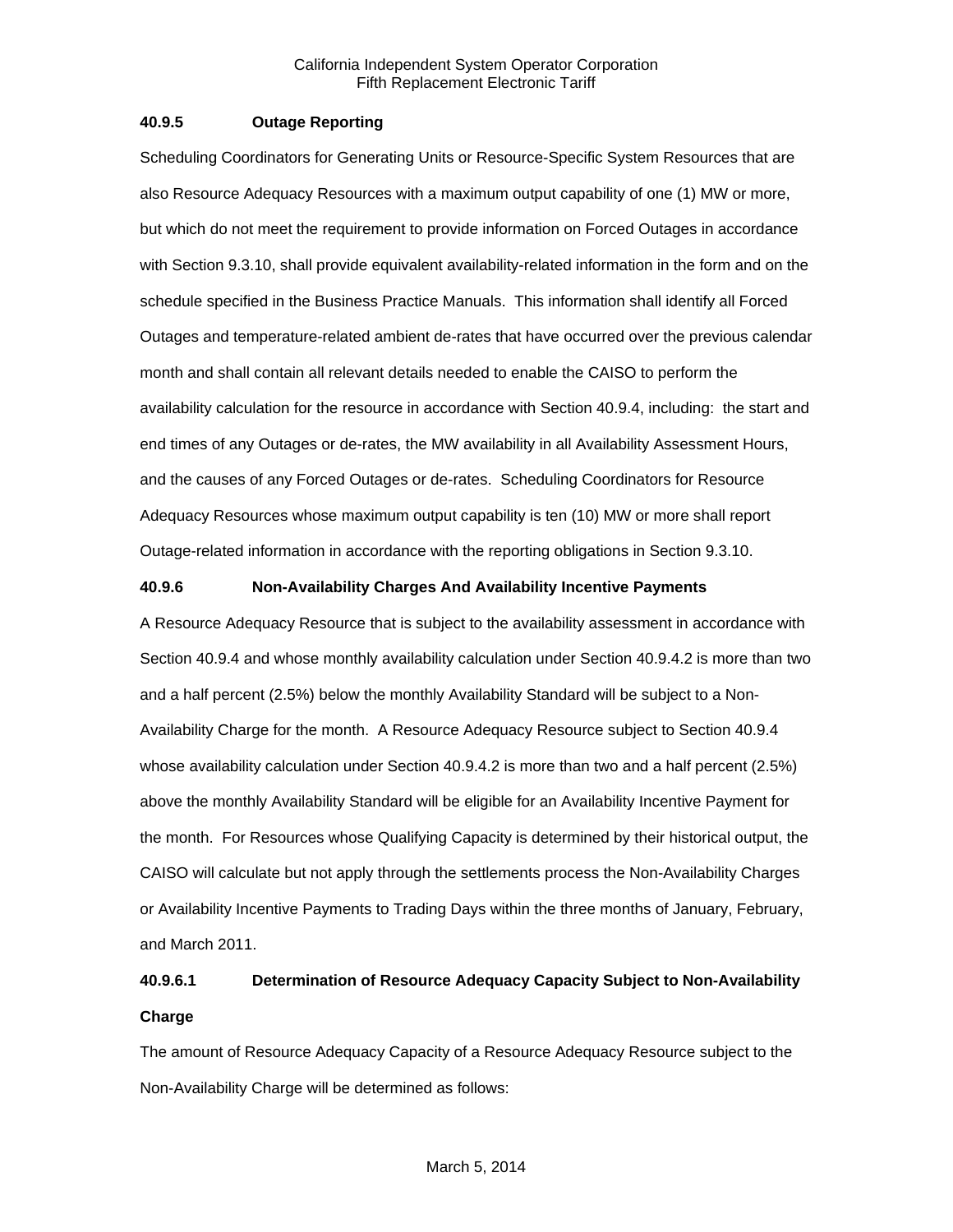(1) A Resource Adequacy Resource with actual availability calculated in accordance with Section 40.9.4.2 that is less than the Availability Standard minus the tolerance band of two and a half percent (2.5%) for a given month will have the Non-Availability Charge assessed to that portion of its non-exempt Resource Adequacy Capacity determined in accordance with the following formula:

 $P = RA<sup>*</sup>(S - .025) - X$ 

Where:

- P = The RA Resource's RA Capacity subject to Non-Availability Charge
- $S =$  Monthly Availability Standard as a fraction, so that  $0 < S < 1.0$
- RA = The RA Resource's RA Capacity (MW) {as designated in its Supply Plan, less any exempt capacity}
- $X =$  The {mean of the} RA Resource's {hourly available RC Capacity over all Availability Assessment Hours of the month (MW).}
- (2) No Non-Availability Charge will be applied when a Resource Adequacy Resource's actual availability, calculated in accordance with Section 40.9.4.2 for a given month, is equal to or greater than the Availability Standard less two and a half percent (2.5%).
- (3) Any Forced Outage or temperature-related ambient de-rates of a resource that the CAISO has accepted as a substitute for a Resource Adequacy Resource in accordance with Section 40.9.4.2.1 will be applied in calculating the availability of the Resource Adequacy Resource for which it is substituting.

# **40.9.6.2 Determination of the Non-Availability Charge**

The per-MW Non-Availability Charge rate will be the Monthly CPM Capacity Payment price as specified in Schedule 6 of Appendix F of this CAISO Tariff. The Non-Availability Charge for a Resource Adequacy Resource shall be determined by multiplying the resource's capacity subject to the Non-Availability Charge calculated in accordance with Section 40.9.6.1 by the Non-Availability Charge rate.

# **40.9.6.3 Availability Incentive Payment**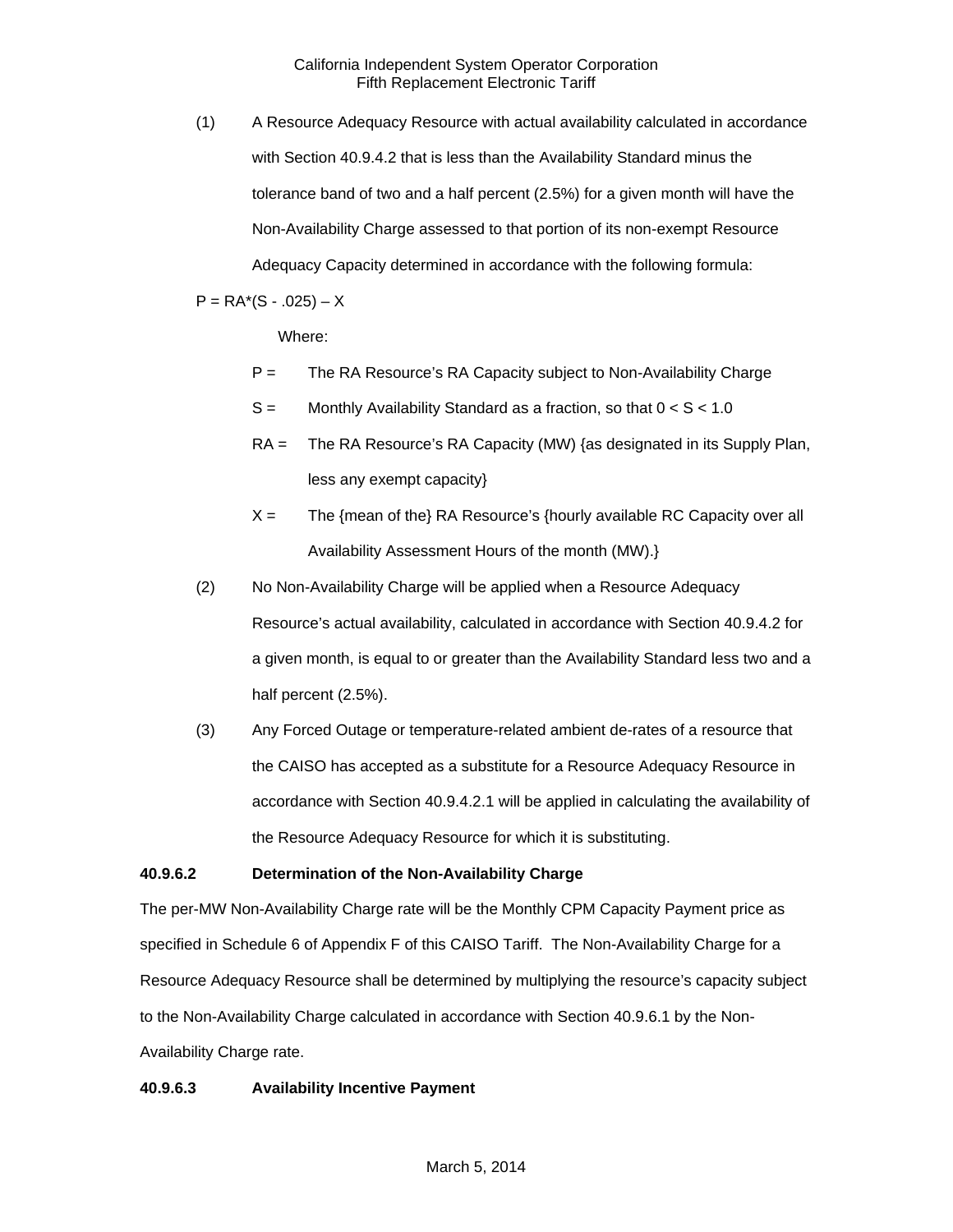Scheduling Coordinators for Resource Adequacy Resources that achieve monthly availability that is more than two and a half percent (2.5%) above the monthly Availability Standard are eligible to receive the monthly Availability Incentive Payment. This payment will be funded entirely through the monthly Non-Availability Charges assessed for the same month. For each resource eligible for the Availability Incentive Payment, its eligible capacity will be that portion of its designated Resource Adequacy Capacity equal to its actual availability calculated in accordance with Section 40.9.4.2 minus the Availability Standard percent minus two and a half percent (2.5%). The monthly Availability Incentive Payment rate will equal the total Non-Availability Charges assessed for the month divided by the total Resource Adequacy Capacity eligible to receive the Availability Incentive Payment that month, provided that the Availability Incentive Payment rate shall not exceed three times the Non-Availability Charge rate. The Availability Incentive Payment the CAISO shall pay to each eligible resource will equal the product of its eligible capacity and the Availability Incentive Payment rate. Any remaining Non-Availability Charge funds that are not distributed to eligible Resource Adequacy Resources will be credited against the Real-Time neutrality charge to metered CAISO Demand for that Trade Month.

#### **40.9.6.4 Monthly Settlement**

The CAISO shall calculate and settle Non-Availability Charges and Availability Incentive Payments on a Trade Month basis so that all Non-Availability Charges collected for a Trade Month are allocated in accordance with Section 40.9.6.3 for that same Trade Month.

### **40.9.7 Assessment For NRS-RA Resources**

Non-Resource-Specific System Resources that provide Resource Adequacy Capacity will comprise a distinct category for purposes of the CAISO's Availability Standards program. This category will utilize the same Availability Standard determined for other Resource Adequacy Resources in accordance with Section 40.9.4.1, but will have its own availability calculations, as well as a separate account for settling Non-Availability Charges and Availability Incentive Payments.

# **40.9.7.1 Availability Standard for NRS-RA Resources**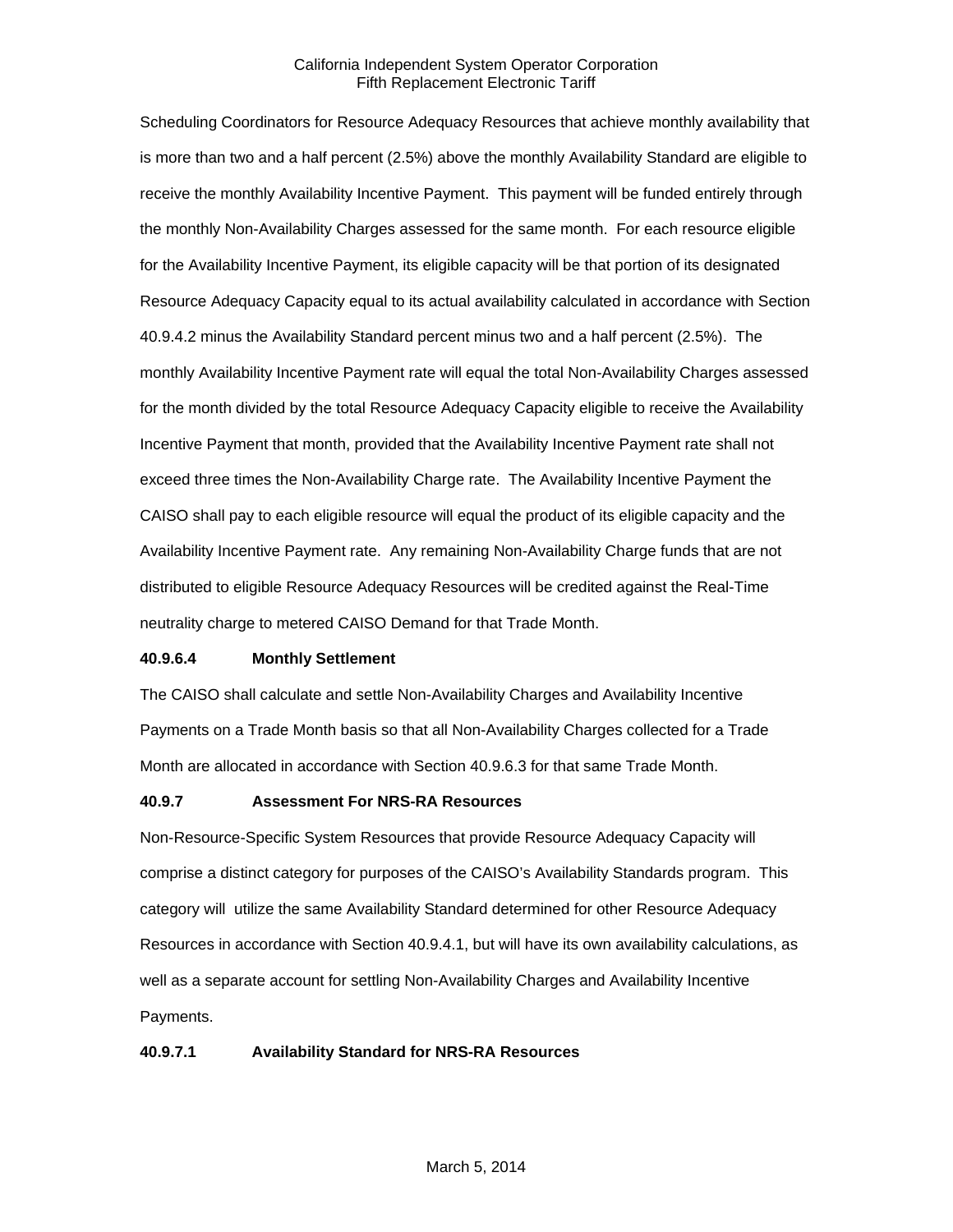Through Resource Adequacy Compliance Year 2015, the monthly Availability Standard for the non-Resource-Specific System Resources that provide Resource Adequacy Capacity will be the Availability Standard determined in accordance with Section 40.9.4.1. Beginning with Resource Adequacy Compliance year 2016, the monthly Availability Standard for the non-Resource-Specific System Resources that provide Resource Adequacy Capacity will be based on historical availability for the Availability Assessment Hours over the previous three years. Each monthly Availability Standard will be calculated as the sum of the available Resource Adequacy Capacity of the included non-Resource-Specific System Resources across all Availability Assessment Hours of the month, divided by the sum of the designated Resource Adequacy Capacity for the same set of hours and resources, and multiplied by one hundred (100) to obtain a number between zero (0) and one hundred (100) percent. For non-Resource-Specific System Resources that provide Resource Adequacy Capacity subject to a Subset-of-Hours Contract, the sum of the available Resource Adequacy Capacity will be based on the Availability Assessment Hours of the month that overlap the hours during which the resource is contractually obligated to make the Resource Adequacy Capacity available to the CAISO. The Availability Standard applicable to a non-Resource Specific System Resource shall not include any hours in which the resource was prohibited by Section 30.8 from bidding across an out-of-service transmission path at its designated Scheduling Point. A non-Resource Specific System Resource providing Resource Adequacy Capacity whose monthly availability calculation under Section 40.9.7.2 is more than two and a half (2.5) percent below the monthly Availability Standard will be subject to a Non-Availability Charge for the month. A non-Resource Specific System Resource providing Resource Adequacy Capacity whose monthly availability calculation under Section 40.9.7.2 is more than two and a half (2.5) percent above the monthly Availability Standard will be eligible for Availability Incentive Payments. Non-Resource-Specific System Resources will not be included in the calculation of the Availability Standards for other Resource Adequacy Resources as determined in Section 40.9.4.

### **40.9.7.2 Availability Calculation for NRS-RA Resources**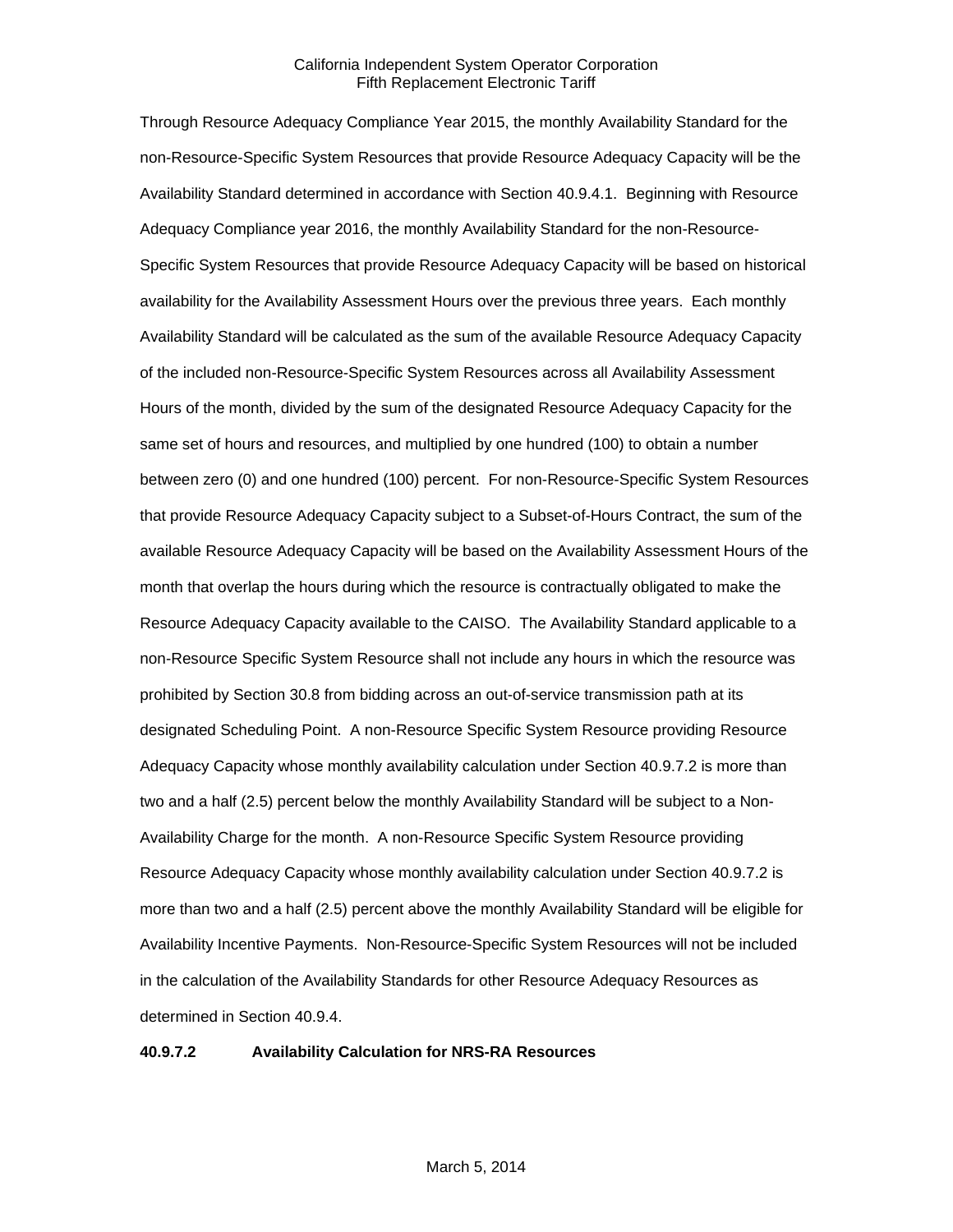The availability of Resource Adequacy Capacity provided by a non-Resource-Specific System Resource will be calculated as the sum of the MW-hours of the resource's available Resource Adequacy Capacity over all Availability Assessment Hours of the month, divided by the sum of the resource's designated non-exempt hourly Resource Adequacy Capacity for all Availability Assessment Hours, times one hundred (100) to obtain a number between zero (0) and one hundred (100) percent. For non-Resource-Specific System Resources that provide Resource Adequacy Capacity subject to a Subset-of-Hours Contract, the sum of the available Resource Adequacy Capacity will be based on the Availability Assessment Hours of the month that overlap the hours during which the resource is contractually obligated to make the Resource Adequacy Capacity available to the CAISO. The Scheduling Coordinator for Resource Adequacy Capacity provided by non-Resource-Specific System Resources is expected to secure sufficient transmission rights to deliver the Resource Adequacy Capacity to its designated CAISO Scheduling Point. In determining monthly availability of a non-Resource-Specific System Resource under Section 40.9.7.2, any hours in which the resource was prohibited by Section 30.8 from bidding across an out-of-service transmission path at its designated Scheduling Point will be excluded from the calculation. Scheduling Coordinators for non-Resource-Specific System Resources must submit a monthly report of such hours occurring under Section 30.8, in the format and manner described in the Business Practice Manual for Reliability Requirements.

# **40.9.7.3 Determination of Non-Availability Charges and Availability Incentive Payments for NRS-RA Resources**

A Non-Resource-Specific System Resource that provides Resource Adequacy Capacity and whose actual availability calculated in accordance with Section 40.9.7.2 is less than the Availability Standard defined in Section 40.9.7.1 minus the tolerance band of two and one-half (2.5) percent for a given month shall be assessed a Non-Availability Charge. This charge for such a resource shall apply to that portion of the resource's designated non-exempt Resource Adequacy Capacity equal to one hundred (100) percent minus the ratio of its actual availability calculated in accordance with Section 40.9.7.2 to the Availability Standard minus two and onehalf (2.5) percent. The Non-Availability Charge will then equal the resource's applicable capacity that is subject to Non-Availability Charges multiplied by the a Non-Availability Charge rate equal